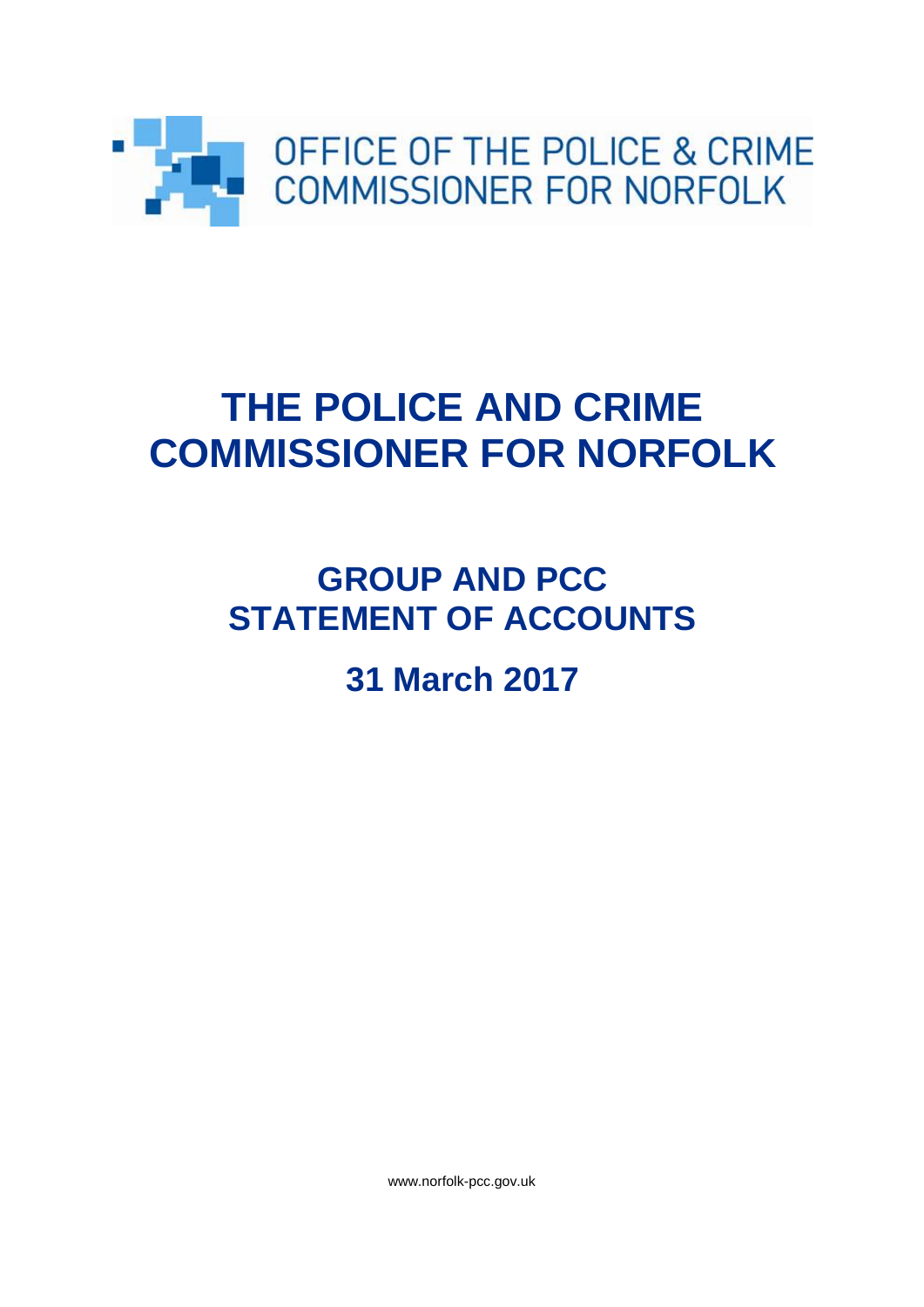## **Statement of Accounts**

# **for the year ended 31 March 2017**

| <b>Contents</b>                                               | page |
|---------------------------------------------------------------|------|
|                                                               |      |
| Statement of Responsibilities for the Statement of Accounts 4 |      |
|                                                               |      |
| <b>Financial Statements:</b>                                  |      |
| Comprehensive Income and Expenditure Statement (CIES)  17     |      |
|                                                               |      |
|                                                               |      |
|                                                               |      |
|                                                               |      |
|                                                               |      |
|                                                               |      |
|                                                               |      |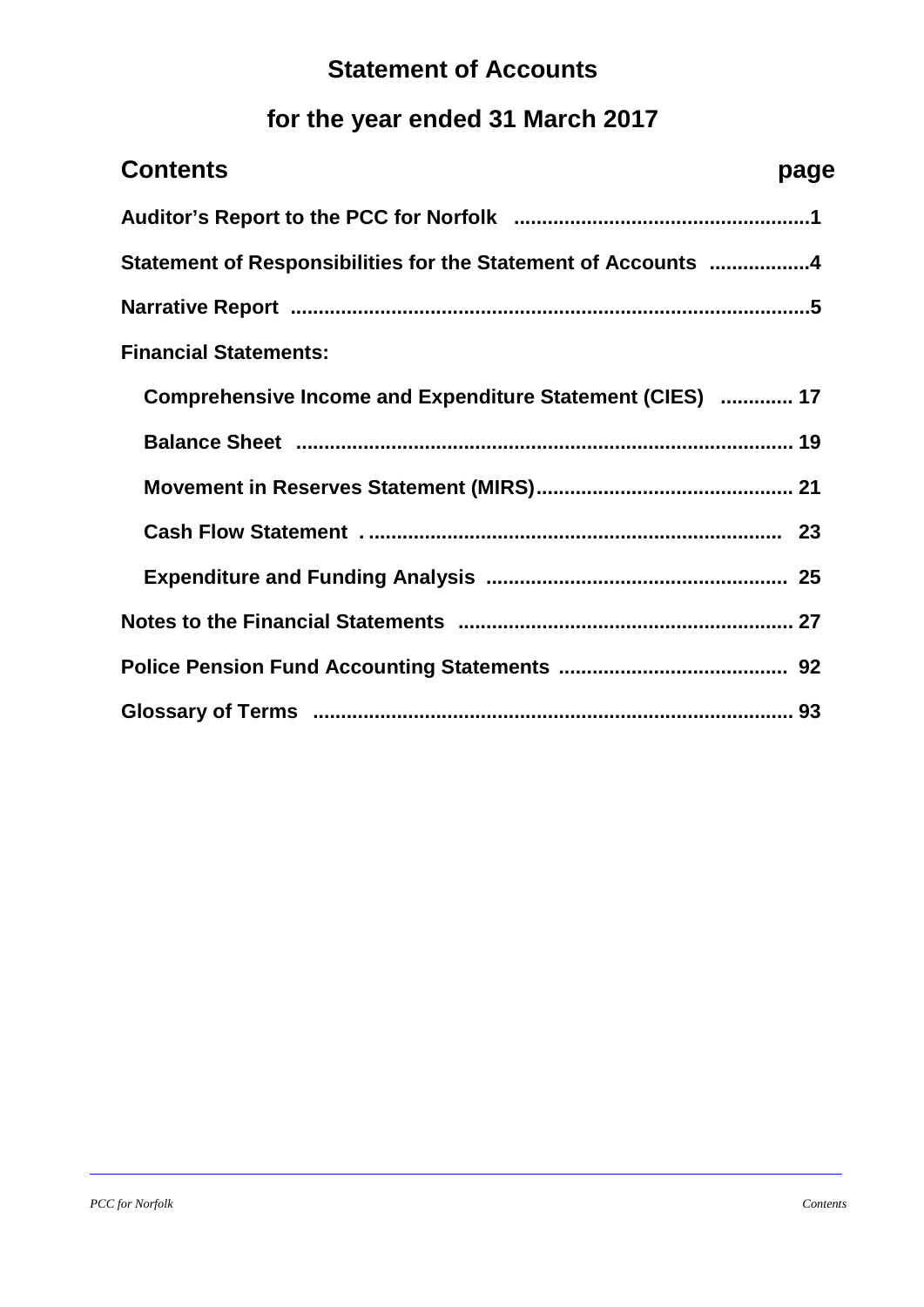### **INDEPENDENT AUDITOR'S REPORT TO THE POLICE AND CRIME COMMISSIONER FOR NORFOLK**

### **Opinion on the Police and Crime Commissioner for Norfolk's financial statements**

We have audited the financial statements of the Police and Crime Commissioner for Norfolk for the year ended 31 March 2017 under the Local Audit and Accountability Act 2014. The financial statements comprise the:

- Police and Crime Commissioner for Norfolk and Group Movement in Reserves Statement;
- Police and Crime Commissioner for Norfolk and Group Comprehensive Income and Expenditure Statement;
- Police and Crime Commissioner for Norfolk and Group Balance Sheet;
- Police and Crime Commissioner for Norfolk and Group Cash Flow Statement;
- Related notes 1 to 36; and
- Police and Crime Commissioner for Norfolk Pension Fund Account Statements.

The financial reporting framework that has been applied in their preparation is applicable law and the CIPFA/LASAAC Code of Practice on Local Authority Accounting in the United Kingdom 2016/17.

This report is made solely to the Police and Crime Commissioner for Norfolk in accordance with Part 5 of the Local Audit and Accountability Act 2014 and for no other purpose, as set out in paragraph 43 of the Statement of Responsibilities of Auditors and Audited Bodies published by Public Sector Audit Appointments Limited. To the fullest extent permitted by law, we do not accept or assume responsibility to anyone other than the Police and Crime Commissioner for Norfolk, for our audit work, for this report, or for the opinions we have formed.

### **Respective responsibilities of the Chief Finance Officer and auditor**

As explained more fully in the Statement of Responsibilities for the Statement of Accounts set out on page 4, the Chief Finance Officer is responsible for the preparation of the Statement of Accounts, which includes the financial statements, in accordance with proper practices as set out in the CIPFA/LASAAC Code of Practice on Local Authority Accounting in the United Kingdom 2016/17, and for being satisfied that they give a true and fair view. Our responsibility is to audit and express an opinion on the financial statements in accordance with applicable law and International Standards on Auditing (UK and Ireland). Those standards require us to comply with the Auditing Practices Board's Ethical Standards for Auditors.

### **Scope of the audit of the financial statements**

An audit involves obtaining evidence about the amounts and disclosures in the financial statements sufficient to give reasonable assurance that the financial statements are free from material misstatement, whether caused by fraud or error. This includes an assessment of: whether the accounting policies are appropriate to the Police and Crime Commissioner for Norfolk and Group's circumstances and have been consistently applied and adequately disclosed; the reasonableness of significant accounting estimates made by the Chief Finance Officer; and the overall presentation of the financial statements. In addition, we read all the financial and non-financial information in the Statement of Accounts 2016/17 to identify material inconsistencies with the audited financial statements and to identify any information that is apparently materially incorrect based on, or materially inconsistent with, the knowledge acquired by us in the course of performing the audit. If we become aware of any apparent material misstatements or inconsistencies we consider the implications for our report.

### **Opinion on financial statements**

In our opinion the financial statements:

- give a true and fair view of the financial position of the Police and Crime Commissioner for Norfolk and Group as at 31 March 2017 and of its expenditure and income for the year then ended; and
- have been prepared properly in accordance with the CIPFA/LASAAC Code of Practice on Local Authority Accounting in the United Kingdom 2016/17.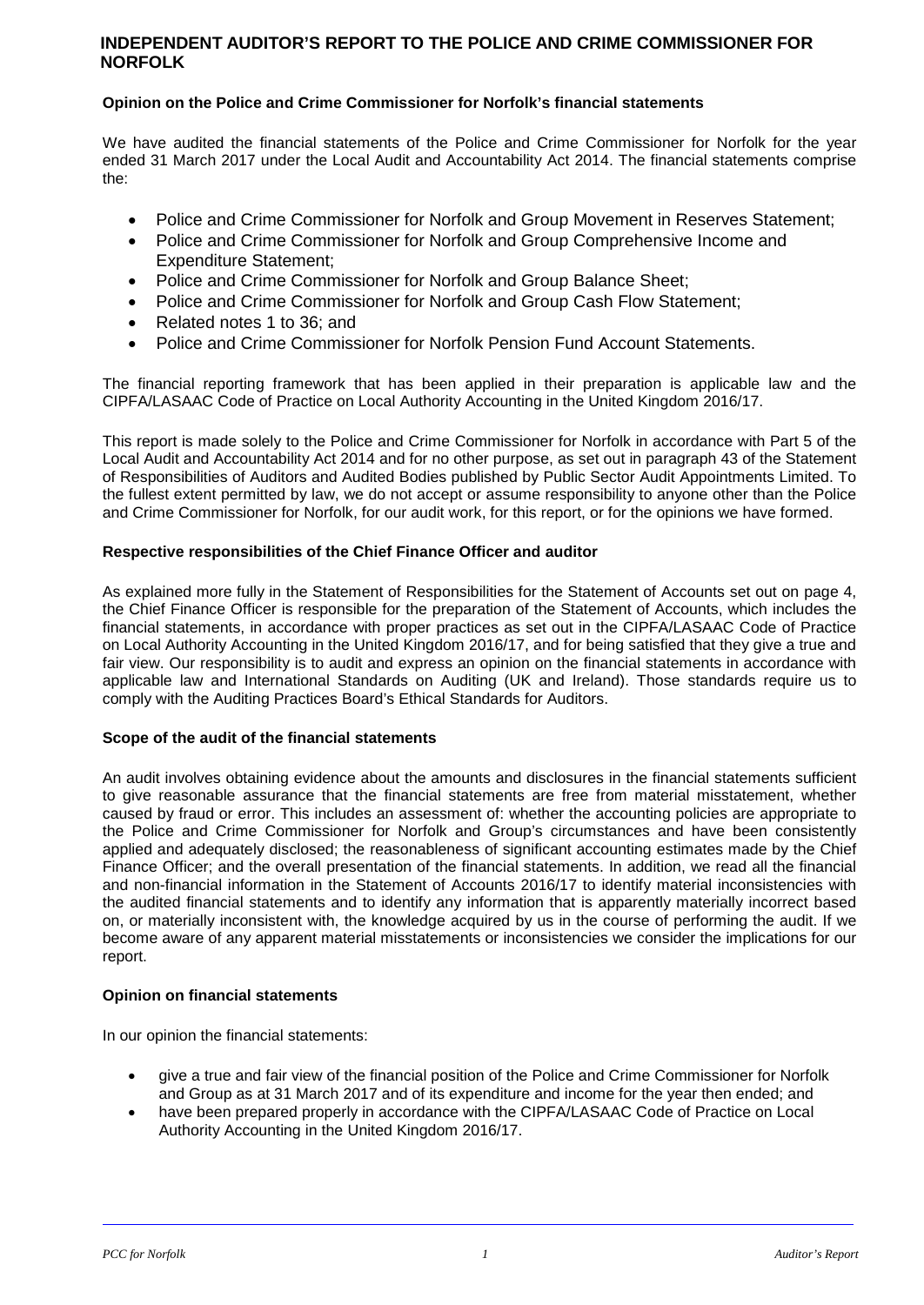### **Opinion on other matters**

In our opinion, the information given in the Statement of Accounts 2016/17 for the financial year for which the financial statements are prepared is consistent with the financial statements.

### **Matters on which we report by exception**

We report to you if:

- in our opinion the annual governance statement is misleading or inconsistent with other information forthcoming from the audit or our knowledge of the entity;
- we issue a report in the public interest under section 24 of the Local Audit and Accountability Act 2014;
- we make written recommendations to the audited body under Section 24 of the Local Audit and Accountability Act 2014;
- we make an application to the court for a declaration that an item of account is contrary to law under Section 28 of the Local Audit and Accountability Act 2014;
- we issue an advisory notice under Section 29 of the Local Audit and Accountability Act 2014;or
- we make an application for judicial review under Section 31 of the Local Audit and Accountability Act 2014.

We have nothing to report in these respects

#### **Conclusion on the Police and Crime Commissioner's arrangements for securing economy, efficiency and effectiveness in the use of resources**

### *Police and Crime Commissioner's responsibilities*

The Police and Crime Commissioner is responsible for putting in place proper arrangements to secure economy, efficiency and effectiveness in its use of resources, to ensure proper stewardship and governance, and to review regularly the adequacy and effectiveness of these arrangements.

#### *Auditor's responsibilities*

We are required under Section 20(1)(c) of the Local Audit and Accountability Act 2014 to satisfy ourselves that the Police and Crime Commissioner has made proper arrangements for securing economy, efficiency and effectiveness in its use of resources. The Code of Audit Practice issued by the National Audit Office (NAO) requires us to report to you our conclusion relating to proper arrangements.

We report if significant matters have come to our attention which prevent us from concluding that the Police and Crime Commissioner has put in place proper arrangements for securing economy, efficiency and effectiveness in its use of resources. We are not required to consider, nor have we considered, whether all aspects of the PCC's arrangements for securing economy, efficiency and effectiveness in its use of resources are operating effectively.

#### *Scope of the review of arrangements for securing economy, efficiency and effectiveness in the use of resources*

We have undertaken our review in accordance with the Code of Audit Practice, having regard to the guidance on the specified criterion issued by the Comptroller and Auditor General (C&AG) in November 2016, as to whether the PCC had proper arrangements to ensure it took properly informed decisions and deployed resources to achieve planned and sustainable outcomes for taxpayers and local people. The Comptroller and Auditor General determined this criterion as that necessary for us to consider under the Code of Audit Practice in satisfying ourselves whether the PCC put in place proper arrangements for securing economy, efficiency and effectiveness in its use of resources for the year ended 31 March 2017.

We planned our work in accordance with the Code of Audit Practice. Based on our risk assessment, we undertook such work as we considered necessary to form a view on whether, in all significant respects, the PCC had put in place proper arrangements to secure economy, efficiency and effectiveness in its use of resources.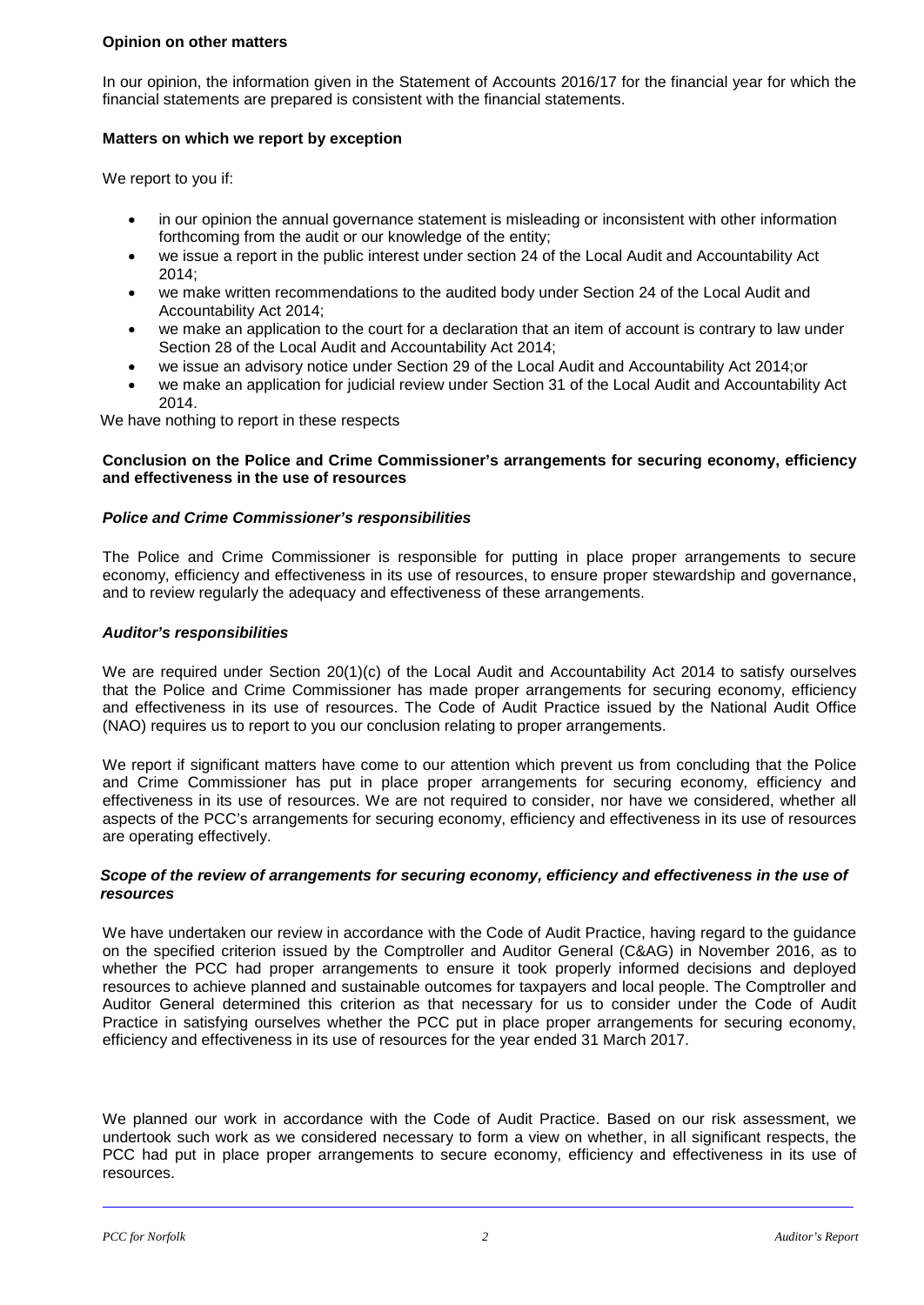### *Conclusion*

On the basis of our work, having regard to the guidance issued by the C&AG in November 2016, we are satisfied that, in all significant respects, the Police and Crime Commissioner for Norfolk put in place proper arrangements to secure economy, efficiency and effectiveness in its use of resources for the year ended 31 March 2017.

### **Certificate**

We certify that we have completed the audit of the accounts of the Police and Crime Commissioner for Norfolk in accordance with the requirements of the Local Audit and Accountability Act 2014 and the Code of Audit Practice issued by the National Audit Office.

Kevin Suter (senior statutory auditor)

for and on behalf of Ernst & Young LLP, Appointed Auditor

Luton

September 2017

*The maintenance and integrity of the Police & Crime Commissioner of Norfolk's Constabulary web site is the responsibility of the Police and Crime Commissioner; the work carried out by the auditors does not involve consideration of these matters and, accordingly, the auditors accept no responsibility for any changes that may have occurred to the financial statements since they were initially presented on the web site.*

*Legislation in the United Kingdom governing the preparation and dissemination of financial statements may differ from legislation in other jurisdictions.*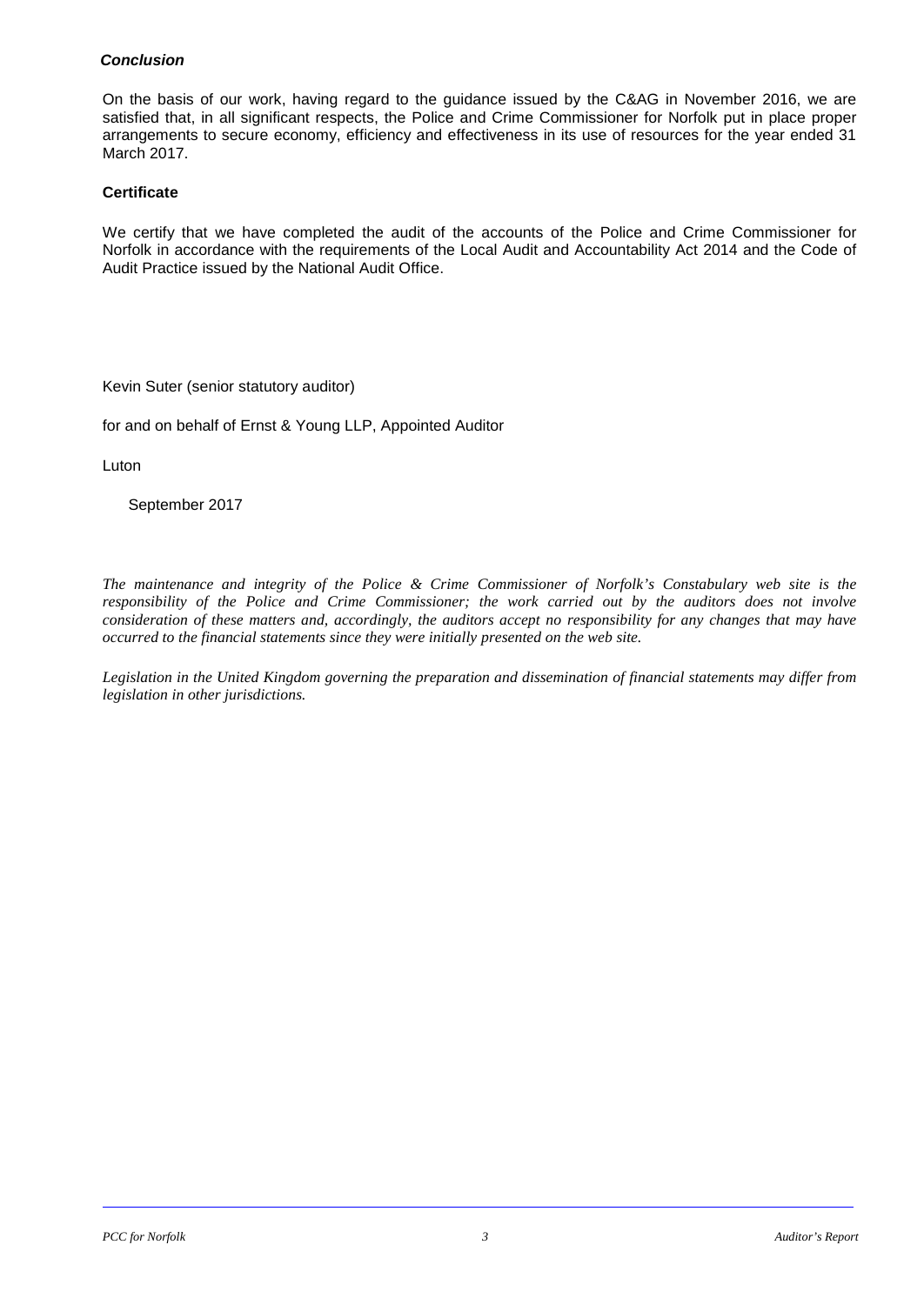### **Statement of Responsibilities for the Statement of Accounts**

### **The Police and Crime Commissioner for Norfolk (PCC for Norfolk) Responsibilities**

The PCC for Norfolk must:

- Arrange for the proper administration of the PCC Norfolk's financial affairs and ensure that one of its officers has the responsibility for the administration of those affairs. That officer is the Chief Financial Officer (CFO PCC).
- Manage its affairs to ensure economic, efficient and effective use of resources and safeguard its assets.
- Approve the Statement of Accounts.
- Ensure that there is an adequate Annual Governance Statement

I approve the following Statement of Accounts:

**Lorne Green Police and Crime Commissioner for Norfolk 7th September 2017** 

### **The Chief Financial Officer of the PCC for Norfolk Responsibilities**

The CFO PCC is responsible for preparing the Statement of Accounts for the PCC for Norfolk in accordance with proper practices as set out in the CIPFA/LASAAC Code of Practice on Local Authority Accounting in the United Kingdom based on International Financial Reporting Standards ("the code").

In preparing this statement of accounts, the CFO PCC has:

- selected suitable accounting policies and then applied them consistently;
- made judgements and estimates that were reasonable and prudent;
- complied with the Code of Practice and its application to local authority accounting.

The CFO PCC has also:

- kept proper accounting records which were up to date;
- taken reasonable steps for the prevention and detection of fraud and other irregularities.

### **Certificate by Chief Financial Officer of the PCC for Norfolk**

I certify that this statement of accounts has been prepared in accordance with proper accounting practice and presents a true and fair view of the financial position of the PCC for Norfolk at 31 March 2017, and its income and expenditure for the year to that date.

**John Hummersone FCPFA 7th September 2017**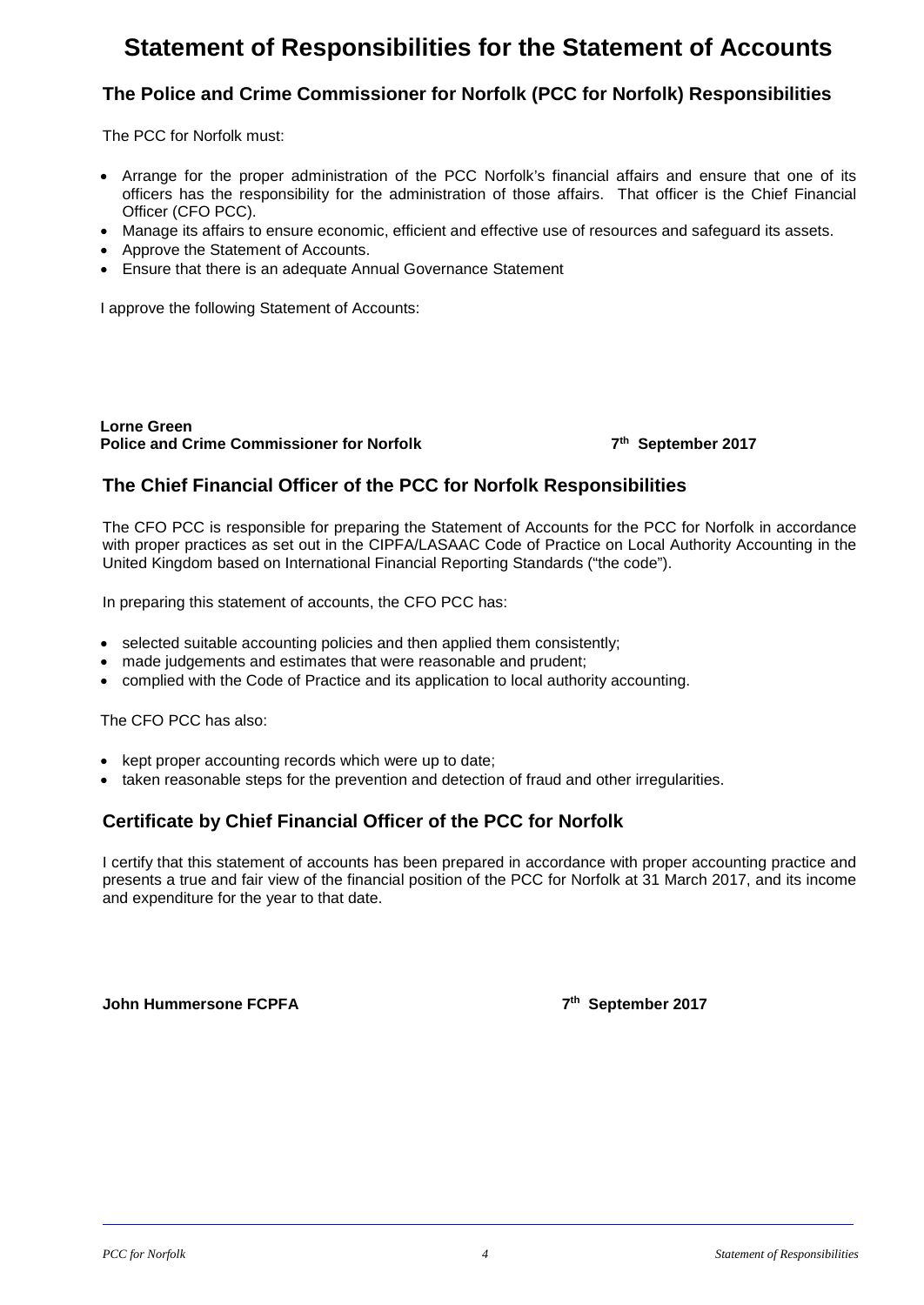### **Narrative Report**



### **Message from the Police and Crime Commissioner, Lorne Green**

The budget for 2016/17 was set by my predecessor and these accounts cover the first ten and a half months of my term of office from May 2016. It has become clear to me during this time that the financial position is extremely challenging. Demand pressures are continuing; inflation is rising and our funding is cash flat (the 2% increase in the council tax offsetting reductions in government grant). Despite this, the Chief Constable is working hard to deliver the strategic aims of my Police and Crime Plan. These include an increase in visible policing and good stewardship of taxpayers' money. These Accounts are part of the evidence of good stewardship.

The Statement of Accounts has been prepared in accordance with the requirements of the Chartered Institute of Public Finance and Accountancy (CIPFA). The Accounts provide information to all stakeholders and interested parties, enabling them to:

- understand the overarching financial position of the Police and Crime Commissioner and Constabulary (the PCC Group) for the year ended 31st March 2017,
- have confidence that the public money entrusted to the Police and Crime Commissioner (PCC) has been used and accounted for in an appropriate manner,
- be assured that the financial position of the PCC Group is secure.

The format and content of the accounts complies with the requirements of the CIPFA Code of Practice on Local Authority Accounting in the United Kingdom (the "Code") which includes the relevant International Financial Reporting Standards (IFRS).

The Chief Finance Officer's section of the Narrative Report, on page 6, explains how the financial (management accounting) outturn report links to the figures in the Comprehensive Income and Expenditure Account. This outturn report sets out the financial position of the PCC Group in a much simpler way by comparing actual spending in the year with the budget (i.e. the grant funding from central government plus council tax income). The outturn report can be found on the PCC website: [www.norfolk-pcc.gov.uk](http://www.norfolk-pcc.gov.uk/) .

It is important to note that these accounts can only be produced if there is a well-defined governance framework, a robust control environment with tested financial systems, and timely and accurate processes.

The resulting transactions and accounting entries are then audited by an independent external auditor (Ernst and Young LLP), and in this way members of the public can take assurance that there has been proper use of public money, and also value for money.

There are also some important notes, including notes on the levels of usable reserves, potential contingent liabilities, provisions, employees' remuneration and council tax.

The production of these Accounts would not have been possible without the hard work and dedication of the finance team and other staff across the Constabulary and Office of the Police and Crime Commissioner - I express my deep appreciation to them all.

### **Lorne Green**

### **Police and Crime Commissioner for Norfolk**

*PCC for Norfolk 5 Narrative Report*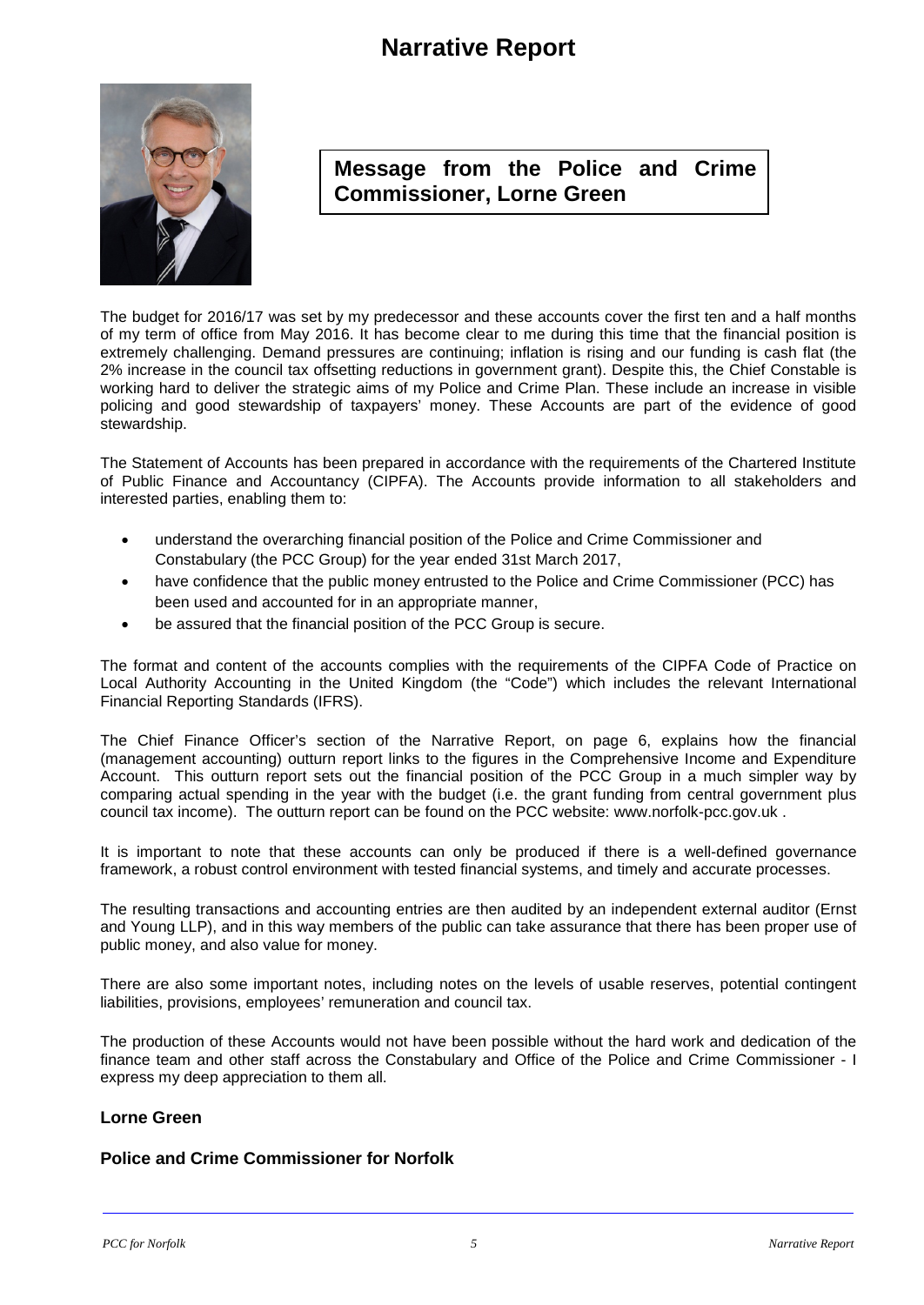

### **Narrative Report by the Chief Finance Officer, John Hummersone**

### **Introduction**

This Narrative Report provides information about the Office of the Police and Crime Commissioner for Norfolk, and Norfolk Constabulary (together being the PCC Group), including the key issues affecting the Group and its accounts. It also provides a summary of the financial position at 31st March 2017, and is structured as below:

- 1. The policing context for Norfolk<br>2. Impact of the governance arrane
- 2. Impact of the governance arrangements on the Financial Statements of the PCC and Chief Constable<br>3. Explanation of the Financial Statements
- Explanation of the Financial Statements
- 4. The 2016/17 revenue and capital budget process<br>5. Financial performance
- 5. Financial performance
- 6. Non-financial performance
- 7. Looking forward

### **1. The policing context for Norfolk**

### **Information about the Office of the Police and Crime Commissioner for Norfolk**

Under the Police Reform and Social Responsibility Act 2011 (the Act) the Police and Crime Commissioner for Norfolk (PCC) and the Chief Constable (CC) for Norfolk Constabulary were established as separate legal entities. Corporate governance arrangements for the PCC and Chief Constable have been reviewed and a commentary on their effectiveness is set out in the joint Annual Governance Statement for the PCC and CC which is published alongside these Statements of Accounts.

The responsibilities of the PCC, determined by the Act, include:

- Setting objectives for tackling crime and disorder in Norfolk through a Police and Crime Plan
- Ensuring Norfolk has an efficient and effective police force and holding the CC to account for running the force.
- Setting Norfolk's policing priorities
- Setting the budget for policing the county and the level of the precept (council tax)
- Bringing together Norfolk's community safety and criminal justice partners to make sure local priorities are joined up
- Commissioning services which contribute to the objectives within the Police and Crime Plan, and
- Providing support services for victims and witnesses of crime.

For accounting purposes, the PCC for Norfolk is the parent entity of the Chief Constable of Norfolk and together they form the PCC for Norfolk Group.

The Revenue Budget and Capital Programme for 2016/17 were approved by the previous PCC, Stephen Bett in February 2016. The new PCC, Lorne Green, was elected in May 2016, and has made subsequent approvals to amendments in the capital programme, and has been holding the Chief Constable to account for financial performance from the point of election to year-end. Lorne Green will sign the accounts of the Group and PCC.

The PCC is accountable to the Norfolk Police and Crime Panel which scrutinises the actions and decisions of the PCC. Formal public meetings between the PCC and the Chief Constable are held every two months. An independent Audit Committee has also been established in accordance with recommendations from the Home Office and CIPFA.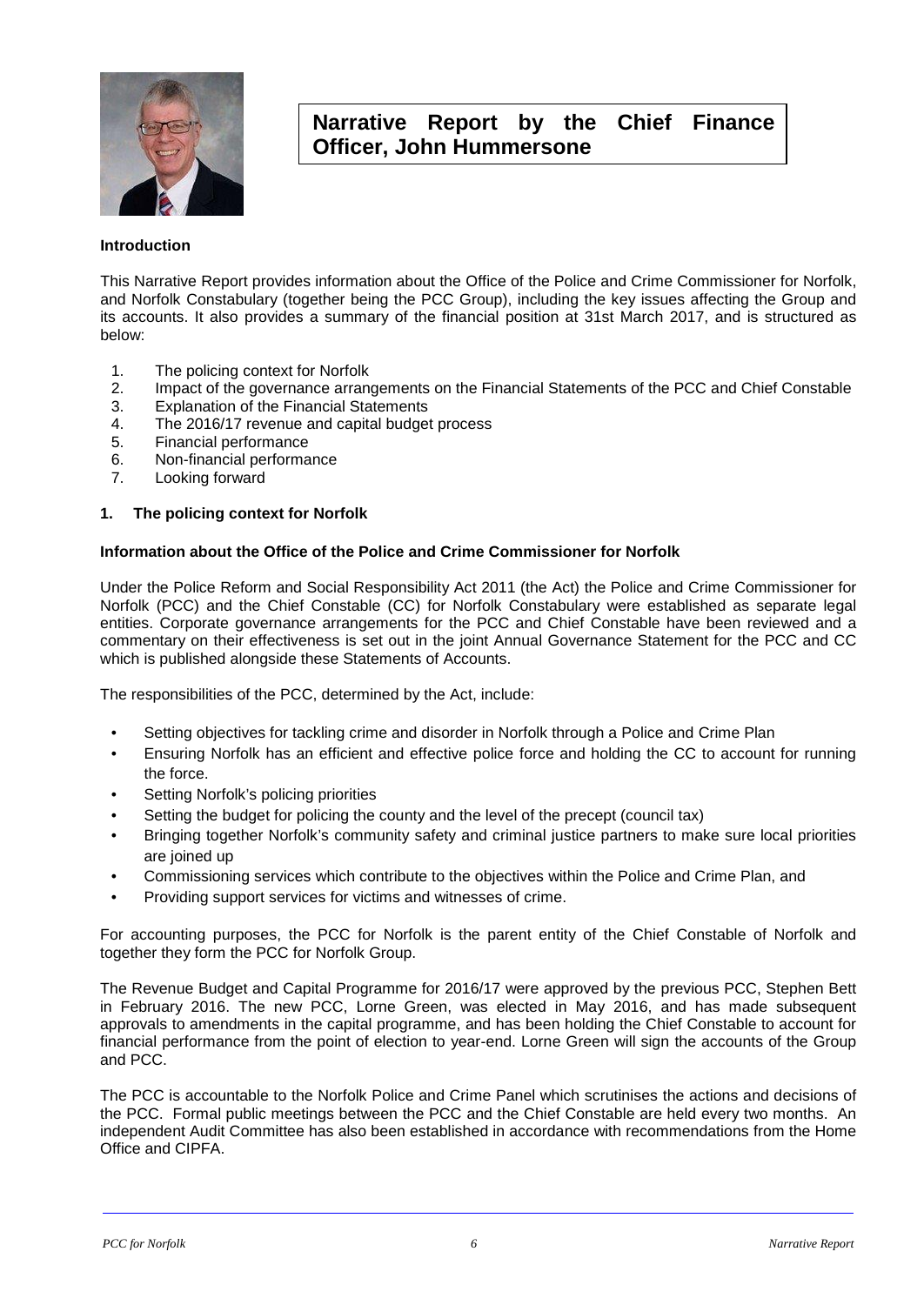### **The County of Norfolk**

Norfolk is the fifth largest county in England with a land area of 2,077 square miles with approximately 100 miles of coastline. Norfolk's population is estimated at 884,978, an increase of 7,268 on the previous year. Although a predominantly rural area, around 40% of Norfolk's population live in the four main urban areas of Norwich, Great Yarmouth, King's Lynn and Thetford.

Norfolk has a much older age profile than England as a whole, with 23.0% of Norfolk's population aged 65 and older compared with [1](#page-8-0)7.3% in England<sup>1</sup>. Over the next ten years there is a projected growth of 60,600 people in Norfolk with those aged 75-84 projected to increase by a third and those aged 85 and over projected to increase by almost 40%[2.](#page-8-1)

As a popular tourist destination, Norfolk receives more than three million overnight visitors per year and  $39.665,000$  day trips are made<sup>3</sup>. Around 60,000 jobs are directly supported by tourism<sup>4</sup>. The transient populations associated with tourism impact on the policing of Norfolk to varying extents at different times of the year. Other significant employers in the Norfolk economy include the public sector, agriculture, retail and engineering. Tackling crime within rural communities has been highlighted as one of the priorities in the new Police and Crime Plan recently issued by the Police and Crime Commissioner. Norfolk Constabulary support hundreds of events throughout the year including, Norwich City football matches, Norwich Pride, the Sundown music festival, and numerous other local carnivals and occasions. Norfolk Constabulary also police the Royal Estate at Sandringham.

There are areas with high flood risk within Norfolk, namely Great Yarmouth, the Norfolk Broads, the outskirts of Norwich (River Yare) and the coastal areas of North Norfolk and King's Lynn. A large area of West Norfolk is at medium to low risk of flooding. The road networks in Norfolk comprise of A and B roads with no motorways. Both pose, challenges again impacting on the policing of the county. Road safety is another focus of the current Norfolk Police and Crime Plan.

### **Changing demand**

Demand for policing in Norfolk has changed over the past five years. This is coupled with a rise in the cost of dealing with crime due to the increased complexity.

There has been a shift from traditional crime like burglary, vehicle offences and criminal damage, towards less visible but significantly more harmful criminal activity. Domestic violence, serious sexual offences, exploitation of vulnerable children and adults, and online crime are all increasing. With this comes an increase in the cost of dealing with complex criminal investigations and providing support to the victims, for whom the effect of these crimes can be life-changing.

In addition, the Constabulary is increasingly being called upon to deal with a range of social issues that do not reflect the core policing role. A primary example of this is mental health, which is linked to around 20% of the calls for service received.

Dealing with this change in demand presents a significant challenge for the Constabulary, as the organisation strives to maintain the highest level of service to the communities of Norfolk, with a reduced workforce and the financial legacy of successive budget cuts.

To respond to this the Constabulary is looking to shape its future through a change programme, Norfolk 2020.

Norfolk 2020 is an in-depth review of frontline policing and the changes required to deliver services effectively in the future, against the backdrop of reduced funding and changing demand.

 $\overline{a}$ 

<span id="page-8-0"></span><sup>1</sup> Older People's Health and Wellbeing, Public Health England[: https://fingertips.phe.org.uk/profile/older-people](https://fingertips.phe.org.uk/profile/older-people-health/data#page/4/gid/1938133101/pat/6/par/E12000004/ati/102/are/E06000015)[health/data#page/4/gid/1938133101/pat/6/par/E12000004/ati/102/are/E06000015](https://fingertips.phe.org.uk/profile/older-people-health/data#page/4/gid/1938133101/pat/6/par/E12000004/ati/102/are/E06000015) [Last accessed 20/04/2017]

<span id="page-8-1"></span><sup>&</sup>lt;sup>2</sup> Norfolk Police and Crime Commisioner Statement of Accounts 2015-16: [http://www.norfolk](http://www.norfolk-pcc.gov.uk/documents/finance/annual-accounts/statement-accounts/201516/NorfolkPCCStatementofAccounts2015-16.pdf)[pcc.gov.uk/documents/finance/annual-accounts/statement-accounts/201516/NorfolkPCCStatementofAccounts2015-](http://www.norfolk-pcc.gov.uk/documents/finance/annual-accounts/statement-accounts/201516/NorfolkPCCStatementofAccounts2015-16.pdf) [16.pdf](http://www.norfolk-pcc.gov.uk/documents/finance/annual-accounts/statement-accounts/201516/NorfolkPCCStatementofAccounts2015-16.pdf) [last accessed 21/04/2017]

<span id="page-8-2"></span><sup>&</sup>lt;sup>3</sup> The Economic Impact of Tourism, World Travel & Tourism Council, 2014: [https://mediafiles.thedms.co.uk/Publication/ee](https://mediafiles.thedms.co.uk/Publication/ee-nor/cms/pdf/Economic%20Impact%20of%20Tourism%20-%20Norfolk%202014.pdf)[nor/cms/pdf/Economic%20Impact%20of%20Tourism%20-%20Norfolk%202014.pdf](https://mediafiles.thedms.co.uk/Publication/ee-nor/cms/pdf/Economic%20Impact%20of%20Tourism%20-%20Norfolk%202014.pdf) [last accessed 20/04/2017]

<span id="page-8-3"></span><sup>4</sup> Visit Norfolk, 2015:<http://www.visitnorfolk.co.uk/Tourism-info-and-stats.aspx> [last accessed 20/04/2017]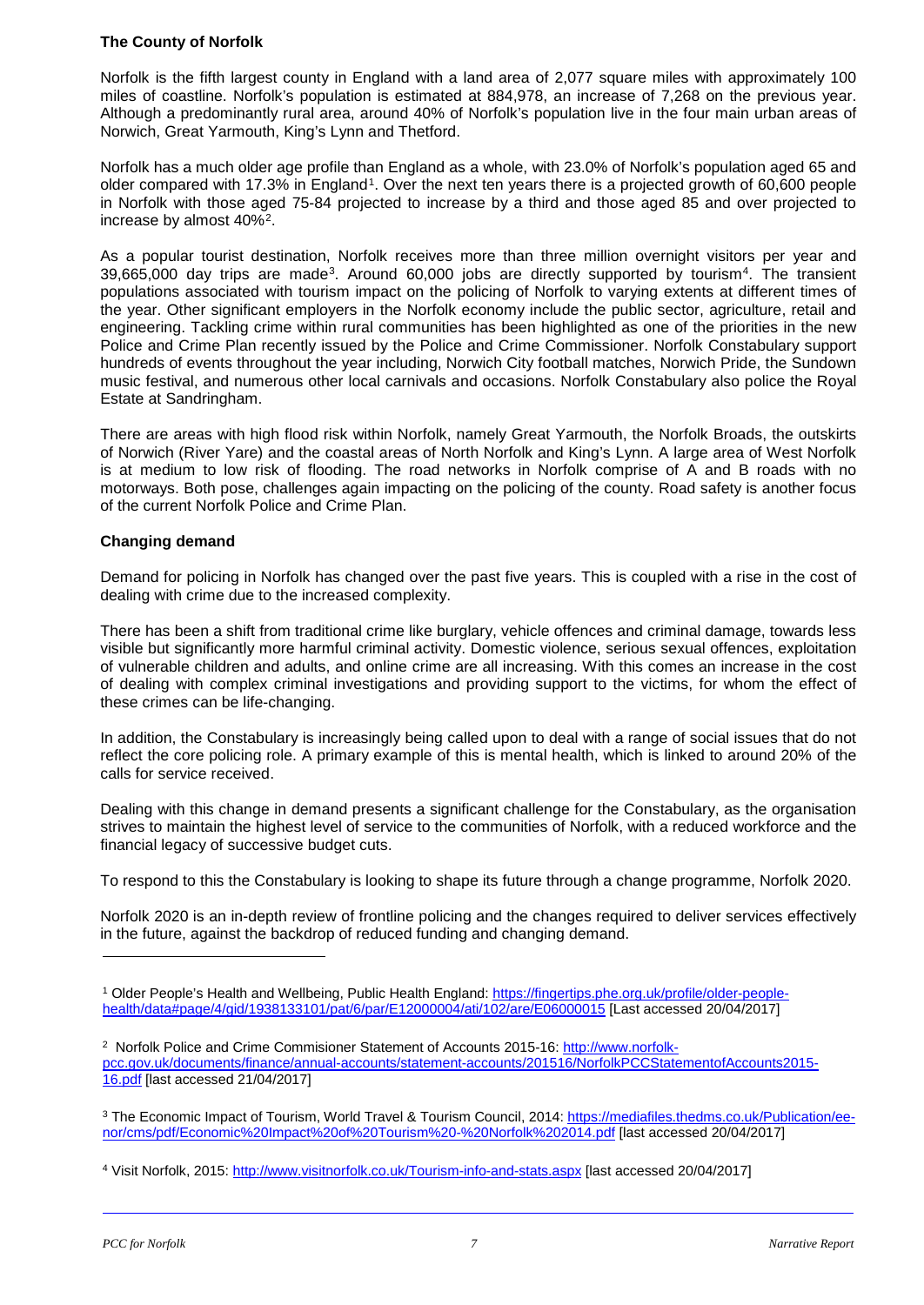The review was commissioned by the Chief Constable in September 2015, with the aim of developing a longterm vision for policing in the county. It is the most comprehensive assessment of frontline services undertaken by the force in recent years.

The review covers every aspect of policing within these areas, to identify the most effective ways to deliver services in the future and protect individuals and communities from harm. This is supported by an extensive programme of internal and external consultation, to gather the views of officers, staff, partners and the public. Norfolk 2020 is about making sure we can maintain the Constabulary's high standard of service in the future, by building on what we do well and making improvements and investments where they need to be made.

More information on other aspects of the approach to change are in the Looking Forward section of this Narrative Report.

#### **Collaboration and partnership working**

The Police Reform and Social Responsibility Act 2011 places duties on chief officers and policing bodies to keep collaboration activities under review and to collaborate where it is in the interests of the efficiency and effectiveness of their own and other police force areas.

Norfolk Constabulary's preferred partner for collaboration is Suffolk Constabulary. A joint strategy exists which outlines the collaborative vision for Norfolk and Suffolk, and provides a strategic framework within which collaborative opportunities are progressed.

The two police forces have been collaborating for seven years, with the programme of collaborative work delivering a number of joint units and departments in areas such as major investigation, protective services, custody, and back office support functions. The partnership has also yielded significant savings for both forces and received praise from Her Majesty's Inspectorate of Constabulary (HMIC).

Areas of collaboration outside of Norfolk/Suffolk include Eastern Region Special Operations Unit (ERSOU), a specialist unit with a remit for tackling serious and organised crime in the Eastern Region. ERSOU comprises resources from the following police forces: Norfolk, Suffolk, Essex, Cambridgeshire, Bedfordshire and Hertfordshire. There is also a 7 Forces Strategic Collaboration Programme currently scoping other areas for collaboration and savings.

The Policing and Crime Act 2017 received Royal Assent on 31st January 2017. The Act includes a duty, in England, for emergency services to collaborate. It also gives the opportunity for PCCs in England to take over the governance of their local fire and rescue services should a business case demonstrate this is in the interests of the local communities.

The proposed new duty is aimed at spreading existing best practice across all areas of the emergency services, making collaboration common practice. The Home Secretary says it would ensure that all opportunities to improve efficiency and effectiveness between the emergency services are fully explored whilst allowing decisions to be taken at a local level.

Within this context, Norfolk Constabulary and Norfolk Fire and Rescue Service have further strengthened their working relationship. During 2016, the Norfolk Fire and Rescue Services Senior Management Team moved into Norfolk Constabulary's headquarters in Wymondham, meaning the highest ranking officers of both services are working closer together. This move aims to establish a more joined up approach between the two services and deliver an improved service to Norfolk's communities while also providing savings to taxpayers.

Norfolk Constabulary is committed to working in partnership with public, private and third sector agencies to tackle issues of crime and disorder. This is demonstrated through roles in critical partnership initiatives such as the Community Safety Partnership, the Family Focus Project, Norfolk 180 and the local Safer Neighbourhood Action Panels. Norfolk Constabulary is committed to finding long term sustainable solutions to problems of crime and disorder, working together with partners and the communities in an evidence-based problem solving way and supporting innovation at a local level.

### **PCC Grants and Commissioning**

The PCC has responsibility to commission services on behalf of the Ministry of Justice specifically for victims of crime within the county which includes specialist services for victims of domestic abuse and sexual violence.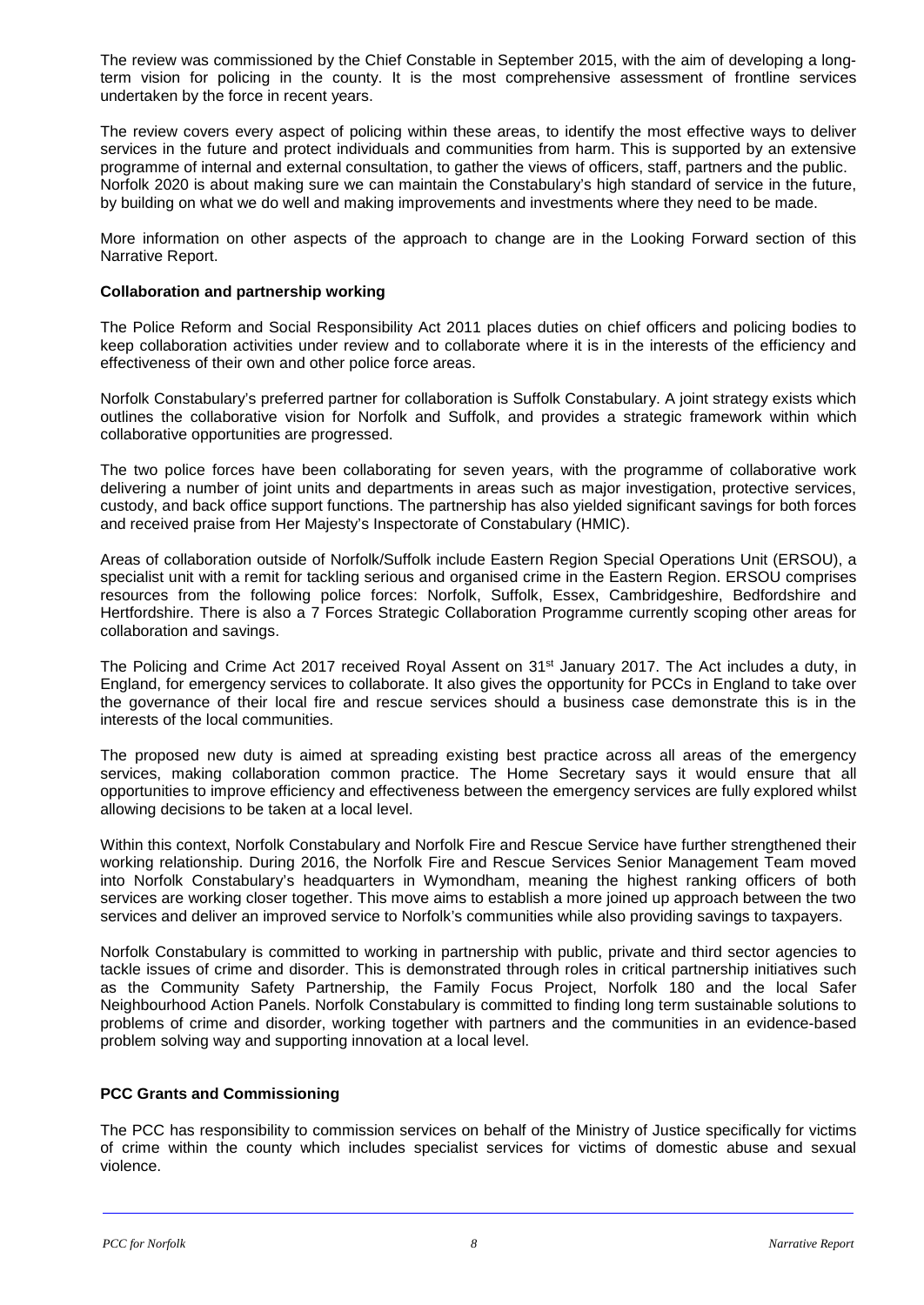In addition to the Ministry of Justice responsibility, the PCC's commissioning intentions reflect the core priorities of Increasing Visible Policing, Support Rural Communities, Improve Road Safety, Prevent Offending, Support Victims and Reduce Vulnerability, and Deliver a Modern and Innovative Service that have been set for Norfolk.

Commissioning intentions are listed within the Police and Crime Plan 2016-2020, Appendix C. These highlight the PCC's intent to invest more into preventative strategies and intentions with a view to reducing offending and victimisation, reducing demand on police and criminal justice system and protecting the people of Norfolk.

In 2016/17, the OPCCN had a total commissioning budget of £2.121m, comprising:

- OPCCN commissioning budget of £1.018m
- Ministry of Justice funding stream of just under £1.103m, specifically for the commissioning of support services for victims of crime.

### **2. Impact of the Governance Arrangements on the Financial Statements of the PCC and Chief Constable**

The International Accounting Standards Board framework states that assets, liabilities and reserves should be recognised when it is probable that any 'future' economic benefits associated with the item(s) will flow to, or from, the entity. The PCC has responsibility for the finances of the whole Group and controls the assets, liabilities and reserves. With the exception of the liabilities for employment and post-employment benefits, referred to later, this would suggest that these balances should be shown on the PCC's Balance Sheet.

The Scheme of Governance and Consent sets out the roles and responsibilities of the Police and Crime Commissioner and the Chief Constable, and also includes the Financial Regulations and Contract Standing Orders. As per these governance documents, all contracts and bank accounts are in the name of the PCC. No consent has been granted to the Chief Constable to open bank accounts or hold cash or associated working capital assets or liabilities. This means that all cash, assets and liabilities in relation to working capital are the responsibility of the PCC, with all the control and risk also residing with the PCC. To this end, all working capital is shown in the accounts of the PCC and the Group.

The PCC receives all income and makes all payments from the Police Fund for the Group and has responsibility for entering into contracts and establishing the contractual framework under which the Chief Constable's staff operates. The PCC has not set up a separate bank account for the Chief Constable, which reflects the fact that all income is paid to the PCC. The PCC has not made arrangements for the carry forward of balances or for the Chief Constable to hold cash backed reserves.

Therefore, the Chief Constable fulfils his statutory responsibilities for delivering an efficient and effective police force within an annual budget, which is set by the PCC. The Chief Constable ultimately has a statutory responsibility for maintaining the Queen's peace and to do this has direction and control over the force's police officers and employs police community support officers (PCSOs) and police staff. It is recognised that in exercising day-to-day direction and control the Chief Constable will undertake activities, incur expenditure and generate income to allow the police force to operate effectively. It is appropriate that a distinction is made between the financial impact of this day-today direction and control of the force and the overarching strategic control exercised by the PCC.

Therefore the expenditure and income associated with day-to-day direction and control and the PCC's funding to support the Chief Constable is shown in the Chief Constable's Accounts, with the main sources of funding (i.e. central government grants and Council Tax) and the vast majority of balances being shown in the PCC's Accounts.

In particular, it should be noted that it has been decided to recognise transactions in the Chief Constable's Comprehensive Income and Expenditure Statement (CIES) in respect of operational policing, police officer and staff costs, and associated operational income, and transfer liabilities to the Chief Constable's Balance Sheet for employment and post-employment benefits in accordance with International Accounting Standard 19 (IAS19).

The rationale behind transferring the liability for employment benefits is that IAS19 states that the employment liabilities should follow employment costs. Because employment costs are shown in the Chief Constable's CIES, on the grounds that the Chief Constable is exercising day-to-day direction and control over police officers and employs police staff, it follows that the employment liabilities are therefore shown in the Chief Constable's Balance Sheet.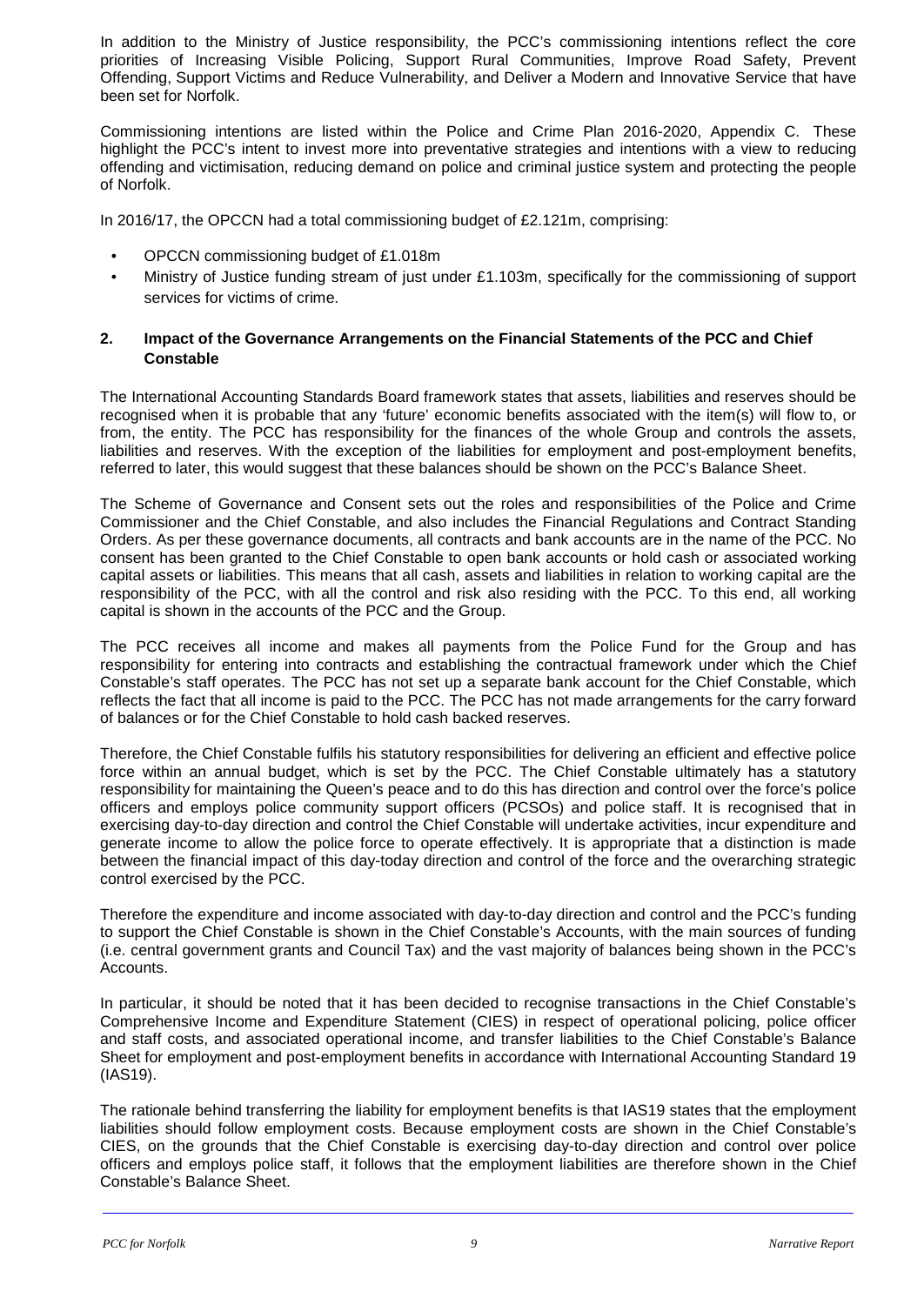### **3. Explanation of financial statements**

The 2016/17 statement of accounts for the Police and Crime Commissioner for Norfolk and the PCC Group are set out on the following pages. The purpose of individual primary statements is explained below:

- **The Comprehensive Income and Expenditure Statement (CIES)** shows the accounting cost in the year of providing services in accordance with generally accepted accounting practices, rather than the amount to be funded from taxation. The PCC raises taxation to cover expenditure in accordance with regulations; this may be different from the accounting cost. Adjustments made between the accounting and funding bases are shown in the Movement in Reserves Statement.
- **The Balance Sheet** shows the value as at the Balance Sheet date of the assets and liabilities recognised by the Group. The net assets of the Group (assets less liabilities) are matched by the reserves held by the Group. Reserves are reported in two categories. The first category of reserves is usable reserves, i.e. those reserves that the Group may use to provide services, subject to the need to maintain a prudent level of reserves and any statutory limitations on their use (for example the Capital Receipts Reserve may only be used to fund capital expenditure or repay debt). The second category of reserves is those that the Group is not able to use to provide services. This category includes reserves that hold unrealised gains and losses (for example the Revaluation Reserve), where amounts would only become available to provide services if the assets were sold; and reserves that hold timing differences shown in the Movement in Reserves Statement line 'Adjustments between accounting basis and funding basis under regulations'.
- **The Movement in Reserves Statement (MIRS)** shows the movement in the year on the different reserves held by the Group, analysed into 'usable reserves' (i.e. those that can be applied to fund expenditure or reduce local taxation) and unusable reserves. The Surplus or (Deficit) on the Provision of Services line shows the true economic cost of providing the Group's services, more details of which are shown in the Comprehensive Income and Expenditure Statement. These differ from the statutory amounts required to be charged to the General Fund Balance for council tax setting purposes. The Net Increase / Decrease before Transfers to Earmarked Reserves line shows the statutory General Fund Balance before any discretionary transfers to or from earmarked reserves undertaken by the Group.
- **The Cash Flow Statement** shows the changes in cash and cash equivalents of the Group during the reporting period. The statement shows how the Group generates and uses cash and cash equivalents by classifying cash flows as operating, investing and financing activities. The amount of net cash flows arising from operating activities is a key indicator of the extent to which the operations of the Group are funded by way of taxation and grant income or from the recipients of services provided by the Group. Investing activities represent the extent to which cash outflows have been made for resources which are intended to contribute to the Group's future service delivery. Cash flows arising from financing activities are useful in predicting claims on future cash flows by providers of capital (i.e. borrowing) to the Group.

Please note that occasionally minor differences occur between the primary statements and the notes to the accounts, this is due to unavoidable rounding discrepancies. The notes to the accounts are headed "Group" and "PCC" as appropriate. If only one table is included within a note, this relates to both the Group and the PCC.

### **Prior Period Adjustments**

There have been significant changes in the CIPFA Code of Practice for 2016/17 that materially affect the disclosures in the Statements of Accounts, and require Prior Period Adjustments.

As a result of the "Telling the Story" review of the presentation of local authority financial statements, significant changes have been made to the format of primary statements. This includes an abbreviated Movement in Reserves Statement (MIRS), a change in the objective basis for the Comprehensive Income and Expenditure Statement (CIES) and the introduction of a new statement, the Expenditure and Funding Analysis (EFA).

Within the (CIES), the objective basis for presentation has changed from SeRCoP (Service Reporting Code of Practice) to that used for segmental reporting. Reportable segments are those used for internal management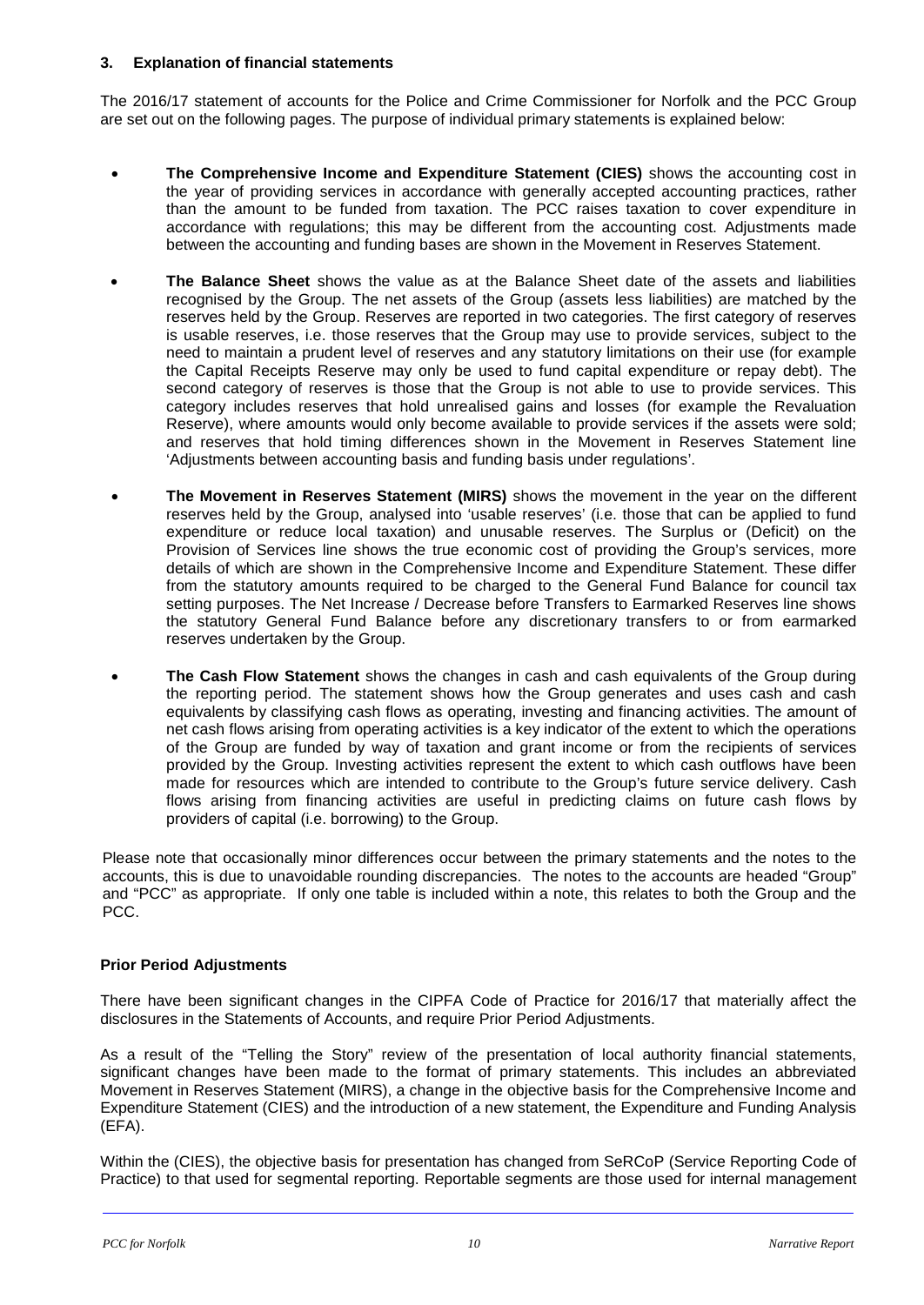reporting.

The EFA is a new disclosure requirement and demonstrates to council tax payers how the funding available to the PCC for the year has been used in providing resources in comparison with those resources consumed or earned by the PCC in accordance with generally accepted accounting practices. The EFA and the associated notes reconcile the movements between the CIES and the statutory funding basis. The EFA is disclosed on a segmental basis.

### **4. The 2016/17 Revenue and Capital Budget Process**

A joint financial planning process took place between September 2015 and January 2016 in accordance with a timetable previously agreed by the Norfolk and Suffolk Chief Constables.

An enhanced "scrutiny" process was developed to facilitate the development of the 2016/17 budget and spending plans over the medium-term. This process involved Senior Managers attending Chief Officer Challenge Panels to review strategic issues, savings proposals, growth pressures and capital spend requirements. The process concluded with Norfolk and Suffolk Chief Constables reviewing the outcomes from the panel reviews, and agreeing joint budgets, costs and savings arising from the process to be included in spending plans.

In accordance with the requirements of Section 96 (1) (b) of the Police Act 1996, as amended by section 14 of the Police Reform and Social Responsibility Act 2011, the PCC has an obligation to consult with business rate payers and there is also a general responsibility to consult with the public. Two open public consultation meetings were held in Norwich and King's Lynn by the former PCC on 13th and 18th January 2016 respectively.

The Office of the Police and Crime Commissioner also ran an online poll seeking residents' views on the levels of council tax for 2016/17.

The PCC considered views from the community, key stakeholders and public sector bodies, as a result the PCC proposed a council tax freeze. However, this was vetoed by the Police and Crime Panel who met again on the 16<sup>th</sup> February 2016 and agreed a revised proposal of an increase of just under 2%.

These spending plans were then incorporated into the Medium-Term Financial Plan of the former PCC, Stephen Bett, that covered the period 2016/17 to 2020/21 and was signed off in February 2016.

The Medium-Term Financial Plans for the PCC are available on [www.norfolk-pcc.gov.uk](http://www.norfolk-pcc.gov.uk/)

### **5. Financial Performance**

### **Funding**

The majority of police funding comes from the Government (Home Office and Ministry of Justice) in the form of general and specific grants. The remainder comes from council tax and fees and charges. The financing burden on local council taxpayers, as a percentage of funding, has steadily increased as Government grants have reduced. The chart below shows the sources of revenue funding in 2016/17:

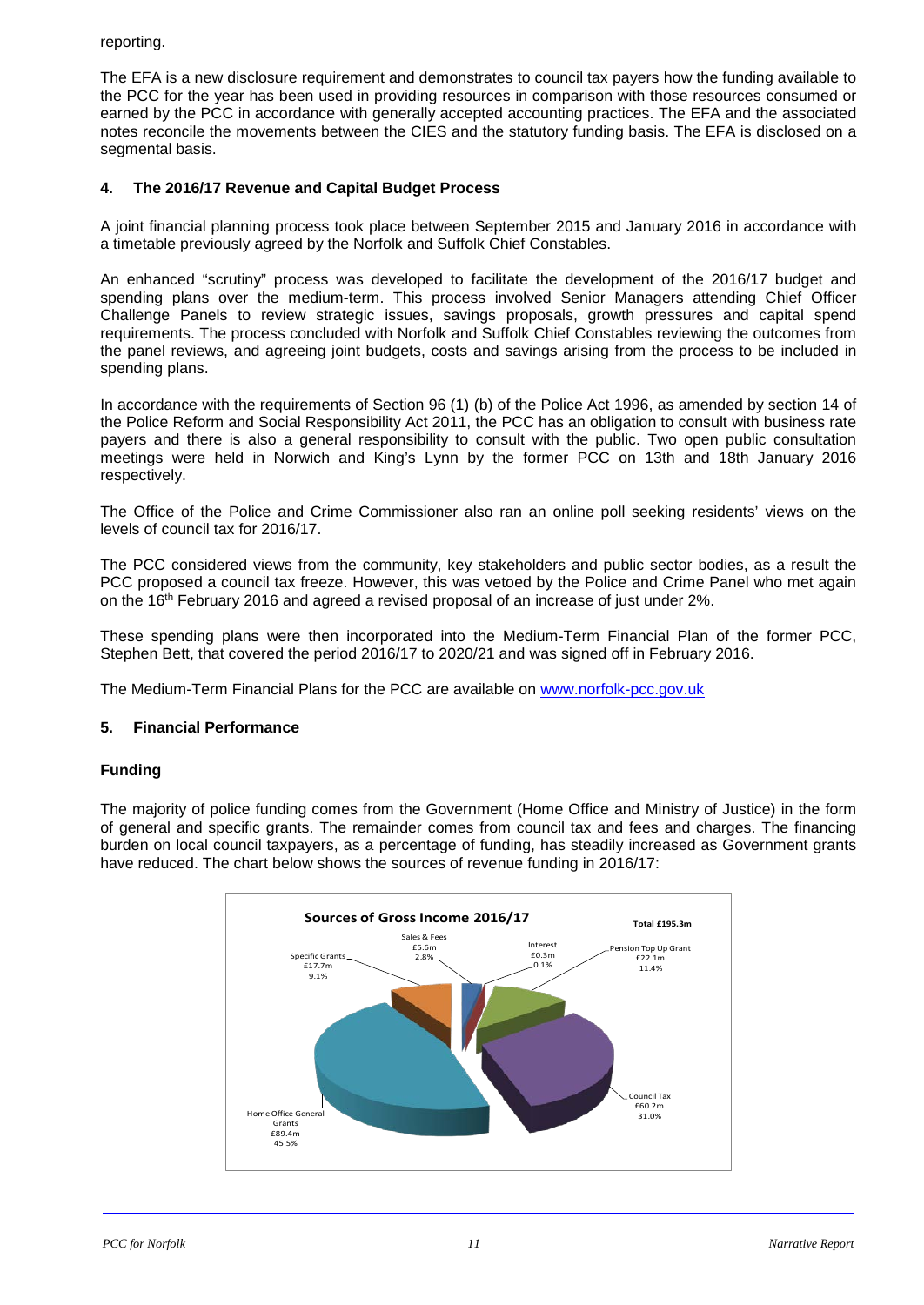### **Revenue Budget**

In February 2016, the former PCC approved a net revenue budget for 2016/17 of £148.928m. The council tax for a Band D property for 2016/17 was £212.94 (2015/16 £208.80) following his decision to increase the Council Tax by nearly 2%.

### **Savings plans**

The Chief Constable has run a well-established and effective change programme over recent years. The programme was initially developed to address the savings requirements arising from the spending reviews of 2010 and 2013 that covered the period up to 2015/16, and is still required to deal with the spending challenges from inflation, increasing demand, the changing nature of crime and ongoing investment in modernising the Constabulary through improved digital infrastructure and technology.

Savings plans of £5.143m were identified for 2016/17, and those savings have been achieved. The impact of the Home Office Grant Settlement for 2017/18 is a 1.4% cash reduction and there is a savings requirement of £3.795m. The PCC and Chief Constable are jointly committed to providing the best possible policing service across Norfolk whilst at the same time increasing efficiency and reducing costs.

There is more information about the impact of the Home Office settlement for 2017/18 and what this means for the Constabulary over the medium-term in the Looking Forward section below.

#### **Revenue Expenditure Compared to Budget.**

For Budgeting purposes the Revenue Budget is compiled and controlled as set out in the following table:

|                                                            |                       | <b>Final</b>    |                         |  |  |
|------------------------------------------------------------|-----------------------|-----------------|-------------------------|--|--|
|                                                            | <b>Budget</b><br>£000 | outturn<br>£000 | <b>Variance</b><br>£000 |  |  |
|                                                            |                       |                 |                         |  |  |
| Constabulary                                               | 157,119               | 158,353         | (1,234)                 |  |  |
| Office of the PCC                                          | 957                   | 961             | (4)                     |  |  |
| PCC Commissioning                                          | 1,018                 | 612             | 406                     |  |  |
| Group - Grants                                             | (11, 219)             | (11,220)        |                         |  |  |
| Capital Financing                                          | 10,835                | 3,977           | 6,858                   |  |  |
| Net total contributions to / (from) earmarked reserves     | (9,782)               | (3,755)         | (6,027)                 |  |  |
| <b>Total Net Expenditure</b>                               | 148,928               | 148,928         |                         |  |  |
| Grants and non-domestic rates income                       | 88,298                | 88,298          |                         |  |  |
| Precept Income (before collection fund balance adjustment) | 60,630                | 60,630          |                         |  |  |
| Transfer from/(to) general reserves                        |                       |                 |                         |  |  |

The Total Net Expenditure in the above table is different to Net Cost of Police Services reported in the CIES (shown on page 17), which is prescribed by the Code of Practice. The difference primarily relates to accounting adjustments required by the Code. The reconciliation between the two amounts is shown in the table below.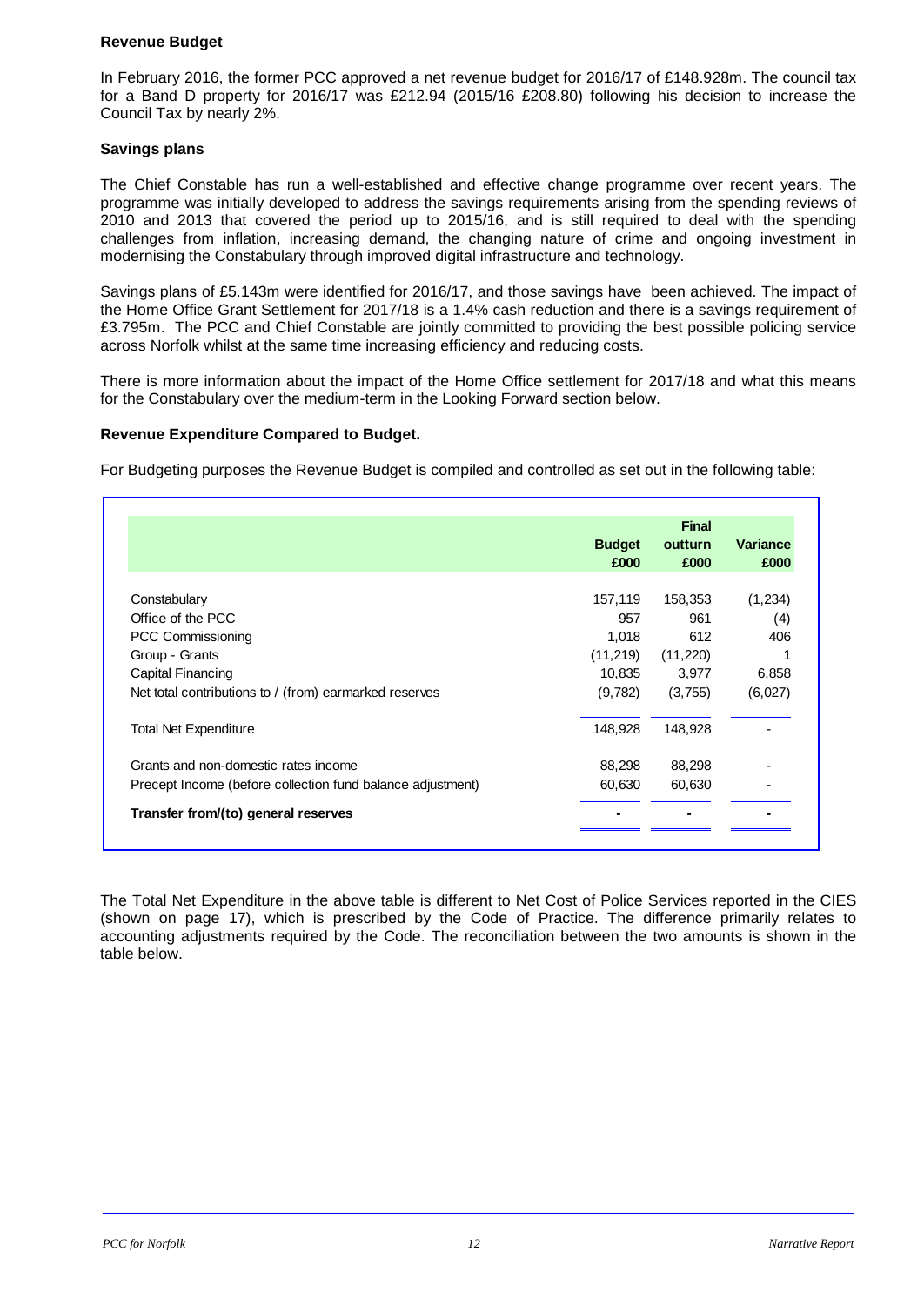| 2015/16<br>£000 |                                                                   | 2016/17<br>£000 |
|-----------------|-------------------------------------------------------------------|-----------------|
| 146,780         | Total Net Expenditure per Outturn Report                          | 148,928         |
| (3, 558)        | Revenue funding of capital                                        | (2, 435)        |
| (4,773)         | Minimum Revenue Provision (MRP)                                   | (1,537)         |
| 5,665           | Depreciation, amortisation and impairments                        | 6,192           |
| 12              | Financial Instrument Adjustment Account amount released in year   |                 |
| (18)            | Profit and loss on disposal of assets charged to the general fund | (4)             |
| 36,689          | IAS 19 pension service costs (accounting basis)                   | 27,990          |
| (21, 624)       | Pension contributions (funding basis)                             | (21, 955)       |
| 211             | Movement on employee benefits accrual                             | 84              |
| 8,183           | Transfers from/(to) reserves                                      | 3,755           |
| 265             | Interest received                                                 | 254             |
| (7, 172)        | Interest payable                                                  | (7,095)         |
| 160,659         | <b>Net Cost of Police Services</b>                                | 154,177         |

### **Capital Budget**

The Capital Programme for 2016/17, including slippage from 2015/16 and in-year approvals, was £14.639m. Actual expenditure against this total was £6.640m. The under-spend of £7.999m was primarily due to reprofiling of major estates schemes. Actual expenditure includes an amount of £0.278m relating to incidental and de-minimis expenditure, which is not capitalised in the financial statements but charged directly to the CIES. The Capital Programme was financed by government grants and contributions (£0.647m), revenue contributions (£0.153m), the Capital Financing Reserve (£2.283m), internal borrowing (£2.557m) and capital receipts (£0.723m).

### **Long Term Liabilities**

#### Pension Liabilities

There are three separate pension schemes for police officers and one scheme for police staff. Although benefits from these schemes will not be payable until an officer or staff member retires, the PCC has a future commitment to make these payments and under International Accounting Standard 19 (IAS19), the PCC is required to account for this future commitment based on the full cost at the time of retirement. The future net pension liabilities of the PCC as calculated by an independent actuary are set out in the following table:

| Year-end      | Total   | <b>Officers</b> | Staff |
|---------------|---------|-----------------|-------|
| 31 March 2017 | £1.721m | £1.632m         | £89m  |
| 31 March 2016 | £1.372m | £1.325m         | f47m  |

These liabilities result in the Balance Sheet showing net overall liabilities of £1,699m at 31 March 2017, however, the financial position of the PCC remains sound as these liabilities will be spread over many years.

#### PFI Liabilities

The PCC is committed to making payments under a contract with a consortium for the use of Jubilee House, Operations and Communications Centre at Wymondham (OCC) until 2037. The actual level of payments is dependent on the availability of the site and the provision and delivery of services within. The contract, which is for a period of 35 years starting from 2001, has an option to purchase the property at open market value, or to negotiate with the PFI provider to extend the contract for up to a further 2 periods of 15 years, or of terminating the contract. At the year-end the PFI Liability associated with the OCC amounted to £25.9m.

Six Police Investigation Centres (PICs) were opened during 2011. The contract is under a PFI arrangement for which Suffolk and Norfolk PCCs are committed to making payments under a 30 year contract with a consortium for their use. The actual level of payments is dependent on the availability of the site and provision and delivery of services within. At the end of this term the properties revert to the two PCCs. Norfolk and Suffolk have agreed to share the costs of these services on an agreed percentage in accordance with the total number of cells within the 6 properties located in the 2 Counties - this being Norfolk 58.2% and Suffolk 41.8%. There is also an arrangement with the Cambridgeshire PCC by which one third of the running costs of the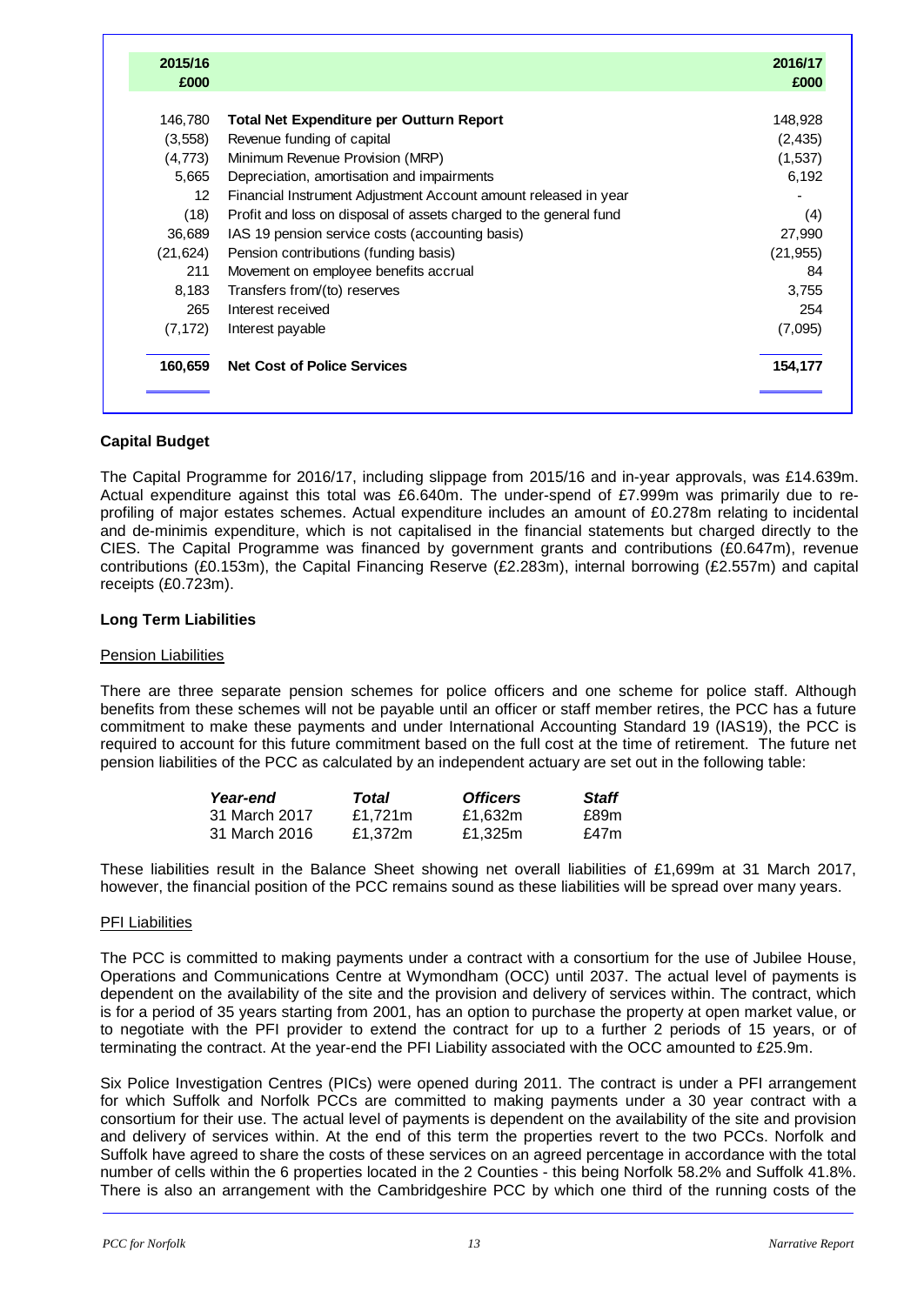Kings Lynn PIC are recharged to Cambridgeshire for their use of the cells. At the year-end Norfolk PCC's share of the PIC PFI liability amounted to £36.4m.

### **Reserves**

As at 31 March 2017, the PCC has usable reserves of £25.754m which are available to support revenue and capital spending. These include a general reserve made up of earmarked balances of £20.784m (against which there are significant commitments), and a general balance of £4.475m. These reserves are not fully supported by cash balances, primarily due to capital expenditure in some prior years being financed from cash.

### **Treasury Management**

The PCC has agreed a Treasury Management Strategy which complies with CIPFA guidance**.** During 2016/17, the PCC continued to borrow and/or invest available cash balances in accordance with cash-flow forecasts, ensuring that prescribed policies with regard to security and liquidity were observed. The average level of investments for 2016/17 was £35.4m and the interest received against the budget of £0.290m was £0.236m. The overall return of 0.67% exceeded the benchmark of the Local Government 7 day rate average of 0.19% by 0.48%, and the 3m LIBOR average of 0.44% by 0.23%

### **Annual Governance Statement**

The Accounts and Audit Regulations 2015 require the Annual Governance Statement (AGS) to accompany the Statements of Accounts. The AGS can be found on the PCC's website at [www.norfolk-pcc.gov.uk.](http://www.norfolk-pcc.gov.uk/)

### **6. Non-financial performance**

The year to the end of March 2017, the first year in office for the current PCC, saw a continuing decline in certain crime types and offending within the county. The Force's Performance Framework which reports the rolling 12 month average compared to the previous three year rolling average, reported Anti-Social Behaviour had fallen by 6% and Burglary Dwelling and Burglary Non-Dwelling had fallen by 1% and 3% respectively. Areas of increase included Serious Sexual Offences which had increased by 14% but the encouragement of victims to report crimes and subsequent support through trial to prosecution is likely to have had a bearing on this.

Other areas of increased criminality such as Robbery, up 113% and Serious Violence up by 28%, (increases that have been highlighted nationally) has been impacted upon by positive action around Operation Gravity – the disruption of drug trafficking and supply from out of county criminal organisations. While these organisations work to import this commodity and protect their interests through the use of violence and intimidation, a level of hidden harm has been identified beyond the purchasers and involving the young traffickers and distributors used as well as those called upon to house them while they establish their market.

The method of how Norfolk Constabulary has analysed and targeted county lines is being used by other forces in the region, and there has been a lot of co-operation between Norfolk, the Metropolitan Police and regional partners to successfully disrupt the activity, provide positive outcomes through custodial sentences and starting the process of dismantling the organised crime groups.

Norfolk's response to the criminal targeting of vulnerable individuals has led to the force being marked as 'good' for Safeguarding and forms the backbone of the Force's Strategic Assessment. Produced in October 2016, it uses the MoRiLE (Management of Risk in Law Enforcement) process to score Threat, Risk and Harm areas as a basis for the Joint Control Strategy and prioritisation of strategic profiles. One of the core priorities set by the present PCC was to 'Support victims and reduce vulnerability' so the first tranche of profiles looks to address many such areas of vulnerability:

- Child Sexual Abuse
- Serious Sexual Offences
- Modern Day Slavery
- Sickness and Absence Management
- Victims' Code
- Stalking and Harassment

Joint Control Strategy performance is being reported on as part of the new Police and Crime Plan 'report cards' within the Norfolk and Suffolk Performance Frameworks. These cards will flag any exceptions that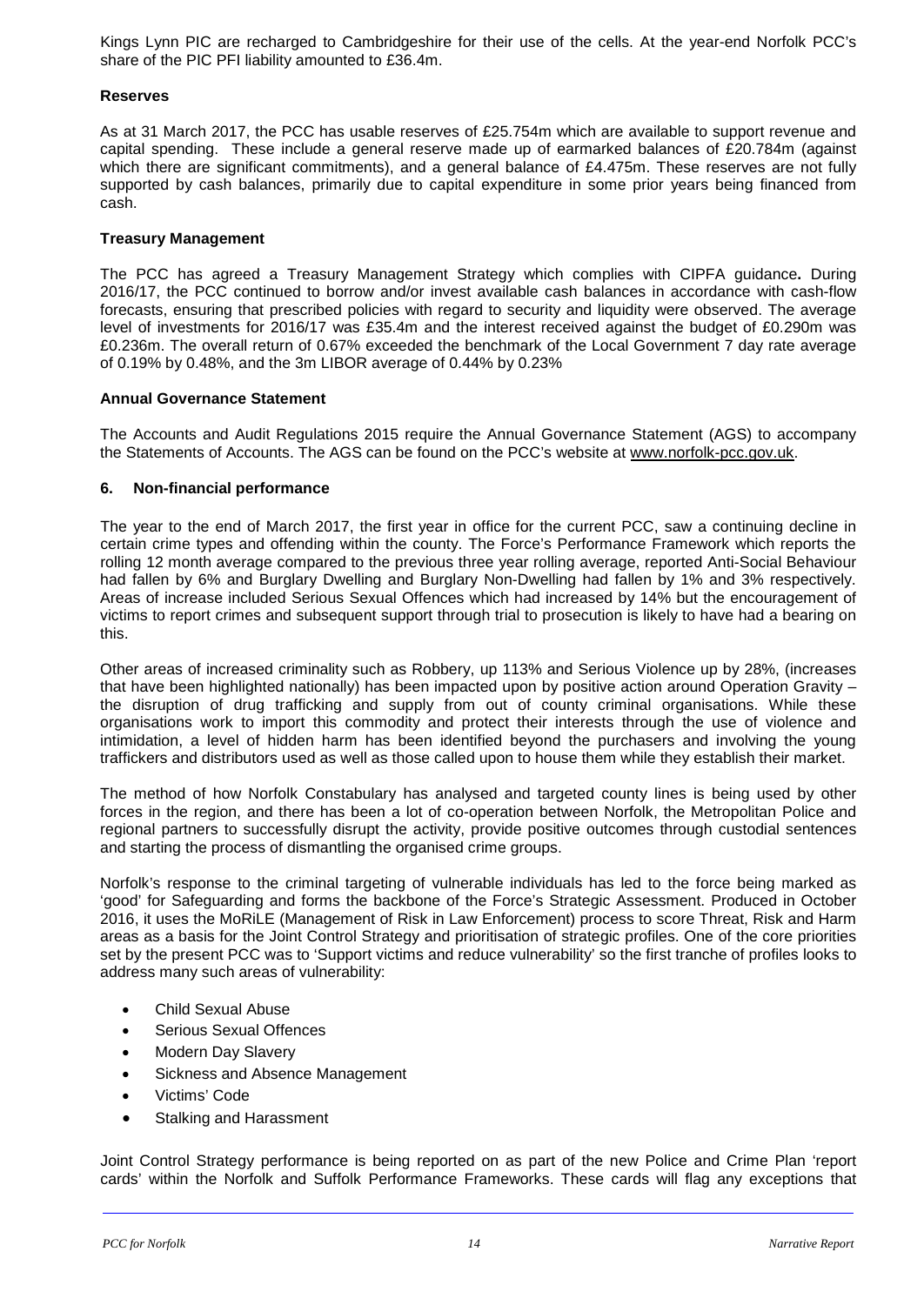occur when comparing recent rolling averages to longer term ones, such as those mentioned above. The Performance Framework itself will be moving to a new platform and interface in the next year or so which should also make reporting and delivery of reports an altogether better experience for the end user.

The Police and Crime Plan 2016-2020 was recently released by Lorne Green, the Police and Crime Commissioner. In the plan it lists the priorities for tackling crime in Norfolk<sup>[5](#page-16-0)</sup>:

- Increase visible policing
- Support rural communities
- Improve road safety
- Prevent offending
- Support victims and reduce vulnerability
- Deliver a modern and innovative service
- Good stewardship of taxpayers' money

Within these priorities are new performance indicators (such as; the number of first-time entrants into the criminal justice system, the number of hours worked by the Special Constabulary in rural areas and crime survey and satisfaction data) which will be used to measure how well Norfolk Constabulary is meeting the objectives within the plan.

The PCCs annual report for 2016/17 will be published in October 2017 and will be available on the PCCs website: http://www.norfolk-pcc.gov.uk

### **7. Looking Forward**

The financial context for police forces remains very challenging. Since 2007/08 government funding to Norfolk Constabulary has reduced by nearly £12m, and when taking inflation into account this is approximately £32m in real terms.

In the provisional Police Grant Report, the Minister of State for Policing and the Fire Service stated "direct resource [revenue] funding for each PCC, including precept, will be protected at flat cash levels compared to 2015/16, assuming that precept income is increased to the maximum amount available in both 2016/17 and 2017/18."

In reality this means that a number of growth pressures must be absorbed, e.g. 1% cost of living increase, inflation, increases in demand from the changing nature of crime (e.g. in crimes against vulnerable people, and cybercrime); statutory changes such as the apprenticeship levy, pension increases and auto-enrolment into pension schemes. These demands add approximately £6m worth of budgetary pressure a year.

For 2017/18 the Constabulary has identified £3.8m of savings to balance the budget and over the life of the Medium Term Financial Plan (MTFP) this figure rises to £6.6m by 2020/21. Even with this level of identified savings, this leaves an additional savings requirement of £3m to be identified by 2020/21. In order to achieve this level of savings and ensure the policing model is as efficient as possible the Constabulary has developed a new change programme. This has focussed on three strands: the Service and Financial Planning process underpinned by Outcome Based Budgeting (OBB) principles; continuing the development of the Norfolk Local Policing (2020) Review; and Regional Collaboration.

All of these proactive elements, that use demand, performance and priority data will shape the new change programme and be captured in future MTFPs to support the continued transformation and modernisation of policing. It is clear that the change programme will need to remain a continuous process, ensuring that savings can be driven out in a timely fashion to ensure budgets can be balanced over the medium-term and beyond.

Due to the continuing pace of modernisation, and ensuring that the Force is fit-for-purpose, appropriately equipped and has an appropriate estate footprint, there is an increased requirement for capital spending over the medium-term. This includes significant investment in refreshing the growing ICT / digital estate; increasing investment in infrastructure e.g. in networks and servers to deal with the growth in requirements for

 $\overline{a}$ 

<span id="page-16-0"></span><sup>5</sup> Police & Crime Plan 2016 – 2020, Office of the Police & Crime Commissioner for Norfolk, 2016: [http://www.norfolk](http://www.norfolk-pcc.gov.uk/documents/key-documents/police-and-crime-plan/PoliceAndCrimePlan.pdf)[pcc.gov.uk/documents/key-documents/police-and-crime-plan/PoliceAndCrimePlan.pdf](http://www.norfolk-pcc.gov.uk/documents/key-documents/police-and-crime-plan/PoliceAndCrimePlan.pdf) [last accessed 20/04/2017]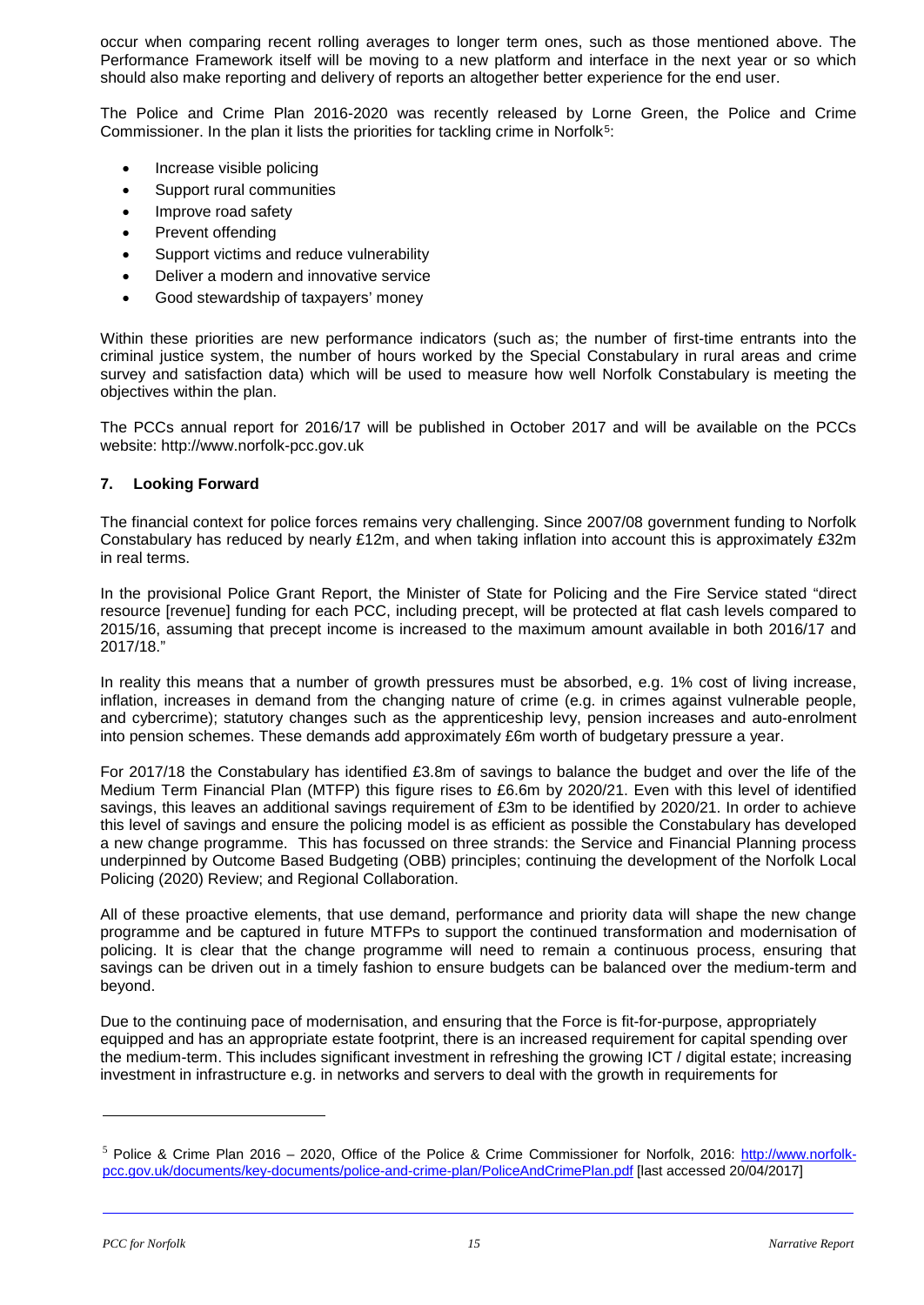investigating and storing digital data; new enabling programmes such as Body Worn Video, mobile working and the Emergency Services Network.

The growth of the investment in these "short life" capital assets will need to deliver efficiencies in staffing to avoid putting undue pressure on revenue reserves over the medium-term. Over the last few years, reserves have been used appropriately to fund the capital programme in respect of short life assets, the cost of change (e.g. redundancies arising from implementing the significant change programme), and planned temporary staffing costs to respond to service pressures, and transition programmes. Careful consideration has been given to reserve levels over the medium-term, and beyond particularly by modelling capital financing over the next 20 years.

The MTFP therefore includes planned contributions to reserves in 2019/20 and 2020/21 in order to ensure that sufficient reserves are available for the medium and longer-term. This will require additional savings to be found, and is a significant driver for further development of the change programme over the coming months and years.

The police service faces further challenges in the future, including the ongoing review of the police funding model by central government, and the funding arrangements, for example, for the Emergency Services Network that will see a national joined up blue light communications system, as well as continuing investment in modernising the service through digital technology such as mobile working and Body Worn Video.

These uncertainties and challenges will require the PCC and Constabulary to keep financial planning assumptions under constant review, to ensure that the financial position remains stable into the long-term.

**John Hummersone FCPFA**

**Chief Finance Officer**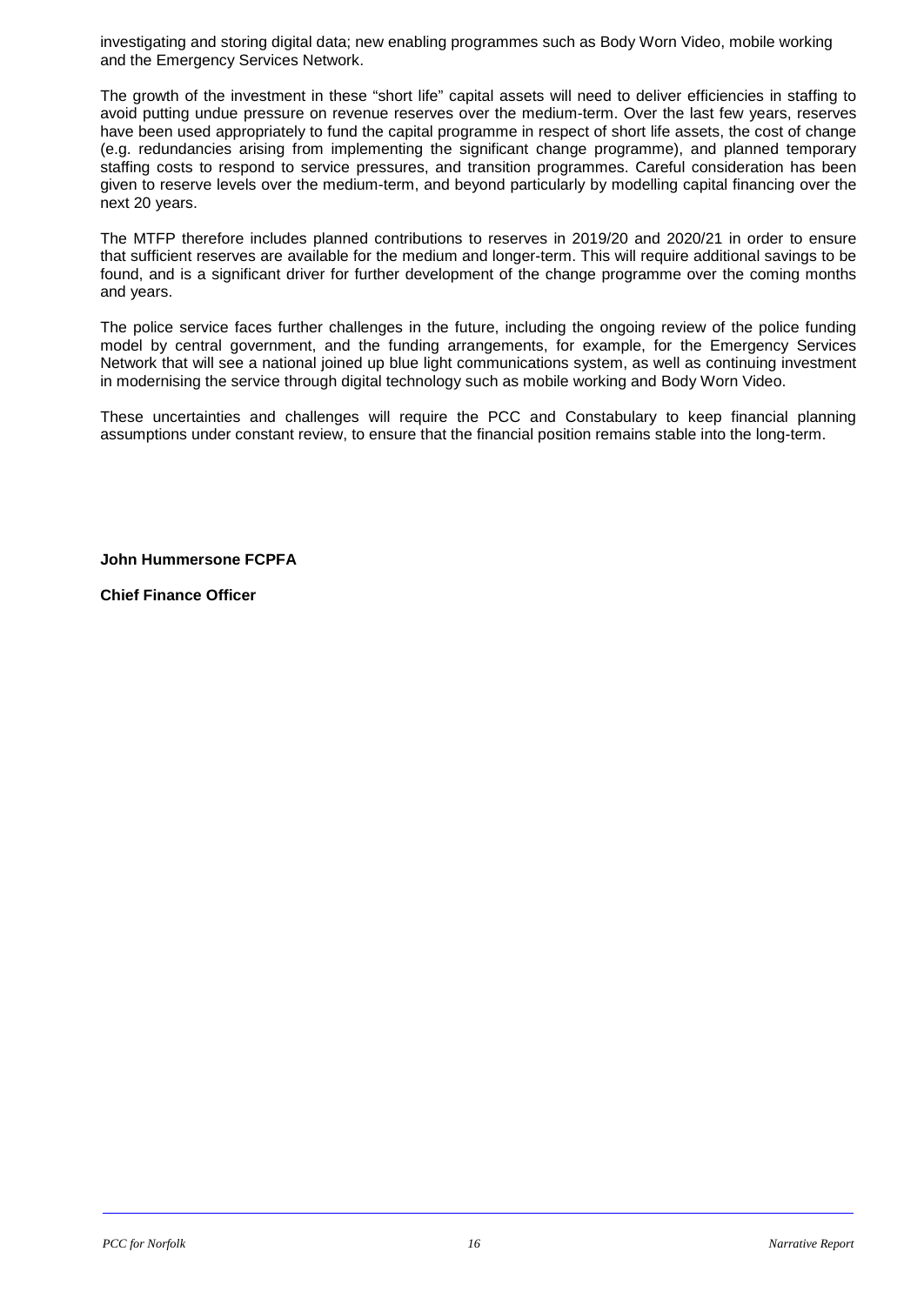## **Comprehensive Income and Expenditure Statement**

### **for the PCC for Norfolk Group**

### **for the year ended 31 March 2017**

| Gross<br><b>Expenditure Income</b><br>2015/16<br><b>Restated</b> | 2015/16<br><b>Restated</b> | <b>Net</b><br><b>Expenditure</b><br>2015/16<br><b>Restated</b> |                                                             |         | <b>Gross</b><br><b>Expenditure Income</b><br>2016/17 | 2016/17                  | <b>Net</b><br><b>Expenditure</b><br>2016/17 |
|------------------------------------------------------------------|----------------------------|----------------------------------------------------------------|-------------------------------------------------------------|---------|------------------------------------------------------|--------------------------|---------------------------------------------|
| £000                                                             | £000                       | £000                                                           |                                                             |         | Note £000                                            | £000                     | £000                                        |
|                                                                  |                            |                                                                | <b>Division of Service:</b>                                 |         |                                                      |                          |                                             |
| 171,296                                                          | (13,586)                   | 157,710                                                        | <b>Chief Constable</b>                                      |         | 166,764                                              | (15,160)                 | 151,603                                     |
| 13,919                                                           | (11, 785)                  | 2,133                                                          | PCC's Office                                                |         | 8,925                                                | (6,982)                  | 1,943                                       |
| 1,796                                                            | (981)                      | 815                                                            | PCC Commissioning                                           |         | 1,832                                                | (1,201)                  | 631                                         |
| 187,011                                                          | (26,352)                   | 160,659                                                        | <b>Net Cost of Police Services</b>                          | Page 25 | 177,520                                              | (23, 343)                | 154,177                                     |
|                                                                  |                            |                                                                | <b>Other Operating Expenditure:</b>                         |         |                                                      |                          |                                             |
|                                                                  | (21, 844)                  | (21, 844)                                                      | Home Office contribution to police pensions                 | 8       |                                                      | (22,090)                 | (22,090)                                    |
| 34                                                               |                            | 34                                                             | Loss/(profit) on disposal of fixed assets                   |         | 81                                                   | $\overline{\phantom{a}}$ | 81                                          |
| 34                                                               | (21, 844)                  | (21, 811)                                                      |                                                             |         | 81                                                   | (22,090)                 | (22,008)                                    |
|                                                                  |                            |                                                                | Financing and Investment Income and Expenditure:            |         |                                                      |                          |                                             |
| 7,172                                                            |                            | 7,172                                                          | Interest payable and similar charges                        |         | 7,095                                                | $\overline{a}$           | 7,095                                       |
| 50,111                                                           |                            | 50,111                                                         | Pensions interest cost                                      | 17      | 48,410                                               | $\blacksquare$           | 48,410                                      |
| $\overline{\phantom{a}}$                                         | (265)                      | (265)                                                          | Interest and investment income                              |         | $\overline{a}$                                       | (254)                    | (254)                                       |
| 57,283                                                           | (265)                      | 57,018                                                         |                                                             |         | 55,505                                               | (254)                    | 55,251                                      |
|                                                                  |                            |                                                                | Taxation and Non-specific Grant Income:                     |         |                                                      |                          |                                             |
| $\overline{\phantom{0}}$                                         | (59, 811)                  | (59, 811)                                                      | General grants                                              | 8       | $\overline{\phantom{a}}$                             | (59, 523)                | (59, 523)                                   |
| L,                                                               | (1,654)                    | (1,654)                                                        | Capital grants and contributions                            | 8       | $\overline{a}$                                       | (1,142)                  | (1,142)                                     |
| ٠                                                                | (28,939)                   | (28,939)                                                       | Non-domestic rate redistribution                            | 8       | L,                                                   | (28, 774)                | (28, 774)                                   |
|                                                                  | (57, 877)                  | (57, 877)                                                      | Precepts                                                    | 11      |                                                      | (60, 166)                | (60, 166)                                   |
|                                                                  | (148, 282)                 | (148, 282)                                                     |                                                             |         |                                                      | (149,606)                | (149,606)                                   |
|                                                                  |                            | 47,585                                                         | Deficit/(Surplus) on the Provision of Services              |         |                                                      |                          | 37,813                                      |
|                                                                  |                            |                                                                | Other Comprehensive Income and Expenditure:                 |         |                                                      |                          |                                             |
|                                                                  |                            | (194)                                                          | (Surplus) / deficit on the revaluation of assets            | 13      |                                                      |                          | (4,094)                                     |
|                                                                  |                            | (193, 693)                                                     | Remeasurements of the net defined benefit liability (asset) | 17      |                                                      |                          | 316,860                                     |
|                                                                  |                            | (193, 887)                                                     |                                                             |         |                                                      |                          | 312,766                                     |
|                                                                  |                            | (146,302)                                                      | <b>Total Comprehensive Income and Expenditure</b>           |         |                                                      |                          | 350,580                                     |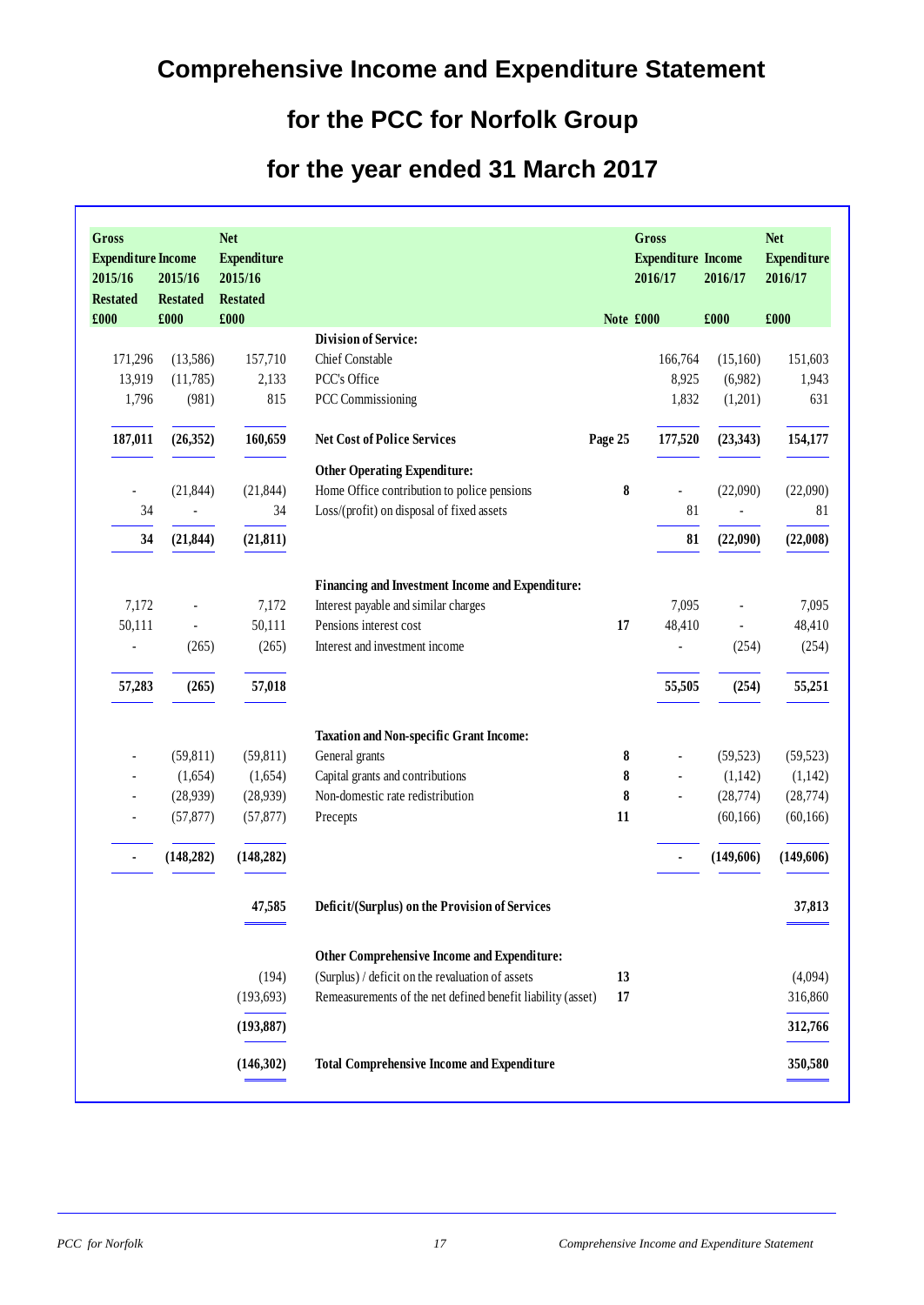## **Comprehensive Income and Expenditure Statement**

### **for the PCC for Norfolk**

### **for the year ended 31 March 2017**

| <b>Gross</b><br><b>Expenditure</b> |                 | <b>Net</b><br>Income Expenditure |                                                                |             | <b>Gross</b><br><b>Expenditure</b> |                | <b>Net</b><br><b>Income Expenditure</b> |
|------------------------------------|-----------------|----------------------------------|----------------------------------------------------------------|-------------|------------------------------------|----------------|-----------------------------------------|
| 2015/16                            | 2015/16         | 2015/16                          |                                                                |             | 2016/17                            | 2016/17        | 2016/17                                 |
| <b>Restated</b>                    | <b>Restated</b> | <b>Restated</b>                  |                                                                |             |                                    |                |                                         |
| £000                               | £000            | £000                             |                                                                | <b>Note</b> | £000                               | £000           | £000                                    |
|                                    |                 |                                  | <b>Division of Service:</b>                                    |             |                                    |                |                                         |
| 13,919                             | (11,785)        | 2,133                            | PCC's Office                                                   |             | 8,925                              | (6,982)        | 1,943                                   |
| 1,796                              | (981)           | 815                              | PCC Commissioning                                              |             | 1,832                              | (1,201)        | 631                                     |
| 15,715                             | (12,767)        | 2,949                            | Net Cost of Police Services before group funding               |             | 10,757                             | (8,183)        | 2,574                                   |
| 164,454                            |                 | 164,454                          | Intra-group funding                                            | 5           | 167,658                            | $\blacksquare$ | 167,658                                 |
| 180,169                            | (12,767)        | 167,403                          | <b>Net Cost of Policing Services</b>                           | Page 26     | 178,415                            | (8,183)        | 170,232                                 |
|                                    |                 |                                  | <b>Other Operating Expenditure:</b>                            |             |                                    |                |                                         |
| $\overline{\phantom{a}}$           | (21, 844)       | (21, 844)                        | Home Office contribution to police pensions                    | 8           | $\overline{\phantom{a}}$           | (22,090)       | (22,090)                                |
| 34                                 |                 | 34                               | Loss/(profit) on disposal of fixed assets                      |             | 81                                 |                | 81                                      |
| 34                                 | (21, 844)       | (21, 811)                        |                                                                |             | 81                                 | (22,090)       | (22,008)                                |
|                                    |                 |                                  |                                                                |             |                                    |                |                                         |
|                                    |                 |                                  | Financing and Investment Income and Expenditure:               |             |                                    |                |                                         |
| 7,172<br>23                        |                 | 7,172<br>23                      | Interest payable and similar charges<br>Pensions interest cost | 17          | 7,095<br>19                        |                | 7,095                                   |
| ÷,                                 | (265)           | (265)                            | Interest and investment income                                 |             | $\blacksquare$                     | (254)          | 19<br>(254)                             |
|                                    |                 |                                  |                                                                |             |                                    |                |                                         |
| 7,195                              | (265)           | 6,930                            |                                                                |             | 7,114                              | (254)          | 6,860                                   |
|                                    |                 |                                  | <b>Taxation and Non-specific Grant Income:</b>                 |             |                                    |                |                                         |
|                                    | (59, 811)       | (59, 811)                        | General grants                                                 | 8           |                                    | (59, 523)      | (59, 523)                               |
|                                    | (1,654)         | (1,654)                          | Capital grants and contributions                               | 8           | $\overline{\phantom{a}}$           | (1,142)        | (1,142)                                 |
|                                    | (28,939)        | (28,939)                         | Non-domestic rate redistribution                               | 8           | $\blacksquare$                     | (28, 774)      | (28, 774)                               |
|                                    | (57, 877)       | (57, 877)                        | Precepts                                                       | 11          |                                    | (60, 166)      | (60, 166)                               |
|                                    | (148, 282)      | (148, 282)                       |                                                                |             |                                    | (149,606)      | (149, 606)                              |
|                                    |                 | 4,241                            | Deficit/(Surplus) on the Provision of Services                 |             |                                    |                | 5.477                                   |
|                                    |                 |                                  | Other Comprehensive Income and Expenditure:                    |             |                                    |                |                                         |
|                                    |                 | (194)                            | (Surplus) / deficit on the revaluation of assets               | 13          |                                    |                | (4,094)                                 |
|                                    |                 | (351)                            | Remeasurements of the net defined benefit liability (asset)    | 17          |                                    |                | 468                                     |
|                                    |                 | (545)                            |                                                                |             |                                    |                | (3,626)                                 |
|                                    |                 | 3,696                            | <b>Total Comprehensive Income and Expenditure</b>              |             |                                    |                | 1,852                                   |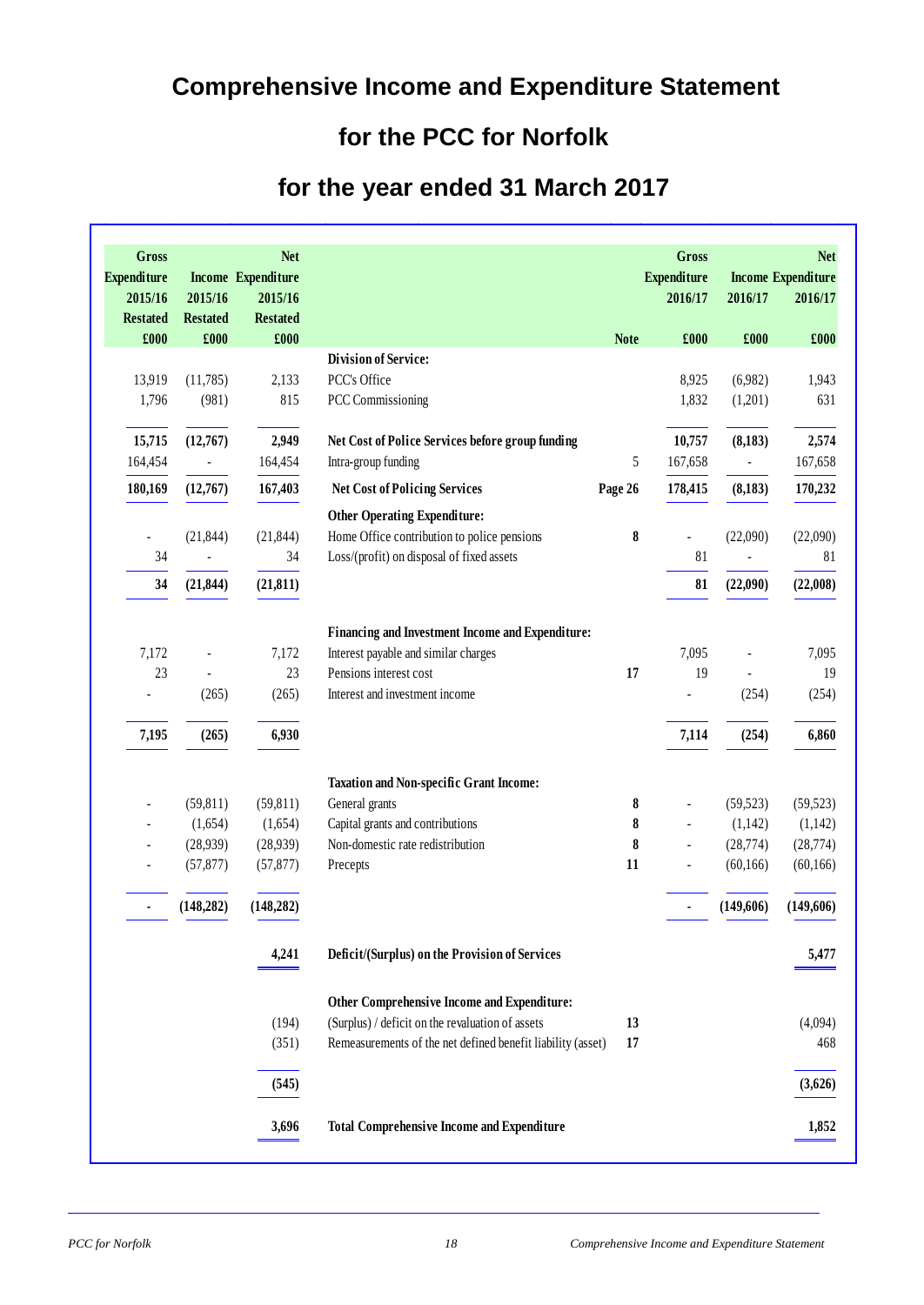### **Balance Sheet for the PCC for Norfolk Group**

### **as at 31 March 2017**

| 31 March                 |                                                     |              | 31 March      |
|--------------------------|-----------------------------------------------------|--------------|---------------|
| 2016<br>£000             |                                                     | <b>Notes</b> | 2017<br>£000  |
| 75,016                   | Property, plant and equipment                       | 13           | 78,864        |
| 3,598                    | Intangible assets                                   | 13           | 3,159         |
| 78,614                   | <b>Non-Current Assets</b>                           |              | 82,023        |
| $\overline{\phantom{0}}$ | <b>Long Term Debtors</b>                            |              |               |
| 78,614                   | <b>Total Long term Assets</b>                       |              | 82,023        |
|                          |                                                     |              |               |
| 447                      | Inventories                                         |              | 462           |
| 14,460                   | Short term debtors and prepayments                  | 19           | 15,275        |
| 8,409                    | Cash and cash equivalents<br>Short term investments | 20           | 1,816         |
| 21,117                   |                                                     | 18<br>21     | 20,127<br>230 |
| 176                      | Assets held for sale                                |              |               |
| 44,608                   | <b>Current Assets</b>                               |              | 37,909        |
| 123,222                  | <b>TOTAL ASSETS</b>                                 |              | 119,933       |
| 16,434                   | Short-term creditors and accruals                   | 22           | 14,752        |
| 6,001                    | Short term borrowing                                | 32           | 7,000         |
| 1,115                    | Provisions                                          | 24           | 779           |
| 908                      | PFI Liabilities                                     | 16           | 990           |
| 24,457                   | <b>Current Liabilities</b>                          |              | 23,522        |
| 1,371,786                | Other long term liabilities                         | 17           | 1,721,001     |
|                          | Provisions                                          | 24           |               |
| 12,840                   | Long term borrowing                                 | 32           | 12,840        |
| 62,365                   | PFI Liabilities                                     | 16           | 61,375        |
| 1,446,992                | <b>Long Term Liabilities</b>                        |              | 1,795,216     |
| 1,471,448                | <b>TOTAL LIABILITIES</b>                            |              | 1,818,738     |
| (1,348,226)              | NET ASSETS / (LIABILITIES)                          |              | (1,698,806)   |
| 29,014                   | Usable reserves                                     | 26           | 25,753        |
| (1,377,240)              | Unusable reserves                                   | 28           | (1,724,559)   |
| (1,348,226)              | <b>TOTAL RESERVES</b>                               |              | (1,698,806)   |

**The financial statements replace the unaudited financial statements certified by John Hummersone on 30th June 2017**

**John Hummersone FCPFA, PCC – CFO, 7th September 2017**

l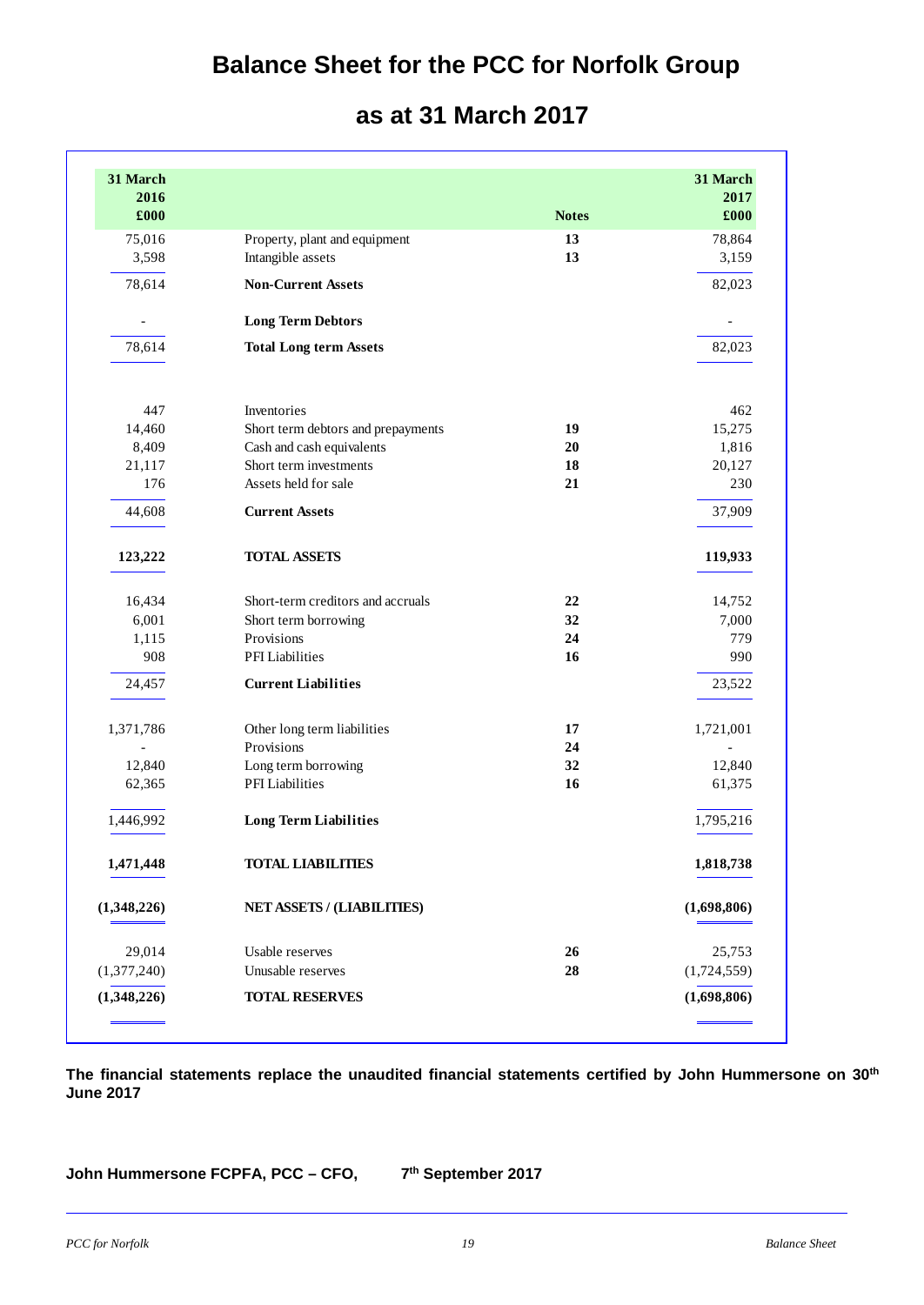### **Balance Sheet for the PCC for Norfolk**

|  |  | as at 31 March 2017 |  |
|--|--|---------------------|--|
|--|--|---------------------|--|

|              | 31 March<br>2017 |
|--------------|------------------|
| <b>Notes</b> | £000             |
| 13           | 78,864           |
| 13           | 3,159            |
|              | 82,023           |
|              |                  |
|              | 82,023           |
|              | 462              |
| 19           | 15,275           |
| 20           | 1,816            |
| 18           | 20,127           |
| 21           | 230              |
|              | 37,909           |
|              | 119,933          |
| 22           | 13,978           |
| 32           | 7,000            |
| 24           | 779              |
| 16           | 990              |
|              | 22,747           |
| 17           | 1,043            |
| 24           | ÷,               |
| 32           | 12,840           |
| 16           | 61,375           |
|              | 75,258           |
|              | 98,004           |
|              | 21,928           |
| 26           | 25,754           |
| 28           | (3,826)          |
|              | 21,928           |

**The financial statements replace the unaudited financial statements certified by John Hummersone on 30th June 2017**

**John Hummersone FCPFA, PCC – CFO, 7th September 2017**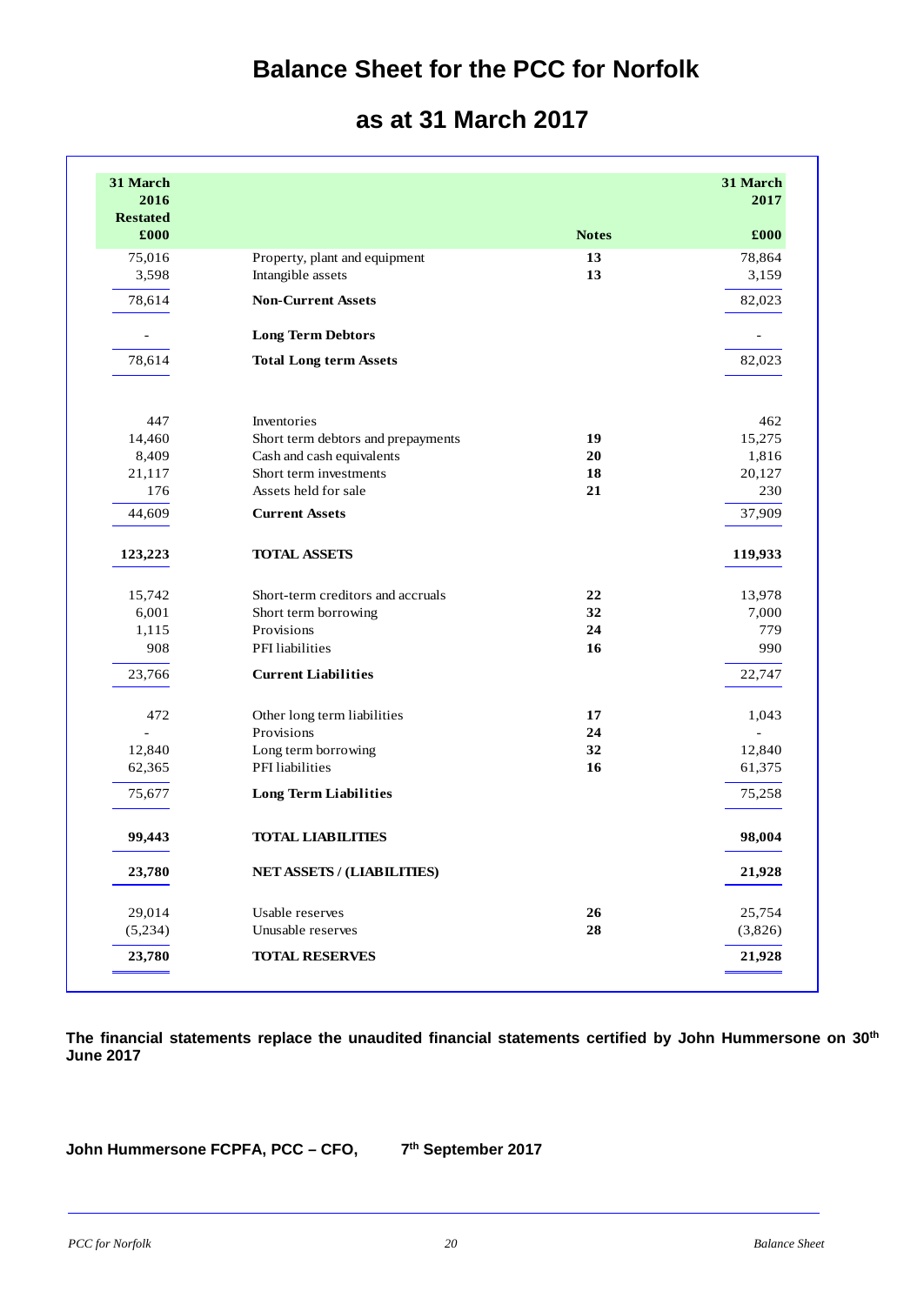## **Movement in Reserves Statement for the PCC for Norfolk Group**

|                                                                                                                               | General<br>Fund<br>Balance | Capital<br>Receipts<br>Reserve | Capital<br>Grants<br>Unapplied | Total<br>Usable<br>Reserves | <b>Total</b><br><b>Unusable</b><br><b>Reserves</b> | <b>Total</b><br><b>Reserves</b> |
|-------------------------------------------------------------------------------------------------------------------------------|----------------------------|--------------------------------|--------------------------------|-----------------------------|----------------------------------------------------|---------------------------------|
| <b>Year Ended 31 March 2017</b>                                                                                               | £000                       | £000                           | £000                           | £000                        | £000                                               | £000                            |
| <b>Balance at 1 April 2016</b>                                                                                                | 29,014                     |                                | $\blacksquare$                 | 29,014                      | (1,377,240)                                        | (1,348,226)                     |
| Movement in Reserves during 2016/17<br>Total comprehensive income and expenditure<br>Adjustments between accounting basis and | (37, 813)                  | $\sim$                         | $\blacksquare$                 | (37, 813)                   | (312,766)                                          | (350, 580)                      |
| funding basis under regulations                                                                                               | 34,058                     | $\blacksquare$                 | 495                            | 34,553                      | (34, 553)                                          |                                 |
| Increase / decrease in year                                                                                                   | (3,755)                    |                                | 495                            | (3,260)                     | (347,320)                                          | (350, 580)                      |
| <b>Balance at 31 March 2017</b>                                                                                               | 25,259                     |                                | 495                            | 25,754                      | (1,724,560)                                        | (1,698,805)                     |
|                                                                                                                               | General                    | Capital                        | Capital                        | Total                       | <b>Total</b>                                       |                                 |

|                                            | General        | Capital        | Capital       | Total     | <b>Total</b>                |                 |
|--------------------------------------------|----------------|----------------|---------------|-----------|-----------------------------|-----------------|
|                                            | Fund           | Receipts       | <b>Grants</b> | Usable    | <b>Unusable</b>             | <b>Total</b>    |
|                                            | <b>Balance</b> | Reserve        | Unapplied     | Reserves  | <b>Reserves</b>             | <b>Reserves</b> |
|                                            |                |                |               |           |                             |                 |
| <b>Year Ended 31 March 2016</b>            | £000           | £000           | £000          | £000      | £000                        | £000            |
|                                            |                |                |               |           |                             |                 |
| <b>Balance at 1 April 2015</b>             | 37,197         |                | 11            | 37,208    | $(1,531,737)$ $(1,494,529)$ |                 |
| Movement in Reserves during 2015/16        |                |                |               |           |                             |                 |
| Total comprehensive income and expenditure | (47, 585)      | ۰              | $\sim$        | (47, 585) | 193,887                     | 146,302         |
| Adjustments between accounting basis and   |                |                |               |           |                             |                 |
| funding basis under regulations            | 39,402         | $\blacksquare$ | (11)          | 39,391    | (39,391)                    | $\sim$          |
|                                            |                |                |               |           |                             |                 |
| Increase / decrease in year                | (8,183)        |                | (11)          | (8,194)   | 154,495                     | 146,301         |
| <b>Balance at 31 March 2016</b>            |                |                | $\bf{0}$      | 29,014    | (1,377,240)                 | (1,348,226)     |
|                                            | 29,014         | $\blacksquare$ |               |           |                             |                 |
|                                            |                |                |               |           |                             |                 |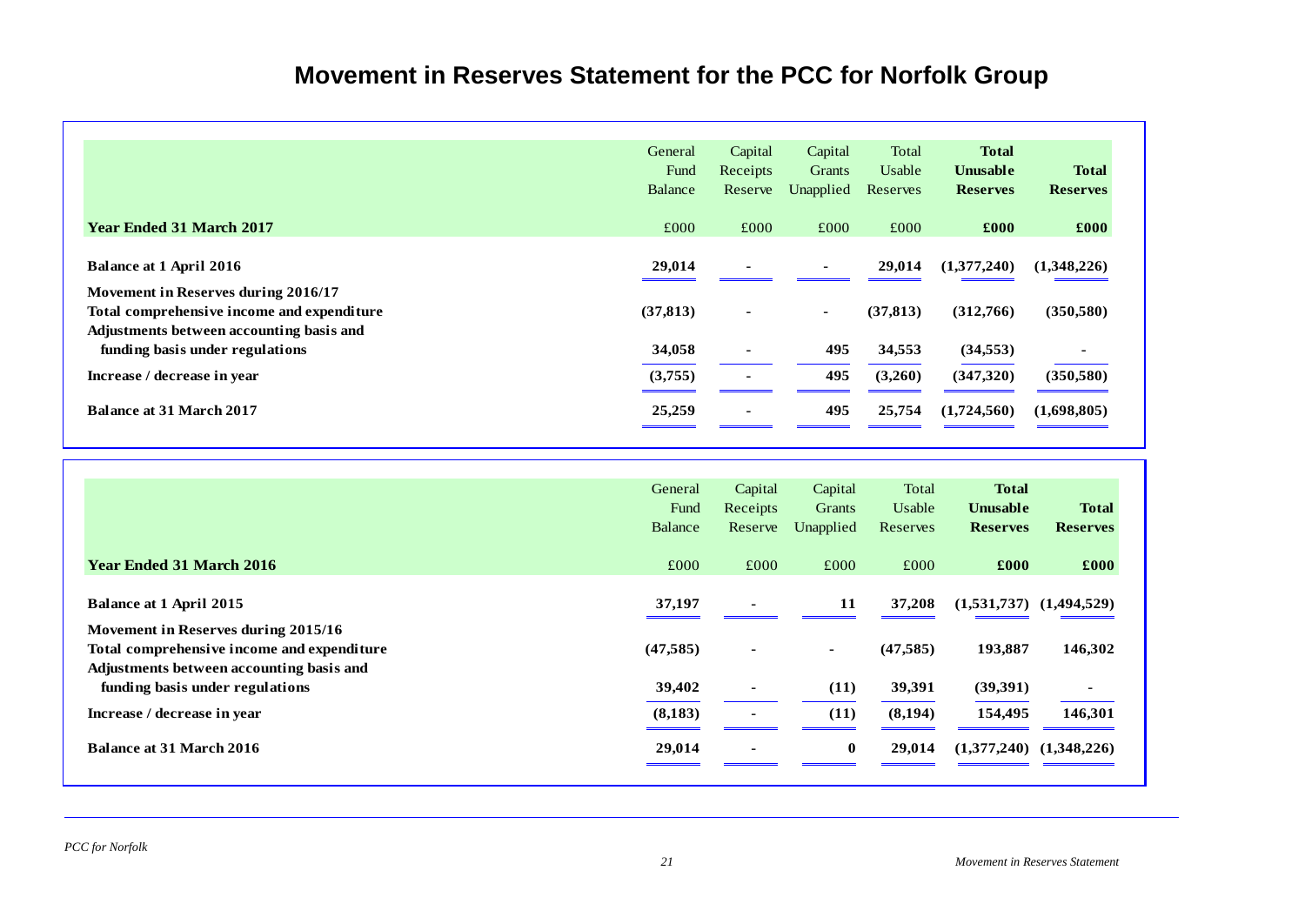### **Movement in Reserves Statement for the PCC for Norfolk**

|                                                                                                                                                                  | General<br>Fund<br>Balance | Capital<br>Receipts<br>Reserve   | Capital<br>Grants<br>Unapplied | Total<br>Usable<br>Reserves | <b>Total</b><br><b>Unusable</b><br><b>Reserves</b> | <b>Total</b><br><b>Reserves</b> |
|------------------------------------------------------------------------------------------------------------------------------------------------------------------|----------------------------|----------------------------------|--------------------------------|-----------------------------|----------------------------------------------------|---------------------------------|
| <b>Year Ended 31 March 2017</b>                                                                                                                                  | £000                       | £000                             | £000                           | £000                        | £000                                               | £000                            |
| <b>Balance at 1 April 2016</b>                                                                                                                                   | 29,014                     | $\blacksquare$                   | $\blacksquare$                 | 29,014                      | (5,234)                                            | 23,780                          |
| Movement in Reserves during 2016/17<br>Total comprehensive income and expenditure<br>Adjustments between accounting basis and<br>funding basis under regulations | (5, 477)<br>1,722          | $\blacksquare$<br>$\blacksquare$ | $\blacksquare$<br>495          | (5, 477)<br>2,217           | 3,626<br>(2,217)                                   | (1,852)<br>$\blacksquare$       |
| Increase / decrease in year                                                                                                                                      | (3,755)                    |                                  | 495                            | (3,260)                     | 1,408                                              | (1,852)                         |
| <b>Balance at 31 March 2017</b>                                                                                                                                  | 25,259                     | $\overline{\phantom{0}}$         | $\blacksquare$                 | 25,754                      | (3,826)                                            | 21,929                          |

|                                                                                                                               | General<br>Fund<br><b>Balance</b> | Capital<br>Receipts<br>Reserve | Capital<br>Grants<br>Unapplied | Total<br>Usable<br>Reserves | <b>Total</b><br><b>Unusable</b><br><b>Reserves</b> | <b>Total</b><br><b>Reserves</b> |
|-------------------------------------------------------------------------------------------------------------------------------|-----------------------------------|--------------------------------|--------------------------------|-----------------------------|----------------------------------------------------|---------------------------------|
| <b>Year Ended 31 March 2016</b>                                                                                               | £000                              | £000                           | £000                           | £000                        | £000                                               | £000                            |
| Balance at 1 April 2015                                                                                                       | 37,197                            | $\blacksquare$                 | 11                             | 37,208                      | (9,732)                                            | 27,476                          |
| Movement in Reserves during 2015/16<br>Total comprehensive income and expenditure<br>Adjustments between accounting basis and | (4,241)                           | $\blacksquare$                 | $\sim$                         | (4,241)                     | 545                                                | (3,696)                         |
| funding basis under regulations                                                                                               | (3,942)                           | $\blacksquare$                 | (11)                           | (3,953)                     | 3,953                                              | $\blacksquare$                  |
| Increase / decrease in year                                                                                                   | (8,183)                           | $\blacksquare$                 | (11)                           | (8,194)                     | 4,498                                              | (3,696)                         |
| Balance at 31 March 2016                                                                                                      | 29,014                            | $\blacksquare$                 | $\blacksquare$                 | 29,014                      | (5,234)                                            | 23,780                          |

l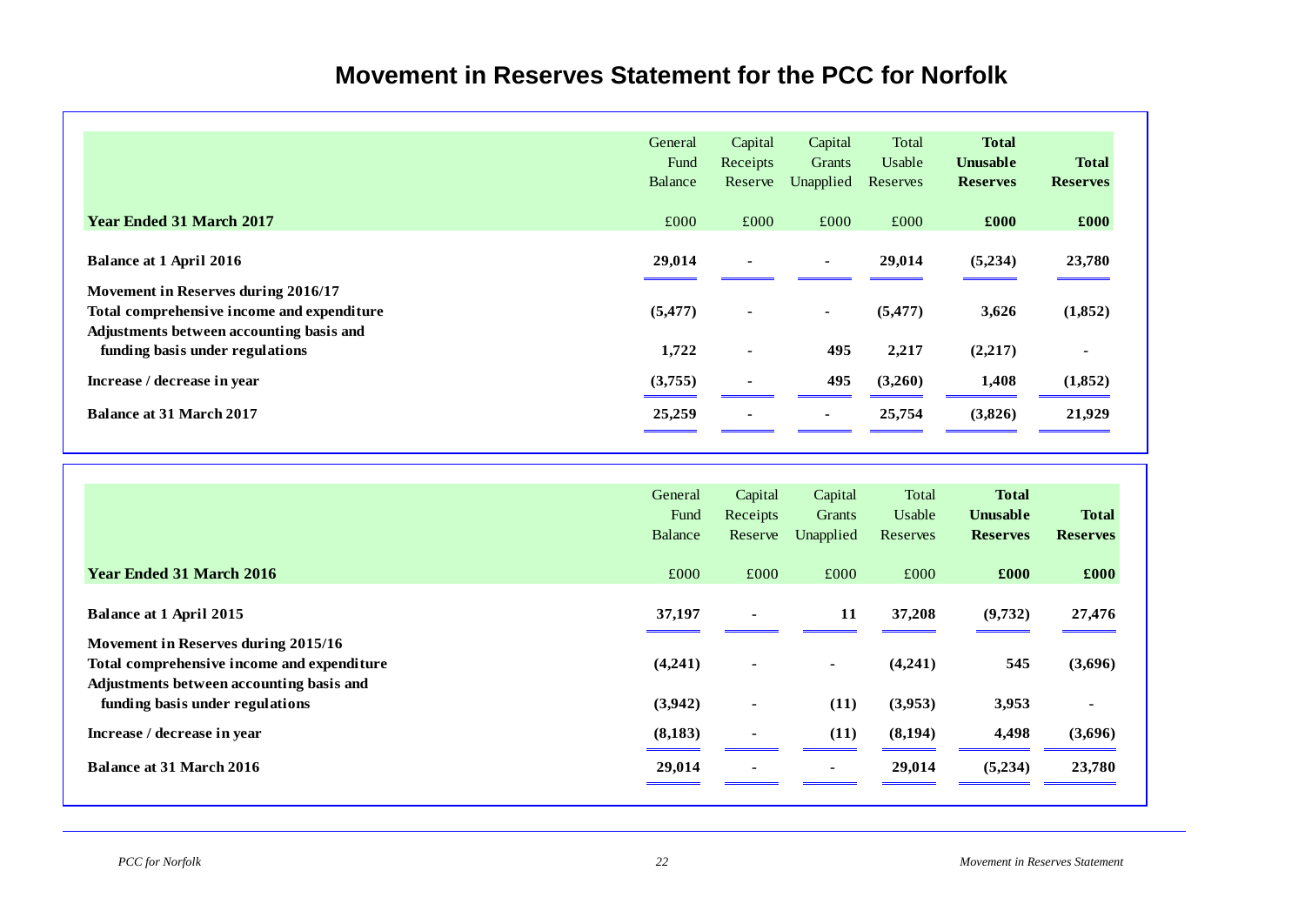## **Cash-flow Statement for the PCC for Norfolk Group**

## **for the year ended 31 March 2017**

| 2015/16<br>£000 |                                                                                                                                                              | <b>Note</b> | 2016/17<br>£000 |
|-----------------|--------------------------------------------------------------------------------------------------------------------------------------------------------------|-------------|-----------------|
| (47, 585)       | Net Surplus/(deficit) on the provision of services                                                                                                           | Page 16     | (37, 813)       |
| 45,808          | Adjustment for non cash or cash equivalent movements                                                                                                         | 31          | 36,031          |
| (1,654)         | Adjustment for items included in net deficit on the provision<br>of services that are investing or financing activities:<br>Capital grants and contributions | 30          | (1,142)         |
| (3,431)         | Net cash flows from operating activities                                                                                                                     |             | (2,925)         |
| (6, 533)        | Investing activities                                                                                                                                         | 30          | (4,903)         |
| 5,376           | Financing activities                                                                                                                                         | 30          | 1,235           |
| (4,589)         | Net increase or (decrease) in cash and cash equivalents                                                                                                      | 29          | (6,593)         |
| 12,997          | Cash and cash equivalents at the beginning of the reporting period                                                                                           | 20          | 8,409           |
| 8,409           | Cash and cash equivalents at the end of the reporting period                                                                                                 | 20          | 1,816           |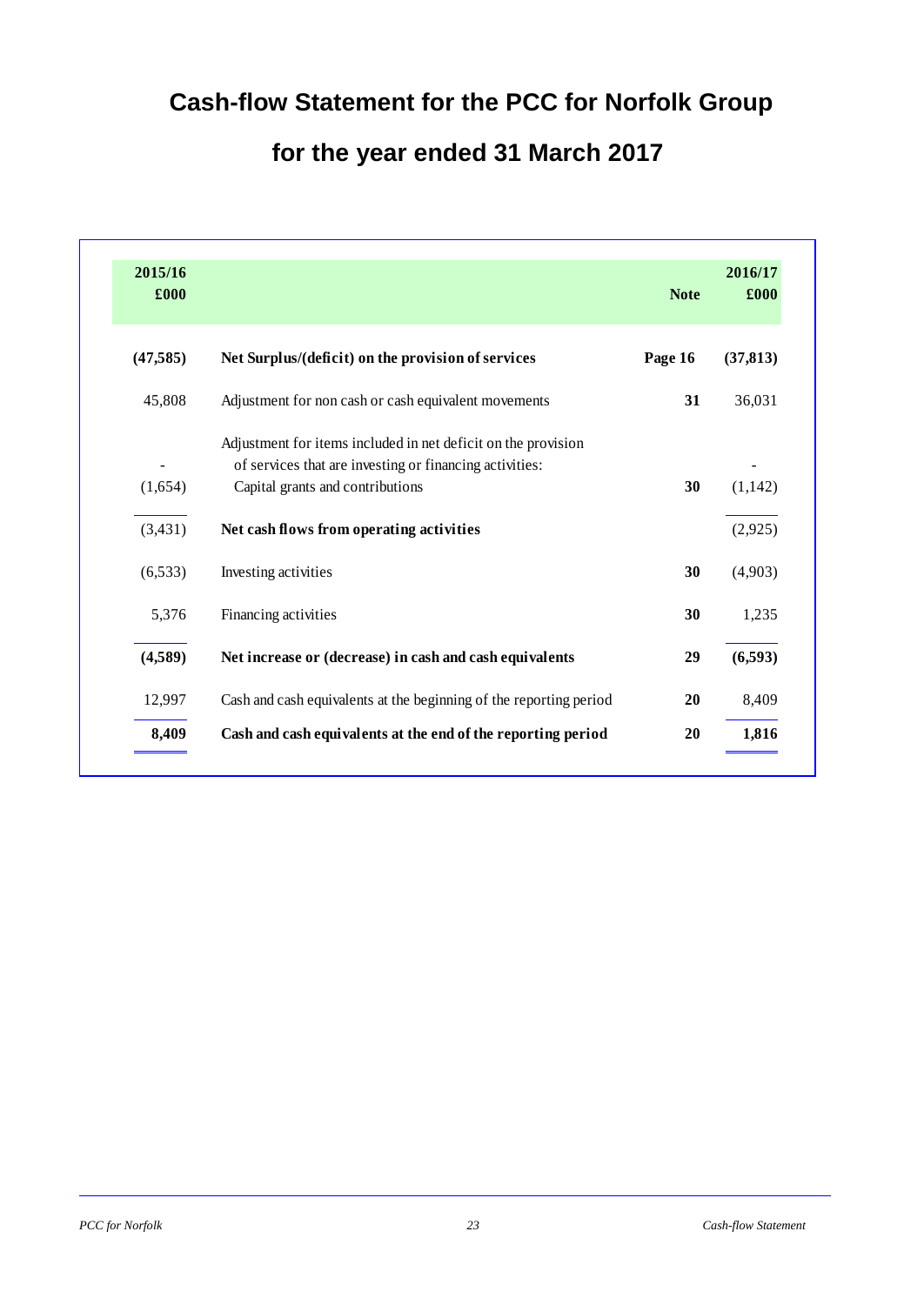## **Cash-flow Statement for the PCC for Norfolk**

## **for the year ended 31 March 2017**

| 2015/16<br>£000 |                                                                                                                                                              | <b>Note</b> | 2016/17<br>£000 |
|-----------------|--------------------------------------------------------------------------------------------------------------------------------------------------------------|-------------|-----------------|
| (4,241)         | Net Surplus/(deficit) on the provision of services                                                                                                           | Page 17     | (5, 477)        |
| 2,464           | Adjustment for non cash or cash equivalent movements                                                                                                         | 31          | 3,695           |
| (1,654)         | Adjustment for items included in net deficit on the provision<br>of services that are investing or financing activities:<br>Capital grants and contributions | 30          | (1,142)         |
| (3,431)         | Net cash flows from operating activities                                                                                                                     |             | (2,924)         |
| (6, 533)        | Investing activities                                                                                                                                         | 30          | (4,903)         |
| 5,376           | Financing activities                                                                                                                                         | 30          | 1,235           |
| (4,588)         | Net increase or (decrease) in cash and cash equivalents                                                                                                      | 29          | (6,593)         |
| 12,997          | Cash and cash equivalents at the beginning of the reporting period                                                                                           | 20          | 8,409           |
| 8,409           | Cash and cash equivalents at the end of the reporting period                                                                                                 | 20          | 1,816           |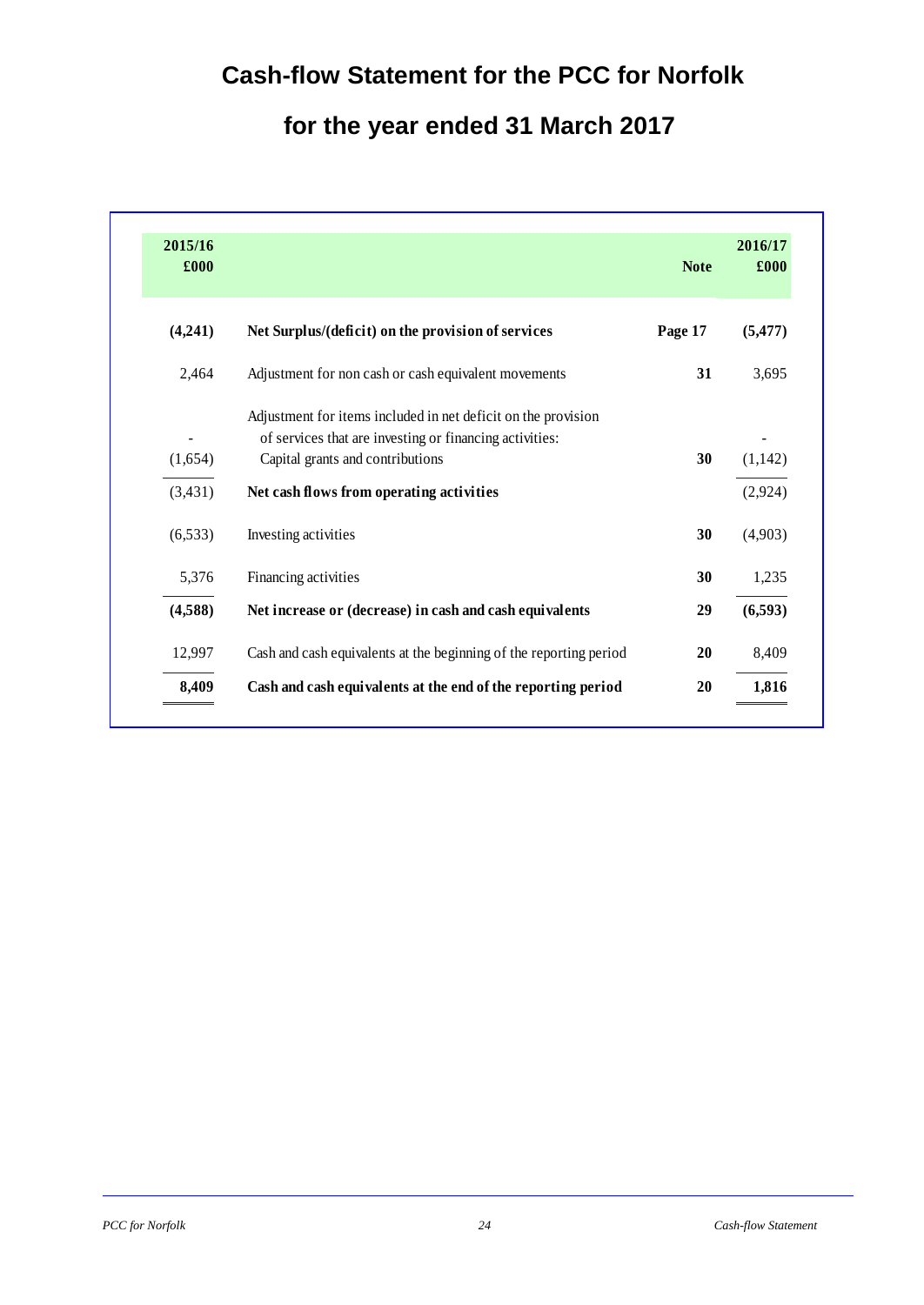### **Expenditure & Funding Analysis for the**

### **PCC for Norfolk Group**

The Expenditure and Funding Analysis is a note to the Financial Statements, however, it is positioned here as it provides a link from the figures reported in the Strategic Report to the CIES.

|                                                      | Chargeable to the<br><b>General Fund Balances</b> | Net Expenditure Adjustments between Net Expenditure<br><b>Funding and</b><br><b>Accounting Basis</b> | in the<br><b>CIES</b> |
|------------------------------------------------------|---------------------------------------------------|------------------------------------------------------------------------------------------------------|-----------------------|
| <b>Group Position</b>                                | £000                                              | £000                                                                                                 | £000                  |
| Year Ended 31 March 2017                             |                                                   |                                                                                                      |                       |
| <b>Chief Constable</b>                               | 145,568                                           | 6,035                                                                                                | 151,603               |
| <b>PCC's Office</b>                                  | (4, 334)                                          | 6,277                                                                                                | 1,943                 |
| <b>PCC Commissioning</b>                             | 631                                               | $\overline{a}$                                                                                       | 631                   |
| <b>Net Cost of Police Services</b>                   | 141,865                                           | 12,312                                                                                               | 154,177               |
| Other income and expenditure                         | (138, 110)                                        | 21,747                                                                                               | (116, 364)            |
| Deficit/(Surplus) on the Provision of Services       | 3,755                                             | 34,059                                                                                               | 37,813                |
| Opening general fund balance at 31 March 2016        | 29,014                                            |                                                                                                      |                       |
| Less deficit on general fund in year                 | (3,755)                                           |                                                                                                      |                       |
| <b>Closing General Fund Balance at 31 March 2017</b> | 25,259                                            |                                                                                                      |                       |
| Year Ended 31 March 2016                             |                                                   |                                                                                                      |                       |
| <b>Chief Constable</b>                               | 142,610                                           | 15,100                                                                                               | 157,710               |
| PCC's Office                                         | (3,707)                                           | 5,841                                                                                                | 2,133                 |
| <b>PCC Commissioning</b>                             | 815                                               | $\overline{\phantom{0}}$                                                                             | 815                   |
| <b>Net Cost of Police Services</b>                   | 139,718                                           | 20,941                                                                                               | 160,659               |
| Other income and expenditure                         | (131, 535)                                        | 18,461                                                                                               | (113,074)             |
| Deficit/(Surplus) on the Provision of Services       | 8,183                                             | 39,402                                                                                               | 47,585                |
| Opening general fund balance at 31 March 2015        | 37,197                                            |                                                                                                      |                       |
| Less deficit on general fund in year                 | (8, 183)                                          |                                                                                                      |                       |
| <b>Closing General Fund Balance at 31 March 2016</b> | 29,014                                            |                                                                                                      |                       |

l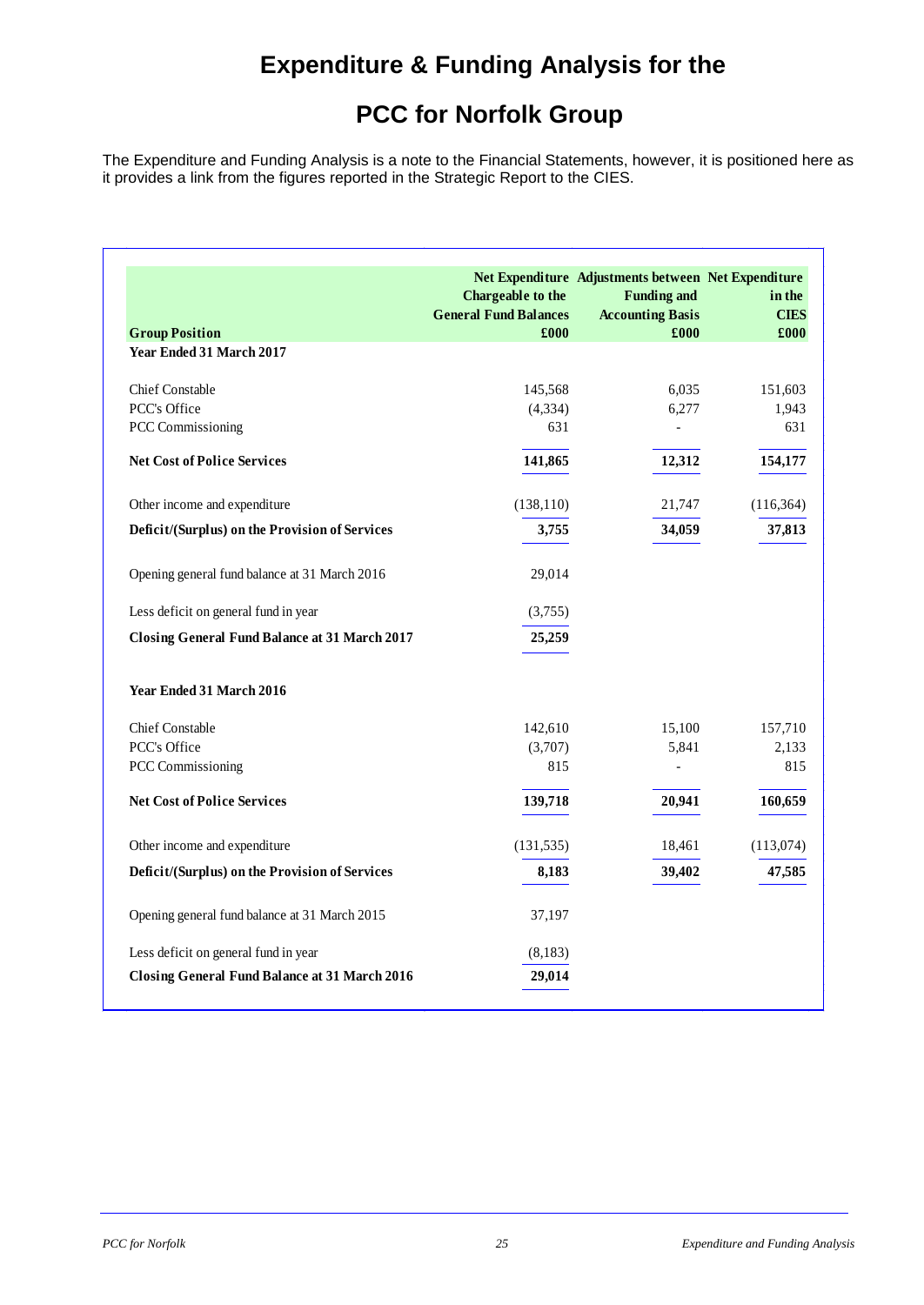# **Expenditure & Funding Analysis for the**

# **PCC for Norfolk**

| <b>PCC's Office</b>                                  | Chargeable to the<br><b>General Fund Balances</b><br>£000 | Net Expenditure Adjustments between Net Expenditure<br><b>Funding and</b><br><b>Accounting Basis</b><br>£000 | in the<br><b>CIES</b><br>£000 |
|------------------------------------------------------|-----------------------------------------------------------|--------------------------------------------------------------------------------------------------------------|-------------------------------|
| Year Ended 31 March 2017                             |                                                           |                                                                                                              |                               |
| <b>PCC's Office</b>                                  | (4, 334)                                                  | 6,277                                                                                                        | 1,943                         |
| PCC Commissioning                                    | 631                                                       |                                                                                                              | 631                           |
| Intra-group funding                                  | 167,658                                                   | -                                                                                                            | 167,658                       |
| <b>Net Cost of Police Services</b>                   | 163,955                                                   | 6,277                                                                                                        | 170,232                       |
| Other income and expenditure                         | (160, 200)                                                | (4, 554)                                                                                                     | (164, 755)                    |
| Deficit/(Surplus) on the Provision of Services       | 3,755                                                     | 1,722                                                                                                        | 5,477                         |
| Opening general fund balance at 31 March 2016        | 29,014                                                    |                                                                                                              |                               |
| Less deficit on general fund in year                 | (3,755)                                                   |                                                                                                              |                               |
| <b>Closing General Fund Balance at 31 March 2017</b> | 25,259                                                    |                                                                                                              |                               |
| Year Ended 31 March 2016                             |                                                           |                                                                                                              |                               |
| PCC's Office                                         | (3,707)                                                   | 5,841                                                                                                        | 2,133                         |
| PCC's Commissioning                                  | 815                                                       |                                                                                                              | 815                           |
| Intra-group funding                                  | 164,454                                                   | $\overline{\phantom{0}}$                                                                                     | 164,454                       |
| <b>Net Cost of Police Services</b>                   | 161,562                                                   | 5,841                                                                                                        | 167,403                       |
| Other income and expenditure                         | (153, 380)                                                | (9,783)                                                                                                      | (163, 163)                    |
| Deficit/(Surplus) on the Provision of Services       | 8,183                                                     | (3,942)                                                                                                      | 4,241                         |
| Opening general fund balance at 31 March 2015        | 37,197                                                    |                                                                                                              |                               |
| Less deficit on general fund in year                 | (8,183)                                                   |                                                                                                              |                               |
| <b>Closing General Fund Balance at 31 March 2016</b> | 29,014                                                    |                                                                                                              |                               |

l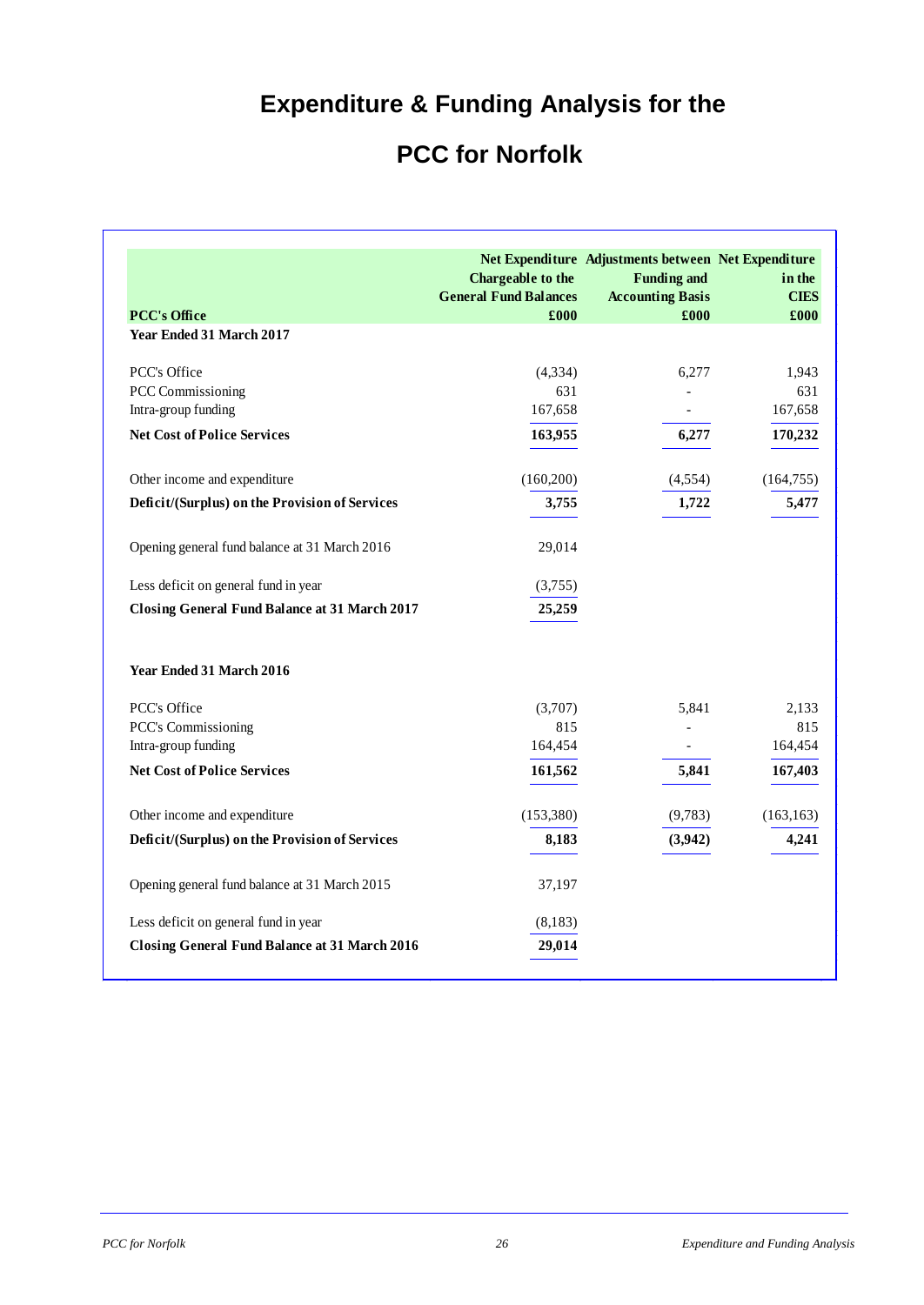### **Notes to the Financial Statements for the PCC for Norfolk and the PCC for Norfolk Group**

### **1. Accounting Policies**

### **General principles**

The Statement of Accounts summarises the Group's transactions for the 2016/17 financial year and its position at the year-end of 31 March 2017. The Group is required to prepare an annual Statement of Accounts by the Accounts and Audit Regulations 2015, which those Regulations require to be prepared in accordance with proper accounting practices. These practices primarily comprise the Code of Practice on Local Authority Accounting in the United Kingdom 2016/17 (COP), supported by International Financial Reporting Standards (IFRS).

The accounting convention adopted in the Statement of Accounts is principally historical cost, modified by the revaluation of certain categories of non-current assets and financial instruments.

### **Cost recognition and Intra-Group adjustment**

Refer to Note 5 for further details.

### **Recognition of working capital**

The Scheme of Governance and Consent sets out the roles and responsibilities of the Police and Crime Commissioner and the Chief Constable, and also includes the Financial Regulations and Contract Standing Orders. As per these governance documents all contracts and bank accounts are in the name of the PCC. No consent has been granted to the Chief Constable to open bank accounts or hold cash or associated working capital assets or liabilities. This means that all cash, assets and liabilities in relation to working capital are the responsibility of the PCC, with all the control and risk also residing with the PCC. To this end, all working capital is shown in the accounts of the PCC and the Group.

#### **Accruals of income and expenditure**

Activity is accounted for in the year that it takes place, not in the financial period in which cash payments are paid or received.

#### **Cash and cash equivalents**

Cash is cash in hand and deposits with any financial institution repayable without penalty on notice of not more than 24 hours. Cash equivalents are investments that mature in 3 months or less from the date of acquisition and that are readily convertible to known amounts of cash with insignificant risk of change in value.

#### **Debtors and creditors**

Revenue and capital transactions are included in the accounts on an accruals basis. Where goods and services are ordered and delivered by the year-end, the actual or estimated value of the order is accrued. With the exception of purchasing system generated accruals a de-minimis level of £1,000 is set for year-end accruals of purchase invoices. Other classes of accrual are reviewed to identify their magnitude. Where the inclusion or omission of an accrual would not have a material impact on the Statement of Accounts, either individually or cumulatively, it is omitted.

### **Charges to the CIES (Comprehensive Income and Expenditure Statement) for Non-Current Assets**

Net cost of policing of the PCC is debited with the following amounts to record the cost of holding non-current assets during the year:

- Depreciation attributable to the assets.
- Revaluation and impairment losses on assets where there are no accumulated gains in the Revaluation Reserve against which they can be written off.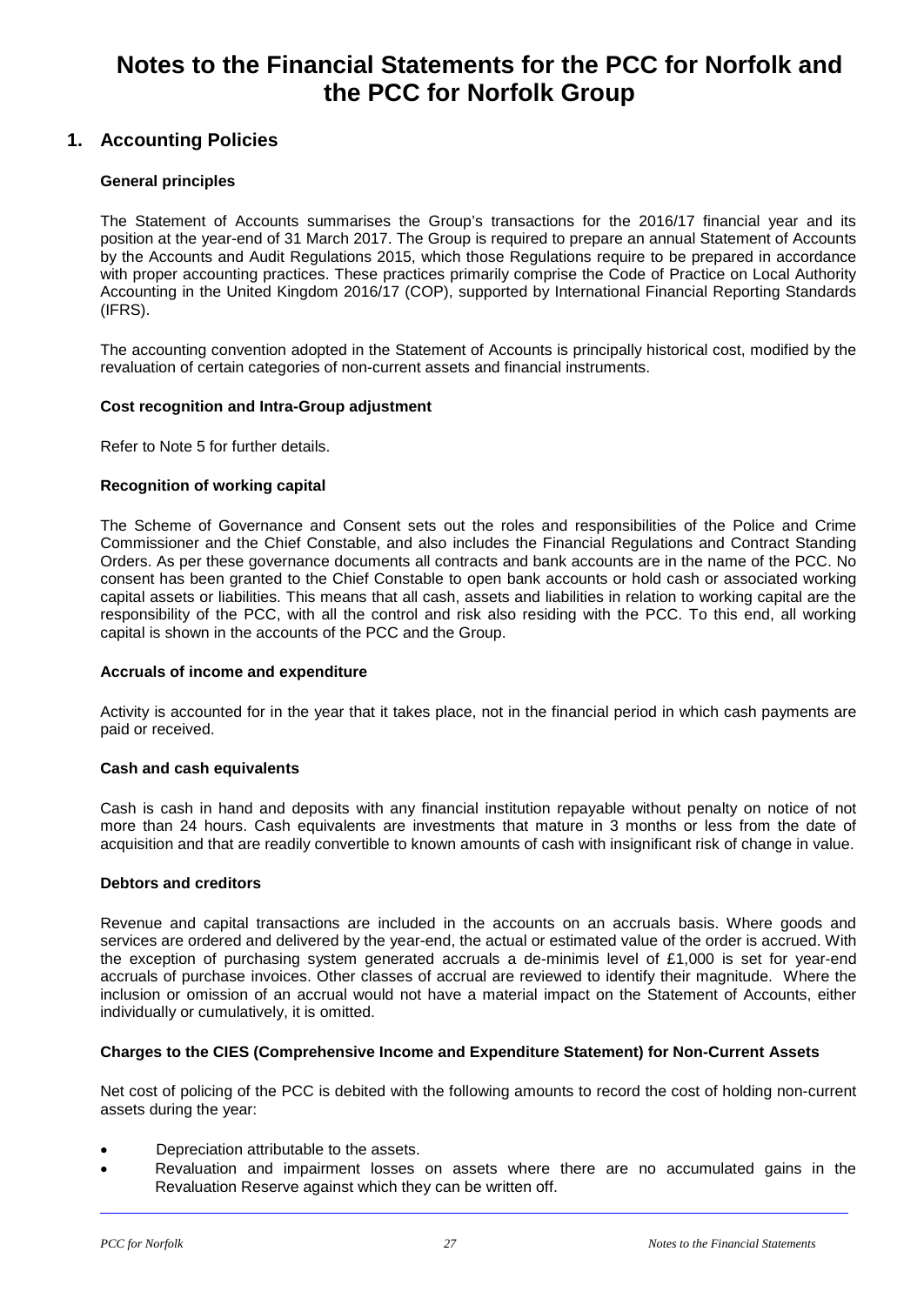• Amortisation of intangible assets.

The PCC is not required to raise council tax to fund depreciation, revaluation, impairment losses or amortisation. However, it is required to make an annual contribution from revenue, the Minimum Revenue Provision (MRP), towards the reduction in the overall borrowing requirement (represented by the Capital Financing Requirement) equal to an amount calculated on a prudent basis determined by the PCC in accordance with statutory guidance.

Depreciation, amortisation, and revaluation and impairment losses are reversed from the General Fund and charged to the Capital Adjustment Account via the MIRS (Movement in Reserves Statement). MRP is charged to the General Fund along with any Revenue Funding of Capital and credited to the Capital Adjustment Account via the MIRS.

Guidance issued under the Local Authorities (Capital Finance and Accounting) (England) (Amendment) Regulations 2009, enables authorities to calculate an amount of MRP, which they consider to be prudent. For capital expenditure incurred from 2008/09, the PCC has approved calculating the MRP using the Option 3 method, which results in equal instalments of MRP being charged over the related assets' useful life.

### **Property, plant and equipment**

Assets that have physical substance and are held for use in the production or supply of goods or services, for rental to others, or for administrative purposes and that are expected to be used during more than one financial year are classified as Property, Plant and Equipment.

### **Recognition**

Expenditure on the acquisition, creation or enhancement of Property, Plant and Equipment is capitalised on an accruals basis, provided that it is probable that the future economic benefits or service potential associated with the item will flow to the Group and the cost of the item can be measured reliably. Expenditure that maintains but does not add to an asset's potential to deliver future economic benefits or service potential (i.e. repairs and maintenance) is charged as an expense when it is incurred.

All expenditure on the acquisition, creation or enhancement and disposal of non-current assets is capitalised subject to a de-minimis threshold of £10,000. Expenditure below this amount on an individual asset is treated as revenue, with the following exceptions:

- Desktop and laptop computers and tablets
- Monitors
- Multi-functional devices
- Communication devices including radios
- **Servers**
- Software licences
- Firearms including TASERs
- Vehicles with a life exceeding 12 months
- Annual Assets (projects incurring expenditure throughout the year which are not classified as assets under construction)
- Where government grant funding has been sought and received for specific expenditure on the assumption that both the grant and expenditure are treated as capital

### **Measurement**

Assets are initially measured at cost, comprising:

- the purchase price
- any costs attributable to bringing the asset to the location and condition necessary for it to be capable of operating in the manner intended by management
- the initial estimate of the costs of dismantling and removing the item and restoring the site on which it is located

The Group does not capitalise borrowing costs incurred on the acquisition or construction of fixed assets.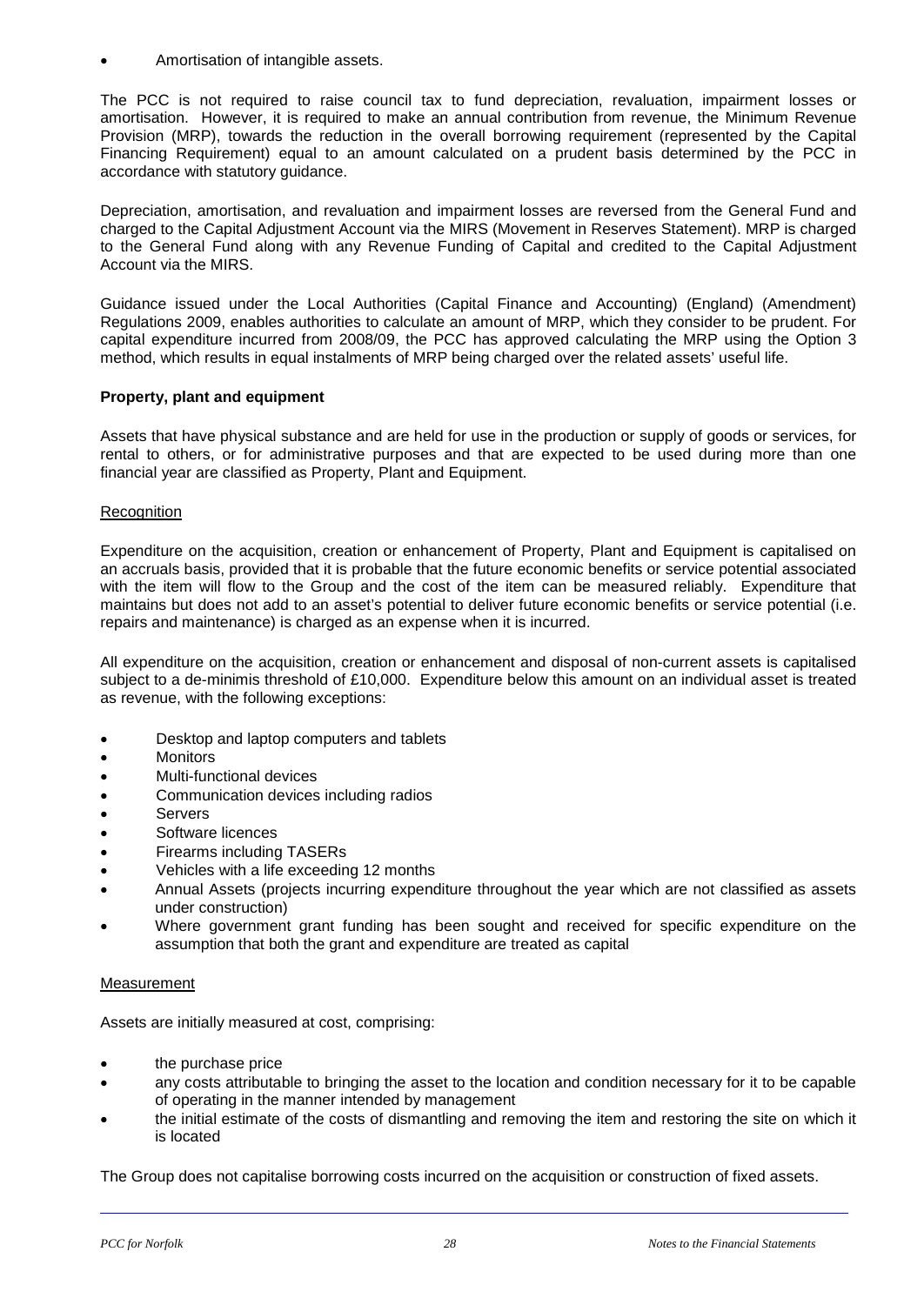The cost of assets acquired other than by purchase is deemed to be fair value, unless the acquisition does not have commercial substance (i.e. it will not lead to a variation in the cash flows of the Group). In the latter case, where an asset is acquired via an exchange, the cost of the acquisition is the carrying amount of the asset given up by the Group.

Donated assets are measured initially at fair value. The difference between fair value and any consideration paid is credited to the Taxation and Non-Specific Grant Income line of the CIES, unless the donation has been made conditionally. Until conditions are satisfied, the gain is held in the Donated Assets Account. Where gains are credited to the Comprehensive Income and Expenditure Statement, they are reversed out of the General Fund Balance to the Capital Adjustment Account in the Movement in Reserves Statement.

Assets are then carried in the Balance Sheet using the following measurement bases:

- assets under construction historic cost until the asset is live (assets under construction are not depreciated)
- all other assets fair value, determined as the amount that would be paid for the asset in its existing use (existing use value – EUV)
- where there is no market-based evidence of fair value because of the specialist nature of an asset, depreciated replacement cost (DRC) is used as an estimate of fair value.
- where non-property assets have short useful lives or low values (or both), depreciated historical cost basis is used as a proxy for fair value.

Assets included in the Balance Sheet at fair value are revalued sufficiently regularly to ensure that their carrying amount is not materially different from their fair value at the year-end, but as a minimum every five years. Increases in valuations are matched by credits to the Revaluation Reserve to recognise unrealised gains. Exceptionally, gains might be credited to the CIES where they arise from the reversal of a loss previously charged to a service.

Where decreases in value are identified, they are accounted for in the following way:

- where there is a balance of revaluation gains for the asset in the Revaluation Reserve, the carrying amount of the asset is written down against that balance (up to the amount of the accumulated gains)
- where there is no balance in the Revaluation Reserve or an insufficient balance, the carrying amount of the asset is written down against the net cost of policing of the PCC in the CIES.

The Revaluation Reserve contains revaluation gains recognised since 1 April 2007 only, the date of its formal implementation. Gains arising before that date have been consolidated into the Capital Adjustment Account.

#### Impairment

Assets are assessed at each year-end as to whether there is any indication that an asset may be impaired. Where indications exist and any possible differences are estimated to be material, the recoverable amount of the asset is estimated and, where this is less than the carrying amount of the asset, an impairment loss is recognised for the shortfall.

Where impairment losses are identified, they are accounted for in the following way:

- where there is a balance of revaluation gains for the asset in the Revaluation Reserve, the carrying amount of the asset is written down against that balance (up to the amount of the accumulated gains)
- where there is no balance in the Revaluation Reserve or an insufficient balance, the carrying amount of the asset is written down against the relevant service line(s) in the CIES.

Where an impairment loss is reversed subsequently, the reversal is credited to the relevant service lines in the CIES, up to the amount of the original loss, adjusted for depreciation that would have been charged if the loss had not been recognised.

#### **Depreciation**

Depreciation is provided for on all Property, Plant and Equipment assets by the systematic allocation of their depreciable amounts over their useful lives. An exception is made for assets without a determinable finite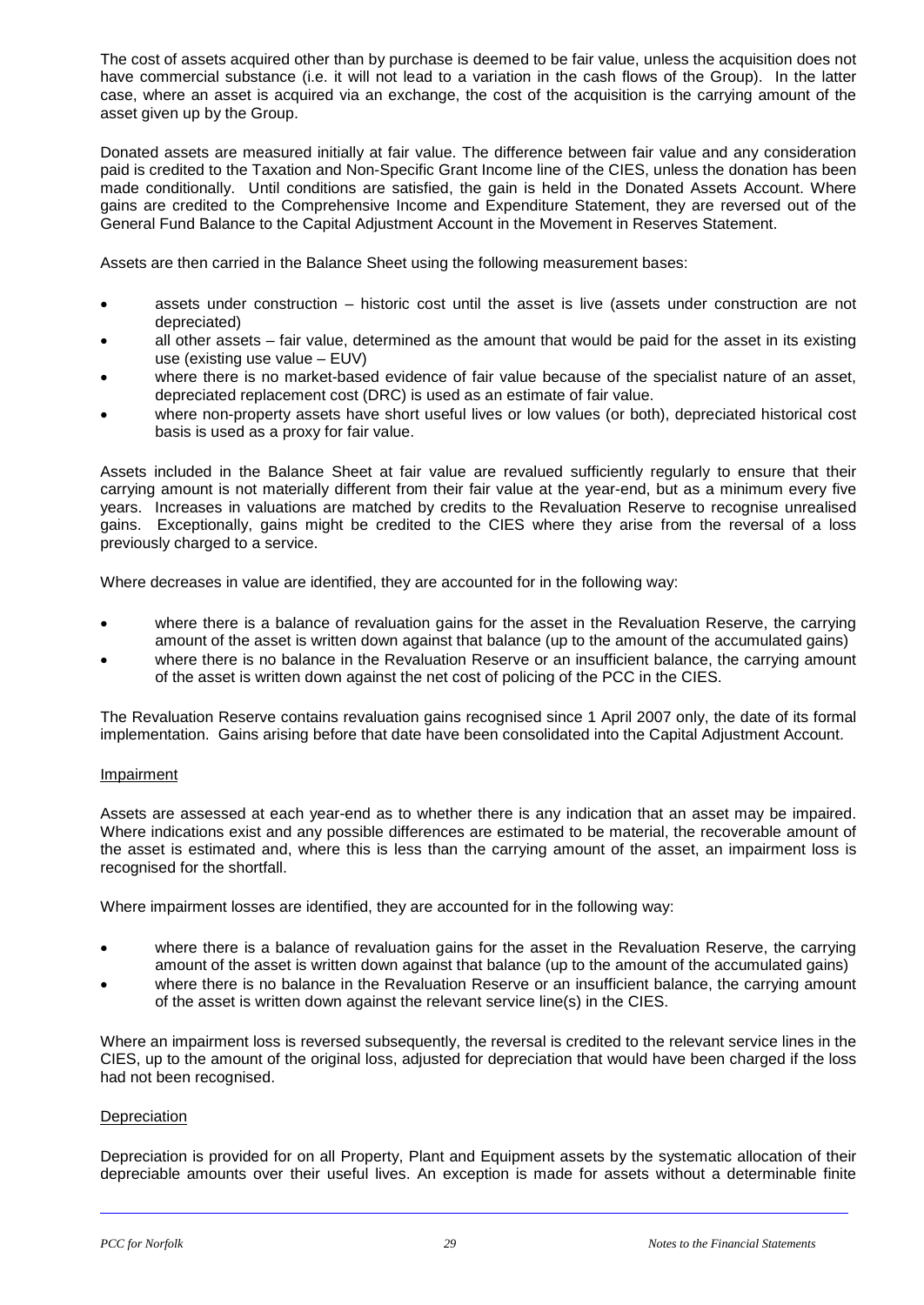useful life (i.e., freehold land) and assets that are not yet available for use (i.e., assets under construction).

Depreciation is calculated on the following bases:

- Buildings straight-line allocation over the useful life of the property as estimated by the valuer
- Vehicles, plant and equipment straight-line allocation over the useful life of the asset

The Code of Practice requires that where a Property, Plant and Equipment asset has major components whose cost is significant in relation to the total cost of the item, the components are depreciated separately, where the remaining asset life is significantly different for identifiable components, unless it can be proved that the impact on the Group's Statement of Accounts is not material. The Group has assessed the cumulative impact of component accounting. As a result the Group applies component accounting prospectively to assets that have a valuation in excess of £2m unless there is clear evidence that this would lead to a material misstatement in the Group's Financial Statements.

Revaluation gains are also depreciated, with an amount equal to the difference between current value depreciation charged on assets and the depreciation that would have been chargeable based on their historical cost being transferred each year from the Revaluation Reserve to the Capital Adjustment Account.

Depreciation or amortisation is charged in both the year of acquisition and disposal of an asset on a pro rata basis. Depreciation or amortisation is charged once an asset is in service and consuming economic benefit.

#### Disposals and Non-Current Assets Held for Sale

When it becomes probable that the carrying amount of an asset will be recovered principally through a sale transaction rather than through its continuing use, it is reclassified as an Asset Held for Sale. The asset is revalued immediately before reclassification, on the basis relevant to the asset class prior to reclassification, and then carried at the lower of this amount and fair value less costs to sell. Where there is a subsequent decrease to fair value less costs to sell, the loss is posted to the Other Operating Expenditure line in the CIES. Gains in fair value are recognised only up to the amount of any previous losses recognised in the Surplus or Deficit on Provision of Services. Depreciation is not charged on Assets Held for Sale.

If assets no longer meet the criteria to be classified as Assets Held for Sale, they are reclassified back to noncurrent assets and valued at the lower of their carrying amount before they were classified as held for sale; adjusted for depreciation, amortisation or revaluations that would have been recognised had they not been classified as Held for Sale, and their recoverable amount at the date of the decision not to sell.

Assets that are to be abandoned or scrapped are not reclassified as Assets Held for Sale.

When an asset is disposed of or decommissioned, the carrying amount of the asset in the Balance Sheet (whether Property, Plant and Equipment or Assets Held for Sale) is written off to the Other Operating Expenditure line in the CIES as part of the gain or loss on disposal. Receipts from disposals (if any) are credited to the same line in the CIES also as part of the gain or loss on disposal (i.e. netted off against the carrying value of the asset at the time of disposal). Any revaluation gains accumulated for the asset in the Revaluation Reserve are transferred to the Capital Adjustment Account.

Amounts received for a disposal are categorised as capital receipts and are to be credited to the Capital Receipts Reserve, and can then only be used for new capital investment, or set aside to reduce the PCC's underlying need to borrow (the capital financing requirement). Receipts are appropriated to the Reserve from the General Fund Balance in the MIRS.

The written-off value of disposals is not a charge against council tax, as the cost of fixed assets is fully provided for under separate arrangements for capital financing. Amounts are appropriated to the Capital Adjustment Account from the General Fund Balance in the MIRS.

#### **Intangible assets**

Expenditure on non-monetary assets that do not have physical substance but are controlled by the PCC as a result of past events (e.g. software licences) is capitalised when it is expected that future economic benefits or service potential will flow from the intangible asset to the PCC.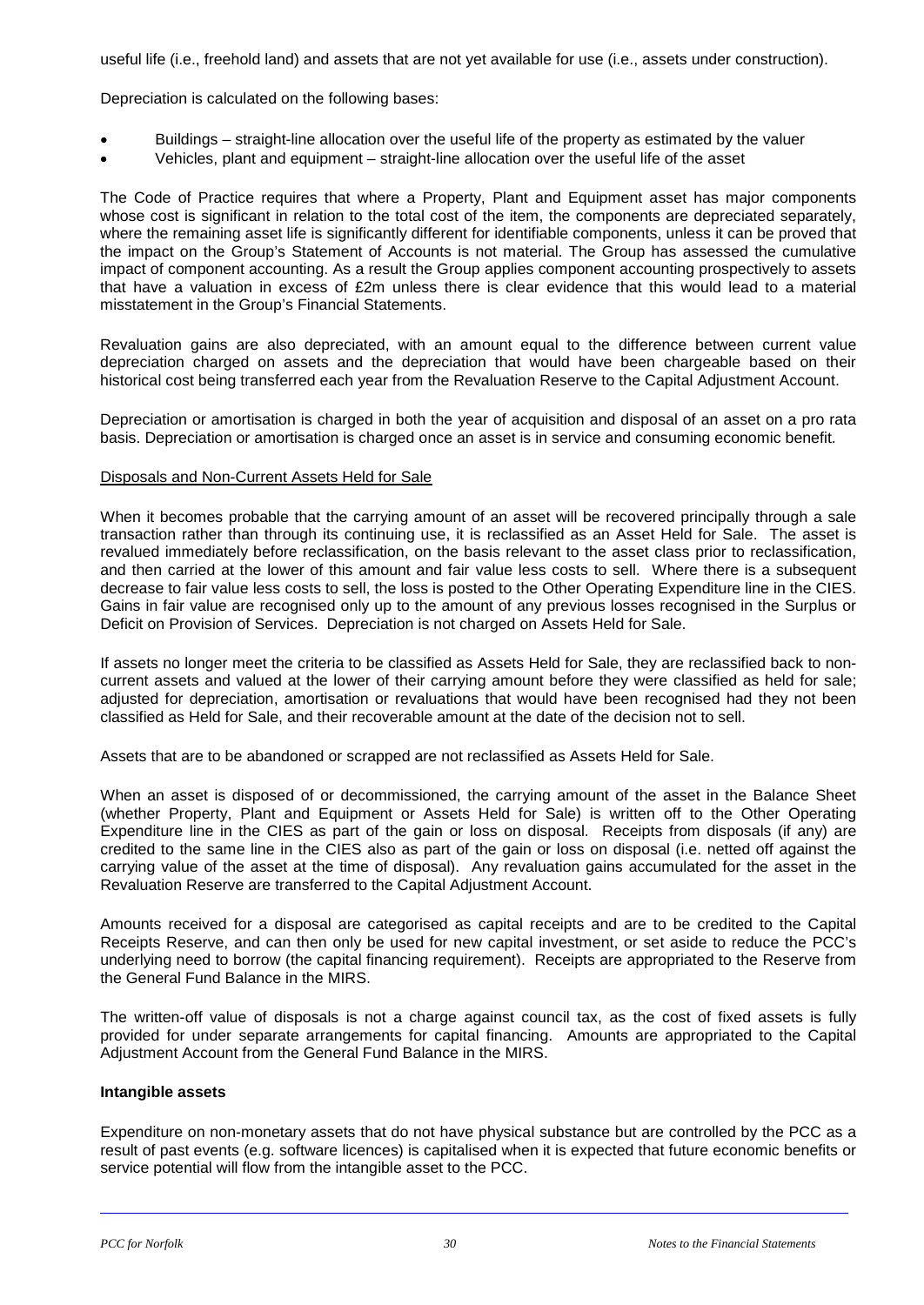Internally generated assets are capitalised where it is demonstrable that the project is technically feasible and is intended to be completed (with adequate resources being available) and the PCC will be able to generate future economic benefits or deliver service potential by being able to sell or use the asset. Expenditure is capitalised where it can be measured reliably as attributable to the asset and restricted to that incurred during the development phase. Research expenditure is not capitalised.

Expenditure on the development of websites is not capitalised if the website is solely or primarily intended to promote or advertise the PCC's services.

Intangible assets are measured initially at cost. Amounts are only revalued where the fair value of the assets held by the PCC can be determined by reference to an active market. In practice, no intangible asset held by the PCC meets this criterion, and they are therefore carried at amortised cost.

The depreciable amount of a finite intangible asset is amortised over its useful life and charged to the net cost of policing of the PCC's Office in the CIES. An asset is tested for impairment whenever there is an indication that the asset might be impaired – any losses recognised are posted to the net cost of policing of the PCC's Office in the CIES. Any gain or loss arising on the disposal or abandonment of an intangible asset is posted to the Other Operating Expenditure line in the CIES.

Where expenditure on intangible assets qualifies as capital expenditure for statutory purposes, amortisation, impairment losses and disposal gains and losses are not permitted to have an impact on the General Fund Balance. The gains and losses are therefore reversed out of the General Fund Balance in the MIRS and posted to the Capital Adjustment Account and the Capital Receipts Reserve.

### **Council Tax**

Billing authorities act as agents, collecting council tax on behalf of the major preceptors, which includes the PCC. Billing authorities are required by statute to maintain a separate fund (i.e. the Collection Fund) for the collection and distribution of amounts due in respect of council tax. Under the legislative framework for the Collection Fund, billing authorities and major preceptors share proportionately the risks and rewards that the amount of council tax collected could be less or more than predicted.

The council tax income included in the Comprehensive Income and Expenditure Statement is the PCC's share of accrued income for the year. However, regulations determine the amount of council tax that must be included in the PCC's General Fund. Therefore, the difference between the income included in the Comprehensive Income and Expenditure Statement and the amount required by regulation to be credited to the General Fund is taken to the Collection Fund Adjustment Account and included as a reconciling item in the Movement in Reserves Statement. The Balance Sheet includes the authority's share of the end of year balances in respect of council tax relating to arrears, impairment allowances for doubtful debts, overpayments and prepayments and appeals.

### **Employee benefits**

### Benefits payable during employment

Salaries, wages and employment-related payments are recognised in the period in which the service is received from employees. An accrual is made for the cost of annual leave entitlements earned by employees but not taken before the year end. The accrual is made at the most recent wage and salary rates applicable.

### Post-employment benefits

Officers have the option of joining the Police Pension Scheme 2015. Civilian employees have the option of joining the Local Government Pension Scheme (LGPS), administered by Norfolk County Council. Some officers are still members of the Police Pension Scheme 1987 and the New Police Pension Scheme 2006, where transitional protection applies. All of the schemes provide defined benefits to members (retirement lump sums and pensions), earned as employees worked for the Constabulary, and all of the schemes are accounted for as defined benefit schemes.

The liabilities attributable to the Group of all four schemes are included in the Balance Sheet on an actuarial basis using the projected unit credit method, i.e. an assessment of the future payments that will be made in relation to retirement benefits (including injury benefits on the Police Schemes) earned to date by officers and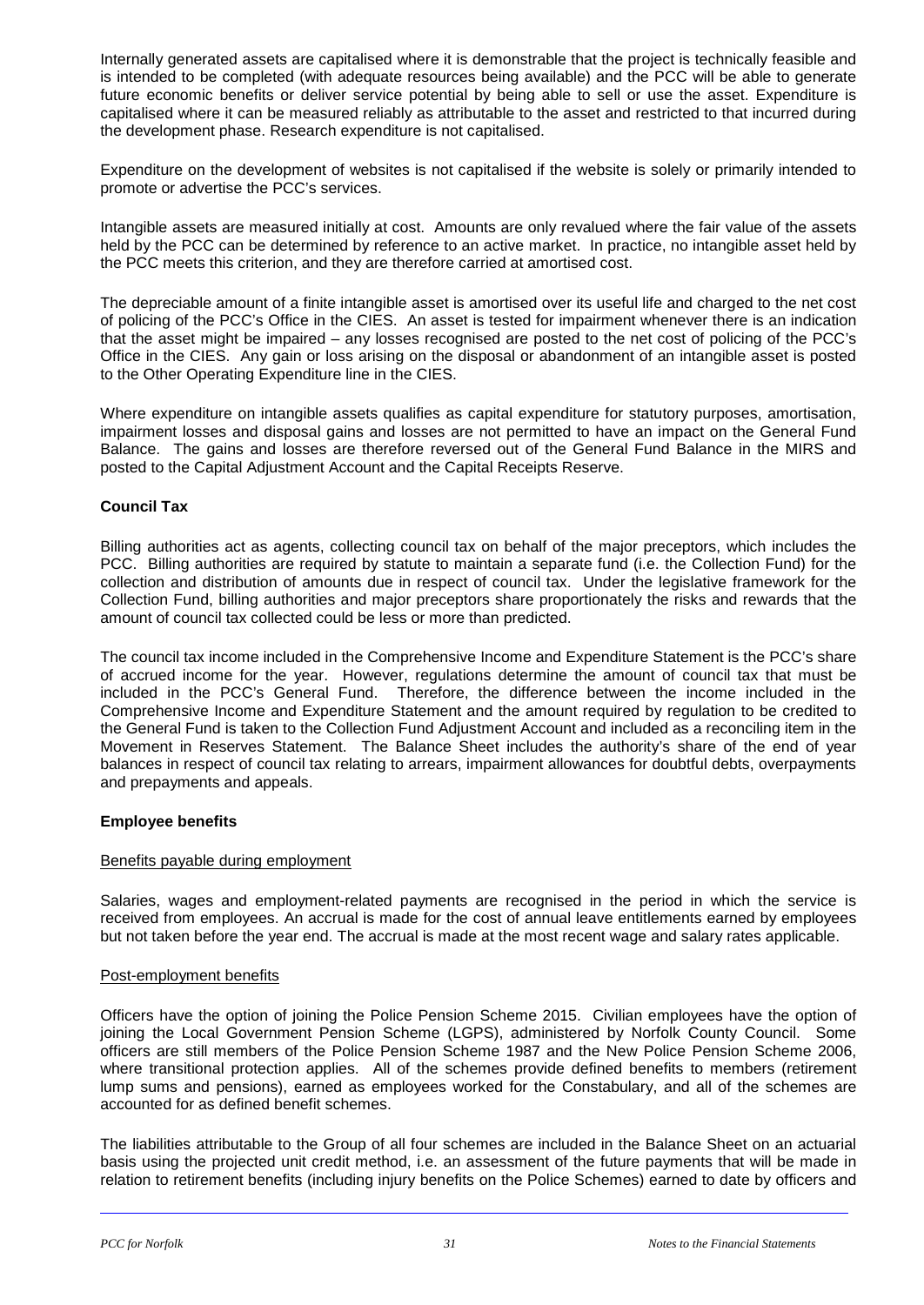employees, based on assumptions about mortality rates, employee turnover rates etc., and projections of earnings for current officers and employees.

Liabilities in the LGPS are discounted to their value at current prices, using a discount rate specified each year by the actuary; this is based on the return on UK Government bonds (gilts) plus a prudent asset return assumption, which makes an allowance for an anticipated out-performance of Fund returns relative to long term yields on gilts.

Liabilities in the Police Pension Scheme are discounted to their value at current prices, using a discount rate specified each year by the actuary; this is set with reference to the current rate of return on high quality corporate bonds, plus an additional amount.

The assets of the LGPS attributable to the Group are included in the balance sheet at their fair value as follows:

- Quoted securities current bid price.
- Unquoted securities professional estimate.
- Unitised securities current bid price.
- Property market value.

All three of the police schemes are unfunded and therefore do not have any assets. Benefits are funded from the contributions made by currently serving officers and a notional employer's contribution paid from the general fund; any shortfall is topped up by a grant from the Home Office.

The change in the net pensions liability is analysed into seven components:

- Current service cost the increase in liabilities as a result of years of service earned this year, it is allocated in the CIES to the services for which the employee or officer worked.The current service cost is based on the latest available actuarial valuation.
- Past service cost the increase in liabilities arising from current year decisions whose effect relates to years of service earned in earlier years. Past service costs are debited to the Net Cost of Policing in the CIES as part of the service for which the employee or officer worked.
- Interest cost the expected increase in the present value of liabilities during the year as they move one year closer to being paid. It is charged to the Financing and Investment Income and Expenditure line in the CIES. The interest cost is based on the discount rate and the present value of the scheme liabilities at the beginning of the period.
- Expected return on assets the annual investment return on the fund assets attributable to the Group, based on an average of the expected long-term return. It is credited to the Financing and Investment Income and Expenditure line in the CIES.
- The return on plan assets excluding amounts included in net interest on the net defined benefit liability (asset) – charged to the Pensions Reserve as Other Comprehensive Income and Expenditure.
- Actuarial gains and losses changes in the net pensions liability that arise because events have not coincided with assumptions made at the last actuarial valuation or because the actuaries have updated their assumptions. They are debited to the pension reserve.
- Contributions paid to the four pension funds cash paid as employer's contributions to the pension fund in settlement of liabilities. These are not accounted for as an expense.

In relation to retirement benefits, statutory provisions require the General Fund Balance to be charged with the amounts payable by the Group to the pension fund or directly to pensioners in the year, not the amount calculated according to the relevant accounting standards. This means that in the MIRS there are appropriations to and from the Pensions Reserve to remove the notional debits and credits for retirement benefits and replace them with debits for the cash paid to the pension fund and pensioners and any such amounts payable but unpaid at the year-end. The negative balance that arises on the Pension Reserve thereby measures the beneficial impact on the General Fund of being required to account for retirement benefits on the basis of cash flows rather than as benefits are earned by employees.

#### Discretionary Benefits

The Group has restricted powers to make discretionary awards of retirement benefits in the event of early retirements. Any liabilities estimated to arise as a result of an award to any member of staff (including injury awards for police officers) are accrued in the year of the decision to make the award and accounted for using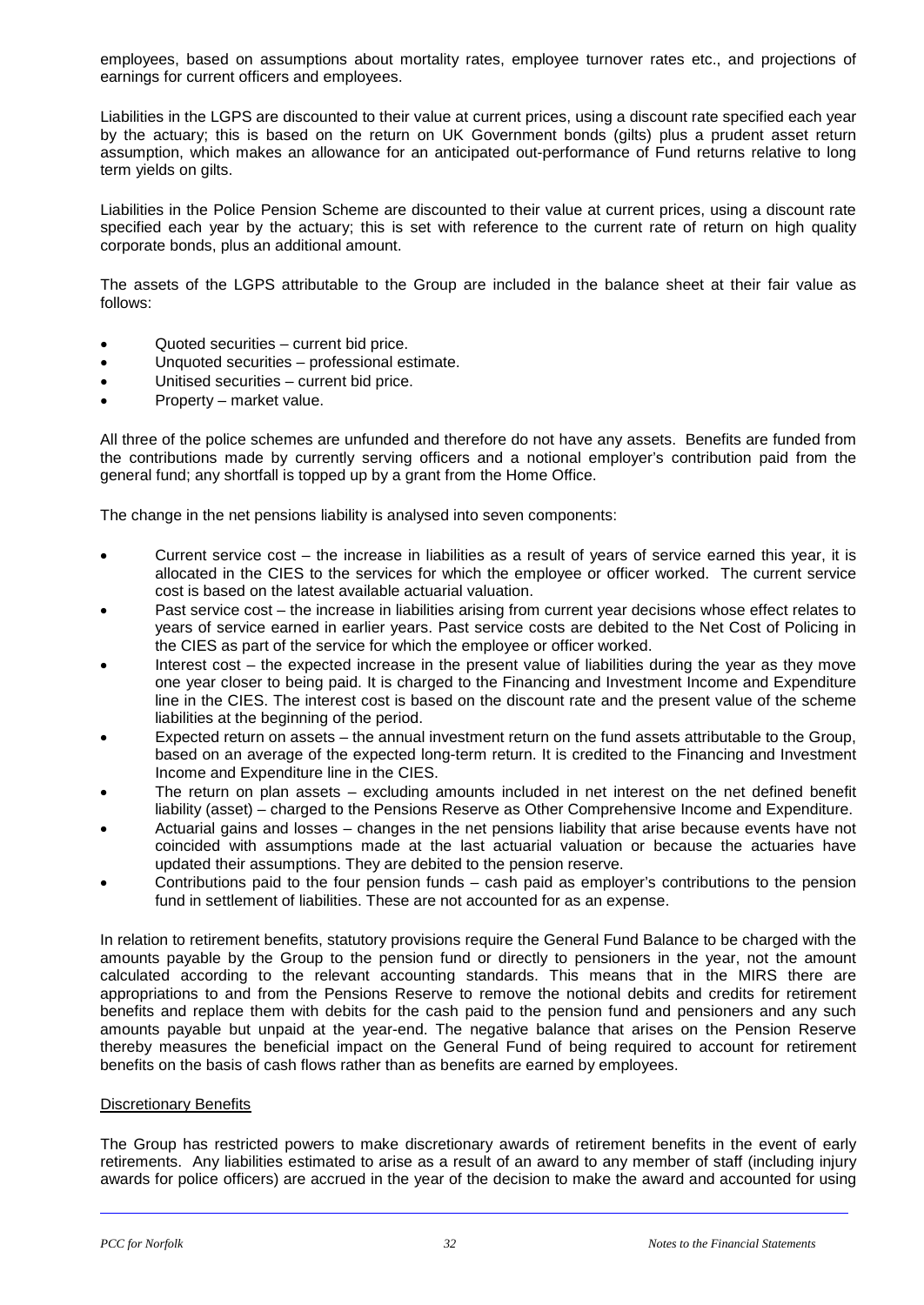the same policies as are applied to the Local Government Pension Scheme.

The Group makes payments to police officers in relation to injury awards, and the expected injury awards for active members are valued on an actuarial basis.

### **Events after the reporting period**

Events after the reporting period are those events, both favourable and unfavourable, that occur between the end of the reporting period and the date when the Statement of Accounts is authorised for issue. Two types of events can be identified.

- Those that provide evidence of conditions that existed at the end of the reporting period. The Statement of Accounts is adjusted to reflect such events.
- Those that are indicative of conditions that arose after the reporting period. The Statement of Accounts is not adjusted to reflect such events. However where a category of events would have a material effect, disclosure is made in the notes of the nature of the events and their estimated financial effect.

Events taking place after the date of authorisation for issue are not reflected in the Statement of Accounts.

### **Financial instruments**

#### Financial liabilities

Financial liabilities are recognised on the Balance Sheet when the PCC becomes a party to the contractual provisions of a financial instrument and are initially measured at fair value and carried at their amortised cost. Annual charges to the CIES for interest payable are based on the carrying amount of the liability, multiplied by the effective rate of interest for the instrument. The effective interest rate is the rate that exactly discounts estimated future cash payments over the life of the instrument to the amount at which it was originally recognised.

For the borrowings that the PCC has, this means that the amount presented in the Balance Sheet is the outstanding principal repayable (plus accrued interest) and interest charged to the CIES is the amount payable for the year according to the loan agreement.

#### Financial Assets

Financial assets can be classified into two types:

(i) Loans and receivables – assets that have fixed or determinable payments but are not quoted in an active market

(ii) Available-for-sale assets – assets that have a quoted market price and/or do not have a fixed or determinable payment

The PCC does not hold any available-for-sale financial assets.

#### Loans and Receivables

Loans and receivables are recognised on the Balance Sheet when the PCC becomes a party to the contractual provisions of a financial instrument and are initially measured at fair value. They are subsequently measured at their amortised cost. Annual credits to the Financing and Investment Income and Expenditure line in the Comprehensive Income and Expenditure Statement for interest receivable are based on the carrying amount of the asset multiplied by the effective rate of interest for the instrument. For the PCC this means that the amount presented in the Balance Sheet is the outstanding principal receivable (plus accrued interest) and interest credited to the Comprehensive Income and Expenditure Statement is the amount receivable for the year in the loan agreement.

Where assets are identified as impaired because of a likelihood arising from a past event that payments due under the contract will not be made, the asset is written down and a charge made to the CIES.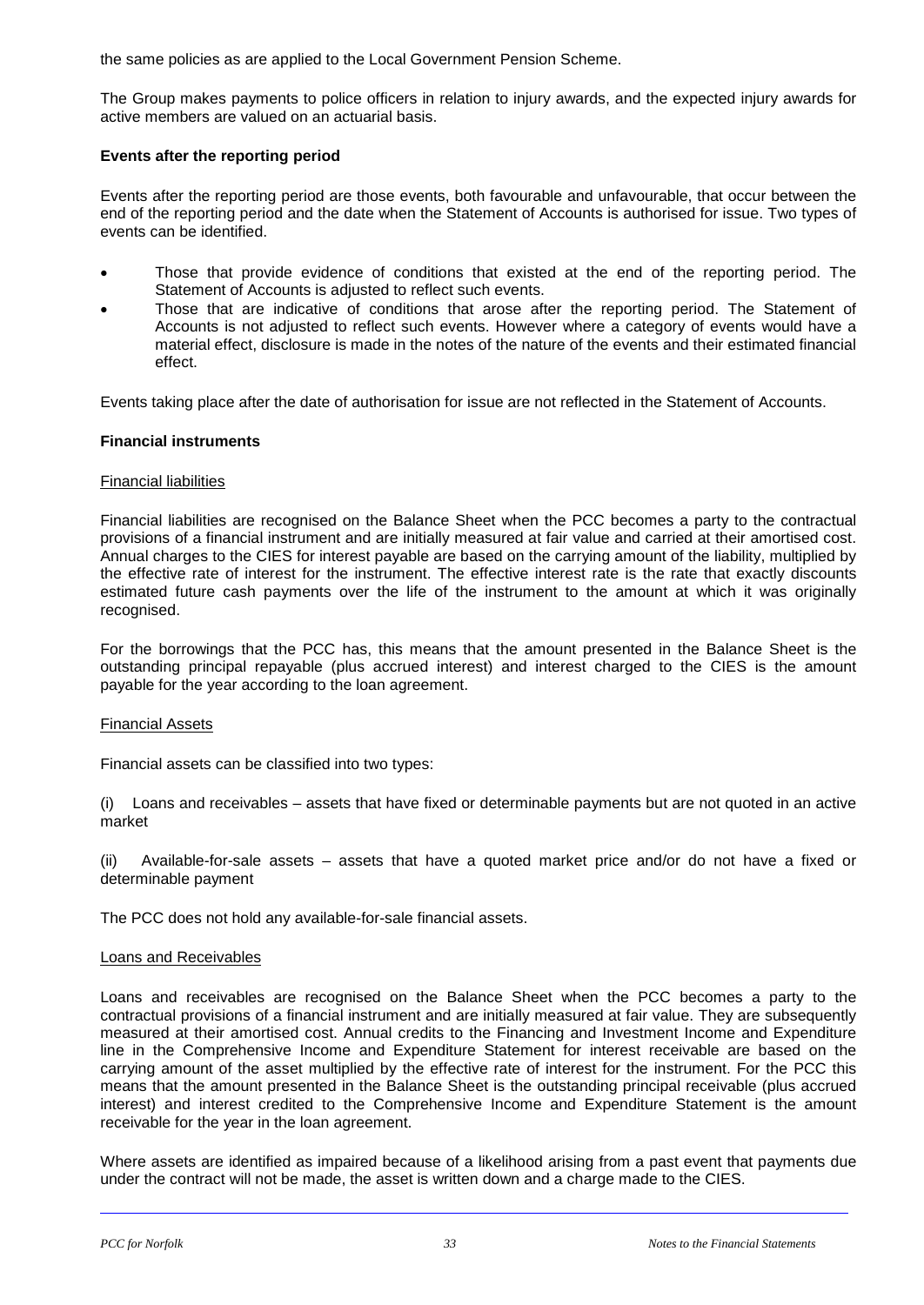### **Government grants and contributions**

All government grants are received in the name of the PCC. However, where grants and contributions are specific to expenditure incurred by the Chief Constable, they are recorded as income within the Chief Constable's accounts. Whether paid on account, by instalments or in arrears, government grants and third party contributions and donations are recognised as due to the Group when there is reasonable assurance that:

- The Group will comply with the conditions attached to the payments, and
- The grants or contributions will be received

Amounts recognised as due to the Group are not credited to the CIES until conditions attaching to the grant or contribution have been satisfied. Conditions are stipulations that specify that the future economic benefits or service potential embodied in the asset acquired using the grant or contribution are required to be consumed by the recipient as specified, or future economic benefits or service potential must be returned to the transferor.

Monies advanced as grants and contributions for which conditions have not been satisfied are carried in the Balance Sheet within Creditors as government grants received in advance. When conditions are satisfied, the grant or contribution is credited to the relevant service line (attributable revenue grants/contributions) or Taxation and Non-Specific Grant Income (non-ring-fenced revenue grants and all capital grants) in the CIES.

Where capital grants are credited to the CIES, they are reversed out of the General Fund Balance in the Movement in Reserves Statement (MIRS). Where the grant has yet to be used to finance capital expenditure, it is posted to the Capital Grants Unapplied Account. Where it has been applied, it is posted to the Capital Adjustment Account. Amounts in the Capital Grants Unapplied Account are transferred to the Capital Adjustment Account once they have been applied.

### **Investment policy**

The PCC works closely with its external treasury advisors Capita to determine the criteria for high quality institutions. The minimum rating criteria uses the 'lowest common denominator' method of selecting counterparties and applying lending limits to those counterparties

• UK Banks which have the following minimum ratings from at least one of the three credit rating agencies:

| UK Banks                  | Fitch | Standard<br>Poors | & Moody's  |
|---------------------------|-------|-------------------|------------|
| <b>Short Term Ratings</b> | E1    | A-1               | <b>P.1</b> |
| Long Term Ratings         | A-    | А-                | A3         |

• Non-UK Banks domiciled in a country which has a minimum sovereign rating of AA+ and have the following minimum ratings from at least one of the three credit rating agencies:

| Non-UK Banks       | Fitch | Standard<br>& ।<br>Poors | Moody's |
|--------------------|-------|--------------------------|---------|
| Short Term Ratings | $F1+$ | $A - 1 +$                | $P-1$   |
| Long Term Ratings  | AA-   | AA-                      | Aa3     |

- Part Nationalised UK Banks:
- The PCC's Corporate Banker (Barclays Bank)
- Building Societies (which meet the minimum ratings criteria for Banks);
- Money Market Funds (which are rated AAA by at least one of the three major rating agencies);
- UK Government;
- Local Authorities, Parish Councils etc.

All cash invested by the PCC in 2016/17 will be either Sterling deposits (including certificates of deposit) or Sterling Treasury Bills invested with banks and other institutions in accordance with the Approved Authorised Counterparty List.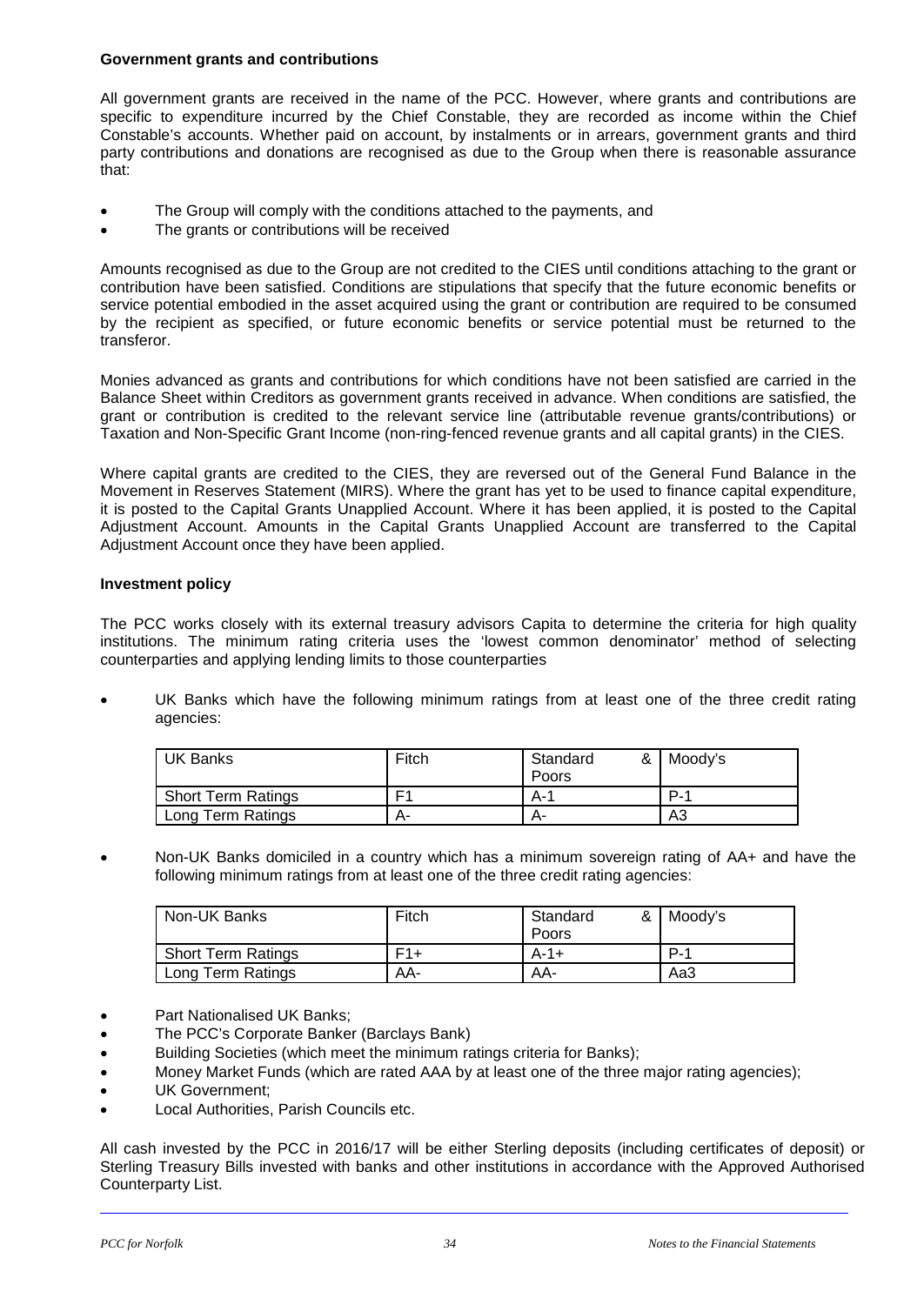#### **Jointly controlled operations and jointly controlled assets**

Jointly controlled operations are activities undertaken by the PCC or the Chief Constable in conjunction with other bodies, which involve the use of the assets and resources of the Group or the other body, rather than the establishment of a separate entity. The Group recognises on the PCC Balance Sheet the assets that it controls and the liabilities that it incurs and debits and credits the relevant Comprehensive Income and Expenditure Statement with its share of the expenditure incurred and income earned from the activity of the operation.

Jointly controlled assets are items of property, plant and equipment that are jointly controlled by the Group and other bodies, with the assets being used to obtain benefits for these bodies. The joint operation does not involve the establishment of a separate entity. The Group accounts for only its share of the jointly controlled assets, and the liabilities and expenses that it incurs on its own behalf or jointly with others in respect of its interest in the arrangement.

#### **Leases**

Leases are classified as finance leases where the terms of the lease transfer substantially all the risks and rewards incidental to ownership of the property, plant or equipment from the lessor to the lessee. All other leases are classified as operating leases.

Where a lease covers both land and buildings, the land and buildings elements are considered separately for classification.

Arrangements that do not have the legal status of a lease but convey a right to use an asset in return for payment are accounted for under this policy where fulfilment of the arrangement is dependent on the use of specific assets.

#### The PCC as Lessee

#### *Finance Leases*

Property, plant and equipment held under finance leases is recognised on the Balance Sheet at the commencement of the lease at its fair value measured at the lease's inception (or the present value of the minimum lease payments, if lower). The asset recognised is matched by a liability for the obligation to pay the lessor. Initial direct costs of the PCC are added to the carrying amount of the asset. Premiums paid on entry into a lease are applied to writing down the lease liability. Contingent rents are charged as expenses in the periods in which they are incurred.

Lease payments are apportioned between:

- a charge for the acquisition of the interest in the property, plant or equipment applied to write down the lease liability, and
- a finance charge (debited to the Financing and Investment Income and Expenditure line in the CIES).

Property, Plant and Equipment recognised under finance leases is accounted for using the policies applied generally to such assets, subject to depreciation being charged over the lease term if this is shorter than the asset's estimated useful life (where ownership of the asset does not transfer to the PCC at the end of the lease period).

The PCC is not required to raise council tax to cover depreciation or revaluation and impairment losses arising on leased assets. Instead, a prudent annual contribution is made from revenue funds towards the deemed capital investment in accordance with statutory requirements. Depreciation and revaluation and impairment losses are therefore substituted by a revenue contribution in the General Fund Balance, by way of an adjusting transaction with the Capital Adjustment Account in the MIRS for the difference between the two.

#### *Operating Leases*

Rentals paid under operating leases are charged to the CIES as an expense of the services benefiting from use of the leased property, plant or equipment.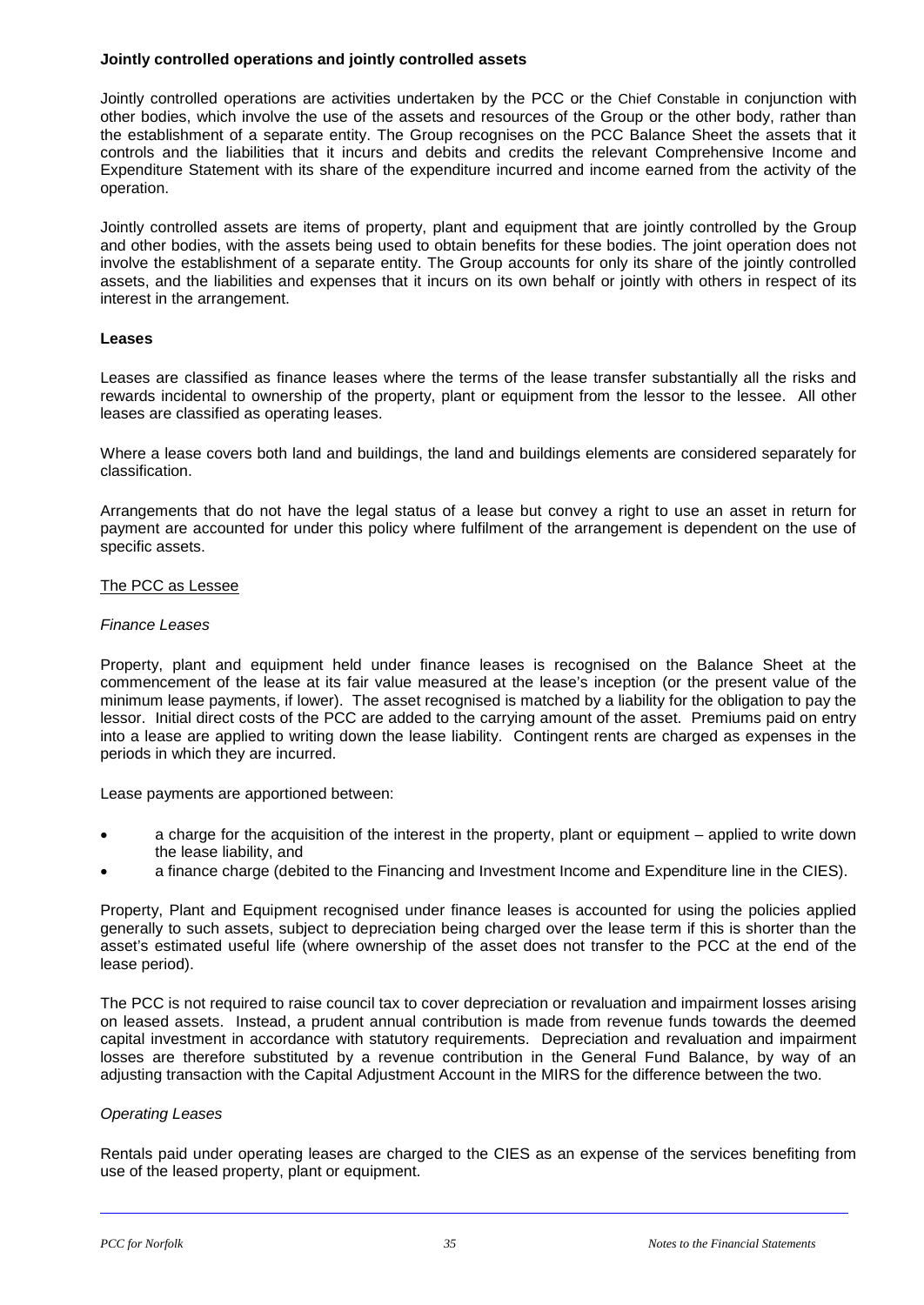#### The PCC as Lessor

Where the PCC grants an operating lease over a property or an item of plant and equipment, the asset is retained in the Balance Sheet. Rental income is credited to the Net Cost of Policing line in the CIES. Initial direct costs incurred in negotiating and arranging the lease are added to the carrying amount of the relevant asset and charged as an expense over the lease term on the same basis as rental income.

#### **Private Finance Initiative (PFI) and similar contracts**

PFI and similar contracts are agreements to receive services, where the responsibility for making available the property, plant and equipment needed to provide the services passes to the PFI contractor. As the Group is deemed to control the services that are provided under its PFI schemes, and for the Police Investigation Centres (PICs) ownership of the property, plant and equipment will pass to the Group at the end of the contracts for no additional charge, the Group carries the assets used under the contracts on its Balance Sheet as part of Property, Plant and Equipment.

The original recognition of these assets at fair value (based on the cost to purchase the property, plant and equipment) was balanced by the recognition of a liability for amounts due to the scheme operator to pay for the capital investment. The liability was written down by the initial contribution.

Non-current assets recognised on the Balance Sheet are revalued and depreciated in the same way as property, plant and equipment owned by the Group.

The amounts payable to the PFI operators each year are analysed into five elements:

- fair value of the services received during the year debited to the relevant service in the CIES.
- finance cost an interest charge on the outstanding Balance Sheet liability, debited to the Financing and Investment Income and Expenditure line in the CIES
- contingent rent increases in the amount to be paid for the property arising during the contract, debited to the Financing and Investment Income and Expenditure line in the CIES.
- payment towards liability applied to write down the Balance Sheet liability towards the PFI operator (the profile of write-downs is calculated using the same principles as for a finance lease).
- lifecycle replacement costs charged to the unitary payment when they are incurred in future years.

#### **Provisions**

Provisions are made where an event has taken place that gives the Group a legal or constructive obligation that probably requires settlement by a transfer of economic benefits or service potential, and a reliable estimate can be made of the amount of the obligation. For instance, the Group may be involved in a court case that could eventually result in the making of a settlement or the payment of compensation.

Provisions are charged as an expense to the appropriate service line in the CIES in the year that the Group becomes aware of the obligation, and are measured at the best estimate at the balance sheet date of the expenditure required to settle the obligation, taking into account relevant risks and uncertainties.

When payments are eventually made, they are charged to the provision carried in the Balance Sheet. Estimated settlements are reviewed at the end of each financial year – where it becomes less than probable that a transfer of economic benefits will now be required (or a lower settlement than anticipated is made), the provision is reversed and credited back to the relevant service line.

Where some or all of the payment required to settle a provision is expected to be recovered from another party (e.g. from an insurance claim), this is only recognised as income for the relevant service if it is virtually certain that reimbursement will be received if the Group settles the obligation.

The insurance claims provision is maintained to meet the liabilities for claims received but for which the timing and/or the amount of the liability is uncertain. The Group self-insures part of the third party, motor and employer's liability risks. External insurers provide cover for large individual claims and to cap the total claims which have to be met from the provision in any insurance year. Charges are made to revenue to cover the external premiums and the estimated liabilities which will not be met by external insurers. Liability claims may be received several years after the event and can take many years to settle.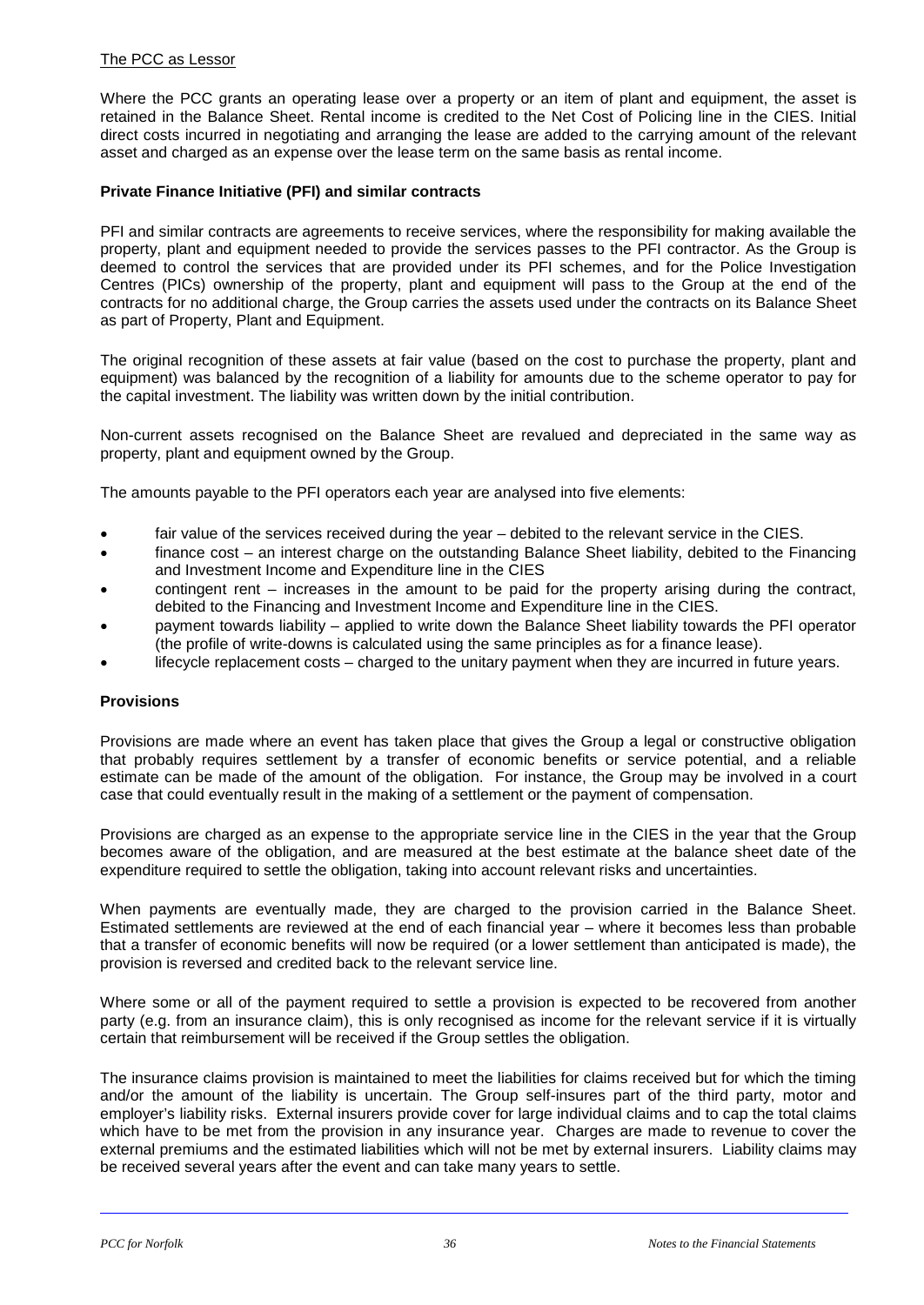### **Contingent Liabilities**

A contingent liability arises where an event has taken place that gives the Group a possible obligation whose existence will only be confirmed by the occurrence or otherwise of uncertain future events not wholly within the control of the Group. Contingent liabilities also arise in circumstances where a provision would otherwise be made but either it is not probable that an outflow of resources will be required or the amount of the obligation cannot be measured reliably.

Contingent liabilities are not recognised in the Balance Sheet but disclosed in a note to the accounts.

#### **Reserves**

The Group sets aside specific amounts as reserves for future policy purposes or to cover contingencies*.*  Reserves are created by appropriating amounts out of the General Fund Balance in the Movement in Reserves Statement. When expenditure to be financed from a reserve is incurred, it is charged to the appropriate service in that year to score against the Surplus or Deficit on the Provision of Services in the CIES. The reserve is then appropriated back into the General Fund Balance in the Movement in Reserves Statement so that there is no net charge against council tax for the expenditure.

Certain reserves are kept to manage the accounting processes for non-current assets, financial instruments, retirement and employee benefits and do not represent usable resources for the PCC – these reserves are explained in the following paragraphs:

#### Revaluation Reserve

This Reserve records the accumulated gains on fixed assets arising from increases in value, as a result of inflation or other factors (to the extent that these gains have not been consumed by subsequent downward movements in value). The reserve is also debited with amounts equal to the part of depreciation charges on assets that has been incurred, only because the asset has been revalued. The balance on this Reserve for Assets disposed is written out to the Capital Adjustment Account. The overall balance on this reserve thus represents the amount by which the current value of fixed assets carried in the Balance Sheet is greater because they are carried at revalued amounts rather than depreciated historic cost.

#### Capital Adjustment Account

This Account accumulates (on the debit side) the write-down of the historical costs of fixed assets as they are consumed by depreciation and impairments or written off on disposal. It accumulates (on the credit side) the resources that have been set aside to finance capital expenditure. The balance on this Account represents timing differences between the amount of the historical cost of the fixed assets that have been consumed and the amount that has been financed in accordance with statutory requirements.

#### Pension Reserve

The Pensions Reserve absorbs the timing differences arising from the different arrangements for accounting for post-employment benefits and for funding benefits in accordance with statutory provisions. The PCC accounts for post-employment benefits in the CIES as the benefits are earned by employees accruing years of service, updating the liabilities recognised to reflect inflation, changing assumptions and investment returns on any resources set aside to meet the costs. However, statutory arrangements require benefits earned to be financed as the PCC and Chief Constable make employer's contributions to pension funds or eventually pay any pensions for which they are directly responsible. The debit balance on the Pensions Reserve therefore shows a substantial shortfall between the benefits earned by past and current employees and the resources the PCC and Chief Constable have set aside to meet them. The statutory arrangements will ensure that funding will have been set aside by the time the benefits come to be paid.

#### **Value Added Tax**

VAT payable is included as an expense only to the extent that it is not recoverable from Her Majesty's Revenue and Customs. VAT receivable is excluded from income. Where the VAT is irrecoverable it is included in the relevant service line of the Group Comprehensive Income and Expenditure Statement. Irrecoverable VAT is VAT charged which under legislation is not reclaimable (e.g., purchase of command platform vehicles).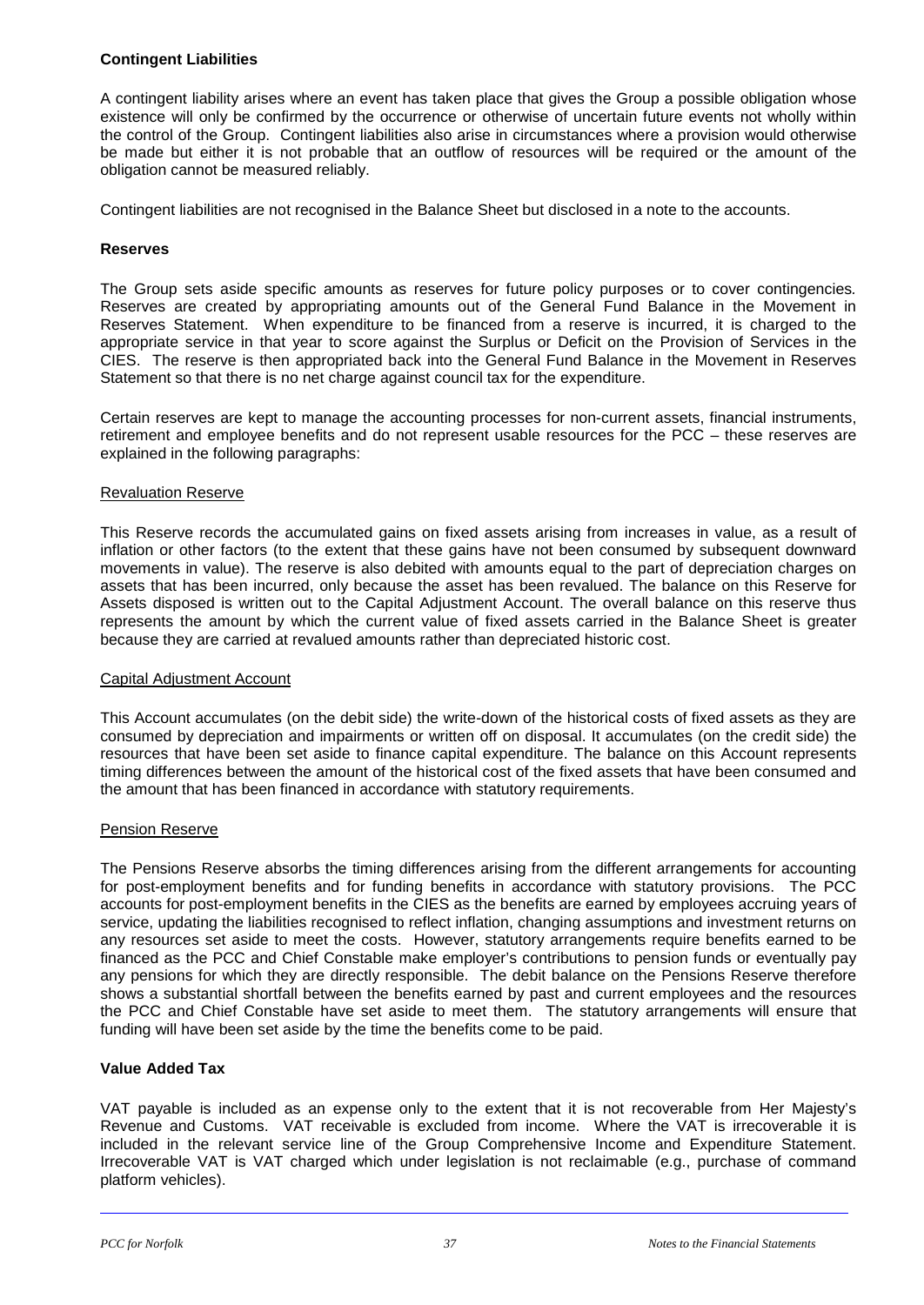#### **Prior Period Adjustments, Changes in Accounting Policies and Estimates and Errors**

Prior period adjustments may arise as a result of a change in accounting policies or to correct a material error. Changes in accounting estimates are accounted for prospectively, i.e. in the current and future years affected by the change and do not give rise to a prior period adjustment.

Changes in accounting policies are only made when required by proper accounting practices or the change provides more reliable or relevant information about the effect of transactions, other events and conditions on the authority's financial position or financial performance. Where a change is made, it is applied retrospectively (unless stated otherwise) by adjusting opening balances and comparative amounts for the prior period as if the new policy had always been applied.

Material errors discovered in prior period figures are corrected retrospectively by amending opening balances and comparative amounts for the prior period.

## **2. Accounting Standards That Have Been Issued But Have Not Yet Been Adopted**

The Financial Statements have been prepared in accordance with The Code of Practice on Local Authority Accounting in the United Kingdom for 2016/17 (COP), the COP is based on International Financial Reporting Standards (IFRSs).

There are no amendments to be adopted under the 2017/18 Code of Practice which would be relevant to the Office of the Police and Crime Commissioner or the Chief Constable.

## **3. Critical Judgements in Applying Accounting Policies**

In applying the accounting policies set out in Note 1, the PCC has had to make certain judgements about complex transactions or those involving uncertainty about future events. The critical judgements made in the statement of accounts are.

- The budget is set by the PCC and provides the Chief Constable with the authority to incur expenditure. There are still uncertainties about the future funding beyond 2017/18 in regard of what the PCC will receive from the government and limitations around the precept. The PCC and Chief Constable are working together to mitigate the impact of the funding gap emerging over the period of the Medium-Term Financial Plan, the impact of which will be realised in the budget set by the PCC.
- The allocation of transactions and balances between the PCC and the Chief Constable, has been set out in the Narrative Report to these accounts.
- The PCC has taken over the obligations arising from a PFI contract entered into by the former Police Authority. The 30 year PFI contract was for the provision of newly built Police Investigation Centres, title to the assets will be retained by the PCCs of both Norfolk and Suffolk on completion of the contract. Associated assets have been capitalised and treated "on Balance Sheet" as required by IFRS.
- The PCC for Norfolk has a significant number of assets including those under Private Finance Initiatives (PFI) arrangements. The PCC has the responsibility, control and risk in terms of the provision of those assets. Consequently, a critical judgement has been made to show any connected grant funding (e.g. for PFI), and the capital and financing costs of the provision of those assets in the PCC accounts. As the Chief Constable utilises the assets on a day-to-day basis, the officers and staff of the Chief Constable have responsibility for the use of the consumables, heating and lighting and so forth. Consequently, these costs are shown in the Chief Constable accounts including the service charges element of the PFI.
- Costs of pension arrangements require estimates assessed by independent qualified actuaries regarding future cash flows that will arise under the scheme liabilities. The assumptions underlying the valuation used for IAS19 reporting are the responsibility of the Group as advised by the actuaries. The financial assumptions are largely prescribed at any point and reflect market expectations at the reporting date. Assumptions are also made around the life expectancy of the UK population.
- In respect of the LGPS police staff pension costs, separate actuarial valuations have been carried out to provide the accounting entries for the PCC and the Chief Constable in 2016/17 and are reflected in the financial statements.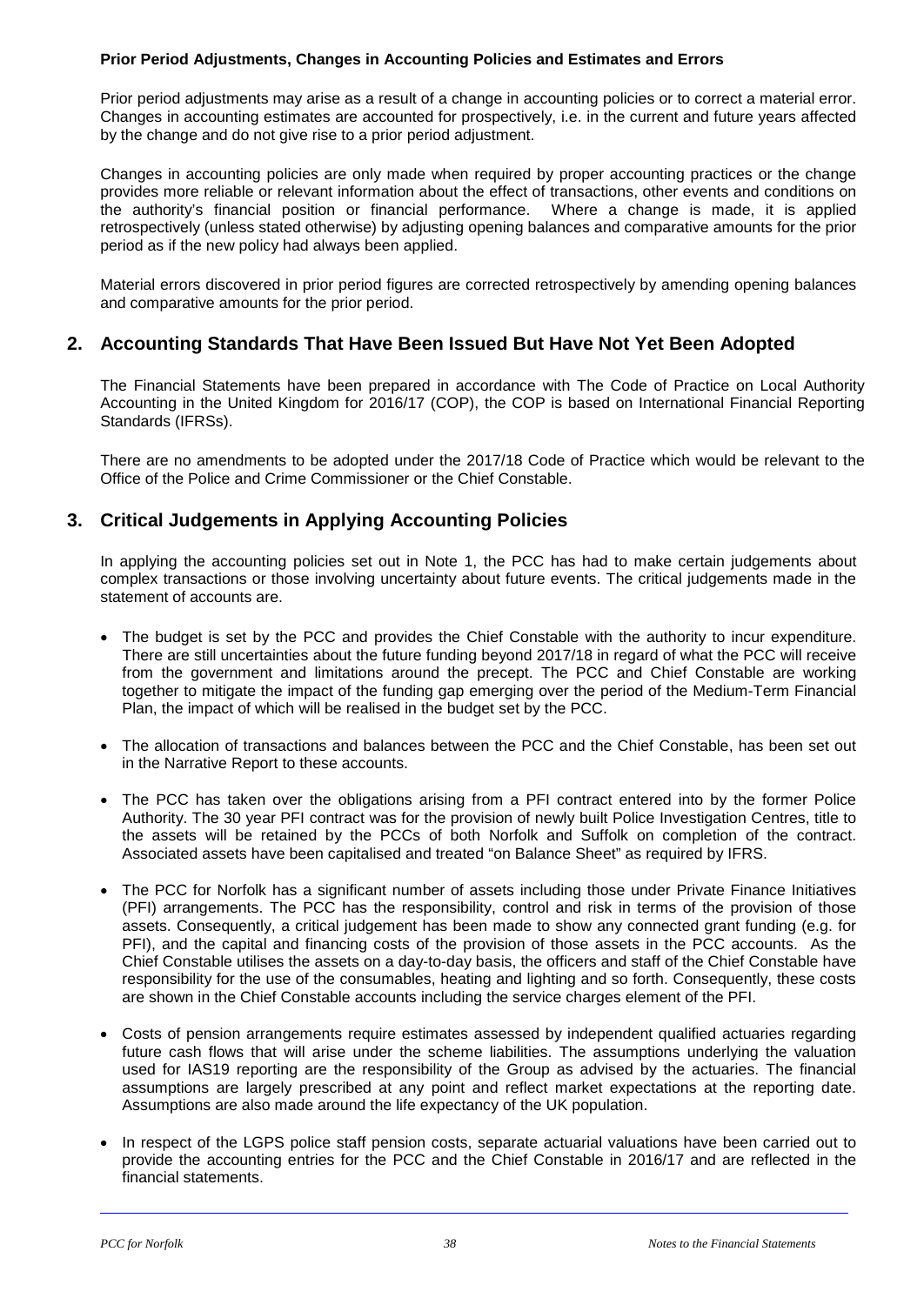• Establishing the valuation of operational and residential properties. Depreciation is a calculation based on asset value and expected useful life of the assets. If the useful life of an asset is reduced then the depreciation charge to CIES will increase. The PCC monitors the useful life of assets to identify where any changes to the depreciation charge are required during the year.

## **4. Assumptions Made About the Future and Other Major Sources of Estimation Uncertainty**

#### Pensions liability

Estimation of the net liability to pay pensions depends on a number of complex judgements relating to the discount rate used, the rate at which salaries are projected to increase, changes in retirement ages, mortality rates and expected returns on pension fund assets. A firm of consulting actuaries is engaged to provide the PCC with expert advice about the assumptions to be applied. The effects on the net pensions liability of changes in individual assumptions can be measured. For instance, a 0.5% decrease in the discount rate assumptions would result in an increase in the pension liability of £193.8m.

#### Exit Packages

Provisions for exit packages are based on information available at the time of the production of the accounts, there may be occasions where employees are subsequently redeployed resulting in the provision being overstated.

#### Property, plant and equipment

The value of land and property together with asset lives are obtained from the PCC's appointed external valuers (Carter Jonas). The PCC relies upon the experience and knowledge of the valuer using the Royal Institute of Chartered Surveyors (RICS) *Appraisal and Valuation Manual* to provide a fair value under IAS16. The carrying value of land and buildings (excluding assets under construction and held for sale) at the Balance Sheet date was as follows:

Land £13.1m<br>Property £51.7m Property

### **5. Intra-group Funding Arrangement Between the PCC and Chief Constable**

The background and principles that underpin the accounting arrangements and create the need for an intragroup adjustment have been set out in the Narrative Report.

The PCC receives all funding on behalf of the Group; at no time, under the current arrangements, does the Chief Constable hold any cash or reserves. However, it is felt that to accurately represent the substance of the financial impact of the day-to-day control exercised by the Chief Constable over policing it is necessary to capture the costs associated with this activity in the Chief Constable's CIES. A consequence of this is that the employment liabilities associated with police officers and police staff is also contained in the Chief Constable's CIES and the accumulative balances are held on the Chief Constable's Balance Sheet. All other assets and liabilities are held on the PCC's Balance Sheet.

Whilst no actual cash changes hands the PCC has undertaken to fund the resources consumed by the Chief Constable. The PCC effectively makes all payments from the Police Fund. To reflect this position in the Accounts, funding from the PCC offsets cost of service expenditure contained in the Chief Constable's CIES. This intra-group adjustment is mirrored in the PCC's CIES. The financial impact associated with the costs of the employment liabilities are carried on the balance sheet in accordance with the Code and added to the carrying value of the Pensions Liability and the Accumulated Absences Liability.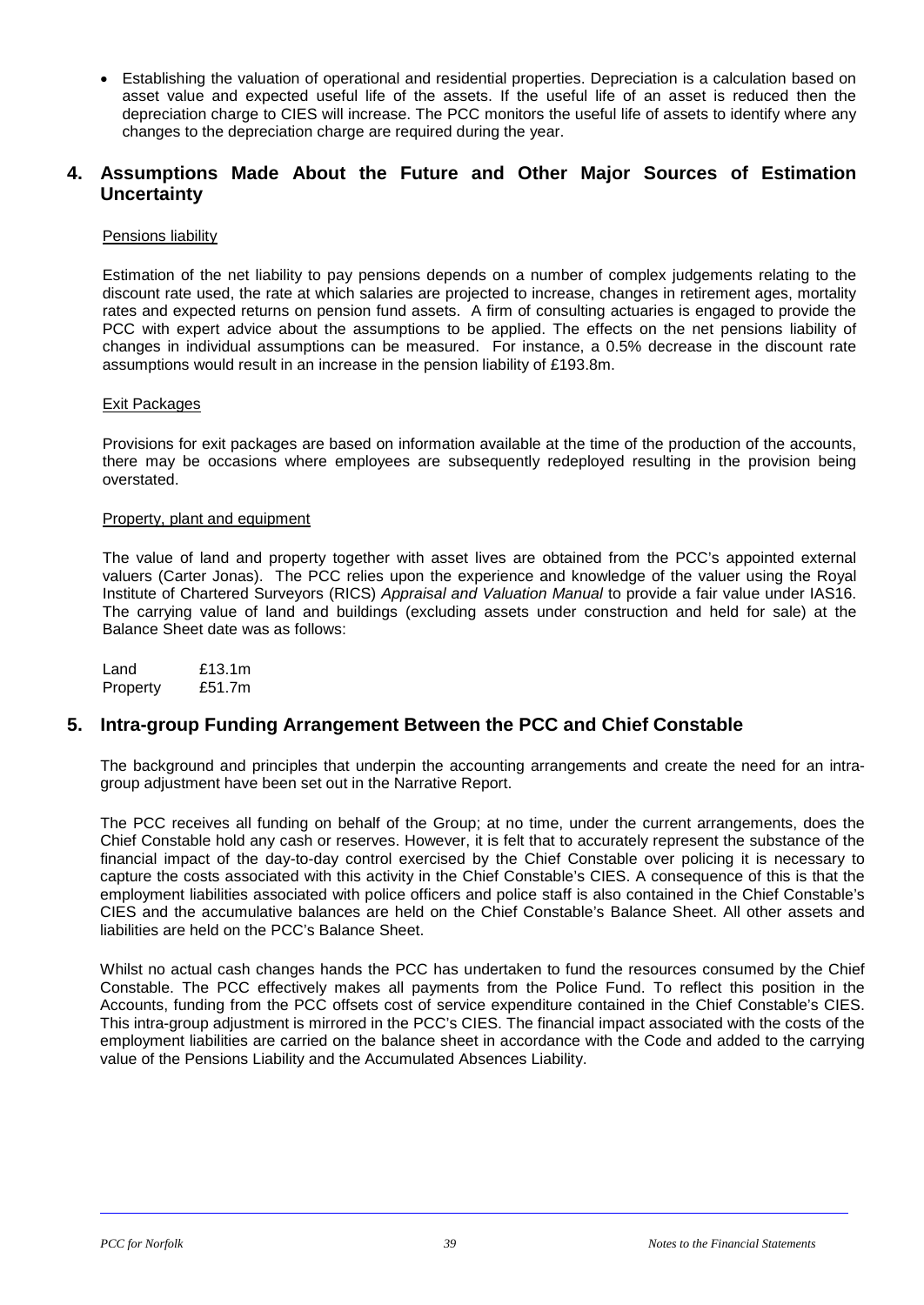# **6. Notes to the Expenditure and Funding Analysis**

**Adjustments between the CIES and the General Fund - Group**

|                                            | <b>Adjustment</b> for | Net Change for the                                   |                                  | <b>Total</b>               |
|--------------------------------------------|-----------------------|------------------------------------------------------|----------------------------------|----------------------------|
| <b>Group Position</b>                      | £000                  | <b>Capital Purposes Pensions Adjustments</b><br>£000 | <b>Other Differences</b><br>£000 | <b>Adjustments</b><br>£000 |
| Year Ended 31 March 2017                   |                       |                                                      |                                  |                            |
|                                            |                       |                                                      |                                  |                            |
| <b>Chief Constable</b>                     |                       | 5.951                                                | 84                               | 6,035                      |
| PCC's Office                               | 6,192                 | 85                                                   |                                  | 6,277                      |
| PCC Commissioning                          |                       |                                                      |                                  |                            |
| <b>Net Cost of Police Services</b>         | 6,192                 | 6,036                                                | 84                               | 12,312                     |
| Other income and expenditure               | (5,038)               | 26,320                                               | 464                              | 21,747                     |
| Deficit/(Surplus) & CIES Deficit/(Surplus) | 1,155                 | 32,356                                               | 548                              | 34,059                     |
| Year Ended 31 March 2016                   |                       |                                                      |                                  |                            |
| Chief Constable                            |                       | 14,889                                               | 211                              | 15,100                     |
| PCC's Office                               | 5.665                 | 176                                                  |                                  | 5,841                      |
| PCC Commissioning                          |                       |                                                      |                                  |                            |
| <b>Net Cost of Police Services</b>         | 5,665                 | 15,065                                               | 211                              | 20,941                     |
| Other income and expenditure               | (9,958)               | 28,267                                               | 152                              | 18,461                     |
| Difference between General Fund            |                       |                                                      |                                  |                            |
| Deficit/(Surplus) & CIES Deficit/(Surplus) | (4,294)               | 43,332                                               | 363                              | 39,402                     |

### **Adjustments between the CIES and the General Fund - PCC**

|                                                 | <b>Adjustment</b> for | Net Change for the<br><b>Capital Purposes Pensions Adjustments</b> | <b>Other Differences</b> | <b>Total</b><br><b>Adjustments</b> |
|-------------------------------------------------|-----------------------|--------------------------------------------------------------------|--------------------------|------------------------------------|
| <b>PCC's Office</b><br>Year Ended 31 March 2017 | £000                  | £000                                                               | £000                     | £000                               |
| PCC's Office                                    | 6,192                 | 85                                                                 |                          | 6,277                              |
| PCC Commissioning                               |                       | $\mathbf{0}$                                                       | $\mathbf{0}$             | $\mathbf{0}$                       |
| <b>Net Cost of Police Services</b>              | 6,192                 | 85                                                                 |                          | 6,277                              |
| Other income and expenditure                    | (5,038)               | 19                                                                 | 464                      | (4,554)                            |
| Deficit/(Surplus) on the Provision of Services  | 1,155                 | 104                                                                | 464                      | 1,722                              |
| Year Ended 31 March 2016                        |                       |                                                                    |                          |                                    |
| PCC's Office                                    | 5,665                 | 176                                                                |                          | 5.841                              |
| <b>PCC Commissioning</b>                        |                       | $\theta$                                                           | $\mathbf{0}$             | $\Omega$                           |
| <b>Net Cost of Police Services</b>              | 5,665                 | 176                                                                |                          | 5,841                              |
| Other income and expenditure                    | (9,958)               | 23                                                                 | 152                      | (9,783)                            |
| Deficit/(Surplus) on the Provision of Services  | (4,294)               | 199                                                                | 152                      | (3,942)                            |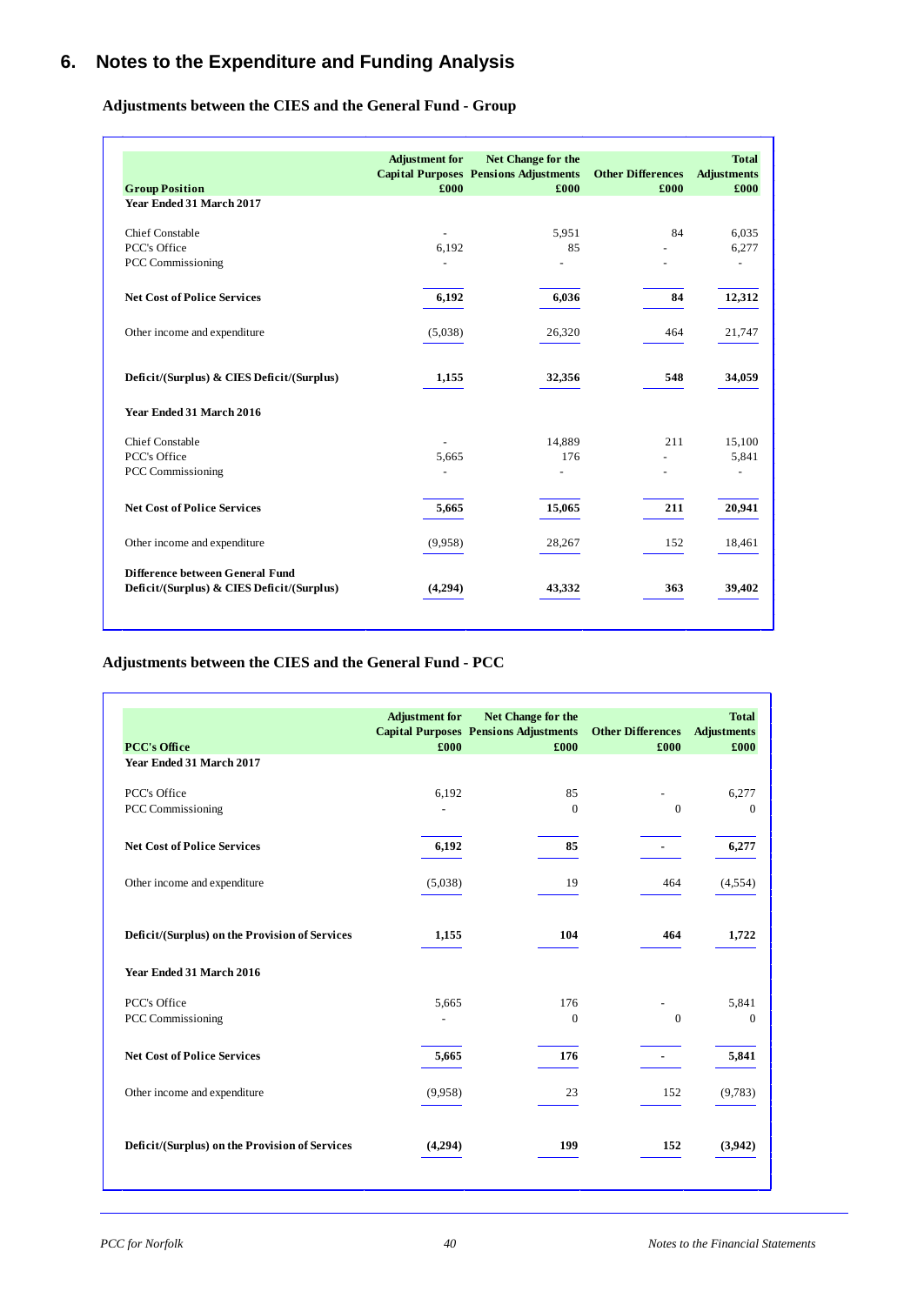# **Expenditure and Income Analysed by Nature – Group**

|                                                | <b>Total</b><br><b>Chief</b><br><b>Constable</b> | <b>Total</b><br>PCC's<br>Office | <b>Total</b><br>PCC's<br>Commissioning | <b>Total</b><br>Group |
|------------------------------------------------|--------------------------------------------------|---------------------------------|----------------------------------------|-----------------------|
|                                                | £000                                             | £000                            | £000                                   | £000                  |
| Reported in 2016/17                            |                                                  |                                 |                                        |                       |
| <b>Expenditure</b>                             |                                                  |                                 |                                        |                       |
| Employee benefits expenses                     | 137,542                                          | 742                             | 198                                    | 138,482               |
| Other service expenditure                      | 29,221                                           | 1,713                           | 1,634                                  | 32,568                |
| Depreciation, amortisation, impairment         | $\overline{\phantom{a}}$                         | 6,470                           | $\overline{\phantom{a}}$               | 6,470                 |
| Net pensions interest cost                     | 48,391                                           | 19                              |                                        | 48,410                |
| Interest payments                              | Ĭ.                                               | 7,095                           |                                        | 7,095                 |
| Loss on the disposal of assets                 |                                                  | 81                              |                                        | 81                    |
| <b>Total Expenditure</b>                       | 215,155                                          | 16,120                          | 1,832                                  | 233,106               |
| <b>Income</b>                                  |                                                  |                                 |                                        |                       |
| Fees, charges and other service income         | (5,355)                                          | (224)                           | (74)                                   | (5,652)               |
| Interest and investment income                 | $\overline{a}$                                   | (254)                           | $\overline{a}$                         | (254)                 |
| Income from council tax                        |                                                  | (60, 166)                       | $\equiv$                               | (60, 166)             |
| Government grants and contributions            | (9,806)                                          | (118, 288)                      | (1,127)                                | (129, 220)            |
| <b>Total Income</b>                            | (15, 160)                                        | (178, 932)                      | (1,201)                                | (195, 293)            |
| Deficit/(Surplus) on the Provision of Services | 199,994                                          | (162, 812)                      | 631                                    | 37,813                |
| Reported in 2015/16                            |                                                  |                                 |                                        |                       |
| <b>Expenditure</b>                             |                                                  |                                 |                                        |                       |
| Employee benefits expenses                     | 144,615                                          | 792                             | 131                                    | 145,538               |
| Other service expenditure                      | 26,681                                           | 7,156                           | 1,665                                  | 35,502                |
| Depreciation, amortisation, impairment         | $\qquad \qquad \blacksquare$                     | 5,971                           |                                        | 5,971                 |
| Net pensions interest cost                     | 50,088                                           | 23                              | ÷,                                     | 50,111                |
| Loss on the disposal of assets                 |                                                  | 34                              |                                        | 34                    |
| Interest payments                              |                                                  | 7,172                           |                                        | 7,172                 |
| <b>Total Expenditure</b>                       | 221,384                                          | 21,147                          | 1,796                                  | 244,328               |
| <b>Income</b>                                  |                                                  |                                 |                                        |                       |
| Fees, charges and other service income         | (5,246)                                          | (199)                           | (17)                                   | (5,461)               |
| Interest and investment income                 |                                                  | (265)                           |                                        | (265)                 |
| Income from council tax                        |                                                  | (57, 877)                       |                                        | (57, 877)             |
| Government grants and contributions            | (8,340)                                          | (123, 836)                      | (964)                                  | (133, 140)            |
| <b>Total Income</b>                            | (13,586)                                         | (182, 176)                      | (981)                                  | (196, 743)            |
| Deficit/(Surplus) on the Provision of Services | 207,798                                          | (161, 029)                      | 815                                    | 47,585                |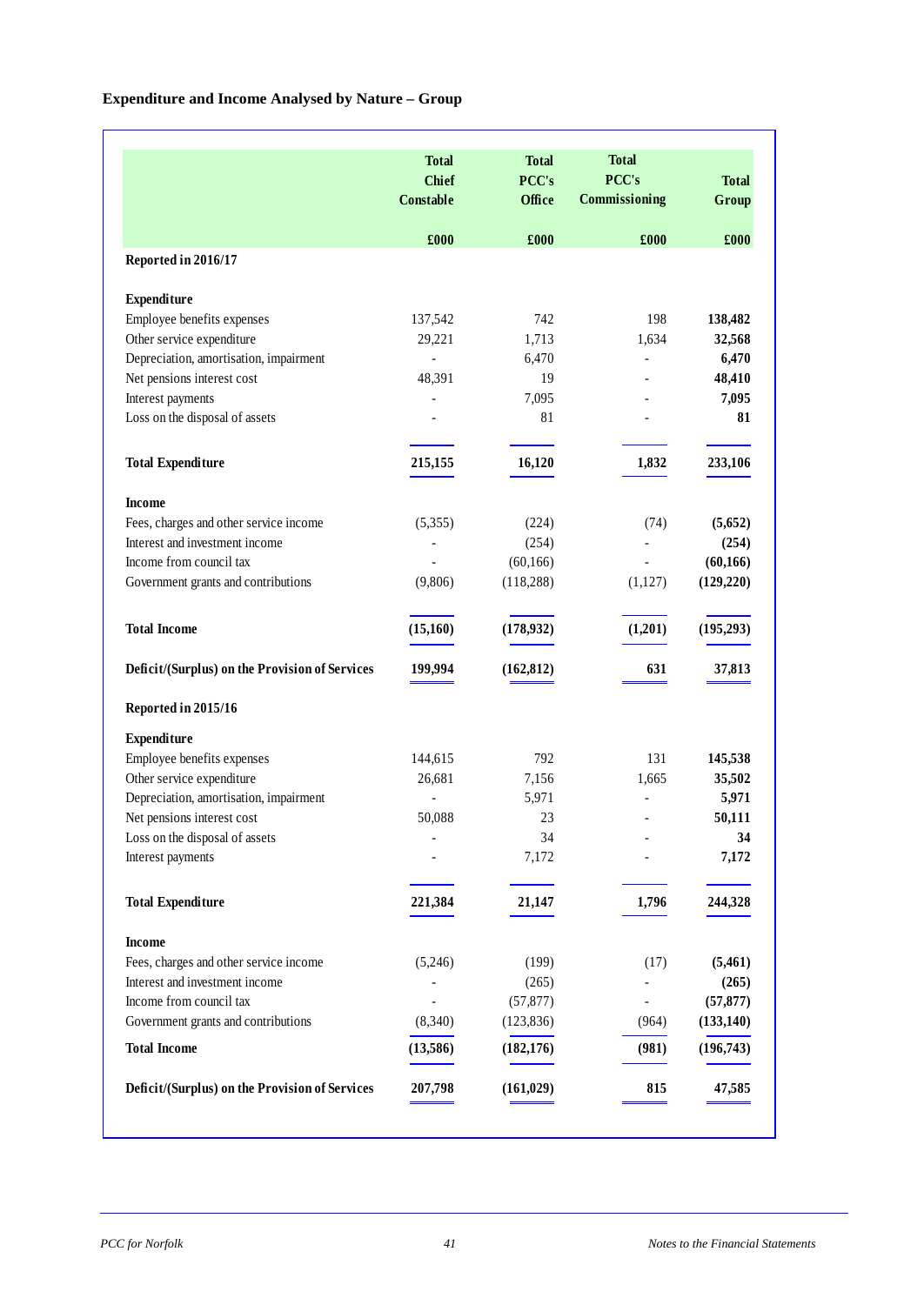|                                                | <b>Total</b><br>PCC's<br>Office | <b>Total</b><br>PCC's<br>Commissioning | <b>Total</b><br><b>PCC</b> |
|------------------------------------------------|---------------------------------|----------------------------------------|----------------------------|
|                                                | £000                            | £000                                   | $\pmb{\pounds}000$         |
| Reported in 2016/17                            |                                 |                                        |                            |
| <b>Expenditure</b>                             |                                 |                                        |                            |
| Employee benefits expenses                     | 742                             | 198                                    | 940                        |
| Other service expenditure                      | 1,713                           | 1,634                                  | 3,346                      |
| Depreciation, amortisation, impairment         | 6,470                           | ÷,                                     | 6,470                      |
| Net pensions interest cost                     | 19                              |                                        | 19                         |
| Interest payments                              | 7,095                           |                                        | 7,095                      |
| Loss on the disposal of assets                 | 81                              |                                        | 81                         |
| <b>Total Expenditure</b>                       | 16,120                          | 1,832                                  | 17,952                     |
| <b>Income</b>                                  |                                 |                                        |                            |
| Fees, charges and other service income         | (224)                           | (74)                                   | (298)                      |
| Interest and investment income                 | (254)                           |                                        | (254)                      |
| Income from council tax                        | (60, 166)                       |                                        | (60, 166)                  |
| Government grants and contributions            | (118, 288)                      | (1,127)                                | (119, 415)                 |
| <b>Total Income</b>                            | (178,932)                       | (1,201)                                | (180, 133)                 |
| Deficit/(Surplus) on the Provision of Services |                                 |                                        |                            |
| before Intra Group funding                     | (162, 812)                      | 631                                    | (162, 181)                 |
| Intra group funding                            | 167,658                         | ۰                                      | 167,658                    |
| Deficit/(Surplus) on the Provision of Services | 4,847                           | 631                                    | 5,477                      |
| Reported in 2015/16                            |                                 |                                        |                            |
| <b>Expenditure</b>                             |                                 |                                        |                            |
| Employee benefits expenses                     | 792                             | 131                                    | 923                        |
| Other service expenditure                      | 7,156                           | 1,665                                  | 8,821                      |
| Depreciation, amortisation, impairment         | 5,971                           |                                        | 5,971                      |
| Net pensions interest cost                     | 23                              |                                        | 23                         |
| Loss on the disposal of assets                 | 34                              |                                        | 34                         |
| Interest payments                              | 7,172                           |                                        | 7,172                      |
| <b>Total Expenditure</b>                       | 21,147                          | 1,796                                  | 22,944                     |
| <b>Income</b>                                  |                                 |                                        |                            |
| Fees, charges and other service income         | (199)                           | (17)                                   | (216)                      |
| Interest and investment income                 | (265)                           |                                        | (265)                      |
| Income from council tax                        | (57, 877)                       |                                        | (57, 877)                  |
| Government grants and contributions            | (123, 836)                      | (964)                                  | (124, 800)                 |
| <b>Total Income</b>                            | (182, 176)                      | (981)                                  | (183, 157)                 |
| Deficit/(Surplus) on the Provision of Services |                                 |                                        |                            |
| before Intra Group funding                     | (161, 029)                      | 815                                    | (160,214)                  |
| Intra group funding                            | 164,454                         |                                        | 164,454                    |
| Deficit/(Surplus) on the Provision of Services | 3,426                           | 815                                    | 4,241                      |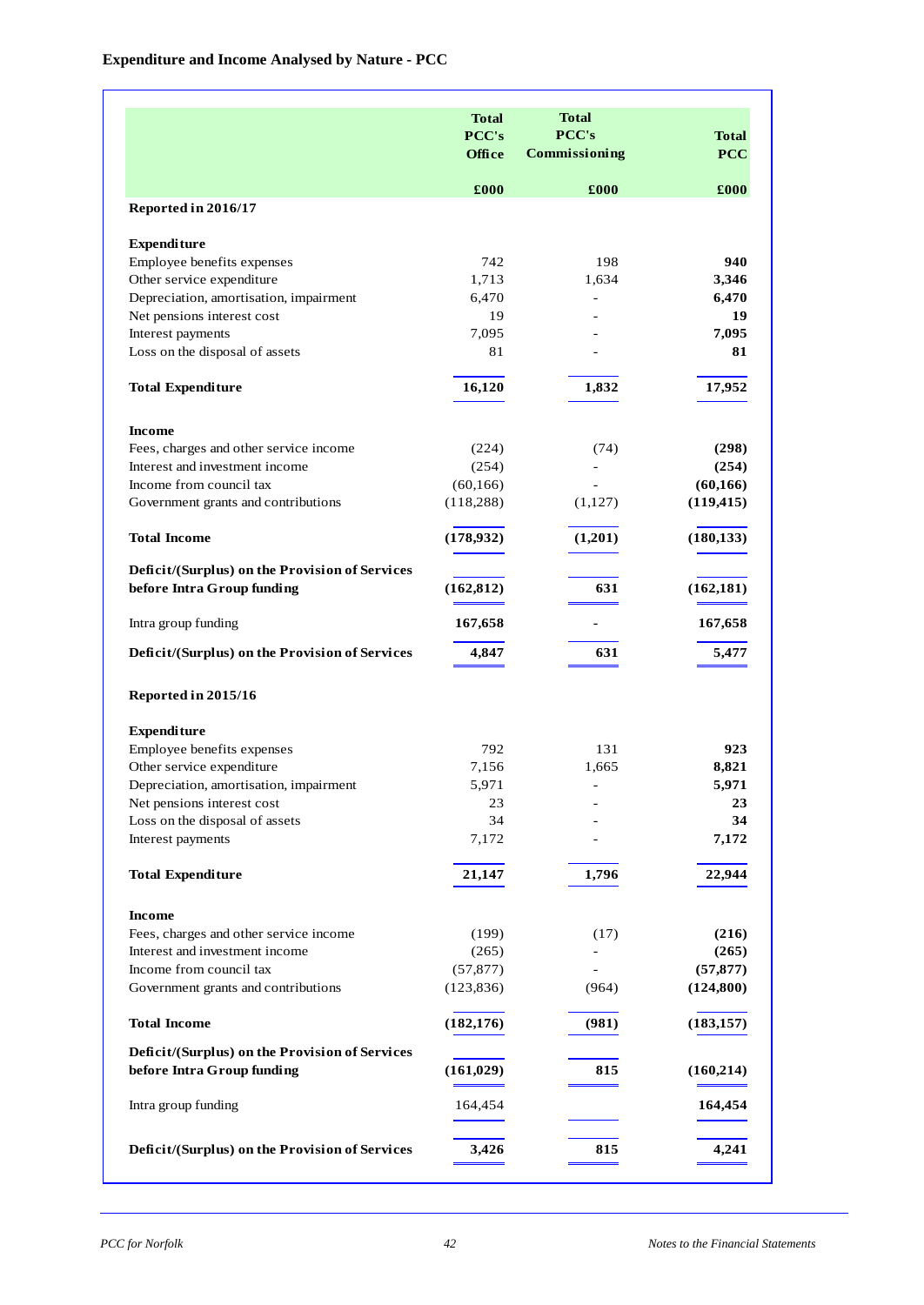# **7. Minimum Revenue Provision**

The Minimum Revenue Provision (MRP) is a mechanism to set aside revenue funds for the redemption of debt. The Local Authorities (Capital Finance and Accounting) Regulations 2012 are issued under Section 21 of the Local Government Act 2003 and now allow authorities a variety of options in calculating their MRP. The options chosen were that MRP calculated using Option 2 be used for capital expenditure up to and including 31 March 2008, and Option 3 for all capital expenditure thereafter using the equal instalment method. Option 3 results in MRP charged in equal annual instalments over the assets remaining useful life. Accounting for PFIs and Finance Leases require that on balance sheet assets are also funded through MRP, the amount charged is equivalent to the capital element of the liability repaid during the year. The total amount charged to MRP in 2016/17 was £1,537k (2015/16 - £4,773k). 2015-16 included £2,250k in respect of back funding MRP balances and £780k relating to the early settlement of transferred debt.

## **8. Government Grants**

The Group credited the following grants and contributions to the CIES during the year:

|                                                           | <b>Amount</b><br>receivable receivable<br>for $16/17$<br>£000 | <b>Amount</b><br>for $15/16$<br>£000 |
|-----------------------------------------------------------|---------------------------------------------------------------|--------------------------------------|
| <b>Credited to Taxation and Non Specific Grant Income</b> |                                                               |                                      |
| General police grant                                      | 50,219                                                        | 50,507                               |
| Council Tax support grant                                 | 7,877                                                         | 7,877                                |
| Council tax freeze grant                                  | 1,428                                                         | 1,428                                |
| Capital grants and contributions                          | 1,142                                                         | 1,654                                |
| Non-domestic rate redistribution                          | 28,774                                                        | 28,939                               |
| Precepts                                                  | 60,166                                                        | 57,877                               |
|                                                           | 149,606                                                       | 148,282                              |
| <b>Credited to Other Operating Expenditure</b>            |                                                               |                                      |
| Home Office contribution to police pensions               | 22,090                                                        | 21,844                               |
|                                                           | 22,090                                                        | 21,844                               |
| <b>Credited to Services</b>                               |                                                               |                                      |
| Police incentivisation                                    | 235                                                           | 111                                  |
| Counter terrorism                                         | 183                                                           | 106                                  |
| PFI grants (OCC and PICs)                                 | 6,758                                                         | 6,757                                |
| Other specific grants                                     | 10,514                                                        | 13,917                               |
|                                                           | 17,691                                                        | 20,891                               |

Other specific grants credited to services include £4.5m Protective Services Grant, £1.3m CSE Grant, £2.3m Operation Hydrant and £1.1m Ministry of Justice Grant.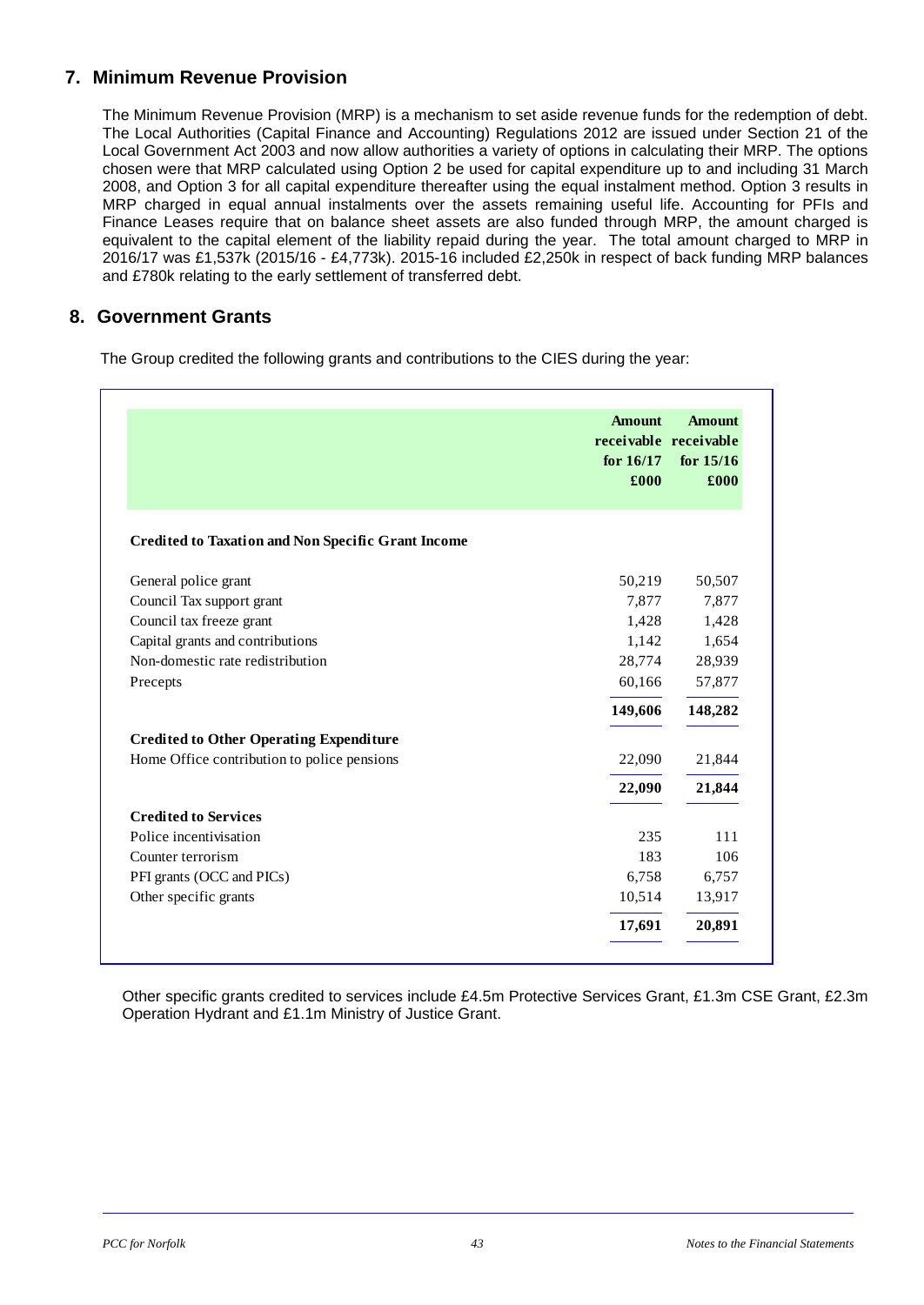|                                                           | <b>Amount</b><br>receivable receivable<br>for $16/17$<br>£000 | <b>Amount</b><br>for 15/16<br>£000<br><b>Restated</b> |
|-----------------------------------------------------------|---------------------------------------------------------------|-------------------------------------------------------|
| <b>Credited to Taxation and Non Specific Grant Income</b> |                                                               |                                                       |
| General police grant                                      | 50,219                                                        | 50,507                                                |
| Council Tax support grant                                 | 7,877                                                         | 7,877                                                 |
| Council tax freeze grant                                  | 1,428                                                         | 1,428                                                 |
| Capital grants and contributions                          | 1,142                                                         | 1,654                                                 |
| Non-domestic rate redistribution                          | 28,774                                                        | 28,939                                                |
| Precepts                                                  | 60,166                                                        | 57,877                                                |
|                                                           | 149,606                                                       | 148,282                                               |
| <b>Credited to Other Operating Expenditure</b>            |                                                               |                                                       |
| Home Office contribution to police pensions               | 22,090                                                        | 21,844                                                |
|                                                           | 22,090                                                        | 21,844                                                |
| <b>Credited to Services</b>                               |                                                               |                                                       |
| Police incentivisation                                    |                                                               |                                                       |
| Counter terrorism                                         |                                                               |                                                       |
| PFI grant                                                 | 6,758                                                         | 6,757                                                 |
| Other specific grants                                     | 1,127                                                         | 5,794                                                 |
|                                                           | 7,885                                                         | 12,551                                                |

The PCC credited the following grants and contributions to the CIES during the year:

Other specific grants credited to services include £1.1m Ministry of Justice Grant. In 2015-16 there were additional one off grants totalling £4.8m in respect of the PCC Victims Fund.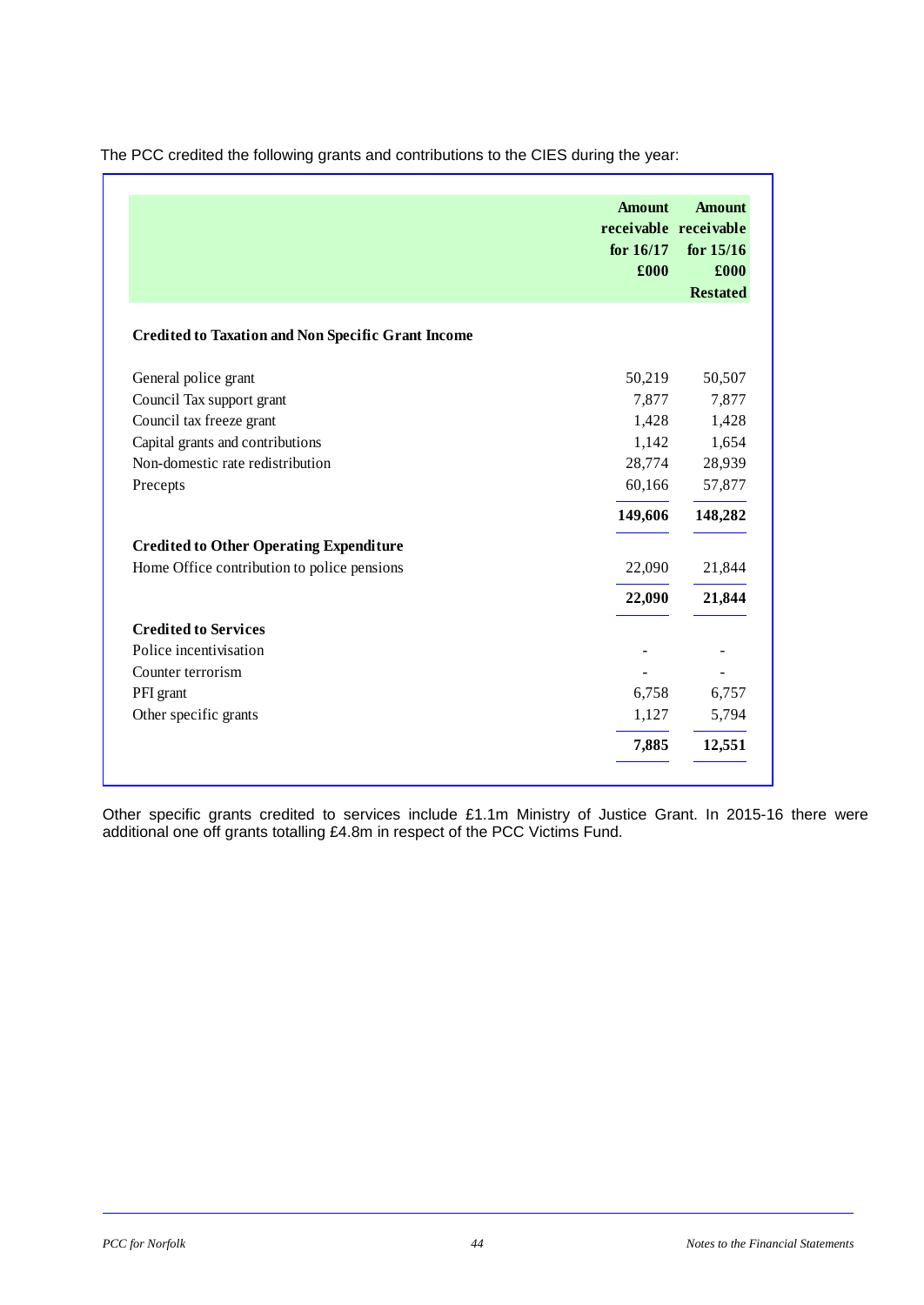# **9. Employees' Remuneration**

The numbers of employees and senior police officers whose remuneration exceeded £50k in 2016/17 were as follows:

|                     | <b>GROUP</b> |                | <b>OPCC</b> |         |  |
|---------------------|--------------|----------------|-------------|---------|--|
|                     | 2016/17      | 2015/16        | 2016/17     | 2015/16 |  |
| Remuneration        |              |                |             |         |  |
| £50,000 - £54,999   | 10           | 6              |             |         |  |
| £55,000 - £59,999   | 3            | 5              |             |         |  |
| £60,000 - £64,999   | 6            |                |             |         |  |
| £65,000 - £69,999   | 3            |                |             |         |  |
| £70,000 - £74,999   |              |                |             |         |  |
| £75,000 - £79,999   | 2            |                |             |         |  |
| £80,000 - £84,999   | 2            | 3              |             |         |  |
| £85,000 - £89,999   | 3            | 4              |             | 1       |  |
| £90,000 - £94,999   | 2            |                |             |         |  |
| £95,000 - £99,999   |              | $\overline{c}$ | 0.4         | 0.4     |  |
| £105,000 - £109,999 |              |                |             |         |  |
| £110,000 - £114,999 |              |                |             |         |  |
| £115,000 - £119,999 |              |                |             |         |  |
| £150,000 - £154,999 |              |                |             |         |  |
| £155,000 - £159,999 |              |                |             |         |  |

"Remuneration" is defined, by regulation, as "all amounts paid to or receivable by an employee and includes sums due by way of expenses allowance (so far as those sums are chargeable to United Kingdom income tax) and the estimated money value of any other benefits received by an employee otherwise than in cash."

Within the £95,000 - £99,999 band for the OPCC 0.4 FTE relates to the CFO. The CFO acts as CFO for the Chief Constable and the PCC. The 0.4 relates to the PCC share of the FTE based day contracted.

In addition to the above the Accounts and Audit Regulations 2015 requires a detailed disclosure of employees' remuneration for relevant senior police officers, certain statutory and non-statutory chief officers and other persons with a responsibility for management of the PCC. The officers listed in the following table are also included in the above banding disclosure note.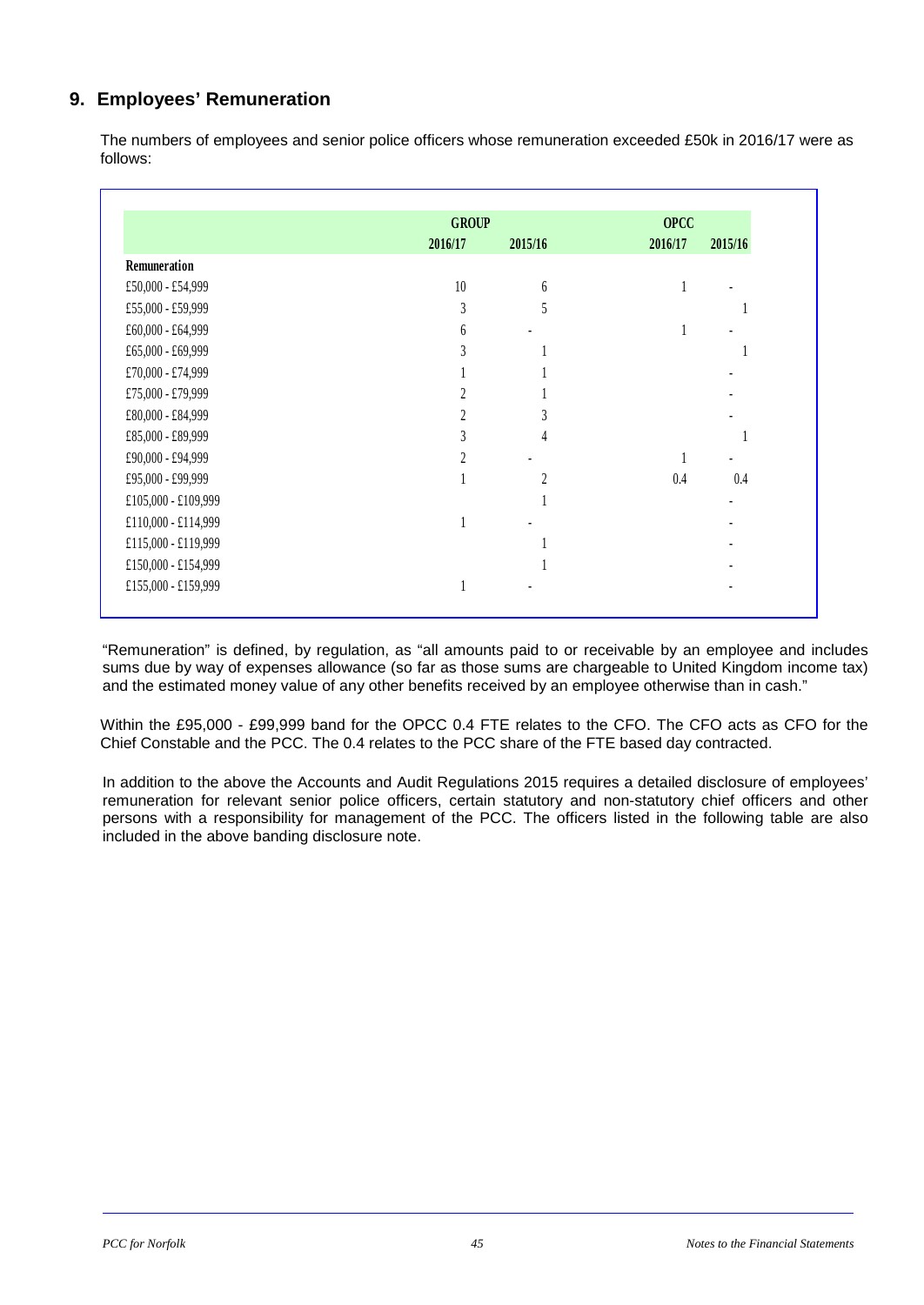|                                                                                                                                          | <b>Salaries Fees</b><br>and<br><b>Allowances</b><br>£000 | <b>Termination</b><br><b>Payments</b><br>£000 | <b>Bonuses</b><br>£000 | <b>Employers</b><br><b>Pension</b><br><b>Contributions</b><br>£000 | <b>Benefits</b> in<br>Kind<br>£000 | <b>Expenses</b><br>£000  | <b>Total</b><br>£000 |
|------------------------------------------------------------------------------------------------------------------------------------------|----------------------------------------------------------|-----------------------------------------------|------------------------|--------------------------------------------------------------------|------------------------------------|--------------------------|----------------------|
| 2016/17                                                                                                                                  |                                                          |                                               |                        |                                                                    |                                    |                          |                      |
| <b>Position held</b>                                                                                                                     |                                                          |                                               |                        |                                                                    |                                    |                          |                      |
| Chief Constable - Simon Bailey                                                                                                           | 156                                                      |                                               |                        | 37                                                                 | $\tau$                             | $\overline{a}$           | 200                  |
| Deputy Chief Constable                                                                                                                   |                                                          |                                               |                        |                                                                    |                                    |                          |                      |
| (left 02.10.16)                                                                                                                          | 61                                                       |                                               |                        | 14                                                                 | $\overline{2}$                     |                          | 77                   |
| Deputy Chief Constable ((appointed 13.02.17)<br>temporary from 03.10.16 to 12.02.17)<br>Assistant Chief Constable ((09.05.16 - 02.10.16) |                                                          |                                               |                        |                                                                    |                                    |                          |                      |
| temporary from 04.04.16 - 08.05.16)                                                                                                      | 113                                                      |                                               |                        | 25                                                                 | 3                                  | $\overline{a}$           | 141                  |
| Assistant Chief Constable (retired 07.09.16)                                                                                             | 56                                                       |                                               |                        | 11                                                                 | $\overline{c}$                     | $\overline{a}$           | 69                   |
| Temporary Assistant Chief Constable                                                                                                      |                                                          |                                               |                        |                                                                    |                                    |                          |                      |
| (appointed $03.10.16$ )                                                                                                                  | 93                                                       |                                               | $\overline{a}$         | 22                                                                 | $\overline{c}$                     | $\overline{a}$           | 117                  |
| CFO (CC) - 0.61 FTE                                                                                                                      | 66                                                       |                                               |                        |                                                                    | $\overline{a}$                     | ÷                        | 66                   |
| Police and Crime Commissioner (elected 12.05.16)                                                                                         | 62                                                       |                                               |                        | 12                                                                 |                                    | $\overline{\phantom{a}}$ | 74                   |
| Police and Crime Commissioner (de-elected 11.05.16)                                                                                      | 8                                                        |                                               |                        | $\overline{c}$                                                     |                                    | $\overline{2}$           | 12                   |
| Chief Executive (PCC)                                                                                                                    | 91                                                       |                                               |                        | 18                                                                 |                                    | 1                        | 110                  |
| Deputy Police and Crime Commissioner (left 11.05.16)                                                                                     | $\tau$                                                   |                                               |                        | 1                                                                  |                                    | $\overline{a}$           | 8                    |
| CFO (PCC) - 0.39 FTE                                                                                                                     | 32                                                       |                                               |                        |                                                                    |                                    |                          | 32                   |
| 2015/16                                                                                                                                  |                                                          |                                               |                        |                                                                    |                                    |                          |                      |
| <b>Position held</b>                                                                                                                     |                                                          |                                               |                        |                                                                    |                                    |                          |                      |
| Chief Constable - Simon Bailey                                                                                                           | 152                                                      |                                               |                        | 36                                                                 | 3                                  | 2                        | 193                  |
| Deputy Chief Constable                                                                                                                   | 119                                                      |                                               |                        | 28                                                                 | 6                                  | $\overline{c}$           | 155                  |
| <b>Assistant Chief Constable</b>                                                                                                         | 107                                                      |                                               |                        | 25                                                                 | 4                                  | $\overline{a}$           | 136                  |
| Temporary Assistant Chief Constable                                                                                                      | 79                                                       |                                               |                        | 18                                                                 | $\overline{c}$                     | L,                       | 99                   |
| (23 Jun 2014 to 3 Jan 2016)                                                                                                              |                                                          |                                               |                        |                                                                    |                                    |                          |                      |
| CFO (CC) - 0.66 FTE                                                                                                                      | 64                                                       |                                               |                        | ÷                                                                  |                                    | L,                       | 64                   |
| Police and Crime Commissioner                                                                                                            | 70                                                       |                                               | $\overline{a}$         | 13                                                                 |                                    | $\overline{a}$           | 83                   |
| Chief Executive (PCC)                                                                                                                    | 89                                                       |                                               | ÷,                     | 17                                                                 |                                    | $\overline{a}$           | 106                  |
| Deputy Police and Crime Commissioner                                                                                                     | 58                                                       |                                               | $\overline{a}$         | 11                                                                 |                                    | $\overline{a}$           | 69                   |
| CFO (PCC) - 0.34 FTE                                                                                                                     | 33                                                       |                                               |                        | Ĭ.                                                                 |                                    | $\overline{a}$           | 33                   |

A chief officer from Norfolk Constabulary acted as Assistant Chief Constable in a joint capacity for Norfolk and Suffolk Constabularies until 7 September 2016; a contribution of £27.4k was received from Suffolk Constabulary in respect of this post. A chief officer from Suffolk Constabulary acted as Temporary Assistant Chief Constable in a joint capacity for Norfolk and Suffolk Constabularies from 7 September 2016; a contribution of £40.6k was paid to Suffolk Constabulary in respect of this post.

The Regulations also require disclosure of compensation for loss of employment and other payments to relevant police officers. No amounts were paid to the above officers in respect of these categories.

The number of exit packages with total cost per band and total cost of the compulsory and other redundancies are set out in the table below:

| <b>Exit Package Cost</b><br><b>Band including Special</b> |                | <b>Number of Compulsory</b><br><b>Redundancies</b> |         | <b>Number of Other Agreed</b><br><b>Departures</b> |         | <b>Total Number of Exit</b><br>Packages |                          | <b>Total Value of Exit</b><br>Packages |
|-----------------------------------------------------------|----------------|----------------------------------------------------|---------|----------------------------------------------------|---------|-----------------------------------------|--------------------------|----------------------------------------|
| <b>Payments</b>                                           | 2016/17        | 2015/16                                            | 2016/17 | 2015/16                                            | 2016/17 | 2015/16                                 | 2016/17<br>£000          | 2015/16<br>£000                        |
| $£0 - £20,000$                                            | 8              | 33                                                 |         |                                                    | 8       | 33                                      | 99                       | 295                                    |
| £20,001 - £40,000                                         |                | 8                                                  |         |                                                    |         | 8                                       | ٠                        | 189                                    |
| £40,001 - £60,000                                         | $\overline{a}$ | $\overline{c}$                                     |         |                                                    |         | 2                                       | $\overline{\phantom{a}}$ | 89                                     |
| $£60,001 - £80,000$                                       |                |                                                    |         |                                                    |         |                                         | 77                       | $\blacksquare$                         |
|                                                           | 9              | 43                                                 | ٠       | $\overline{\phantom{a}}$                           | 9       | 43                                      | 176                      | 573                                    |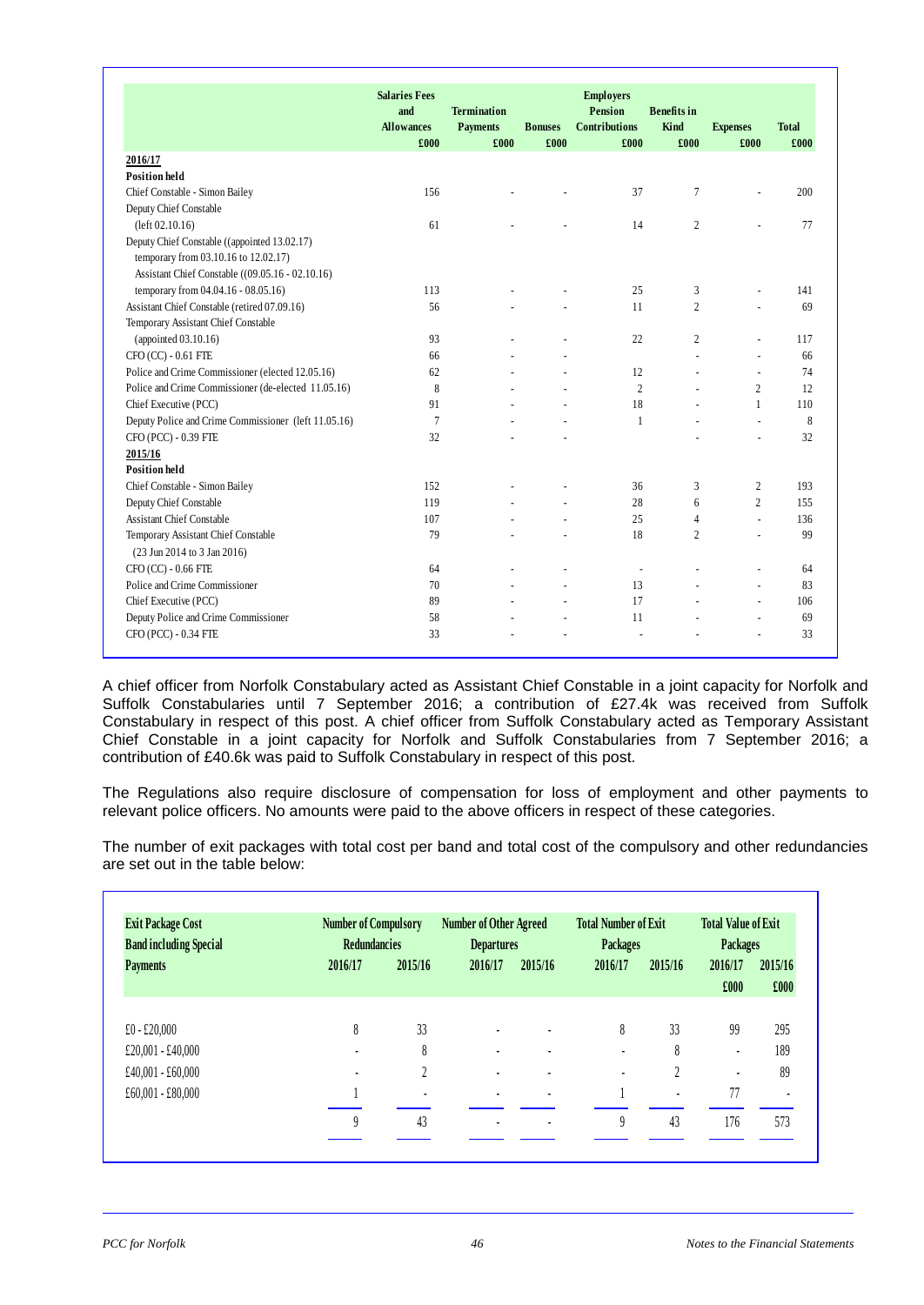# **10. Related Parties Transactions**

The PCC is required to disclose material transactions with bodies or individuals that have the potential to control or influence the PCC or to be controlled or influenced by the PCC.

During 2016/17 there were no material related party transactions involving officers of the PCC or senior officers of the Constabulary, other than those included under employees' remuneration set out in Note 9 of these financial statements. The PCC and other senior officers have been written to requesting details of any related party transactions and there are no disclosures.

Central Government has effective control over the general operations of the PCC, it is responsible for providing the statutory framework within which the PCC operates, provides the majority of its funding and prescribes the terms of many of the transactions that the PCC has with other parties. Income from central government is set out in Note 8 of these financial statements.

Norfolk and Suffolk Constabularies have implemented significant collaborative arrangements; these are fully disclosed in Note 33.

No other material transactions with related parties have been entered into except where disclosed elsewhere in the accounts.

# **11. Council Tax**

The Norfolk district, city and borough councils are required to collect the amount of council tax determined by the PCC for policing the county. In 2016/17 the precept, including the estimated 2015/16 collection fund surplus/(deficit) was paid to the PCC during the year and amounted to £60.6m distributed as shown below. The Code of Practice now requires that Council Tax income included in the CIES for the year, should be prepared on an accruals basis. The cash received from the billing authorities is therefore adjusted for the PCC's share of the outturn opening and closing balances on the Collection Fund. These adjustments are however then taken to the Collection Fund Adjustment Account and included as a reconciling item in the MIRS to ensure that only the statutory amount is credited to the General Fund. The figures credited to the CIES are broken down as follows:

|         |                                  | <b>Received</b><br>from Billing |         | surplus/(deficit) on<br><b>Collection Fund at</b> |         |  |
|---------|----------------------------------|---------------------------------|---------|---------------------------------------------------|---------|--|
| 2015/16 |                                  | <b>Authority</b>                | 31.3.16 | 31.3.17                                           | 2016/17 |  |
| £000    |                                  | £000                            | £000    | £000                                              | £000    |  |
|         | 8,463 Breckland                  | 9,401                           | 573     | 65                                                | 8,893   |  |
|         | 9,075 Broadland                  | 9,542                           | 131     | 41                                                | 9,452   |  |
|         | 10,109 Kings Lynn & West Norfolk | 10,350                          | 74      | 207                                               | 10,483  |  |
|         | 7,260 Norwich                    | 7,413                           | 573     | 716                                               | 7,555   |  |
|         | 5,539 Great Yarmouth             | 5,787                           | 65      | 24                                                | 5,746   |  |
|         | 7,987 North Norfolk              | 8,309                           | 282     | 214                                               | 8,241   |  |
|         | 9,445 South Norfolk              | 9,828                           | 156     | 124                                               | 9,796   |  |
| 57,878  |                                  | 60,630                          | 1,854   | 1,390                                             | 60,166  |  |

The Code of Practice also requires the PCC to account for its share of net council tax arrears and prepayments within the Balance Sheet. This is offset within the Balance Sheet by an associated balance that reflects the difference between the net attributable share of cash received by the billing authorities from council tax debtors/creditors and the amounts paid to the PCC. The amounts owed to/from billing authorities in respect of council tax at the year-end were as follows: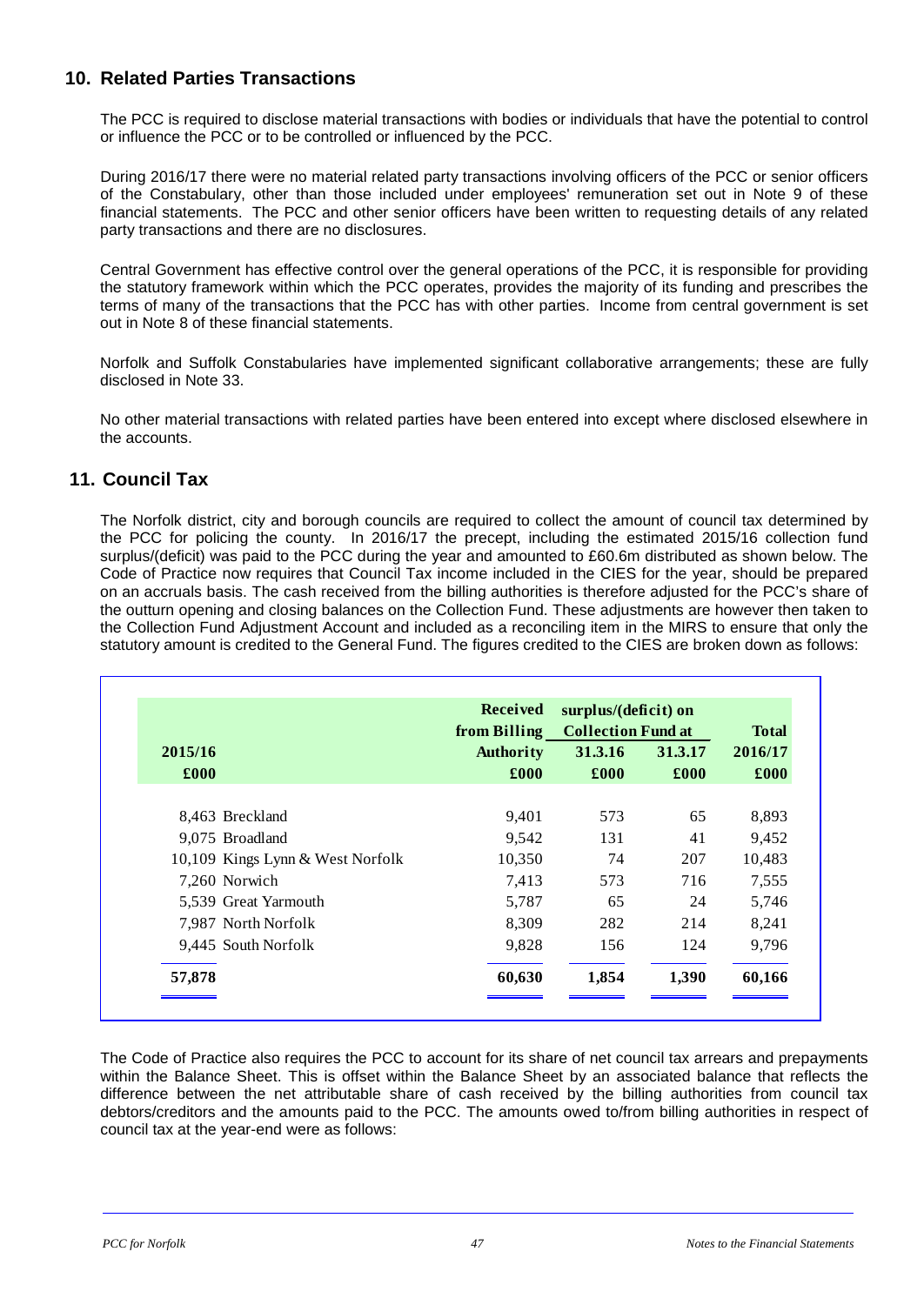| <b>Balance at</b> |                               | <b>Collection</b> | <b>Net</b>     |                 | <b>Pre-</b> Balance at |
|-------------------|-------------------------------|-------------------|----------------|-----------------|------------------------|
| 31.3.16           |                               | Fund              | <b>Arrears</b> | <b>payments</b> | 31.3.17                |
| £000              |                               | £000              | £000           | £000            | £000                   |
|                   |                               |                   |                |                 |                        |
|                   | $(447)$ Breckland             | (65)              | 270            | (132)           | 73                     |
|                   | $(161)$ Broadland             | (41)              | 84             | (117)           | (74)                   |
|                   | 124 Kings Lynn & West Norfolk | (207)             | 347            | (164)           | (25)                   |
|                   | $(518)$ Norwich               | (716)             | 251            | (225)           | (689)                  |
|                   | 130 Great Yarmouth            | (24)              | 312            | (147)           | 142                    |
|                   | (259) North Norfolk           | (214)             | 166            | (138)           | (186)                  |
|                   | (98) South Norfolk            | (124)             | 171            | (103)           | (57)                   |
| (1,230)           |                               | (1,390)           | 1,601          | (1,027)         | (816)                  |

# **12. External Audit Fees**

The Group fees payable in respect of external audit services were as follows:-

| 2015/16<br>£000 |                                                                                                     | 2016/17<br>$\pmb{\pounds}$ 000 |
|-----------------|-----------------------------------------------------------------------------------------------------|--------------------------------|
|                 | The Group has incurred the following costs in relation to the<br>audit of the Statement of Accounts |                                |
| 38              | The PCC for Norfolk                                                                                 | 35                             |
| 15              | The Chief Constable of Norfolk                                                                      | 16                             |
| 53              |                                                                                                     | 50                             |

The PCC fees payable in respect of external audit services are identified separately in the above table.

The 2016/2017 audit fees include an amount of £1.7k, attributable to the PCC, in respect of 2015/2016 which has not been provided for but had been an approved increase to the original scale fees.

No audit fees have been payable for non-audit work.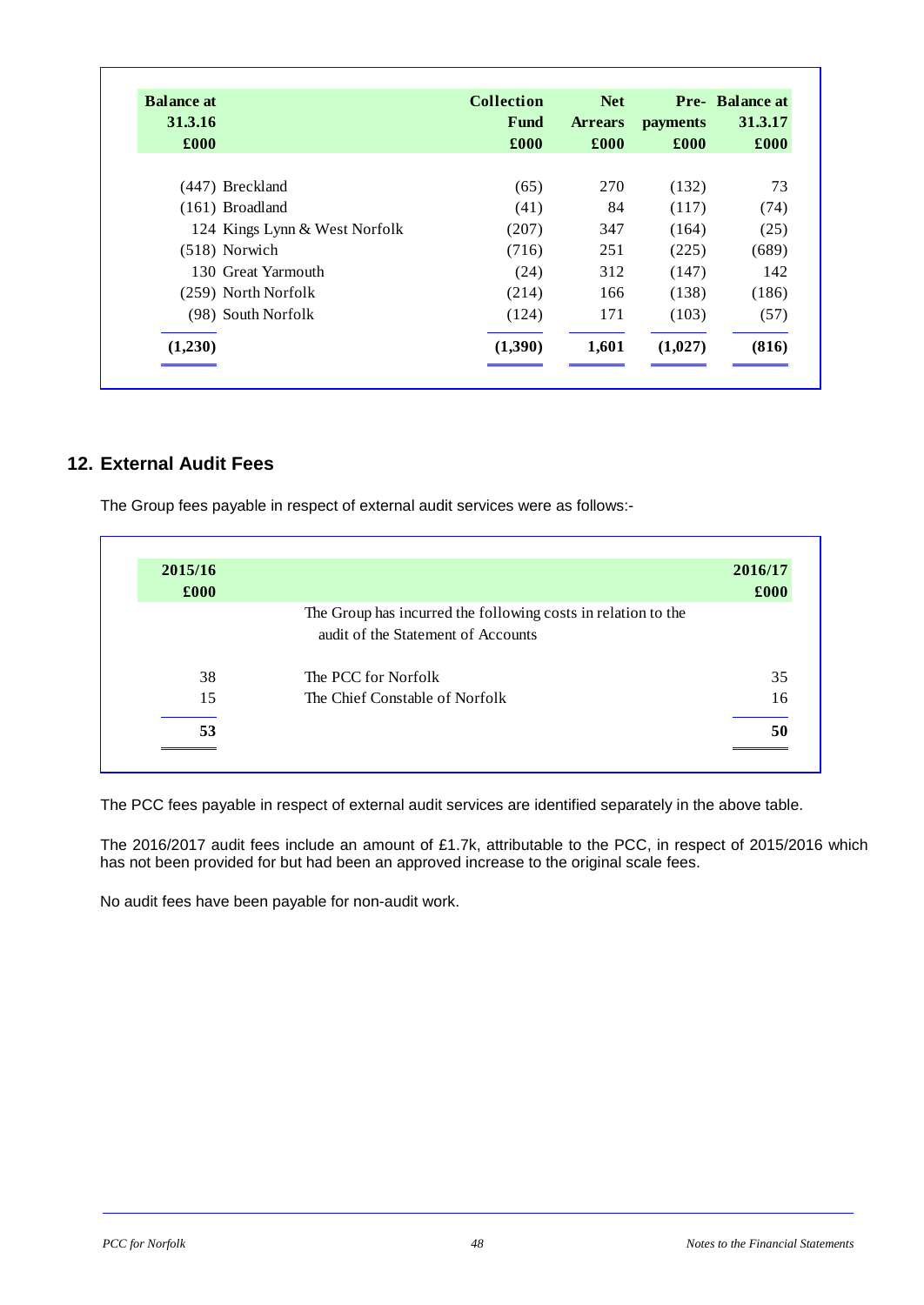# **13. Non-Current Assets**

| Movements in 2016-17                                                                                  | <b>Land and</b><br>buildings | <b>Vehicles</b><br>plant and<br>equipment | <b>Assets</b><br>under con-<br>struction | <b>Surplus</b><br><b>Assets</b> | <b>Total</b> |
|-------------------------------------------------------------------------------------------------------|------------------------------|-------------------------------------------|------------------------------------------|---------------------------------|--------------|
|                                                                                                       | £000                         | £000                                      | £000                                     | £000                            | £000         |
| <b>Property, Plant &amp; Equipment</b>                                                                |                              |                                           |                                          |                                 |              |
| <b>Historic cost or revaluation</b>                                                                   |                              |                                           |                                          |                                 |              |
| Balance at 1.4.16                                                                                     | 67,435                       | 29,873                                    | 635                                      | $\frac{1}{2}$                   | 97,943       |
| Reclassifications                                                                                     | (555)                        | 65                                        | (47)                                     | $\overline{a}$                  | (537)        |
| <b>Additions</b>                                                                                      | 1,061                        | 2,928                                     | 2,166                                    |                                 | 6,155        |
| Derecognition - disposals                                                                             | (79)                         | (3,846)                                   |                                          |                                 | (3,925)      |
| Net revaluation gains/losses recognised in the CIES<br>Net revaluation gains/losses recognised in the | (3,614)                      |                                           |                                          |                                 | (3,614)      |
| Revaluation reserve                                                                                   | 4,094                        |                                           |                                          | $\overline{\phantom{a}}$        | 4,094        |
| Balance at 31.3.17                                                                                    | 68,341                       | 29,020                                    | 2,754                                    |                                 | 100,115      |
| Depreciation and impairments                                                                          |                              |                                           |                                          |                                 |              |
| Balance at 1.4.16                                                                                     | 4,711                        | 18,217                                    |                                          | $\overline{\phantom{a}}$        | 22,927       |
| Reclassifications                                                                                     | (1)                          | 15                                        |                                          |                                 | 13           |
| <b>Revaluations</b>                                                                                   | (3,326)                      | $\overline{a}$                            |                                          |                                 | (3,326)      |
| Derecognition - disposals                                                                             | (1)                          | (3,624)                                   |                                          |                                 | (3,625)      |
| Depreciation for the year                                                                             | 2,155                        | 3,107                                     |                                          |                                 | 5,262        |
| Balance at 31.3.17                                                                                    | 3,537                        | 17,714                                    |                                          |                                 | 21,251       |
| Net book value at 31.3.16                                                                             | 62,723                       | 11,656                                    | 635                                      | $\overline{a}$                  | 75,016       |
| Net book value at 31.3.17                                                                             | 64,804                       | 11,306                                    | 2,754                                    |                                 | 78,864       |

|                                     | <b>Software</b> |
|-------------------------------------|-----------------|
|                                     | <b>Licences</b> |
|                                     | £000            |
| <b>Purchased intangible assets</b>  |                 |
| <b>Historic cost or revaluation</b> |                 |
| Balance at 1.4.16                   | 5,168           |
| Reclassifications                   | (18)            |
| Additions                           | 207             |
| Derecognition - disposals           | (70)            |
| Balance at 31.3.17                  | 5,287           |
| Amortisation                        |                 |
| Balance at 1.4.16                   | 1,570           |
| Amortisation for the year           | 643             |
| Reclassifications                   | (15)            |
| Derecognition - disposals           | (70)            |
| Balance at 31.3.17                  | 2,128           |
| Net book value at 31.3.16           | 3,598           |
| Net book value at 31.3.17           | 3,159           |
|                                     |                 |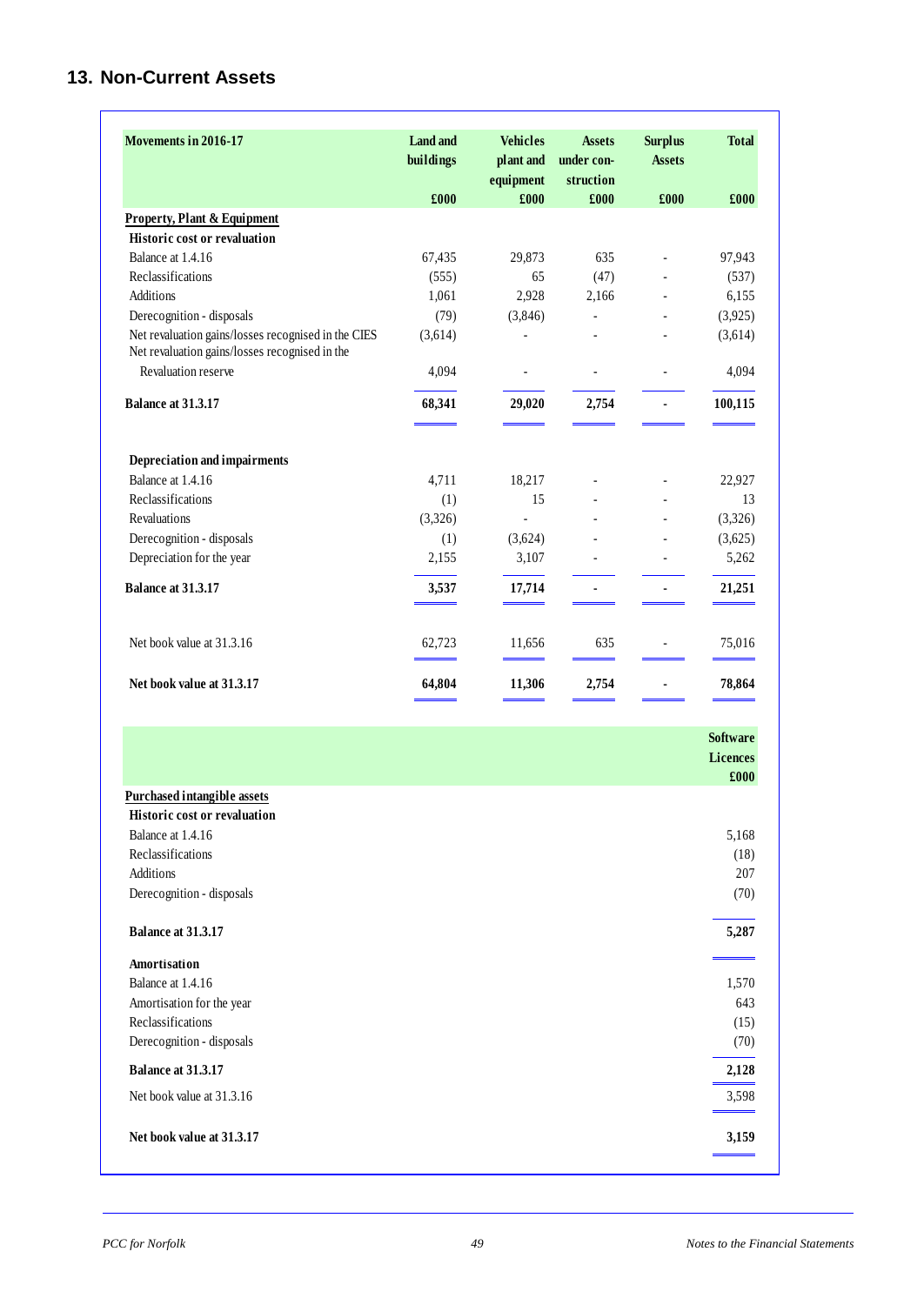| Movements in 2015-16                                                      | <b>Land and</b><br>buildings | <b>Vehicles</b><br>plant and<br>equipment | <b>Assets</b><br>under con-<br>struction | <b>Surplus</b><br><b>Assets</b> | <b>Total</b>    |
|---------------------------------------------------------------------------|------------------------------|-------------------------------------------|------------------------------------------|---------------------------------|-----------------|
|                                                                           | £000                         | £000                                      | £000                                     | £000                            | £000            |
| <b>Property, Plant &amp; Equipment</b>                                    |                              |                                           |                                          |                                 |                 |
| Historic cost or revaluation                                              |                              |                                           |                                          |                                 |                 |
| Balance at 1.4.15                                                         | 67,575                       | 25,506                                    | 4,350                                    | $\blacksquare$                  | 97,432          |
| Reclassifications                                                         | (182)                        | 1,472                                     | (4,215)                                  |                                 | (2,924)         |
| Additions                                                                 | 780                          | 3,506                                     | 500                                      |                                 | 4,785           |
| Derecognition - disposals                                                 | $\frac{1}{2}$                | (612)                                     |                                          |                                 | (612)           |
| Net revaluation gains/losses                                              | (932)                        | L,                                        |                                          |                                 | (932)           |
| Net revaluation gains/losses recognised in the                            |                              |                                           |                                          |                                 |                 |
| Revaluation reserve                                                       | 194                          | $\overline{\phantom{0}}$                  | $\overline{\phantom{a}}$                 |                                 | 194             |
| Balance at 31.3.16                                                        | 67,435                       | 29,873                                    | 635                                      | $\blacksquare$                  | 97,943          |
|                                                                           |                              |                                           |                                          |                                 |                 |
| Depreciation and impairments                                              |                              |                                           |                                          |                                 |                 |
| Balance at 1.4.15                                                         | 3,565                        | 15,618                                    | $\overline{\phantom{a}}$                 | $\frac{1}{2}$                   | 19,183          |
| Reclassifications                                                         | (6)                          | 4                                         | (15)                                     |                                 | (17)            |
| Revaluations                                                              | (687)                        | $\overline{a}$                            | $\overline{a}$                           |                                 | (687)           |
| Derecognition - disposals                                                 | $\frac{1}{2}$                | (492)                                     |                                          |                                 | (492)           |
| Depreciation for the year                                                 | 1,838                        | 3,087                                     | 15                                       | $\blacksquare$                  | 4,939           |
| Balance at 31.3.16                                                        | 4,712                        | 18,217                                    | ä,                                       | ä,                              | 22,928          |
| Net book value at 31.3.15                                                 | 64,010                       | 9,888                                     | 4,350                                    | -                               | 78,248          |
| Net book value at 31.3.16                                                 | 62,723                       | 11,656                                    | 635                                      |                                 | 75,016          |
|                                                                           |                              |                                           |                                          |                                 |                 |
|                                                                           |                              |                                           |                                          |                                 | <b>Software</b> |
|                                                                           |                              |                                           |                                          |                                 | <b>Licences</b> |
|                                                                           |                              |                                           |                                          |                                 | £000            |
| <b>Purchased intangible assets</b><br><b>Historic cost or revaluation</b> |                              |                                           |                                          |                                 |                 |
| Balance at 1.4.15                                                         |                              |                                           |                                          |                                 |                 |
| Reclassifications                                                         |                              |                                           |                                          |                                 | 1,475           |
|                                                                           |                              |                                           |                                          |                                 | 2,742           |
| Additions                                                                 |                              |                                           |                                          |                                 | 951             |
| Derecognition - disposals                                                 |                              |                                           |                                          |                                 |                 |
| Balance at 31.3.16                                                        |                              |                                           |                                          |                                 | 5,168           |
| Amortisation                                                              |                              |                                           |                                          |                                 |                 |
| Balance at 1.4.15                                                         |                              |                                           |                                          |                                 | 1,080           |
| Amortisation for the year                                                 |                              |                                           |                                          |                                 | 480             |
| Reclassifications                                                         |                              |                                           |                                          |                                 | 11              |
| Derecognition - disposals                                                 |                              |                                           |                                          |                                 |                 |
| Balance at 31.3.16                                                        |                              |                                           |                                          |                                 | 1,570           |
| Net book value at 31.3.15                                                 |                              |                                           |                                          |                                 | 396             |
|                                                                           |                              |                                           |                                          |                                 |                 |

Assets under construction are assets that are not yet operationally complete, the balance relates to expenditure on land and buildings (£1,791k) and IT assets (£963k).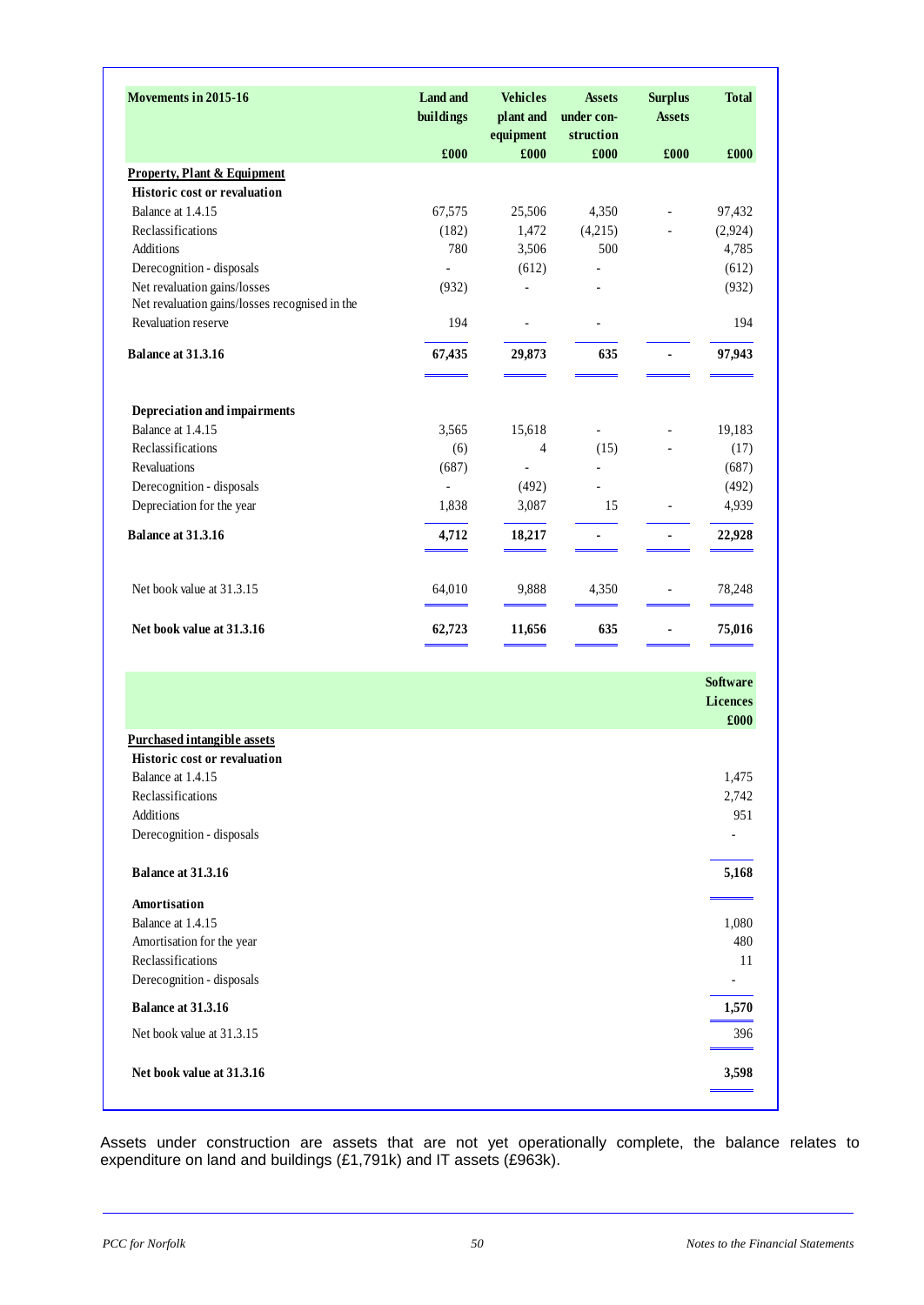Included in land and buildings is land at Bury St Edmunds on which a Police Investigation Centre (PIC) has been built. Suffolk PCC has legal title to this land; however Norfolk PCC owns 30% of the beneficial interest in, with the remaining 70% owned by Suffolk PCC, who is co-occupier of the centre. Therefore only 30% of the current value of the land is included in the table above, amounting to £471k. The PCC also holds legal title to land at Great Yarmouth on which a PIC has been built, however 50% of the beneficial interest of this land is held by Suffolk PCC. The current value of this land in the balance sheet amounts to £370k, net of revaluation loss.

The depreciation and amortisation policy is set out in Note 1. Assets have been depreciated on a straight-line basis over their economic useful lives.

## **14. Financing of Capital Expenditure**

Capital financing is accounted for on an accruals basis. The sources of capital finance in 2016/17 are set out below.

| 2016/17  |                                                      | 2015/16 |
|----------|------------------------------------------------------|---------|
| £000     |                                                      | £000    |
| 85,446   | Opening capital financing requirement                | 90,220  |
|          | Capital investment                                   |         |
| 207      | Intangible fixed assets                              | 951     |
| 3,989    | Operational assets                                   | 4,286   |
| 2,166    | Non operational assets                               | 500     |
|          | Sources of finance                                   |         |
| (723)    | Capital receipts                                     | (513)   |
| (647)    | Government grants and other contributions            | (1,665) |
| (2, 435) | Direct Revenue Contributions                         | (3,558) |
| (1,537)  | Revenue provision including MRP                      | (3,993) |
|          | <b>Other Adjustments</b>                             |         |
|          | <b>Transferred Debt Repayment</b>                    | (780)   |
| 86,465   | Closing capital financing requirement                | 85,446  |
|          | <b>Explanation of movements in year</b>              |         |
| 1,019    | Increase/(decrease) in underlying need to borrow     | (4,773) |
| 1,019    | Increase/(decrease) in capital financing requirement | (4,773) |

### **15. Non-Current Asset Valuation**

#### **Land and Buildings**

The freehold and leasehold properties of the PCC's property portfolio are individually valued as part of a rolling 5 year programme. The valuations, which are carried out by the PCC's professional advisors, Carter Jonas who are property consultants, are in accordance with their appraisal and valuation manual. Their valuer is a qualified member of the Royal Institute of Chartered Surveyors (RICS).

In order to calculate buildings depreciation the valuers have provided separate valuations for the land and building elements of each property valuation. The valuers also provide an estimate of the remaining economic useful life of the assets. They are also asked to carry out an impairment assessment of the remaining properties on which no formal valuation was carried out in the year.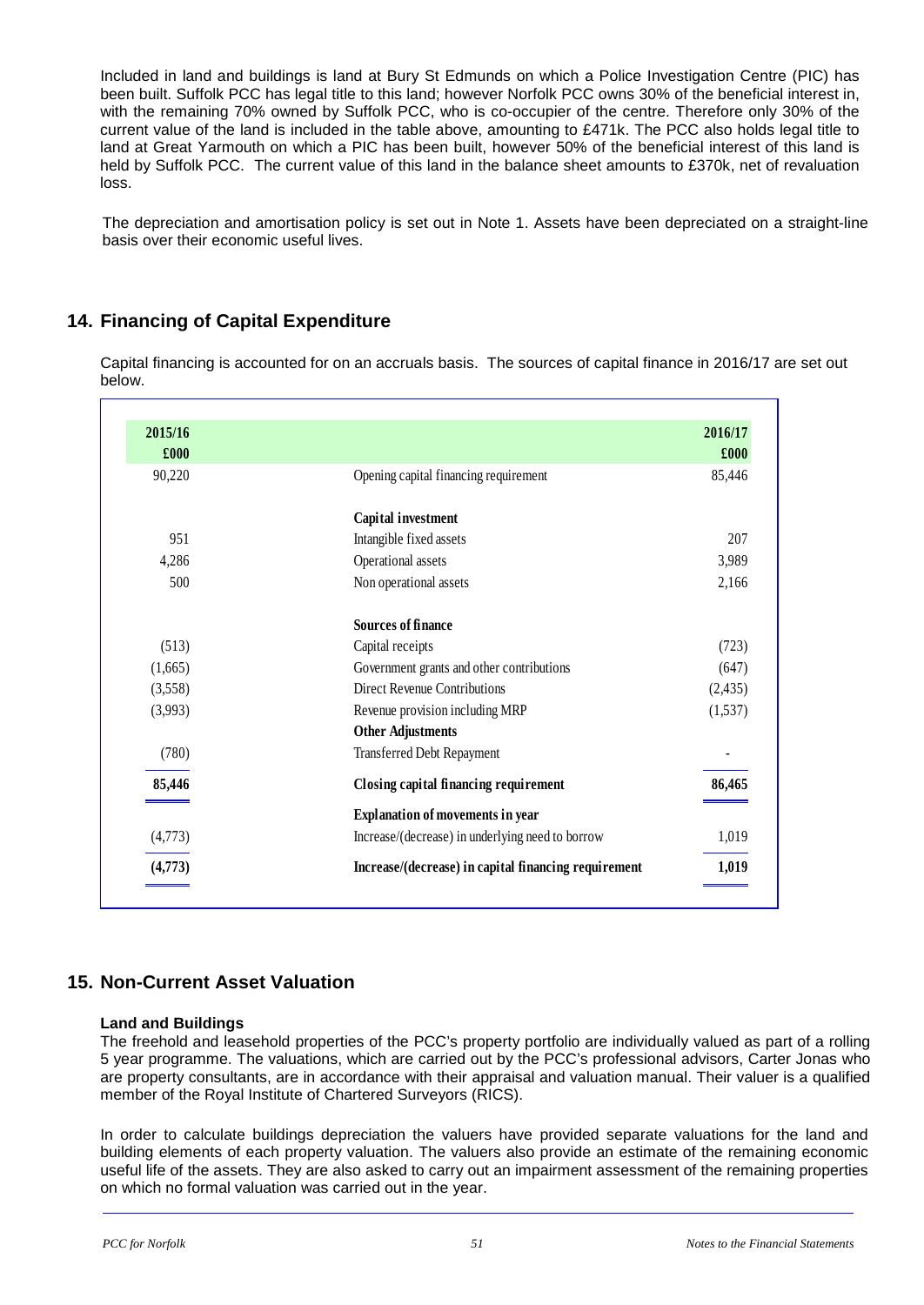Plant and machinery which are part of the building or property (for example, central heating systems) have been included in valuations. This is in accordance with appendices to Practice Statements of the RICS appraisal valuation manual. Moveable plant, machinery, fixtures and fittings, which do not form part of the building, have been excluded from the valuations of land and buildings.

Non specialised operational properties were valued on the basis of existing use value (EUV). Specialised operational properties should also be valued on an EUV basis, or where this could not be assessed because there was no market for the subject asset, they were valued according to the depreciated replacement cost.

#### **Vehicles, Plant and Equipment and Software Licences**

Vehicles, plant and equipment and software licences are valued at depreciated historic cost as a proxy for depreciated replacement cost. The breakdown of current value by valuation basis at the year-end is as follows:

|                                         | <b>Other</b><br><b>Land and</b><br>buildings<br>£000 | <b>Vehicles</b><br>plant and<br>equipment<br>£000 | <b>Assets</b><br>under con-<br>-struction<br>£000 | <b>Surplus</b><br><b>Assets</b><br>£000 | <b>Total</b><br>£000 |
|-----------------------------------------|------------------------------------------------------|---------------------------------------------------|---------------------------------------------------|-----------------------------------------|----------------------|
| <b>Carried at historical cost</b>       | 518                                                  | 11,306                                            | 2,754                                             | $\qquad \qquad -$                       | 14,578               |
| Valued at fair value during year ended: |                                                      |                                                   |                                                   |                                         |                      |
| 31 March 2017                           | 32,111                                               |                                                   |                                                   |                                         | 32,111               |
| 31 March 2016                           | 1,092                                                |                                                   |                                                   |                                         | 1,092                |
| 31 March 2015                           | 22,904                                               |                                                   |                                                   |                                         | 22,904               |
| 31 March 2014                           | 2,740                                                |                                                   |                                                   |                                         | 2,740                |
| 31 March 2013                           | 3,229                                                |                                                   |                                                   |                                         | 3,229                |
| 31 March 2012                           | 45                                                   |                                                   |                                                   |                                         | 45                   |
| 31 March 2011                           | 2,164                                                |                                                   |                                                   |                                         | 2,164                |
| <b>Balance at 31.3.17</b>               | 64,804                                               | 11,306                                            | 2,754                                             |                                         | 78,864               |

# **16. Private Finance Initiative (PFI)**

#### Operations and Communications Centre at Wymondham

The PCC is committed to making payments under a contract with a consortium for the use of Jubilee House, Operations and Communications Centre at Wymondham until 2037. The actual level of payments is dependent on availability of the site and the provision and delivery of services within. The estimated cost covers the contract standard facilities management provision. The contract, which is for a period of 35 years starting from 2001, has an option at contract end date to purchase the property at open market value or to negotiate with the PFI provider to extend the contract for up to a further 2 periods of 15 years, or of terminating the contract. The PCC makes an agreed payment each year which is increased by inflation and can be reduced if the contractor fails to meet availability and performance standards in any year but which is otherwise fixed. The payment recognised in the Chief Constable accounts for the services element during 2016/17 was £1.444m (£1.248m in 2015/16). Payments remaining to be made under the PFI contract for services at 31 March 2017 (excluding any estimation of inflation and availability/performance deductions) are as follows:

|                                        | <b>Revenue</b>  | Capital         |                 | Contingent |              |
|----------------------------------------|-----------------|-----------------|-----------------|------------|--------------|
|                                        | <b>Services</b> | <b>Payments</b> | <b>Interest</b> | Rent       | <b>Total</b> |
|                                        | £000            | £000            | £000            | £000       | £000         |
| Payable in $2017/18$                   | 1,480           | 402             | 2,986           |            | 4,868        |
| Payable within two to five years       | 6.300           | 2,127           | 11,423          |            | 19,850       |
| Payable within six to ten years        | 8,530           | 4,364           | 12,574          | -          | 25,468       |
| Payable within eleven to fifteen years | 8,853           | 7,531           | 9,408           |            | 25,792       |
| Payable within sixteen to twenty years | 9,307           | 11,478          | 3,880           |            | 24,665       |
|                                        | 34,470          | 25,902          | 40,271          |            | 100,643      |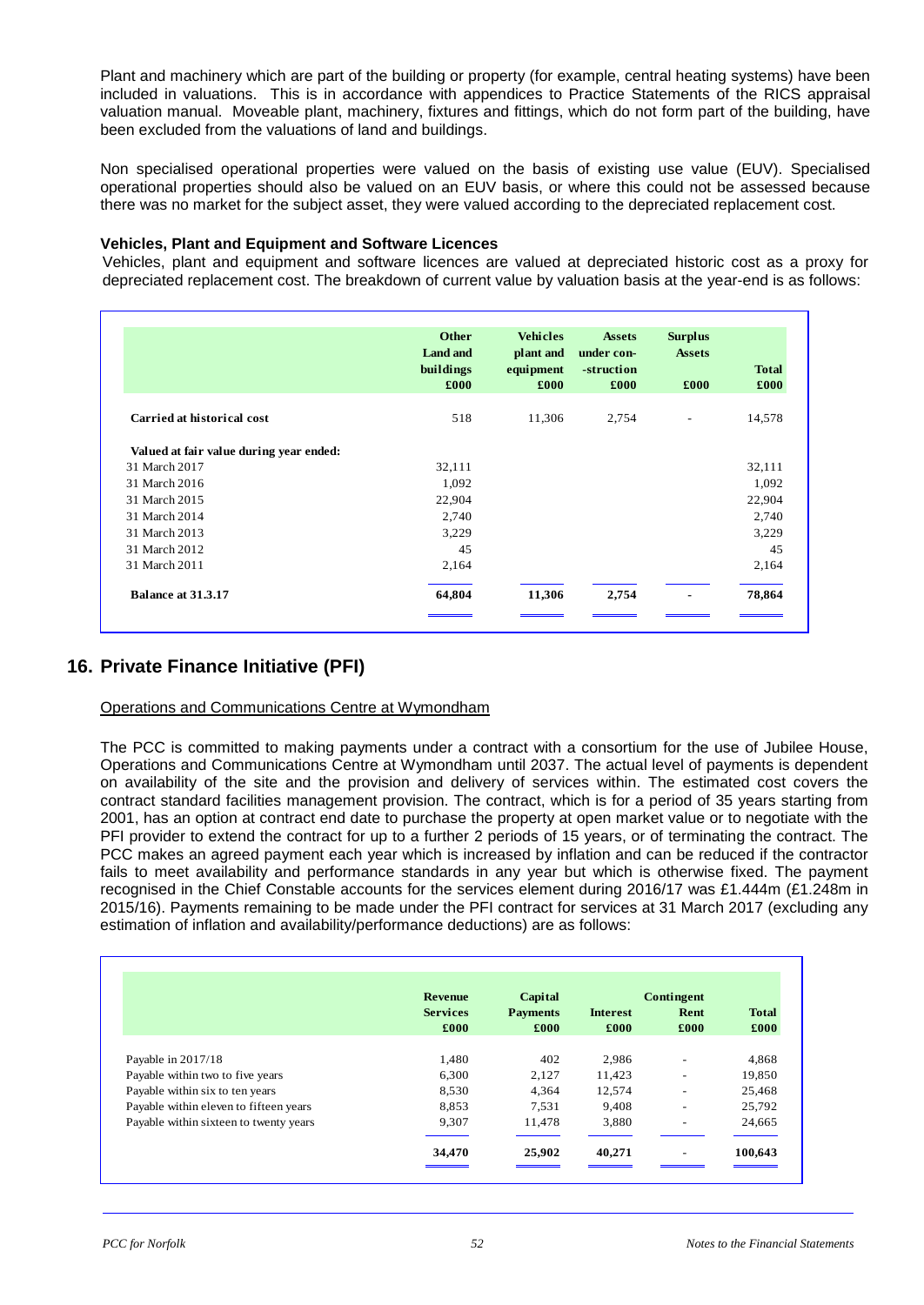Although the payments made to the contractor are described as unitary payments, they have been calculated to compensate the contractor for the fair value of the services they provide, the capital expenditure incurred and the interest payable whilst the capital remains to be reimbursed.

#### Police Investigations Centres (PIC)

During the financial years 2010/2011 to 2040/2041 the Norfolk and Suffolk PCCs are committed to making payments under a contract with a consortium for the use of the six PICs. The actual level of payments will be dependent on availability of the site and provision and delivery of services within. The contract is for 30 years. At the end of this term the properties revert to the two Groups.

Norfolk and Suffolk PCCs have agreed to pay for these services on an agreed percentage in accordance with the total number of cells within the 6 properties located in the 2 Counties - this being Norfolk 58.2% and Suffolk 41.8%. The payment recognised in the Chief Constable accounts is for the net services element which during 2016/2017 amounted to £0.999m million (£0.987m in 2015/2016). This figure includes a credit received from Cambridgeshire Police of £0.506m in respect of services provided at the Kings Lynn PIC. A summary of the sites, their initial contract capital values and the respective PCC interest in each site is shown in the table below:

|                                |                |                               |                          | Capital<br>Contract | <b>Cost in Norfolk</b>   |                          |
|--------------------------------|----------------|-------------------------------|--------------------------|---------------------|--------------------------|--------------------------|
|                                | <b>Norfolk</b> | <b>Suffolk Cambridgeshire</b> |                          | <b>Value</b>        | 31.3.17                  | 31.3.16                  |
| <b>Sites and opening dates</b> | <b>Cells</b>   | <b>Cells</b>                  | <b>Cells</b>             | £000                | £000                     | £000                     |
| Aylsham - 28.2.11              | 8              | ٠                             |                          | 6,967               | 4,998                    | 4,998                    |
| Wymondham - 4.4.11             | 30             | $\overline{a}$                |                          | 11,398              | 9,058                    | 9,058                    |
| Kings Lynn - 25.4.11           | 16             |                               | 8                        | 10,749              | 7,771                    | 7,771                    |
| Ipswich - 6.6.11               |                | 30                            |                          | 12,012              | $\overline{\phantom{a}}$ | $\overline{\phantom{a}}$ |
| Bury St Edmunds - 4.7.11       | 8              | 16                            | $\overline{\phantom{a}}$ | 10,621              | 3,084                    | 3,084                    |
| Gt Yarmouth - 7.11.11          | 15             | 15                            | ۰                        | 12,680              | 3,948                    | 3,948                    |
|                                | 77             | 61                            | 8                        | 64,427              | 28,859                   | 28,859                   |

The PCC makes an agreed payment each year which is increased by inflation and can be reduced if the contractor fails to meet availability and performance standards in any year but which is otherwise fixed. Payments remaining to be made under the PFI contract at 31 March 2017 (which exclude any availability/performance deductions or amounts receivable from Cambridgeshire Police), are shown in the following table:

|                                                | <b>Revenue</b>          | Capital                 |                         | Contingent   |                      |
|------------------------------------------------|-------------------------|-------------------------|-------------------------|--------------|----------------------|
|                                                | <b>Services</b><br>£000 | <b>Payments</b><br>£000 | <b>Interest</b><br>£000 | Rent<br>£000 | <b>Total</b><br>£000 |
| Payable in 2017/18                             | 1,803                   | 588                     | 2,720                   | 145          | 5,256                |
| Payable within two to five years               | 7.993                   | 2,826                   | 10,406                  | 298          | 21,523               |
| Payable within six to ten years                | 11,580                  | 4,892                   | 11,648                  | 4            | 28,124               |
| Payable within eleven to fifteen years         | 13,161                  | 7,009                   | 9,531                   | (55)         | 29,646               |
| Payable within sixteen to twenty years         | 14,164                  | 10.044                  | 6,497                   | 664          | 31,369               |
| Payable within twenty one to twenty five years | 13,184                  | 11,104                  | 2,128                   | (505)        | 25,911               |
|                                                | 61,885                  | 36,463                  | 42,930                  | 551          | 141,829              |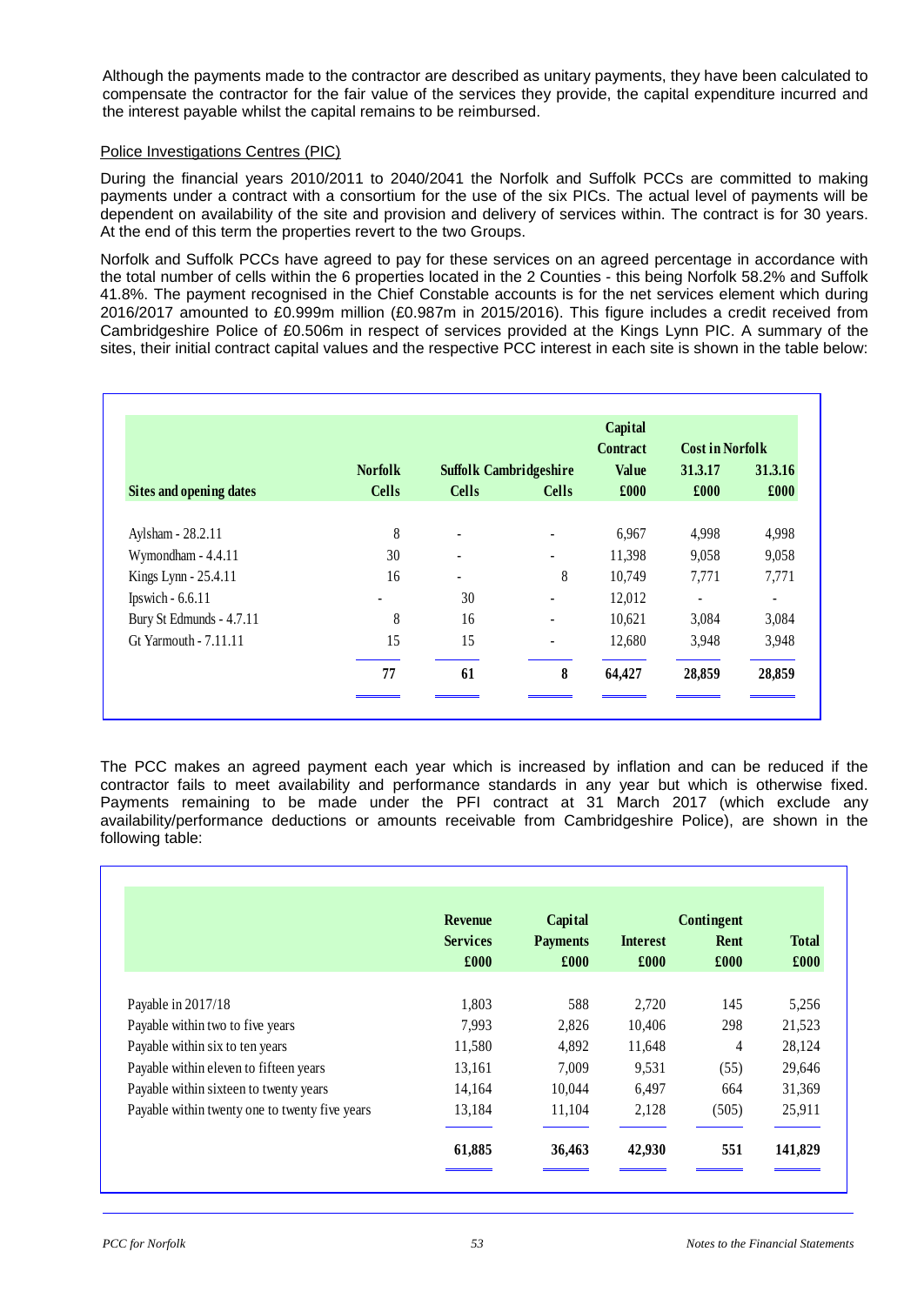Although the payments made to the contractor are described as unitary payments, they have been calculated to compensate the contractor for the fair value of the services they provide, the capital expenditure incurred and the interest payable whilst the capital remains to be reimbursed.

The capital liability on the Norfolk PCC Balance Sheet at the year end up is made up as follows:

|                                                  | 2016/17<br>£000 | 2015/16<br>£000 |
|--------------------------------------------------|-----------------|-----------------|
| <b>PFI-PICs</b>                                  |                 |                 |
| Balance outstanding at the beginning of the year | 37,011          | 37,520          |
| Capital repayments during the year               | (547)           | (509)           |
| Balance outstanding at year end                  | 36,463          | 37,011          |
| PFI-OCC                                          |                 |                 |
| Balance outstanding at the beginning of the year | 26,262          | 26,851          |
| Capital repayments during the year               | (360)           | (589)           |
| Balance outstanding at year end                  | 25,902          | 26,262          |
| Total balance outstanding at year end            | 62,365          | 63,273          |
| Made up as follows:                              |                 |                 |
| Due in less than one year                        | 990             | 908             |
| Due in more than one year                        | 61,375          | 62,365          |
|                                                  | 62,365          | 63,273          |

The net book value of the assets capitalised as part of the OCC and PIC PFI contracts is made up as follows:

|                                             | 2016/17 | 2015/16 |
|---------------------------------------------|---------|---------|
|                                             | £000    | £000    |
|                                             |         |         |
| Net book value at the beginning of the year | 39,258  | 40,894  |
| Additions                                   | ۰       | ٠       |
| Revaluations during the year                | 3,102   | (86)    |
| Depreciation during the year                | (1,846) | (1,549) |
| Net book value at the end of the year       | 40,515  | 39,258  |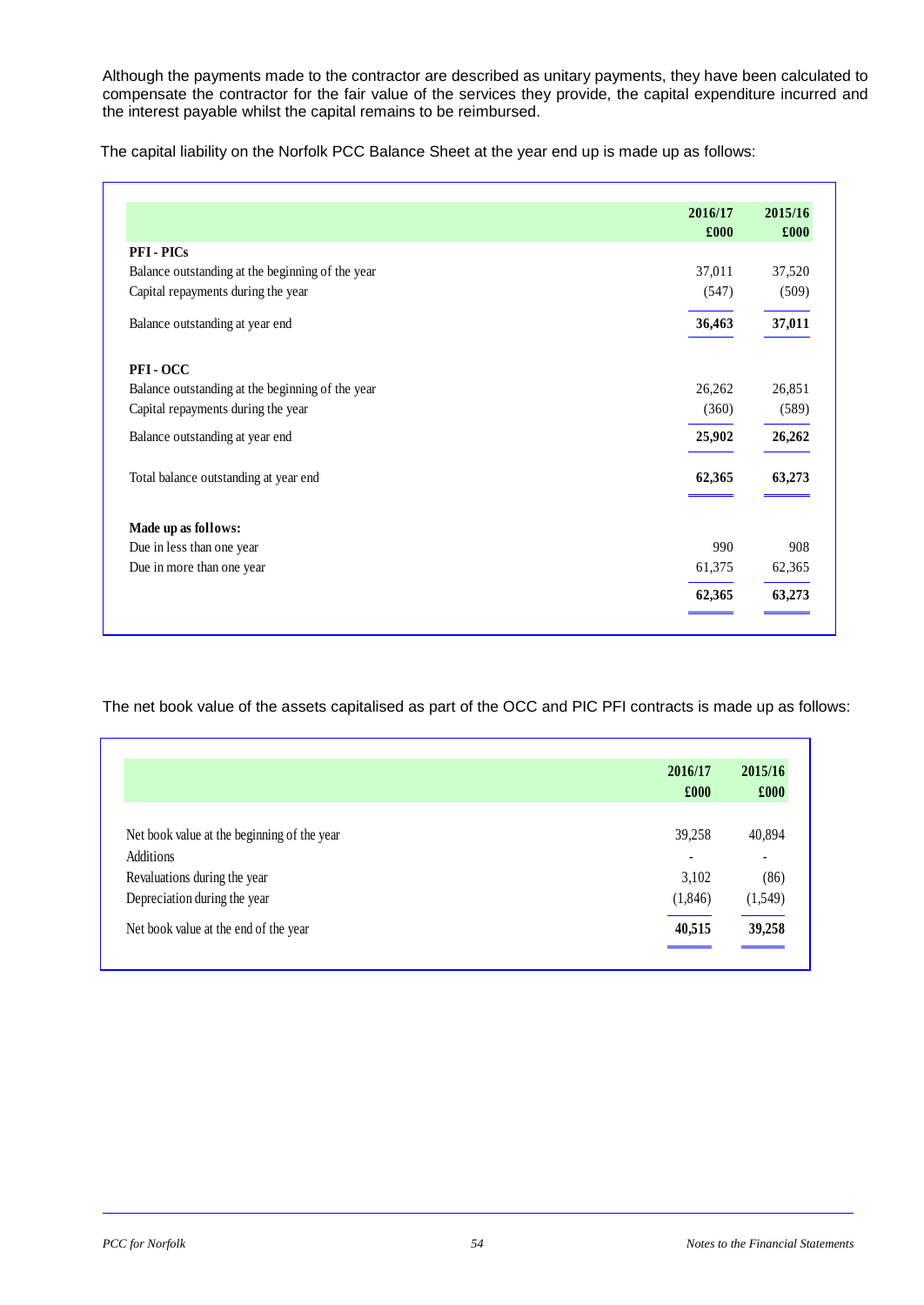# **17.Retirement Benefits**

#### **Participation in pension schemes**

Pension and other benefits are available to all PCC and Constabulary personnel under the requirements of statutory regulations. Four defined benefit pension schemes are operated:

a) The Local Government Pension Scheme (LGPS) for PCC and Constabulary police staff, administered by Norfolk County Council – this is a funded defined benefit scheme, meaning that the office holders and employees pay contributions into a fund. Contributions are calculated at a level intended to balance the pensions liabilities with investment assets.

From April 2014 the LGPS changed to a career average defined benefit scheme, so that benefits accrued are worked out using the employee's pay each scheme year rather than the final salary. This applies to all membership which builds up from 1 April 2014, but all pensions in payment or built up before April 2014 are protected. Employee contributions are determined by reference to actual pensionable pay and are tiered between 5.5% and 12.5%.

- b) The Police Pension Scheme (PPS) for police officers who joined before April 2006. The Employee contributions are 14.25%-15.05% of salary and maximum benefits are achieved after 30 years' service. Contribution rates are dependent on salary.
- c) The New Police Pension Scheme (NPPS) for police officers who either joined from April 2006 or transferred from the PPS. The employee contributions are 11.00%-12.75% of salary and maximum benefits are achieved after 35 years' service. Contribution rates are dependent on salary.
- d) The Police Pension Scheme 2015 Scheme for police officers, is a Career Average Revalued Earnings (CARE) scheme, for those who either joined from April 2015 or transferred from the PPS or NPPS. The employee contributions are 12.44%-13.78% of salary and the Normal Pension Age is 60 although there are protections for eligible officers to retire earlier. Contribution rates are dependent on salary.

All police pension schemes are unfunded defined benefit schemes, meaning that there are no investment assets built up to meet pension liabilities. There is a Home Office requirement to charge the CIES with an employer's contribution of 24.2% of pensionable pay, the CIES also meets the costs of injury awards and the capital value of ill-health benefits. Employees' and employer's contribution levels are based on percentages of pensionable pay set nationally by the Home Office and subject to triennial revaluation by the Government Actuary's Department. The actuarial valuation has set the employer contribution rate for all three police pension schemes from 1 April 2015 at 21.3% of pensionable pay. The difference between the old employer contribution rate of 24.2% and the new rate will be retained by the exchequer by means of a reduction in the pensions topup grant from the Home Office, therefore the actual cost to the Constabulary of the employer's contribution is still 24.2%.

The PCC is also required to maintain a Police Pension Fund Account. Employer and employee contributions are credited to the account together with the capital value of ill-health retirements and transfer values received. Pensions and other benefits (except injury awards) and transfer values paid are charged to this account. If the account is in deficit at 31 March in any year, the Home Office pays a top-up grant to cover it. If there is a surplus on the account, then that has to be paid to the Home Office.

The PCC has agreed a policy for calculating the budget provisions necessary to cover the costs chargeable to the CIES and the level of the Ill Health and Injury Reserve. This reserve provides protection against costs above the amount provided in the revenue budget.

#### **Transactions relating to post-employment benefits**

The cost of retirement benefits are recognised in the reported Cost of Services when they are earned by employees, rather than when the benefits are eventually paid as pensions. However, the charge required against council tax is based on the cash payable in the year, so the real cost of benefits is reversed out of the General Fund in the MIRS.

The note below contains details of the Group's operation of the Local Government Pension Scheme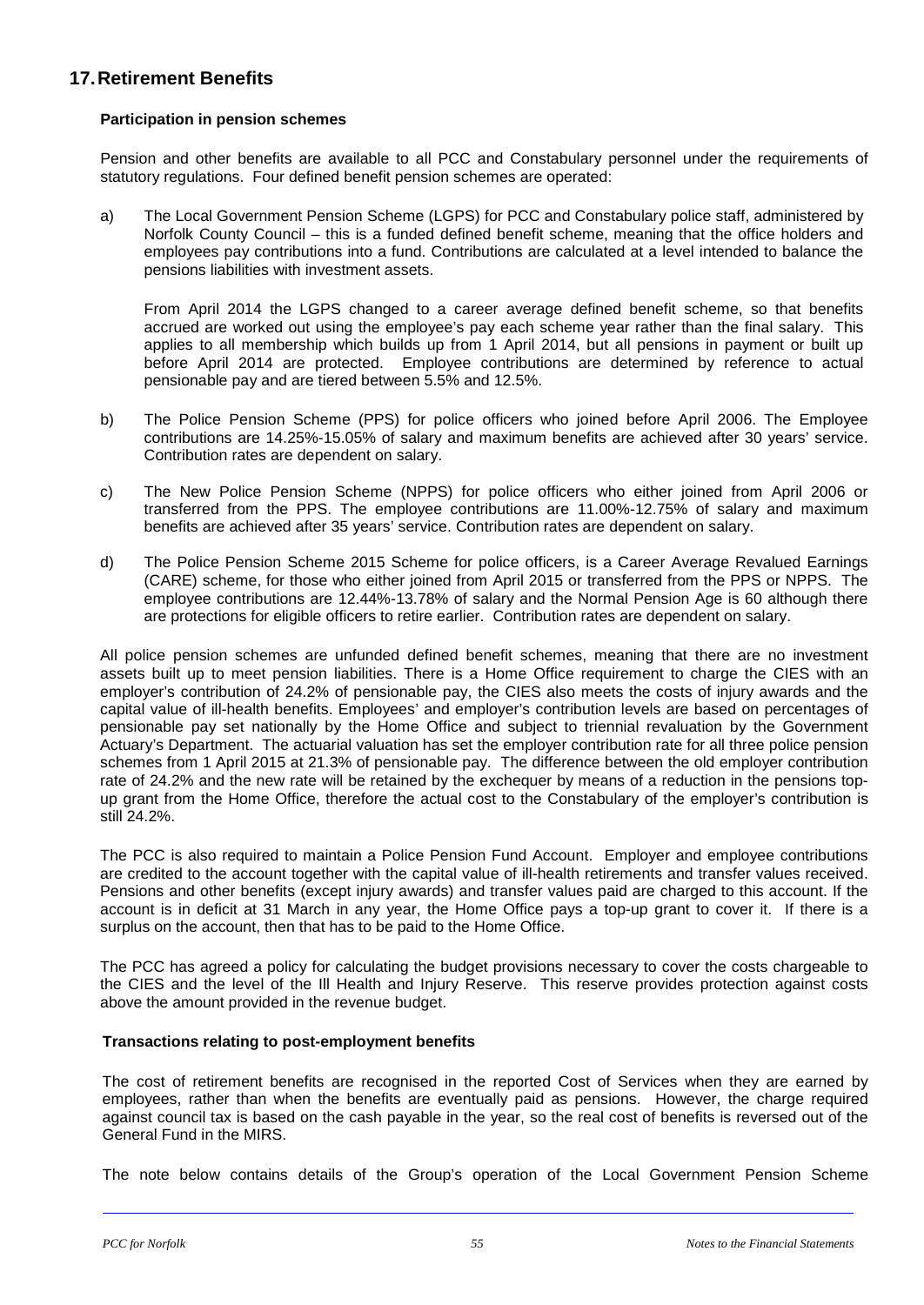(administered by Norfolk County Council) and the Police Pension Schemes in providing police staff and police officers with retirement benefits. In addition, the Group has arrangements for the payment of discretionary benefits to certain retired employees outside of the provisions of the schemes. The following transactions have been made in the CIES and the General Fund via the MIRS during the year:

|                                                                                                | <b>LGPS</b> |           | <b>Police Schemes</b> |            |
|------------------------------------------------------------------------------------------------|-------------|-----------|-----------------------|------------|
|                                                                                                | 2016/17     | 2015/16   | 2016/17               | 2015/16    |
|                                                                                                | £000        | £000      | £000                  | £000       |
|                                                                                                |             |           |                       |            |
| <b>Comprehensive Income and Expenditure Statement</b><br><b>Cost of Services</b>               |             |           |                       |            |
| Current service costs                                                                          | 7,449       | 8,676     | 20,280                | 27,490     |
| Past service Costs                                                                             | 201         | 483       | 60                    | 40         |
| Financing and investment income and expenditure                                                |             |           |                       |            |
| Net Interest Expense                                                                           | 1,660       | 2,221     | 46,750                | 47,890     |
| Total Post Employment Benefit Charges to the Surplus or<br>Deficit on the Provision of Service | 9,310       | 11,380    | 67,090                | 75,420     |
| Other post employment benefit charged<br>to the CIES                                           |             |           |                       |            |
| Return on plan assets (excluding the amount included<br>in the net interest expense)           | (13, 445)   | 1,205     |                       |            |
| - Actuarial gains/losses arising from changes                                                  | (1,774)     |           | (29, 850)             | (22,310)   |
| in demographic assumptions                                                                     |             |           |                       |            |
| - Actuarial gains/losses arising from changes                                                  | 54,629      | (25,306)  | 309,870               | (132,780)  |
| in financial assumptions                                                                       |             |           |                       |            |
| - Other                                                                                        | 362         | (2,233)   | (2,932)               | (12,269)   |
|                                                                                                | 39,772      | (26, 334) | 277,088               | (167, 359) |
| Total post employment benefit charged                                                          |             |           |                       |            |
| to the CIES                                                                                    | 49,082      | (14,954)  | 344,178               | (91, 939)  |
| <b>Movement in Reserves Statement (MIRS):</b>                                                  |             |           |                       |            |
| Reversal of net charges made to the CIES for post                                              |             |           |                       |            |
| employment benefits in accordance with the Code                                                | (49,082)    | 14,954    | (344, 178)            | 91,939     |
| Actual amount charged against the General Fund Balance                                         |             |           |                       |            |
| for pensions in the year:<br>Employers' contributions payable to scheme                        |             |           |                       |            |
| Retirement benefits payable to pensioners                                                      | 6,387       | 6,247     | 37,658                | 37,221     |
|                                                                                                |             |           |                       |            |
| Net charge to the General Fund                                                                 | 6,387       | 6,247     | 37,658                | 37,221     |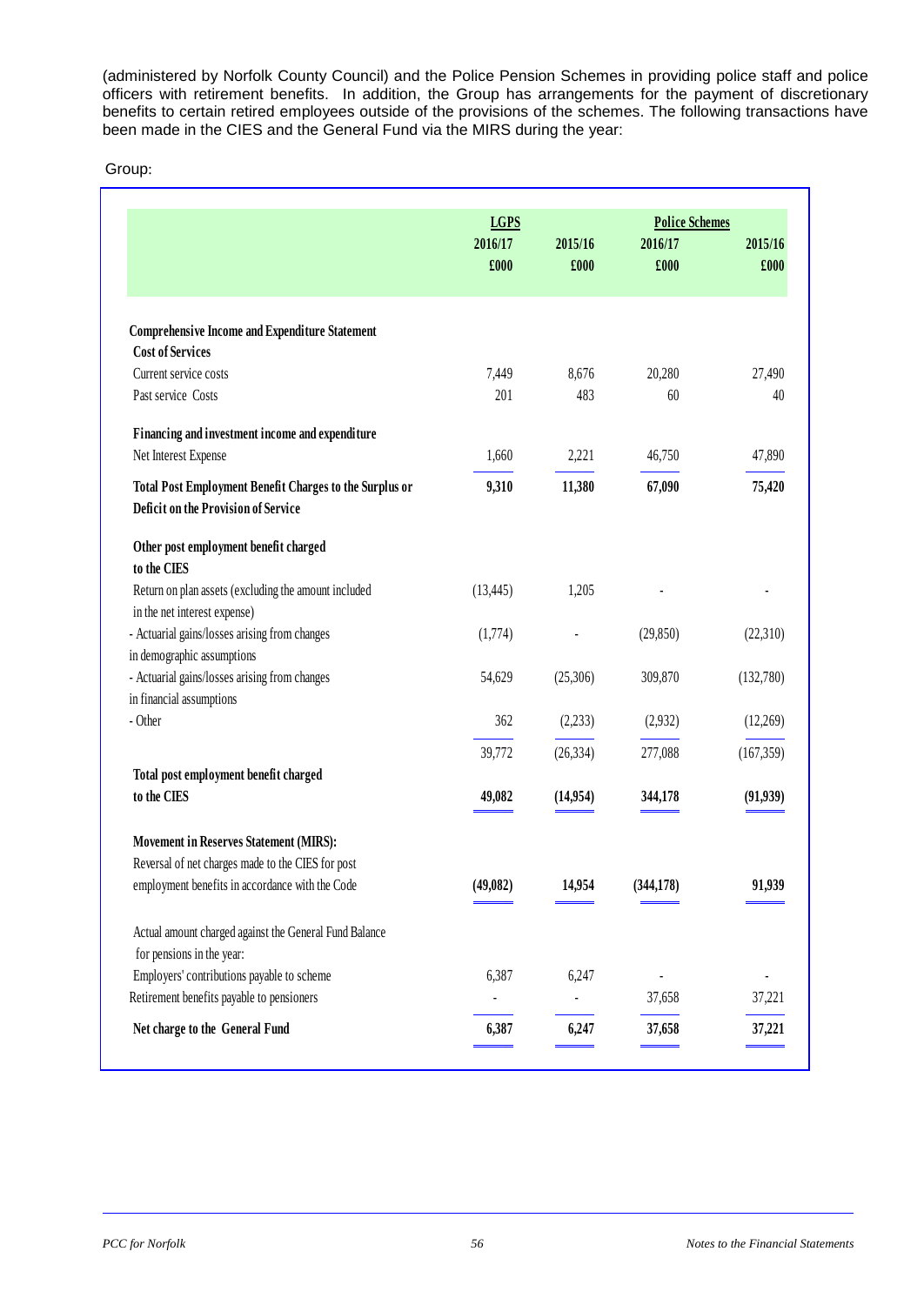|                                                                                                | <b>LGPS</b>     |                 | <b>Police Schemes</b> |                 |
|------------------------------------------------------------------------------------------------|-----------------|-----------------|-----------------------|-----------------|
|                                                                                                | 2016/17<br>£000 | 2015/16<br>£000 | 2016/17<br>£000       | 2015/16<br>£000 |
| <b>Comprehensive Income and Expenditure Statement</b>                                          |                 |                 |                       |                 |
| <b>Cost of Services</b>                                                                        |                 |                 |                       |                 |
| Current service costs                                                                          | 197             | 210             |                       |                 |
| Past service Costs                                                                             |                 |                 |                       |                 |
| Financing and investment income and expenditure                                                |                 |                 |                       |                 |
| Net Interest Expense                                                                           | 19              | 23              |                       |                 |
| Total Post Employment Benefit Charges to the Surplus or<br>Deficit on the Provision of Service | 216             | 233             |                       |                 |
| Other post employment benefit charged<br>to the CIES                                           |                 |                 |                       |                 |
| Return on plan assets (excluding the amount included<br>in the net interest expense)           | (70)            | 8               |                       |                 |
| - Actuarial gains/losses arising from changes                                                  | (11)            |                 |                       |                 |
| in demographic assumptions                                                                     |                 |                 |                       |                 |
| - Actuarial gains/losses arising from changes                                                  | 565             | (294)           |                       |                 |
| in financial assumptions                                                                       |                 |                 |                       |                 |
| - Other                                                                                        | (16)            | (65)            |                       |                 |
|                                                                                                | 468             | (351)           |                       |                 |
| Total post employment benefit charged                                                          |                 |                 |                       |                 |
| to the CIES                                                                                    | 684             | (118)           |                       |                 |
| <b>Movement in Reserves Statement (MIRS):</b>                                                  |                 |                 |                       |                 |
| Reversal of net charges made to the CIES for post                                              |                 |                 |                       |                 |
| employment benefits in accordance with the Code                                                | (684)           | 118             |                       |                 |
| Actual amount charged against the General Fund Balance<br>for pensions in the year:            |                 |                 |                       |                 |
| Employers' contributions payable to scheme                                                     | 112             | 34              |                       |                 |
| Retirement benefits payable to pensioners                                                      |                 |                 |                       |                 |
| Net charge to the General Fund                                                                 | 112             | 34              |                       |                 |
|                                                                                                |                 |                 |                       |                 |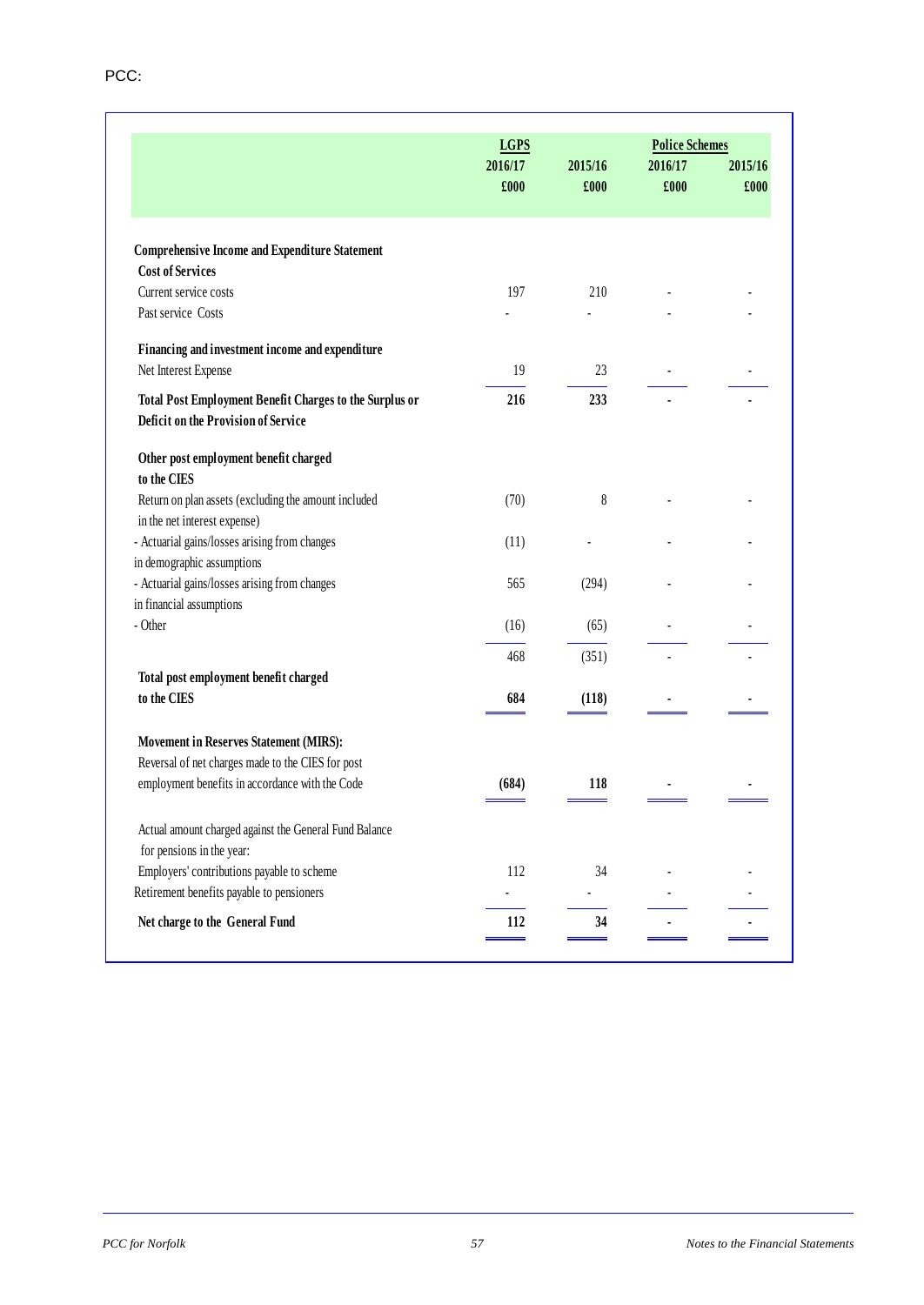### **Assets and liabilities in relation to retirement benefits**

Group:

|                              | <b>Local Government</b> |           | <b>Police</b>            |                          |
|------------------------------|-------------------------|-----------|--------------------------|--------------------------|
|                              | <b>Pension Scheme</b>   |           | <b>Pension Schemes</b>   |                          |
|                              | 2016/17                 | 2015/16   | 2016/17                  | 2015/16                  |
| Present value of liabilities | (278, 814)              | (212,967) | (1,631,520)              | (1,325,000)              |
| Fair value of plan assets    | 189,333                 | 166,181   | $\overline{\phantom{a}}$ | $\overline{\phantom{a}}$ |
| <b>Total Net liabilities</b> | (89, 481)               | (46,786)  | (1,631,520)              | (1,325,000)              |

## PCC:

|                              | <b>Local Government</b><br><b>Pension Scheme</b> |         | Police<br><b>Pension Schemes</b> |         |
|------------------------------|--------------------------------------------------|---------|----------------------------------|---------|
|                              | 2016/17                                          | 2015/16 | 2016/17                          | 2015/16 |
| Present value of liabilities | (2,410)                                          | (1,577) | $\overline{\phantom{a}}$         |         |
| Fair value of plan assets    | 1,367                                            | 1,106   | -                                |         |
| <b>Total Net liabilities</b> | (1,043)                                          | (471)   | $\blacksquare$                   |         |

# **Reconciliation of present value of the scheme liabilities**

|                                               | <b>Local Government</b> |          | Police                 |           |
|-----------------------------------------------|-------------------------|----------|------------------------|-----------|
|                                               | <b>Pension Scheme</b>   |          | <b>Pension Schemes</b> |           |
|                                               | 2015/16<br>2016/17      |          | 2016/17                | 2015/16   |
|                                               | £000                    | £000     | £000                   | £000      |
| Opening Balance at 1 April                    | 212,967                 | 225,740  | 1,325,000              | 1,454,160 |
| Current service cost                          | 7,449                   | 8,676    | 20,280                 | 27,490    |
| Interest cost                                 | 7,538                   | 7,340    | 46,750                 | 47,890    |
| Contributions by scheme participants          | 2,080                   | 2,045    | 7,800                  | 8,260     |
| Remeasurement (gains) and Losses:             |                         |          |                        |           |
| - Actuarial gains/losses arising from changes | (1,774)                 |          | (29, 850)              | (22,310)  |
| in demographic assumptions                    |                         |          |                        |           |
| - Actuarial gains/losses arising from changes | 54,629                  | (25,306) | 309,870                | (132,780) |
| in financial assumptions                      |                         |          |                        |           |
| - Other                                       | 311                     | (2,102)  | (3,025)                | (12,120)  |
| Past service costs                            | 201                     | 483      | 60                     | 40        |
| <b>Benefits Paid</b>                          | (4,587)                 | (3,909)  | (45,365)               | (45,630)  |
| <b>Closing Balance at 31 March</b>            | 278,814                 | 212,967  | 1,631,520              | 1,325,000 |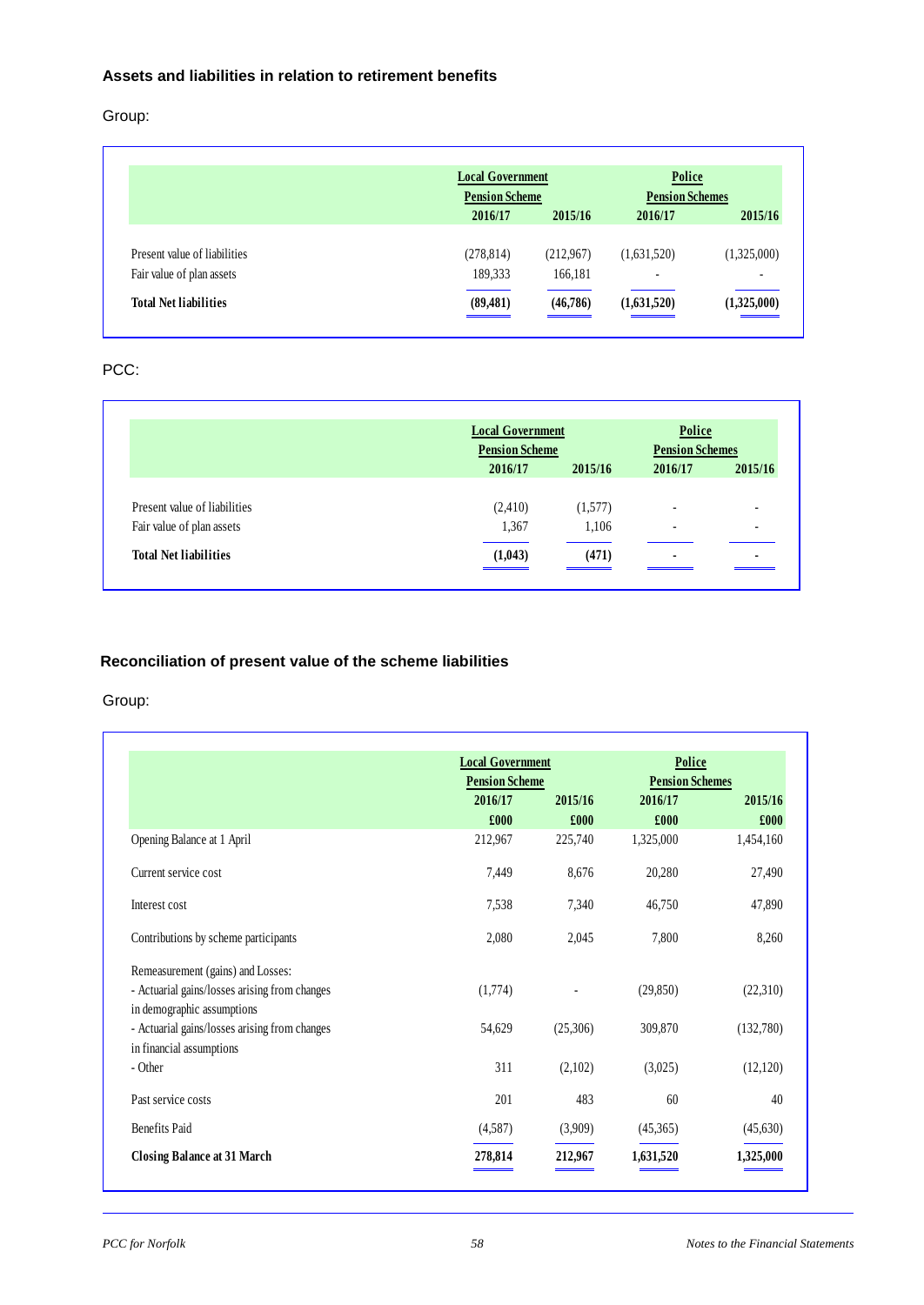### PCC:

|                                               | <b>Local Government</b><br><b>Pension Scheme</b> |         | Police<br><b>Pension Schemes</b> |         |
|-----------------------------------------------|--------------------------------------------------|---------|----------------------------------|---------|
|                                               | 2016/17                                          | 2015/16 | 2016/17                          | 2015/16 |
|                                               | £000                                             | £000    | £000                             | £000    |
| Opening Balance at 1 April                    | 1,577                                            | 1,563   |                                  |         |
| Current service cost                          | 197                                              | 210     |                                  |         |
| Interest cost                                 | 61                                               | 56      | $\overline{\phantom{a}}$         |         |
| Contributions by scheme participants          | 46                                               | 43      |                                  |         |
| Remeasurement (gains) and Losses:             |                                                  |         |                                  |         |
| - Actuarial gains/losses arising from changes | (11)                                             |         |                                  |         |
| in demographic assumptions                    |                                                  |         |                                  |         |
| - Actuarial gains/losses arising from changes | 565                                              | (294)   |                                  |         |
| in financial assumptions                      |                                                  |         |                                  |         |
| - Other                                       | (11)                                             | (1)     |                                  |         |
| Past service costs                            |                                                  |         |                                  |         |
| <b>Benefits Paid</b>                          | (14)                                             |         |                                  |         |
| <b>Closing Balance at 31 March</b>            | 2,410                                            | 1,577   |                                  |         |

### **Reconciliation of fair value of the scheme assets**

|                                                                                           | <b>Funded Assets</b><br><b>Local Government</b><br><b>Pension Scheme</b> |                 | <b>Unfunded Assets</b><br><b>Police</b><br><b>Pension Schemes</b> |                 |
|-------------------------------------------------------------------------------------------|--------------------------------------------------------------------------|-----------------|-------------------------------------------------------------------|-----------------|
|                                                                                           | 2016/17<br>£000                                                          | 2015/16<br>£000 | 2016/17<br>£000                                                   | 2015/16<br>£000 |
| Opening fair value of scheme assets                                                       | 166,181                                                                  | 157,753         |                                                                   |                 |
| Interest Income                                                                           | 5,878                                                                    | 5,119           |                                                                   |                 |
| Remeasurement gain/(loss):                                                                |                                                                          |                 |                                                                   |                 |
| - the return on plan assets, excluding the<br>amount included in the net interest expense | 13,445                                                                   | (1,205)         |                                                                   |                 |
| Other                                                                                     | (51)                                                                     | 131             | (93)                                                              | 149             |
| The effect of changes in foreign exchange rates                                           |                                                                          |                 |                                                                   |                 |
| Contributions from employer                                                               | 6,387                                                                    | 6,247           | 37,658                                                            | 37,221          |
| Contributions from employees into the scheme                                              | 2,080                                                                    | 2,045           | 7,800                                                             | 8,260           |
| Benefits paid                                                                             | (4,587)                                                                  | (3,909)         | (45,365)                                                          | (45,630)        |
| <b>Closing fair value of Scheme Assets</b>                                                | 189,333                                                                  | 166,181         |                                                                   |                 |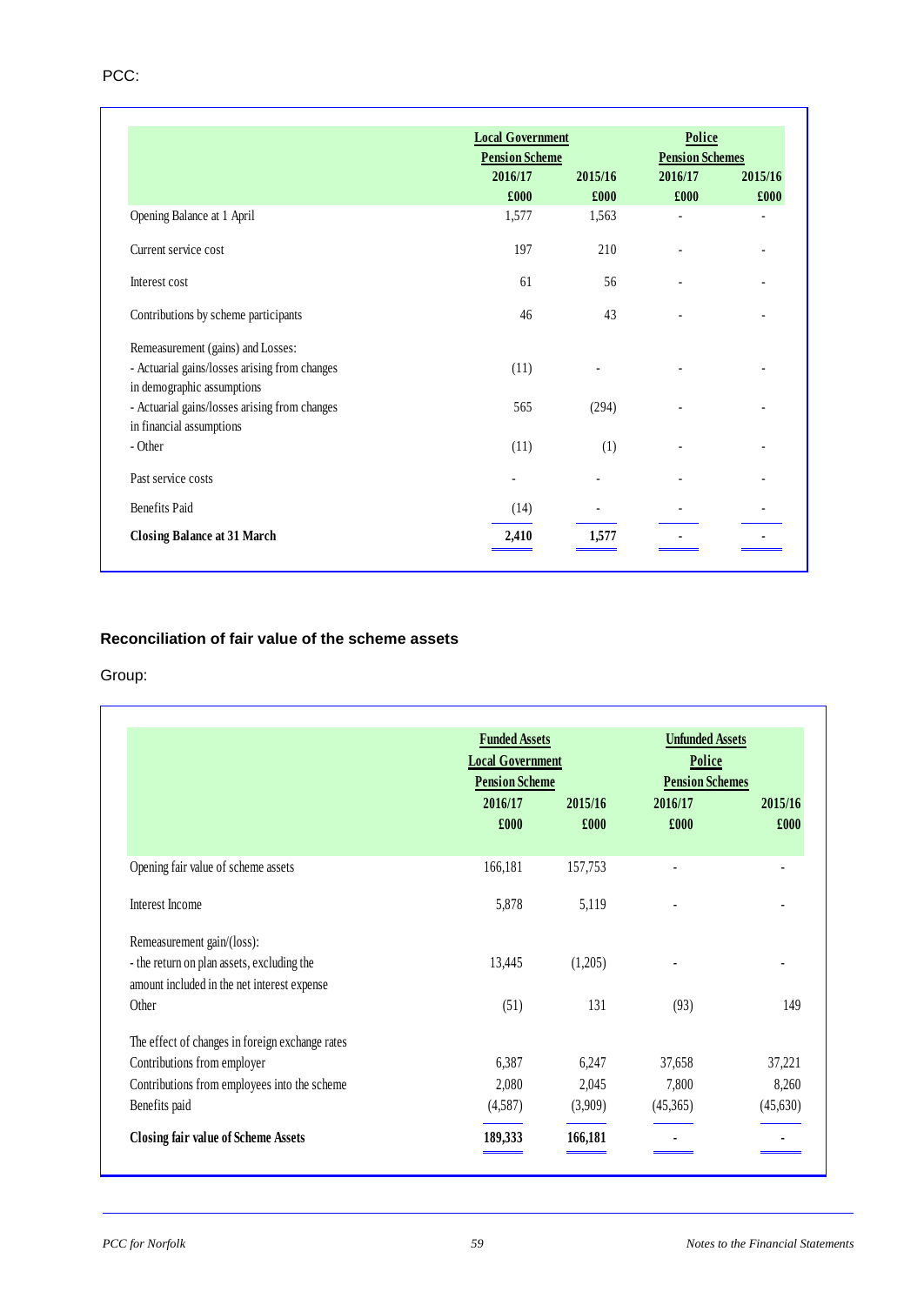|                                                                                           |                 | <b>Funded Assets</b><br><b>Local Government</b> |                 | <b>Unfunded Assets</b><br>Police<br><b>Pension Scheme</b><br><b>Pension Schemes</b> |  |  |
|-------------------------------------------------------------------------------------------|-----------------|-------------------------------------------------|-----------------|-------------------------------------------------------------------------------------|--|--|
|                                                                                           | 2016/17<br>£000 | 2015/16<br>£000                                 | 2016/17<br>£000 | 2015/16<br>£000                                                                     |  |  |
| Opening fair value of scheme assets                                                       | 1,106           | 940                                             |                 |                                                                                     |  |  |
| Interest Income                                                                           | 42              | 33                                              |                 |                                                                                     |  |  |
| Remeasurement gain/(loss):                                                                |                 |                                                 |                 |                                                                                     |  |  |
| - the return on plan assets, excluding the<br>amount included in the net interest expense | 70              | (8)                                             |                 |                                                                                     |  |  |
| Other                                                                                     | 5               | 64                                              |                 |                                                                                     |  |  |
| The effect of changes in foreign exchange rates                                           |                 |                                                 |                 |                                                                                     |  |  |
| Contributions from employer                                                               | 112             | 34                                              |                 |                                                                                     |  |  |
| Contributions from employees into the scheme                                              | 46              | 43                                              |                 |                                                                                     |  |  |
| Benefits paid                                                                             | (14)            |                                                 |                 |                                                                                     |  |  |
| <b>Closing fair value of Scheme Assets</b>                                                | 1,367           | 1,106                                           |                 |                                                                                     |  |  |

# **Total of Assets and Liabilities of the schemes**

|                                                                                      | <b>Local Government</b><br><b>Pension Scheme</b> |                 | Police<br><b>Pension Schemes</b> |                 |
|--------------------------------------------------------------------------------------|--------------------------------------------------|-----------------|----------------------------------|-----------------|
|                                                                                      | 2016/17<br>£000                                  | 2015/16<br>£000 | 2016/17<br>£000                  | 2015/16<br>£000 |
| Opening Balance at 1 April                                                           | (46,786)                                         | (67,987)        | (1,325,000)                      | (1,454,160)     |
| Current service cost                                                                 | (7, 449)                                         | (8,676)         | (20, 280)                        | (27, 490)       |
| Interest cost                                                                        | (1,660)                                          | (2,221)         | (46,750)                         | (47, 890)       |
| Return on plan assets (excluding the amount included<br>in the net interest expense) | 13,445                                           | (1,205)         |                                  |                 |
| Remeasurement (gains) and Losses:                                                    |                                                  |                 |                                  |                 |
| - Actuarial gains/losses arising from changes<br>in demographic assumptions          | 1,774                                            |                 | 29,850                           | 22,310          |
| - Actuarial gains/losses arising from changes<br>in financial assumptions            | (54,629)                                         | 25,306          | (309, 870)                       | 132,780         |
| - Other                                                                              | (362)                                            | 2,233           | 2,932                            | 12,269          |
| Past service costs                                                                   | (201)                                            | (483)           | (60)                             | (40)            |
| Contributions from Employers                                                         | 6,387                                            | 6,247           | 37,658                           | 37,221          |
| <b>Closing Balance at 31 March</b>                                                   | (89, 481)                                        | (46,786)        | (1,631,520)                      | (1,325,000)     |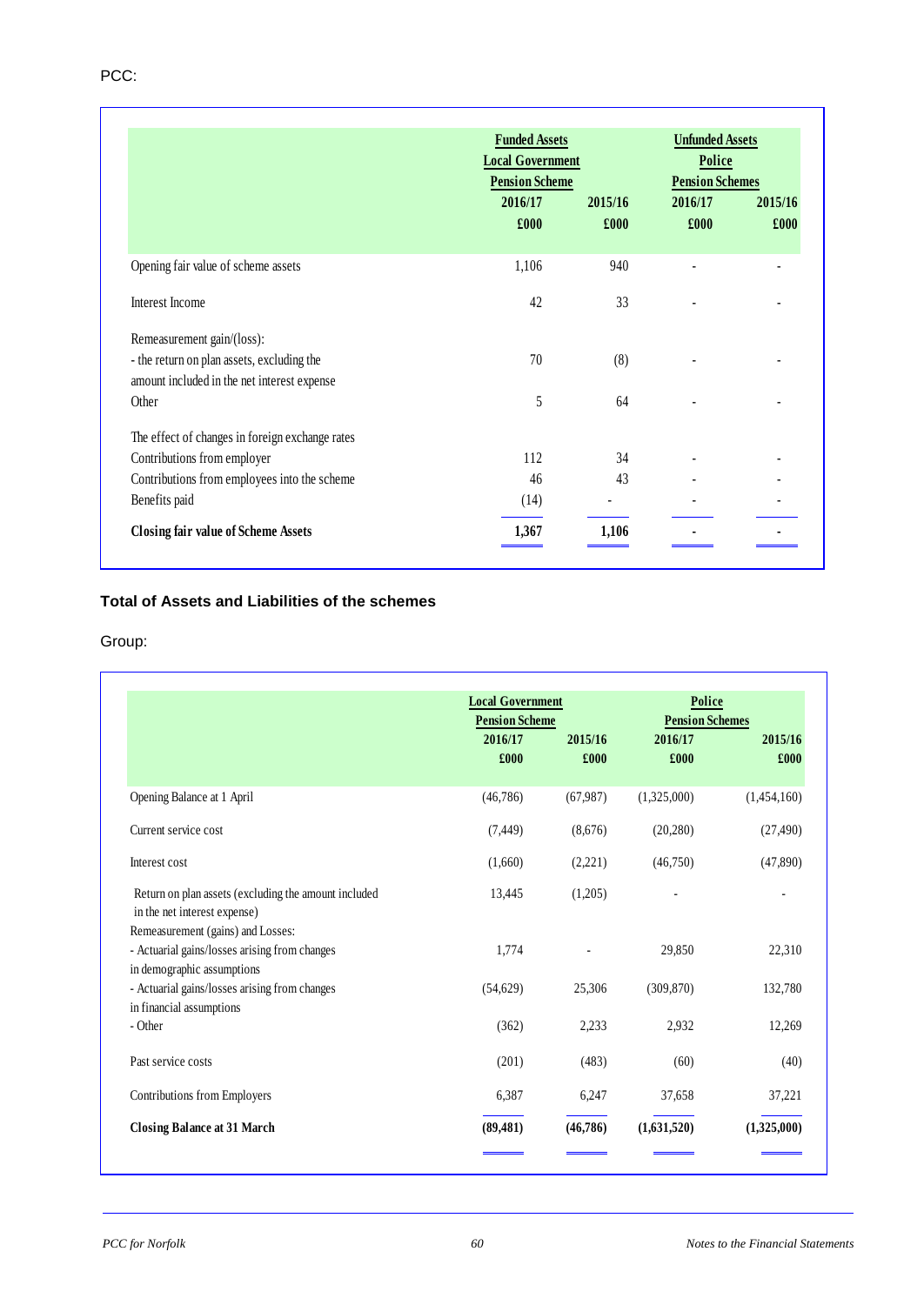PCC:

|                                                                                                                  | <b>Local Government</b>                  |                 | Police<br><b>Pension Schemes</b> |                 |
|------------------------------------------------------------------------------------------------------------------|------------------------------------------|-----------------|----------------------------------|-----------------|
|                                                                                                                  | <b>Pension Scheme</b><br>2016/17<br>£000 | 2015/16<br>£000 | 2016/17<br>£000                  | 2015/16<br>£000 |
| Opening Balance at 1 April                                                                                       | (471)                                    | (623)           | $\overline{a}$                   |                 |
| Current service cost                                                                                             | (197)                                    | (210)           |                                  |                 |
| Interest cost                                                                                                    | (19)                                     | (23)            |                                  |                 |
| Return on plan assets (excluding the amount included<br>in the net interest expense)                             | 70                                       | (8)             |                                  |                 |
| Remeasurement (gains) and Losses:<br>- Actuarial gains/losses arising from changes<br>in demographic assumptions | 11                                       |                 |                                  |                 |
| - Actuarial gains/losses arising from changes<br>in financial assumptions                                        | (565)                                    | 294             |                                  |                 |
| - Other                                                                                                          | 16                                       | 65              |                                  |                 |
| Past service costs                                                                                               |                                          |                 |                                  |                 |
| Contributions from Employers                                                                                     | 112                                      | 34              |                                  |                 |
| <b>Closing Balance at 31 March</b>                                                                               | (1,043)                                  | (471)           |                                  |                 |

The total net pension liabilities of £1,721m represent the long run commitments in respect of retirement benefits and results in the balance sheet showing net overall liabilities of £1,698.8m (page 19). However, the financial position of the PCC remains sound as the liabilities will be spread over many years as follows:

- the net liability on the local government scheme will be covered by contributions over the remaining working life of employees, as assessed by the scheme actuary.
- the net costs of police pensions which are the responsibility of the PCC will be covered by provision in the revenue budget and any costs above that level will be funded by the Home Office, under the change which came into effect from April 2006.

Actuarial losses on scheme assets represent the difference between the actual and expected return on assets, actuarial gains on scheme liabilities arise from more favourable financial assumptions.

The County Council is required to have a funding strategy for elimination of deficits, under regulations effective from 1 April 2005. The strategy allows deficits to be cleared over periods up to 20 years.

The Police Pension Schemes have no assets to cover their liabilities. The Group's share of the assets in the County Council Pension Fund are valued at fair value, principally market value for investments, and consist of the categories in the following table. In addition to the assets listed in the table, additional employer's contributions for pension strain have been accrued (£3.5k). Reciprocal liabilities associated with these additional pension strain costs have also been reflected in the gross pension liabilities note.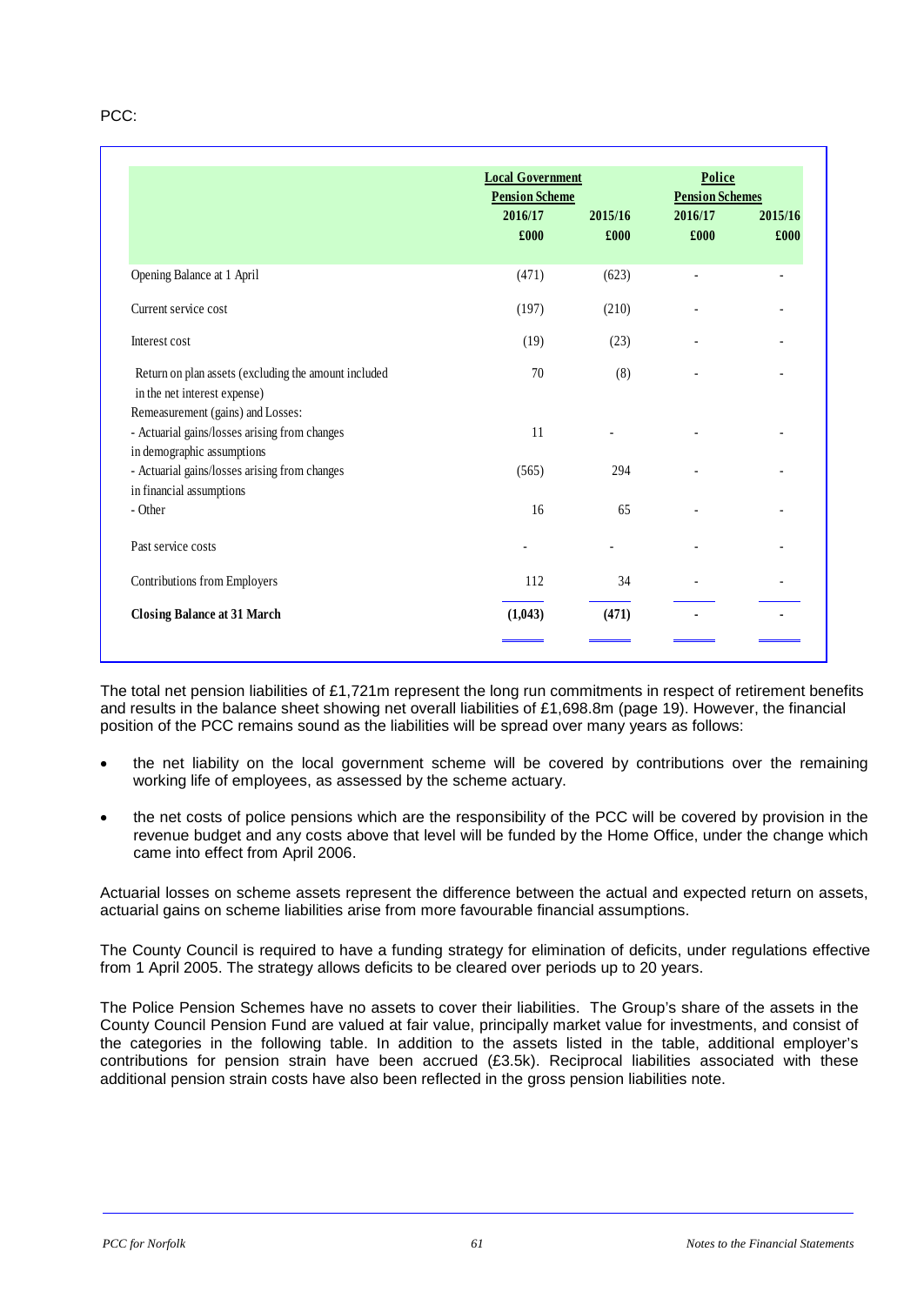|                                     | <b>Fair Value of Scheme Assets</b> |                  |
|-------------------------------------|------------------------------------|------------------|
|                                     | 31 March                           | 31 March         |
|                                     | 2017                               | 2016             |
|                                     | £000                               | £000             |
| Cash and cash equivalents           | 5,454                              | 3,585            |
| Equity instruments - industry type: |                                    |                  |
| - Consumer                          | 14,099                             | 11,921           |
| - Manufacturing                     | 11,001                             | 8,656            |
| - Energy and utilities              | 5,259                              | 3,731            |
| - Financial institutions            | 12,168                             | 10,870           |
| - Health and care                   | 5,724                              | 5,306            |
| - Information technology            | 5,411                              | 4,997            |
| - Other                             | $\boldsymbol{0}$                   | $\boldsymbol{0}$ |
| Sub total Equity                    | 53,661                             | 45,480           |
| Bonds - by Sector                   |                                    |                  |
| - Corporate                         | $\boldsymbol{0}$                   | $\boldsymbol{0}$ |
| - Government                        | $\boldsymbol{0}$                   | $\boldsymbol{0}$ |
| - Other                             | $\boldsymbol{0}$                   | $\boldsymbol{0}$ |
| Sub total Bonds                     | $\bf{0}$                           | $\boldsymbol{0}$ |
| Property - by type                  |                                    |                  |
| - UK property                       | 17,671                             | 18,933           |
| - Overseas property                 | 2,955                              | 2,560            |
| Sub total Property                  | 20,626                             | 21,493           |
| Private equity - all:               | 11,832                             | 10,680           |
| Other investment funds:             |                                    |                  |
| - Equities                          | 50,281                             | 42,657           |
| - Bonds                             | 47,850                             | 42,736           |
| - Hedge Funds                       | $\boldsymbol{0}$                   | $\boldsymbol{0}$ |
| - Infrastructure                    | $\boldsymbol{0}$                   | $\boldsymbol{0}$ |
| - Other                             | $\boldsymbol{0}$                   | $\theta$         |
| Sub total other investment funds    | 98,131                             | 85,393           |
| Derivatives:                        |                                    |                  |
| - Foreign exchange                  | (392)                              | (514)            |
| - Other                             | $\boldsymbol{0}$                   | $\boldsymbol{0}$ |
| Sub total Derivatives               | (392)                              | (514)            |
| <b>Total Assets</b>                 | 189,311                            | 166,117          |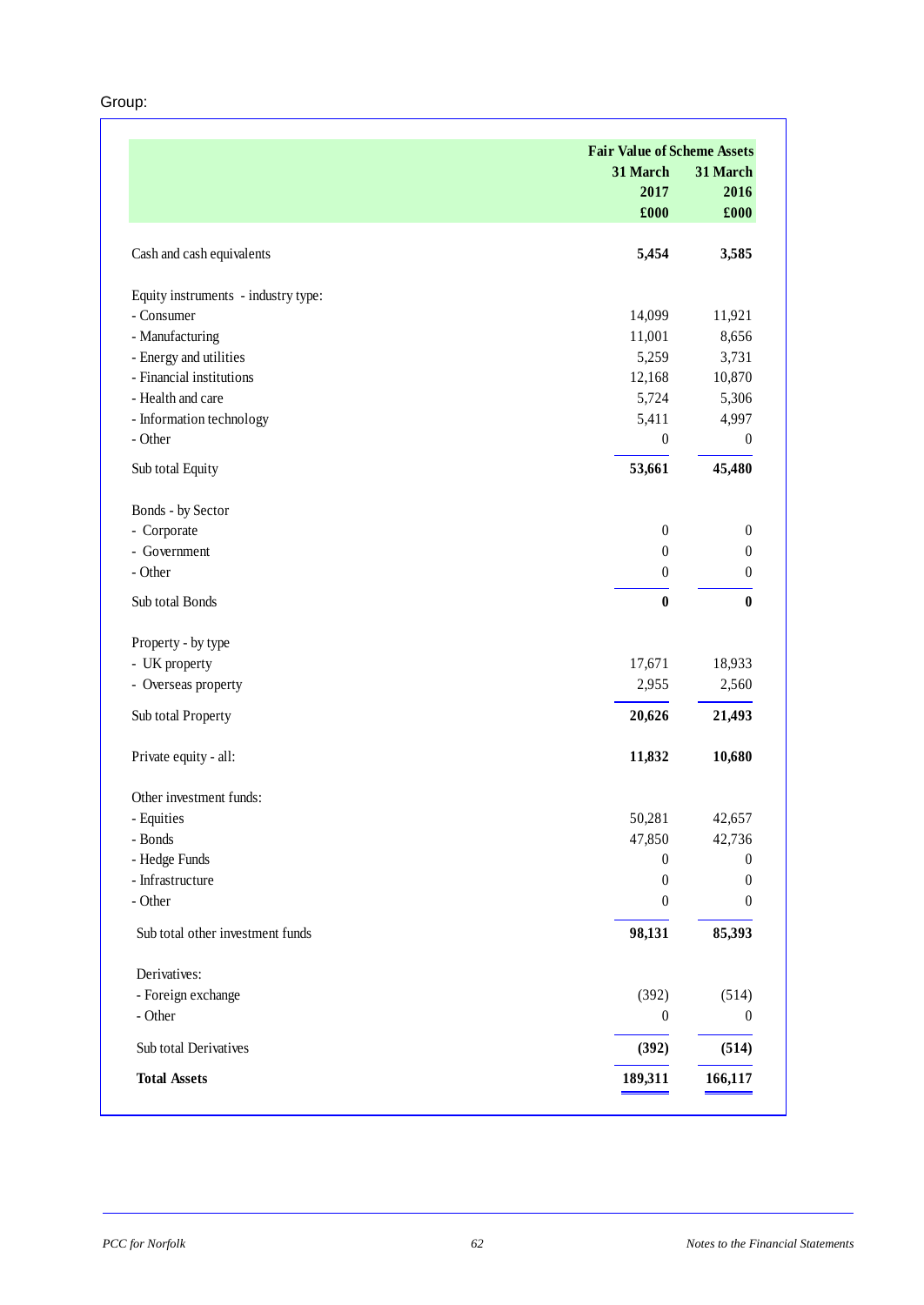The PCC's share of the assets in the County Council Pension Fund are valued at fair value, principally market value for investments, and consist of the following categories:

PCC:

|                                     | <b>Fair Value of Scheme Assets</b> |                  |
|-------------------------------------|------------------------------------|------------------|
|                                     | 31 March                           | 31 March         |
|                                     | 2017                               | 2016             |
|                                     | £000                               | £000             |
| Cash and cash equivalents           | 39                                 | 24               |
| Equity instruments - industry type: |                                    |                  |
| - Consumer                          | 102                                | 79               |
| - Manufacturing                     | 79                                 | 58               |
| - Energy and utilities              | 38                                 | 25               |
| - Financial institutions            | 88                                 | 72               |
| - Health and care                   | 41                                 | 35               |
| - Information technology            | 39                                 | 33               |
| - Other                             | $\boldsymbol{0}$                   | $\boldsymbol{0}$ |
| Sub total Equity                    | 388                                | 303              |
| Bonds - by Sector                   |                                    |                  |
| - Corporate                         | $\boldsymbol{0}$                   | $\boldsymbol{0}$ |
| - Government                        | $\boldsymbol{0}$                   | $\boldsymbol{0}$ |
| - Other                             | $\boldsymbol{0}$                   | $\overline{0}$   |
| Sub total Bonds                     | $\bf{0}$                           | $\bf{0}$         |
| Property - by type                  |                                    |                  |
| - UK property                       | 128                                | 126              |
| - Overseas property                 | 21                                 | 17               |
| Sub total Property                  | 149                                | 143              |
| Private equity - all:               | 85                                 | 71               |
| Other investment funds:             |                                    |                  |
| - Equities                          | 363                                | 284              |
| - Bonds                             | 346                                | 285              |
| - Hedge Funds                       | $\boldsymbol{0}$                   | $\boldsymbol{0}$ |
| - Infrastructure                    | $\boldsymbol{0}$                   | $\boldsymbol{0}$ |
| - Other                             | $\boldsymbol{0}$                   | $\boldsymbol{0}$ |
| Sub total other investment funds    | 709                                | 569              |
| Derivatives:                        |                                    |                  |
| - Foreign exchange                  | (3)                                | (3)              |
| - Other                             |                                    | $\boldsymbol{0}$ |
| Sub total Derivatives               | (3)                                | (3)              |
| <b>Total Assets</b>                 | 1,367                              | 1,106            |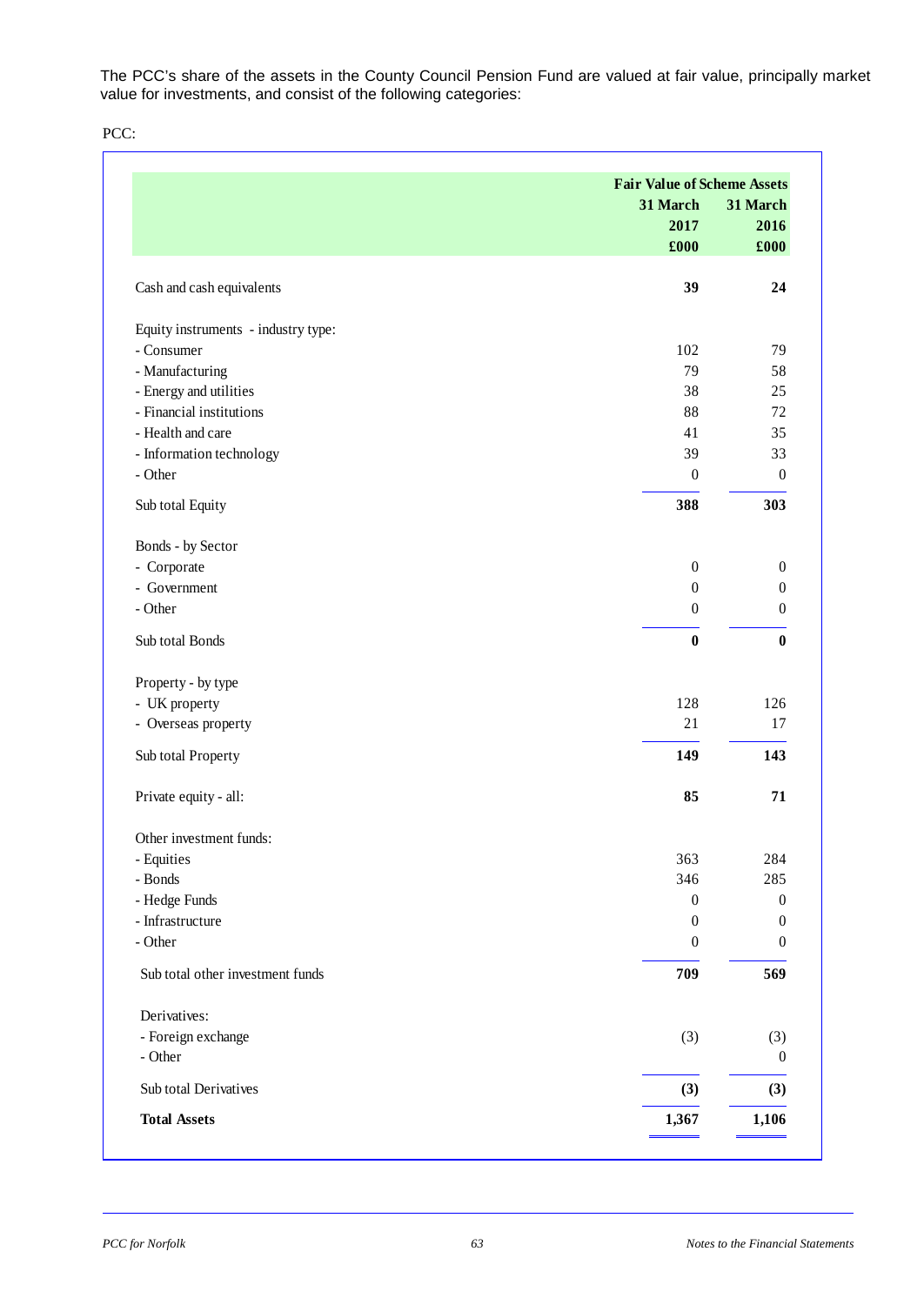#### **Basis for estimating assets and liabilities**

Liabilities have been assessed on an actuarial basis using the projected unit credit method, an estimate of the pensions that will be payable in future years dependent on assumptions about mortality rates, salary levels, etc. Within the Police Schemes, the age profile of the active membership is not rising significantly, which means that the current service cost in future years will not rise significantly as a result of using the projected unit credit method.

The police officer schemes liabilities have been assessed by the Government Actuary Department and the County Council Fund liabilities have been assessed by Hymans Robertson, an independent firm of actuaries. The actuary has confirmed that for police staff, there is no reason to believe that the age profile is rising significantly. The main assumptions used in their calculations are shown below.

|                                              | <b>Local Government</b><br><b>Pension Scheme</b> |         | Police<br><b>Pension Schemes</b> |         |
|----------------------------------------------|--------------------------------------------------|---------|----------------------------------|---------|
|                                              | 2016/17                                          | 2015/16 | 2016/17                          | 2015/16 |
| Mortality assumptions:                       |                                                  |         |                                  |         |
| Longevity at 65 for current pensioners       |                                                  |         |                                  |         |
| Men                                          | 22.1                                             | 22.1    | 23.2                             | 23.1    |
| Women                                        | 24.4                                             | 24.3    | 25.2                             | 25.1    |
| Longevity at 65 for future pensioners        |                                                  |         |                                  |         |
| Men                                          | 24.1                                             | 24.5    | 25.2                             | 25.1    |
| Women                                        | 26.4                                             | 26.9    | 27.3                             | 27.2    |
| Rate of inflation (CPI - LGPS and CPI - PPS) | 2.40%                                            | 2.20%   | 2.35%                            | 2.20%   |
| Rate of increases in salaries                | 2.70%                                            | 3.20%   | 4.35%                            | 4.20%   |
| Rate of increases in salaries (short term)   |                                                  |         | 1.00%                            | 1.00%   |
| Rate of increase in pensions                 | 2.40%                                            | 2.20%   | 2.35%                            | 2.20%   |
| Rate for discounting scheme liabilities      | 2.60%                                            | 3.50%   | 2.65%                            | 3.55%   |
| Rate of CARE revaluation                     | n/a                                              | n/a     | 3.60%                            | 3.45%   |

The estimation of the defined benefit obligations is sensitive to the actuarial assumptions set out in the table above. The sensitivity analyses below have been determined based on reasonably possible changes of the assumptions occurring at the end of the reporting period and assumes for each change that the assumption analysed changes while all other assumptions remain constant. The assumptions of longevity, for example, assume that the life expectancy increases or decreases for men and women. In practice, this is unlikely to occur, and changes in some of the assumptions may be interrelated. The estimations in the sensitivity analysis have followed the accounting policies for the scheme, i.e., on an actuarial basis using the projected unit credit method. The methods and types of assumptions used in preparing the following sensitivity analyses did not change from those used in the previous period.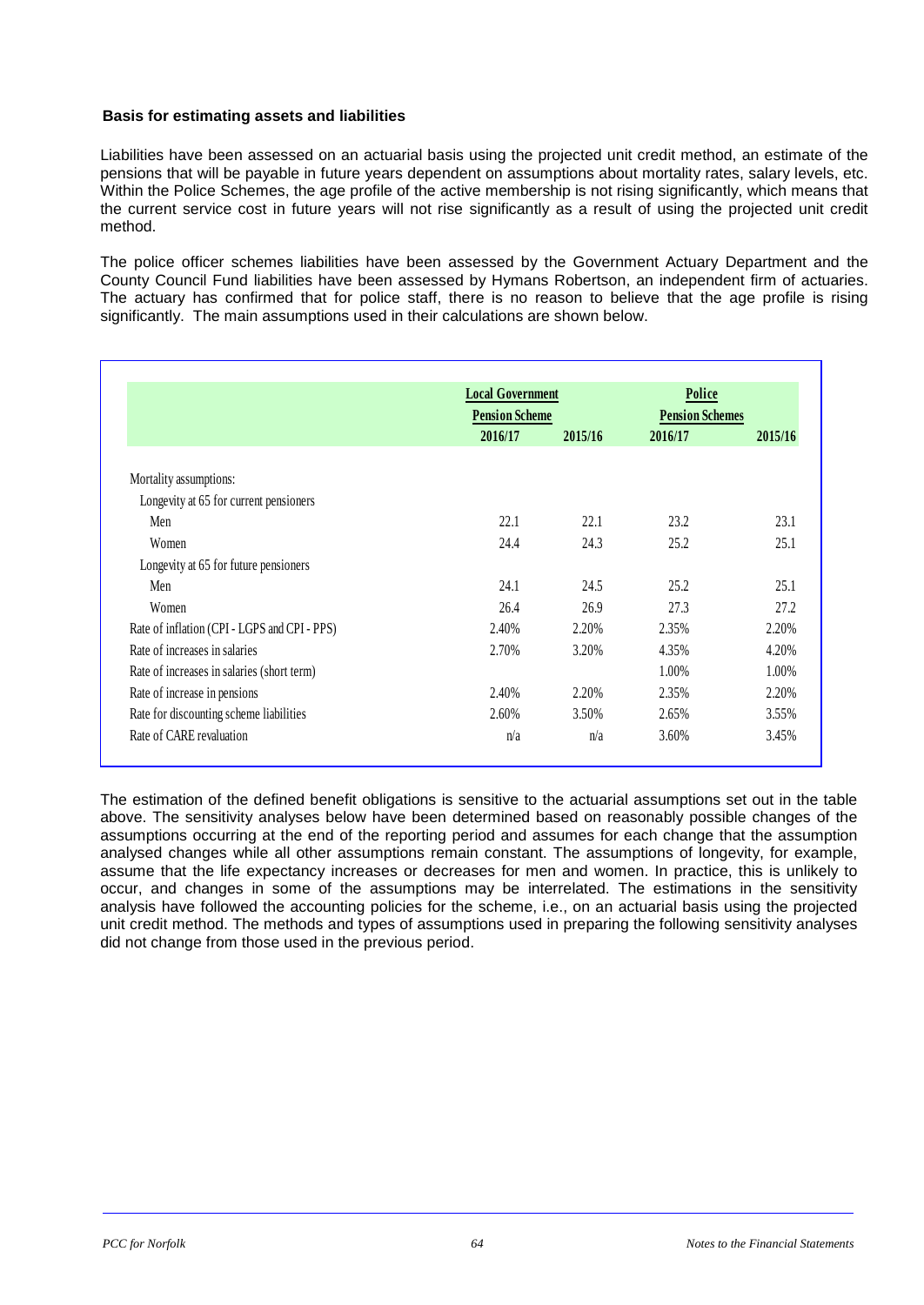#### Group:

|                                            |                                                             | <b>Local Government</b><br><b>Pension Scheme</b> |                                                             | Police<br><b>Pension Schemes</b>                |  |  |
|--------------------------------------------|-------------------------------------------------------------|--------------------------------------------------|-------------------------------------------------------------|-------------------------------------------------|--|--|
|                                            | Approximate<br>Increase to<br><b>Employers</b><br>Liability | Approximate<br><b>Monetary</b><br><b>Amount</b>  | Approximate<br>Increase to<br><b>Employers</b><br>Liability | Approximate<br><b>Monetary</b><br><b>Amount</b> |  |  |
|                                            | $\frac{0}{0}$                                               | £000                                             | $\frac{0}{0}$                                               | £000                                            |  |  |
| 0.5% decrease in Real Discount Rate        | 14.0%                                                       | 34,558                                           | 9.8%                                                        | 159.200                                         |  |  |
| 1 year increase in member life expectancy  | $3.0 - 5.0$                                                 | 7,011 - 13,418                                   | 2.6%                                                        | 424,000                                         |  |  |
| 0.5% increase in the Salary Increase Rate  | 3.5%                                                        | 7,034                                            | 1.2%                                                        | 20,000                                          |  |  |
| 0.5% increase in the Pension Increase Rate | 11.0%                                                       | 26,897                                           | 9.2%                                                        | 149,300                                         |  |  |
| 1 year increase in early retirement        | n/a                                                         | n/a                                              | 0.1%                                                        | 1,300                                           |  |  |

#### PCC:

|                                            | <b>Local Government</b><br><b>Pension Scheme</b>            |                                                 |  |
|--------------------------------------------|-------------------------------------------------------------|-------------------------------------------------|--|
|                                            | Approximate<br>Increase to<br><b>Employers</b><br>Liability | Approximate<br><b>Monetary</b><br><b>Amount</b> |  |
|                                            | $\frac{6}{6}$                                               | £000                                            |  |
| 0.5% decrease in Real Discount Rate        | 16.0%                                                       | 380                                             |  |
| 1 year increase in member life expectancy  | $3.0 - 5.0\%$                                               | $69 - 115$                                      |  |
| 0.5% increase in the Salary Increase Rate  | 4.0%                                                        | 92                                              |  |
| 0.5% increase in the Pension Increase Rate | 12.0%                                                       | 281                                             |  |

#### **Impact on the Group's cashflow**

The objectives of the LGPS scheme, as set out in the funding strategy statement, are to keep employer's contributions at as constant a rate as possible. The County Council has agreed a strategy with the scheme's actuary to achieve a funding level of 100% over the next 20 years. The minimum employer contributions payable over the next year for the PCC for Norfolk Group is 17.8% plus £0.887m (13% plus 2.128m 2015/16) respectively. The last triennial valuation was dated 31 March 2016.

Estimated employer's contributions for 2017/18 amount to £6.6m on the LGPS and £26.1m on the Police schemes.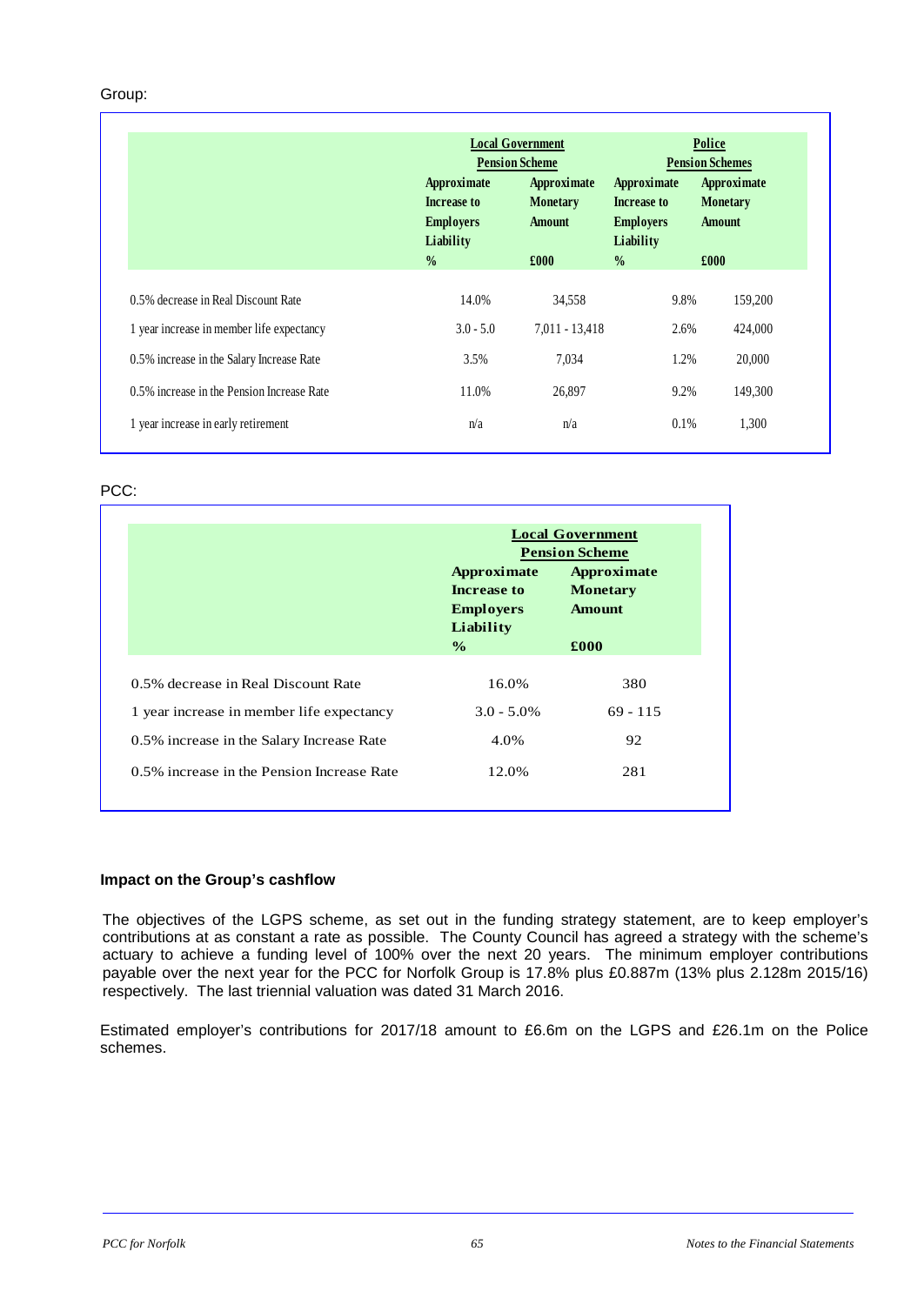Maturity profile of the defined benefit obligation:

### Group:

|                   | <b>LGPS</b>                                                                              |                                                                  |                                                                                             | <b>Police Pension Schemes</b><br>excluding injury                |                                          |                                                                      |
|-------------------|------------------------------------------------------------------------------------------|------------------------------------------------------------------|---------------------------------------------------------------------------------------------|------------------------------------------------------------------|------------------------------------------|----------------------------------------------------------------------|
|                   | <b>Funded</b><br>Liability<br>split as at 31 split as at 31<br><b>March 2017</b><br>£000 | <b>Funded</b><br>Liability<br><b>March 2017</b><br>$\frac{0}{0}$ | <b>Weighted Average</b><br><b>Duration at</b><br><b>Previous Formal</b><br><b>Valuation</b> | Liability split<br>as at 31 March as at 31 March<br>2017<br>£000 | Liability split<br>2017<br>$\frac{0}{0}$ | Weighted average<br>duration of the<br>defined benefit<br>obligation |
|                   |                                                                                          |                                                                  |                                                                                             |                                                                  |                                          |                                                                      |
| Active members    | 145.616                                                                                  | 52.3%                                                            | 26.7                                                                                        | 744.210                                                          | 45.6%                                    |                                                                      |
| Deferred members  | 57,233                                                                                   | 20.5%                                                            | 26.8                                                                                        | 35.380                                                           | 2.2%                                     |                                                                      |
| Pensioner members | 75,704                                                                                   | 27.2%                                                            | 12.6                                                                                        | 851.930                                                          | 52.2%                                    |                                                                      |
| <b>Total</b>      | 278,553                                                                                  | 100%                                                             | 21.9                                                                                        | 1,631,520                                                        | 100%                                     | 21                                                                   |

The actuary does not provide a split of the weighted average duration of the defined benefit scheme between active, deferred and pensioner members for the Police Pension Schemes.

PCC:

|                   | <b>LGPS</b>                                                    |                                                                |                                                                               |  |  |
|-------------------|----------------------------------------------------------------|----------------------------------------------------------------|-------------------------------------------------------------------------------|--|--|
|                   | <b>Funded Liability</b><br>split as at 31<br><b>March 2017</b> | <b>Funded Liability</b><br>split as at 31<br><b>March 2017</b> | Weighted<br><b>Average Duration</b><br>at Previous<br><b>Formal Valuation</b> |  |  |
|                   | £000                                                           | $\frac{0}{0}$                                                  |                                                                               |  |  |
| Active members    | 1,641                                                          | 68.1%                                                          | 30.6                                                                          |  |  |
| Deferred members  | 405                                                            | 16.8%                                                          | 36.2                                                                          |  |  |
| Pensioner members | 364                                                            | 15.1%                                                          | 16.1                                                                          |  |  |
| <b>Total</b>      | 2,410                                                          | 100%                                                           | 28.4                                                                          |  |  |

# **18. Short-Term Investments**

Surplus cash is invested for periods of up to one year in accordance with the approved treasury management policy. At 31 March 2017 temporary lending comprised:

|                                          | 31 March<br>2017<br>£000 | 31 March<br>2016<br>£000 |
|------------------------------------------|--------------------------|--------------------------|
| Money market and temporary cash deposits |                          |                          |
| <b>Banks</b>                             | 18,112                   | 17,112                   |
| Building societies                       | 4,018                    | 6,006                    |
| <b>Local Authorities</b>                 |                          | 3.002                    |
| <b>Total temporary lending</b>           | 22,130                   | 26,121                   |
| Represented by:                          |                          |                          |
| Cash and cash equivalents                | 2,003                    | 5.004                    |
| Short term investments                   | 20,127                   | 21,117                   |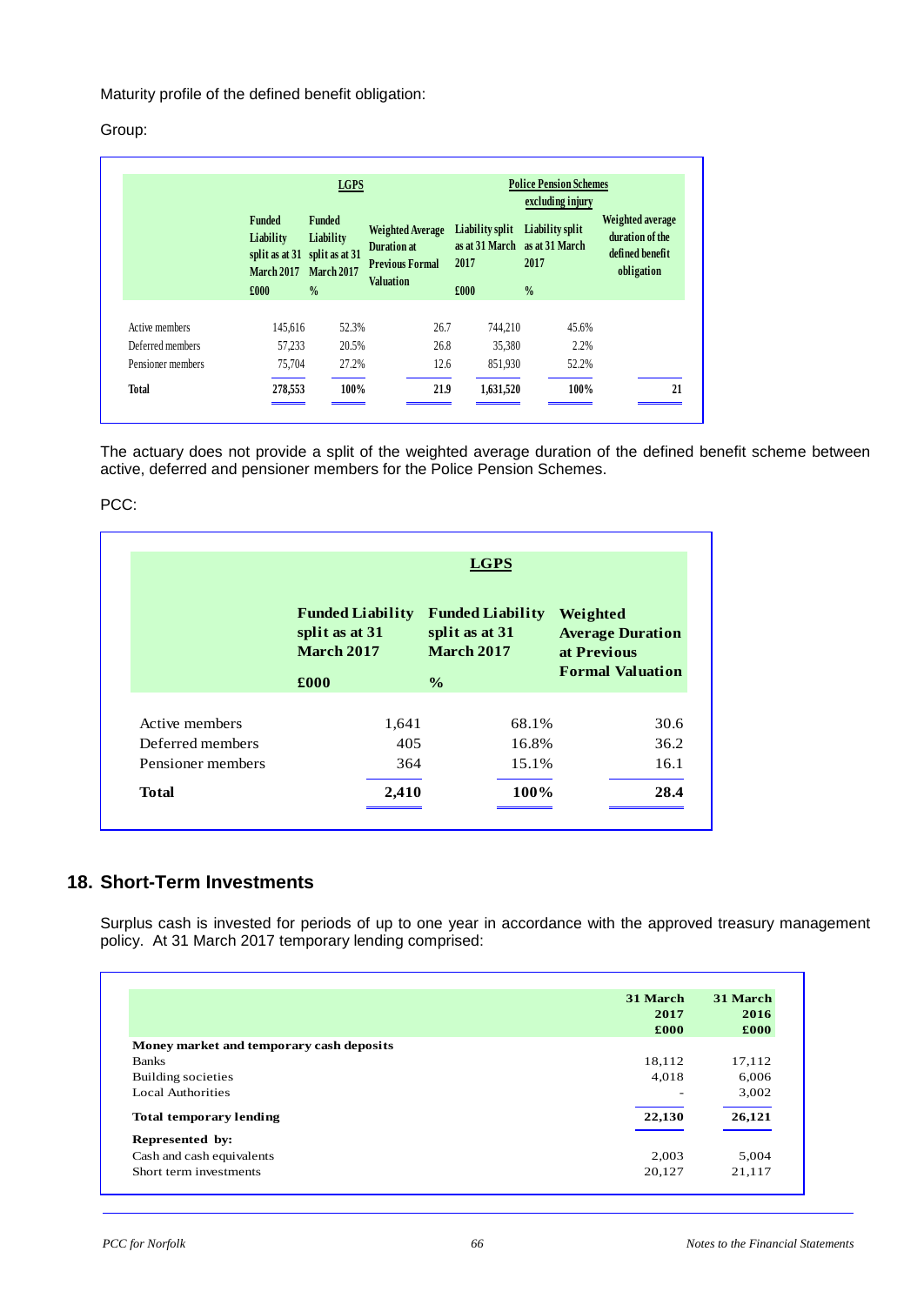# **19. Debtors and Prepayments**

|                                                           | 2016/17<br>£000 | 2015/16<br>£000<br><b>Restated</b> |
|-----------------------------------------------------------|-----------------|------------------------------------|
| <b>Short term debtors:</b>                                |                 |                                    |
| Central government bodies (includes pension top up grant) | 5,800           | 6,397                              |
| Other local authorities                                   | 2,383           | 3,593                              |
| <b>NHS</b> Bodies                                         | 232             | 36                                 |
| Other entities and individuals                            | 2,276           | 2,092                              |
| Prepayments                                               | 4,583           | 2,341                              |
| <b>Balance at 31 March</b>                                | 15,275          | 14,460                             |

# **20. Cash and Cash Equivalents**

|                                                                  | 2016/17 | 2015/16<br>£000 |  |
|------------------------------------------------------------------|---------|-----------------|--|
|                                                                  | £000    |                 |  |
|                                                                  |         |                 |  |
| Imprest accounts                                                 | 68      | 68              |  |
| Bank current accounts                                            | (261)   | 2,574           |  |
| Instant access deposits with banks                               | 6       | 764             |  |
| Deposit with a maturity date less than 3 months from acquisition | 2,003   | 5,004           |  |
| <b>Balance at 31 March</b>                                       | 1,816   | 8,409           |  |

# **21. Assets Held for Sale**

|                                           |                          | <b>Current</b> |                          | Non-current |  |
|-------------------------------------------|--------------------------|----------------|--------------------------|-------------|--|
|                                           | 2016/17                  | 2015/16        | 2016/17                  | 2015/16     |  |
|                                           | £000                     | £000           | £000                     | £000        |  |
| <b>Balance at 1 April</b>                 | 176                      | 409            | $\overline{\phantom{a}}$ | ۰           |  |
| Assets newly classified as held for sale: |                          |                |                          |             |  |
| Property, plant and equipment             | 554                      | 176            | $\overline{\phantom{a}}$ | ۰           |  |
| Assets declassifed as held for sale:      |                          |                |                          |             |  |
| Property, plant and equipment             | $\overline{\phantom{a}}$ |                |                          |             |  |
| Assets sold                               | (500)                    | (409)          | $\overline{\phantom{0}}$ |             |  |
| <b>Balance at 31 March</b>                | 230                      | 176            |                          |             |  |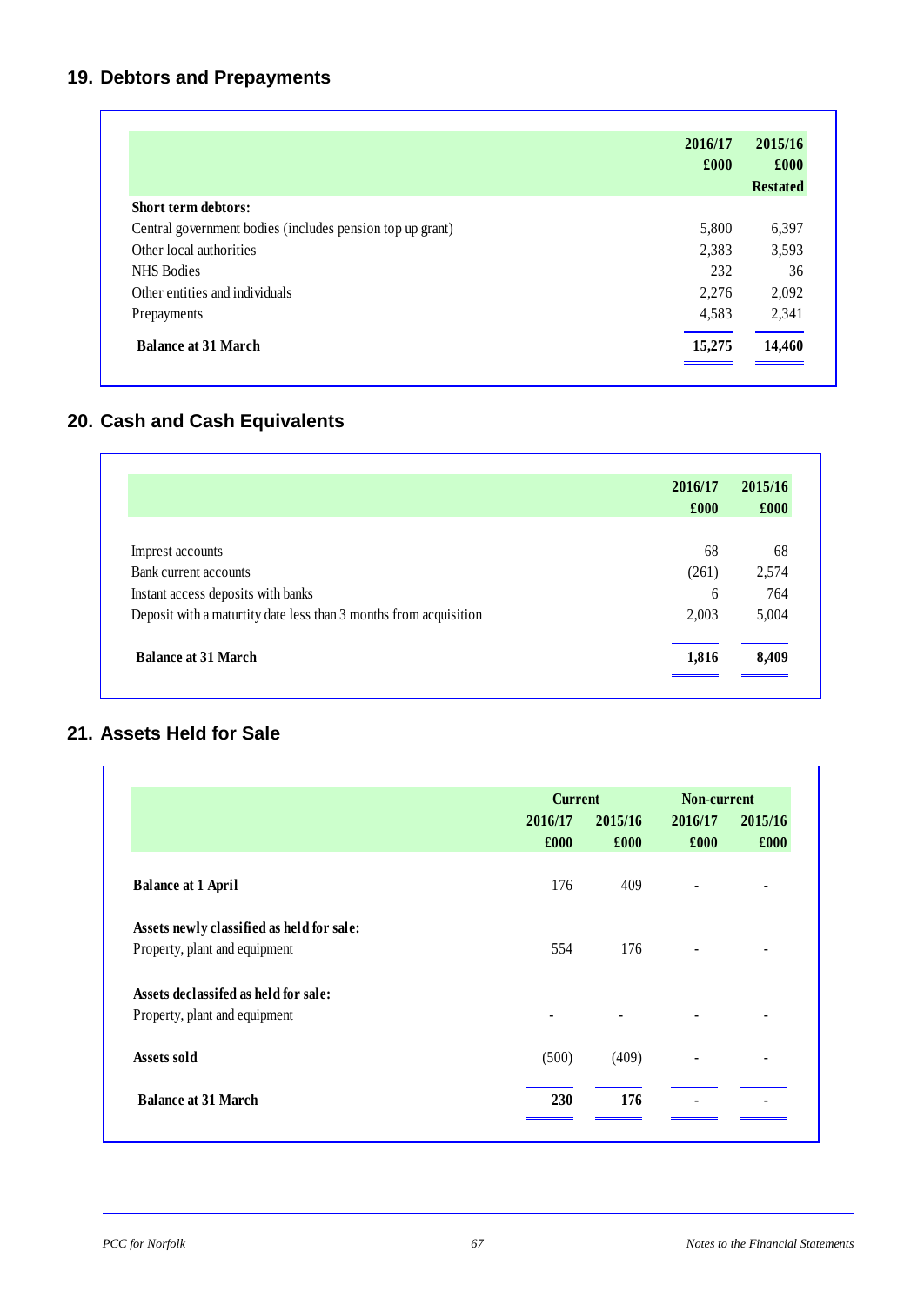# **22. Creditors**

Group:

|                                       | 2016/17 | 2015/16                  |
|---------------------------------------|---------|--------------------------|
|                                       | £000    | $\pounds 000$            |
| <b>Short term creditors:</b>          |         |                          |
| Central government bodies             | 3,880   | 3,161                    |
| Other local authorities               | 2,124   | 4,573                    |
| <b>NHS</b> Bodies                     | 289     | 189                      |
| Public corporations and trading funds | (17)    | $\overline{\phantom{a}}$ |
| Other entities and individuals        | 8,476   | 8,510                    |
| <b>Balance at 31 March</b>            | 14,752  | 16,434                   |

### PCC:

|                                       | 2016/17 | 2015/16                  |
|---------------------------------------|---------|--------------------------|
|                                       | £000    | £000                     |
| <b>Short term creditors:</b>          |         |                          |
| Central government bodies             | 3,880   | 3,161                    |
| Other local authorities               | 2,124   | 4,573                    |
| <b>NHS</b> Bodies                     | 289     | 189                      |
| Public corporations and trading funds | (17)    | $\overline{\phantom{a}}$ |
| Other entities and individuals        | 7,702   | 7,820                    |
| <b>Balance at 31 March</b>            | 13,978  | 15,743                   |

# **23. Contingent Liabilities**

### **MMI Ltd**

The insurance company Municipal Mutual Insurance Limited (MMI) ceased trading in 1992 and ceased to write new or renew policies. Potentially claims can still be received as the company continues to settle outstanding liabilities. A scheme of arrangement is in place, however this arrangement will not meet the full liability of all claims and a current levy of 25% will be chargeable in respect of successful claims on MMI's customers. There are currently two open claims against Norfolk Constabulary. As this point in time, it is not possible to calculate the amount payable on these claims if they prove to be successful.

### **Capped Overtime Claims**

The organisation has a liability in respect of historic overtime claims for Covert Human Intelligence Source (CHIS) handlers and those of a similar nature. Officers from Devon and Cornwall Police claimed successfully in the County Court (October 2013) that they were owed payments under Police Regulations 2003. Their claims were upheld at the Court of Appeal. The claims relate to a cap being placed on overtime claims by the Chief Constable. Overtime caps were generally applied across the Police Service for CHIS and other claims. At this point in time Norfolk Police have 2 claims outstanding in respect of historic overtime. Individual claims are currently stayed whilst they are being assessed, at this point in time quantum cannot be accurately estimated. The claims primarily cover the period when the units were under joint collaborative control with Suffolk Police.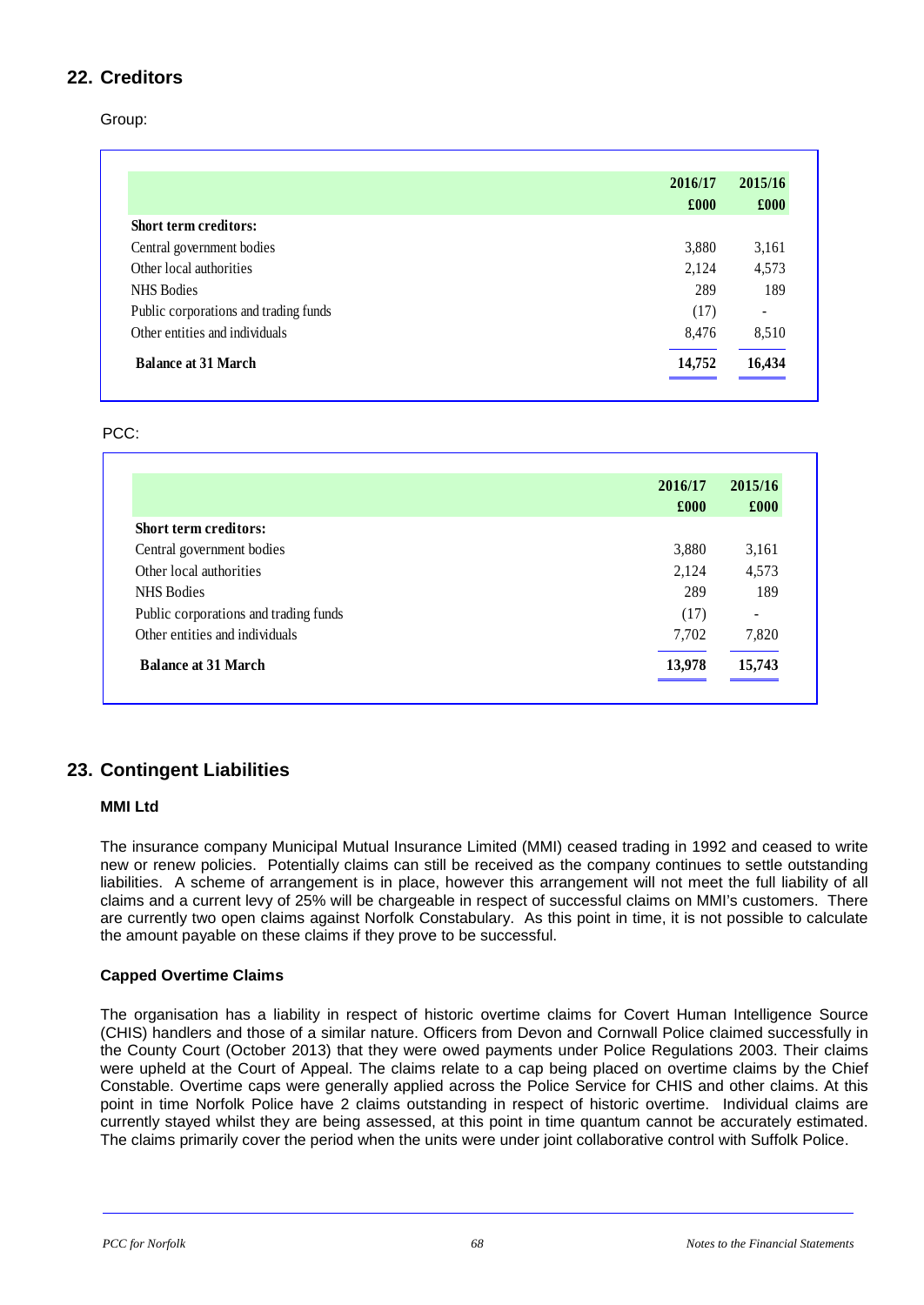#### **Pension Regulations – Unlawful Discrimination**

The Chief Constable of Norfolk, along with other Chief Constables and the Home Office, currently has 60 claims lodged against them with the Central London Employment Tribunal. The claims are in respect of alleged unlawful discrimination arising from the Transitional Provisions in the Police Pension Regulations 2015. Claims of unlawful discrimination have also been made in relation to the changes to the Judiciary and Firefighters Pension regulations. In the case of the Judiciary claims the claimants were successful and in the Firefighters case the respondents were successful. Both of these judgements are subject to appeal, the outcome of which may determine the outcome of the claims by officers. The Tribunal has yet to set a date for a preliminary or substantive Police hearing. Legal advice suggests that there is a strong defence against the claims by officers. The quantum and who will bear the cost is also uncertain, if the claims are partially or fully successful. For these reasons, no provision has been made in the 2016/17 Accounting Statements.

#### **Forensic Service Uncertainty**

The validity of evidence provided by a forensic testing company to the police service is currently under investigation. It is reasonable to anticipate that some people may have been convicted of offences based on flawed data, and that conviction will have had a significant impact on their personal circumstances. As a result some kind of litigation is anticipated. At this point in time it is not possible to assess the number of claims or the financial exposure arising from them.

### **Employment Tribunal Claim**

The Constabularies are currently responding to a submission of claim to the Employment Tribunal, which has been taken out by a number of custody staff across Norfolk and Suffolk. The claim is in respect to a role evaluation and grading process, the results of which are being contested by the staff. Should the claimants be successful, there is a potential liability to the Constabularies that would equate to the difference in pay from April 2015 to date including allowances and any on-costs. The Constabulary as employers are robustly defending their position, and the timing and certainty of any liability are not at the point where a provision can be made.

## **24. Provisions**

#### Insurance

The PCC self-insures a number of risks up to a predetermined limit with insurance only being bought externally to cover losses beyond this. This provision is in place to finance any liabilities or losses that are likely to be incurred but uncertain as to the amounts or the dates on which they will arise.

#### Employment Tribunals and Judicial Reviews

The provision balance as at 31 March 2017 relates to three Employment Tribunals and two Judicial Reviews. As these cases are subject to legal and other investigative proceedings no further details can be provided.

This figure has been estimated based on the professional guidance given to the PCC as to the likelihood of these claims being successful. The effect of the inaccuracy in these assumptions cannot be measured as they are based purely on professional judgement.

#### Exit Packages

The exit package provision balance as at 31 March 2017 was to provide for one member of staff given notice prior to 1 April 2017 but who will not leave the Constabulary until after 31 March 2017. The balance also includes pension strain costs yet to be paid for 1 employee.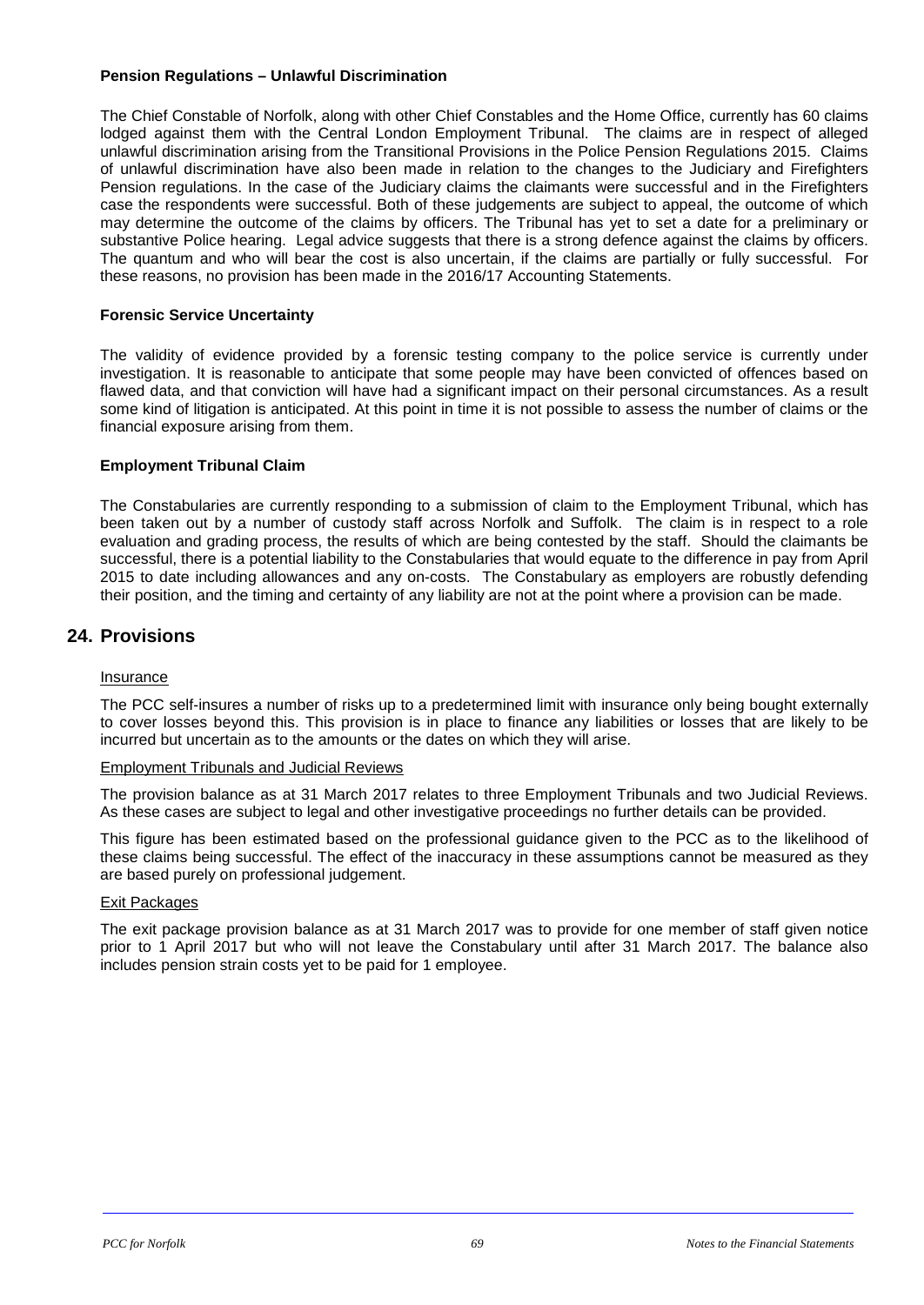|                                                  | <b>Balance</b> |                                      | Paid/                       | <b>Balance</b>           |
|--------------------------------------------------|----------------|--------------------------------------|-----------------------------|--------------------------|
|                                                  | 2016<br>£000   | 1 April Provision<br>in year<br>£000 | Reversed<br>in year<br>£000 | 31 March<br>2017<br>£000 |
| Insurance claims                                 | 810            | 490                                  | (599)                       | 701                      |
| <b>Employment Tribunals and Judicial Reviews</b> | 20             | 51                                   | (11)                        | 60                       |
| <b>Exit Packages</b>                             | 271            | 18                                   | (271)                       | 18                       |
| Pension                                          | 13             | $\overline{\phantom{a}}$             | (13)                        | $\overline{\phantom{0}}$ |
| Total                                            | 1,115          | 559                                  | (895)                       | 779                      |

# **25. Leases**

All significant leases have been assessed to identify the appropriate lease category.

## **Operating Leases as Lessee:**

The PCC has a number of properties on short term lease arrangements which have been accounted for as operating leases. The future minimum lease payments due under non-cancellable leases in future years are:

|                                                   | 31 March | 31 March |
|---------------------------------------------------|----------|----------|
|                                                   | 2017     | 2016     |
|                                                   | £000     | £000     |
| Not later than one year                           | 409      | 437      |
| later than one year but not later than five years | 368      | 657      |
| later than five years                             |          | ٠        |
|                                                   | 777      | 1,093    |

The amount charged to the service lines in respect of operating leases amounts to:

|                        | 2016/17<br>£000 | 2015/16<br>£000 |
|------------------------|-----------------|-----------------|
| Minimum lease payments | 473             | 598             |
| Contingent rents       | 165             | 182             |
|                        | 639             | 780             |

### **Operating Leases as Lessor:**

The PCC has granted several leases on properties which have been accounting for as Operating Leases. The future minimum lease payments receivable under uncancellable leases in the future years are: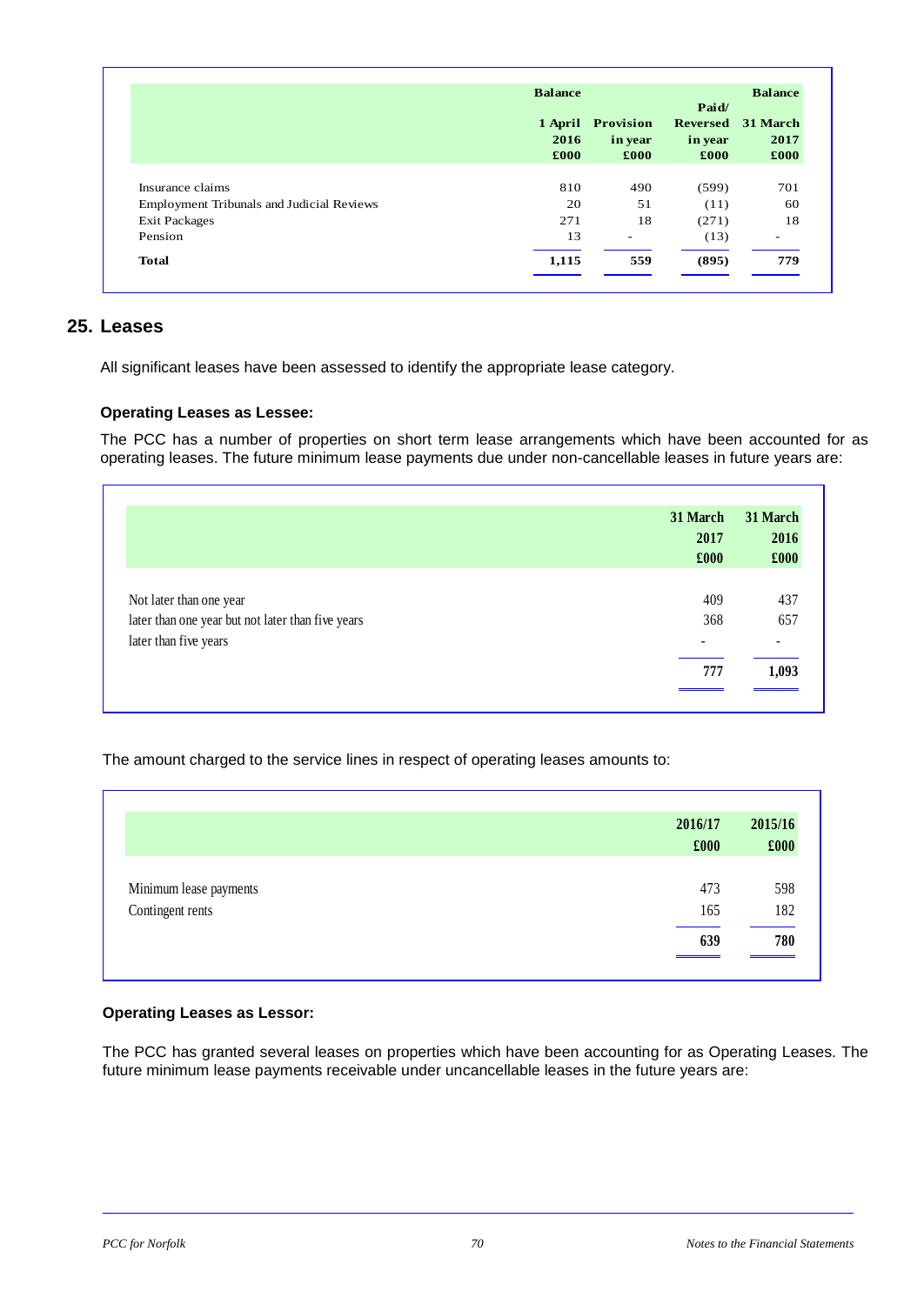|                                                   | 31 March | 31 March                 |
|---------------------------------------------------|----------|--------------------------|
|                                                   | 2017     | 2016                     |
|                                                   | £000     | £000                     |
|                                                   |          |                          |
| Not later than one year                           | 5        | 14                       |
| later than one year but not later than five years |          | 3                        |
| later than five years                             |          | $\overline{\phantom{0}}$ |
|                                                   | 5        | 17                       |

The amount credited to the service lines in respect of operating lease income is:

|                        | 2016/17<br>£000 | 2015/16<br>£000 |
|------------------------|-----------------|-----------------|
| Minimum lease payments | 20              | 25              |
| Contingent rents       | 12              | b               |
|                        | 31              | 31              |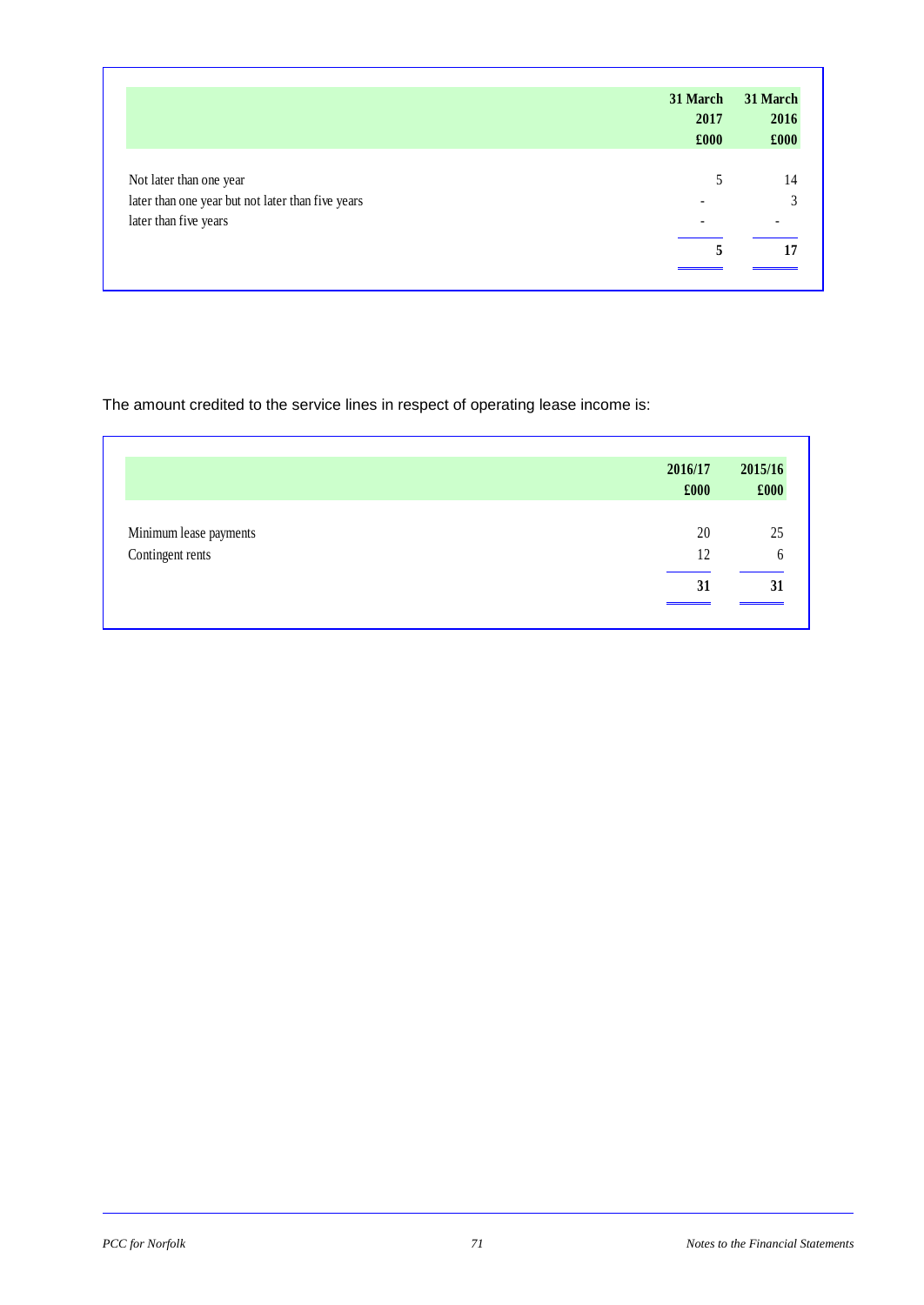# **26. Usable Reserves**

Movements in the Group's and the PCC's usable reserves are analysed as follows:

## **Group**

|                                                                                         | General        | Capital  | Capital        | Total         |
|-----------------------------------------------------------------------------------------|----------------|----------|----------------|---------------|
|                                                                                         | Fund           | Receipts | <b>Grants</b>  | <b>Usable</b> |
|                                                                                         | Balance        | Reserve  | Unapplied      | Reserves      |
| <b>Year Ended 31 March 2017</b>                                                         | £000           | £000     | £000           | £000          |
| <b>Balance at 1 April 2016</b>                                                          | 29,014         |          |                | 29,014        |
| Movement in Reserves during 2016/17                                                     |                |          |                |               |
| Surplus or (deficit) on provision of services                                           |                |          |                |               |
| (accounting basis)                                                                      | (37, 813)      |          |                | (37, 813)     |
| Other comprehensive income and expenditure                                              |                |          |                |               |
| Total comprehensive income and expenditure                                              | (37, 813)      |          |                | (37, 813)     |
| Amortisation of intangible assets                                                       | 643            |          |                | 643           |
| Depreciation on property, plant and equipment                                           | 5,266          |          |                | 5,266         |
| Revaluation losses on property, plant and equipment                                     | 284            |          |                | 284           |
| Capital grants and contributions credited to the CIES                                   | (1,142)        |          | 1,142          |               |
| Application of capital grants from unapplied account                                    |                |          | (647)          | (647)         |
| Net gain or loss on the sale of non-current assets                                      | 77             | 723      |                | 800           |
| Amount by which finance costs calculated in accordance with the Code are different fro: |                |          |                |               |
| the amount of finance costs calculated in accordance with statutory requirements        |                |          |                |               |
| Difference between IAS 19 pension costs and those                                       |                |          |                |               |
| calculated in accordance with statutory requirements                                    | 54,445         |          |                | 54,445        |
| Movement on the collection fund adjustment account                                      | 464            |          | $\overline{a}$ | 464           |
| Capital expenditure charged to the General Fund Balance                                 | (2, 435)       |          | $\overline{a}$ | (2, 435)      |
| Statutory provision for the repayment of debt                                           | (1,537)        |          |                | (1,537)       |
| Contribution to the Police Pension Fund                                                 | (22,090)       |          | $\overline{a}$ | (22,090)      |
| Movement on the Compensated Absences Account                                            | 84             |          |                | 84            |
| Use of capital receipts to fund asset purchases                                         | $\overline{a}$ | (723)    |                | (723)         |
| Adjustments between accounting basis and                                                |                |          |                |               |
| funding basis under regulations                                                         | 34,058         |          | 495            | 34,553        |
| Increase / decrease in year                                                             | (3,755)        |          | 495            | (3,260)       |
| <b>Balance at 31 March 2017</b>                                                         | 25,259         |          | 495            | 25,754        |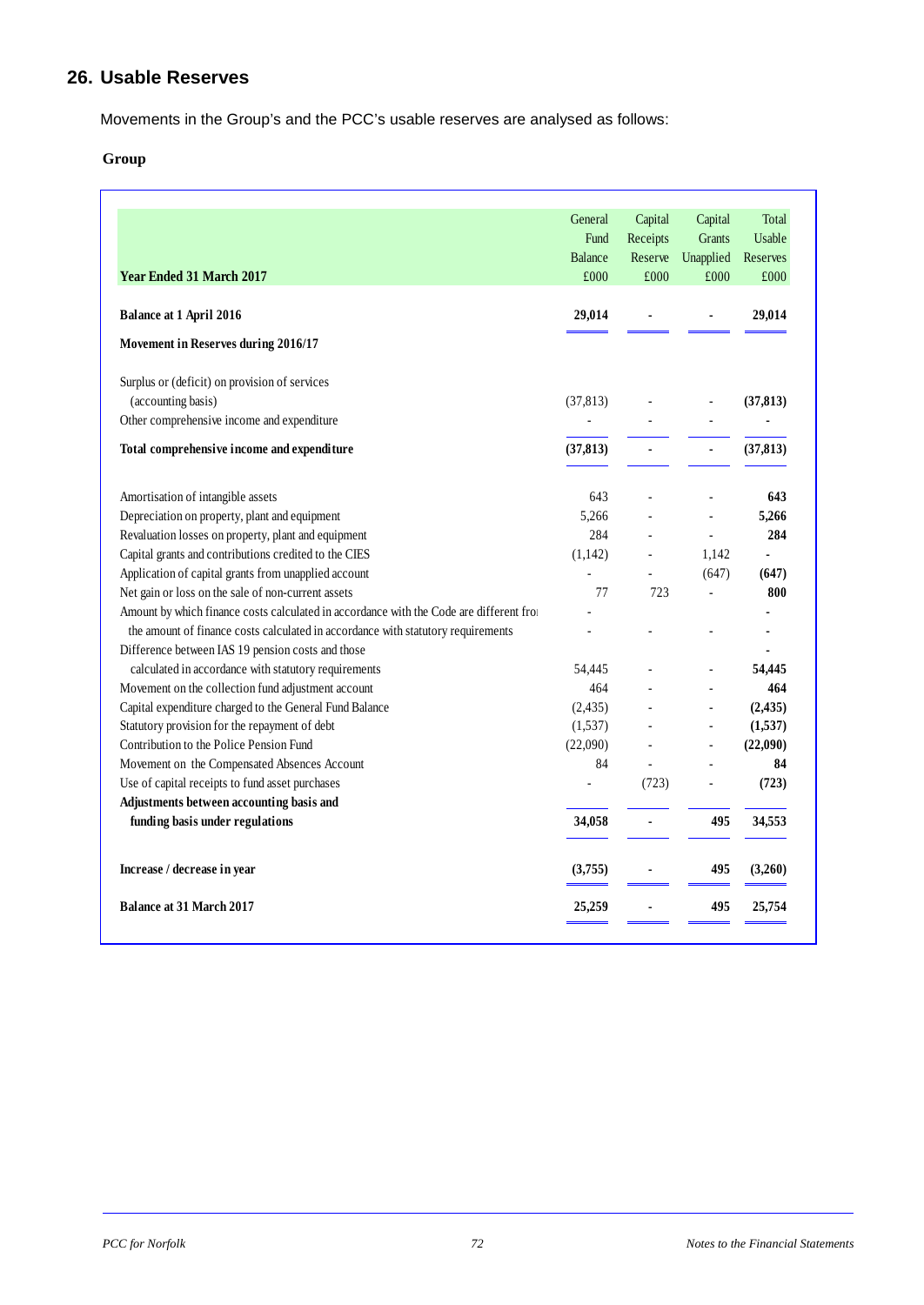| <b>Year Ended 31 March 2016</b>                                                                                                       | General<br>Fund<br><b>Balance</b><br>£000 | Capital<br>Receipts<br>Reserve<br>£000 | Capital<br>Grants<br>Unapplied<br>£000 | Total<br>Usable<br>Reserves<br>£000 |
|---------------------------------------------------------------------------------------------------------------------------------------|-------------------------------------------|----------------------------------------|----------------------------------------|-------------------------------------|
| <b>Balance at 1 April 2015</b>                                                                                                        | 37,197                                    |                                        | 11                                     | 37,208                              |
| Movement in Reserves during 2015/16                                                                                                   |                                           |                                        |                                        |                                     |
| Surplus or (deficit) on provision of services                                                                                         |                                           |                                        |                                        |                                     |
| (accounting basis)                                                                                                                    | (47, 585)                                 |                                        |                                        | (47, 585)                           |
| Other comprehensive income and expenditure                                                                                            |                                           |                                        | ÷,                                     |                                     |
| Total comprehensive income and expenditure                                                                                            | (47, 585)                                 | ä,                                     | ä,                                     | (47,585)                            |
| Amortisation of intangible assets                                                                                                     | 480                                       |                                        |                                        | 480                                 |
| Depreciation on property, plant and equipment                                                                                         | 4,940                                     |                                        |                                        | 4,940                               |
| Revaluation losses on property, plant and equipment                                                                                   | 245                                       |                                        |                                        | 245                                 |
| Capital grants and contributions credited to the CIES                                                                                 | (1,654)                                   |                                        | $\overline{a}$                         | (1,654)                             |
| Application of capital grants from unapplied account                                                                                  |                                           |                                        | (11)                                   | (11)                                |
| Net gain or loss on the sale of non-current assets                                                                                    | 16                                        | 513                                    |                                        | 529                                 |
| Amount by which finance costs calculated in accordance with the Code are different from                                               |                                           |                                        |                                        |                                     |
| the amount of finance costs calculated in accordance with statutory requirements<br>Difference between IAS 19 pension costs and those | 12                                        |                                        |                                        | 12                                  |
| calculated in accordance with statutory requirements                                                                                  | 65,176                                    |                                        |                                        | 65,176                              |
| Movement on the collection fund adjustment account                                                                                    | 152                                       |                                        | L.                                     | 152                                 |
| Capital expenditure charged to the General Fund Balance                                                                               | (3,558)                                   |                                        | L.                                     | (3,558)                             |
| Statutory provision for the repayment of debt                                                                                         | (4,773)                                   |                                        | L.                                     | (4,773)                             |
| Contribution to the Police Pension Fund                                                                                               | (21, 844)                                 | ÷,                                     | ÷,                                     | (21, 844)                           |
| Movement on the Compensated Absences Account                                                                                          | 211                                       | ÷,                                     | ÷,                                     | 211                                 |
| Use of capital receipts to fund asset purchases                                                                                       | $\overline{a}$                            | (513)                                  |                                        | (513)                               |
| Adjustments between accounting basis and                                                                                              |                                           |                                        |                                        |                                     |
| funding basis under regulations                                                                                                       | 39,402                                    | ٠                                      | (11)                                   | 39,391                              |
| Increase / decrease in year                                                                                                           | (8, 183)                                  |                                        | (11)                                   | (8, 194)                            |
| <b>Balance at 31 March 2016</b>                                                                                                       | 29,014                                    |                                        |                                        | 29,014                              |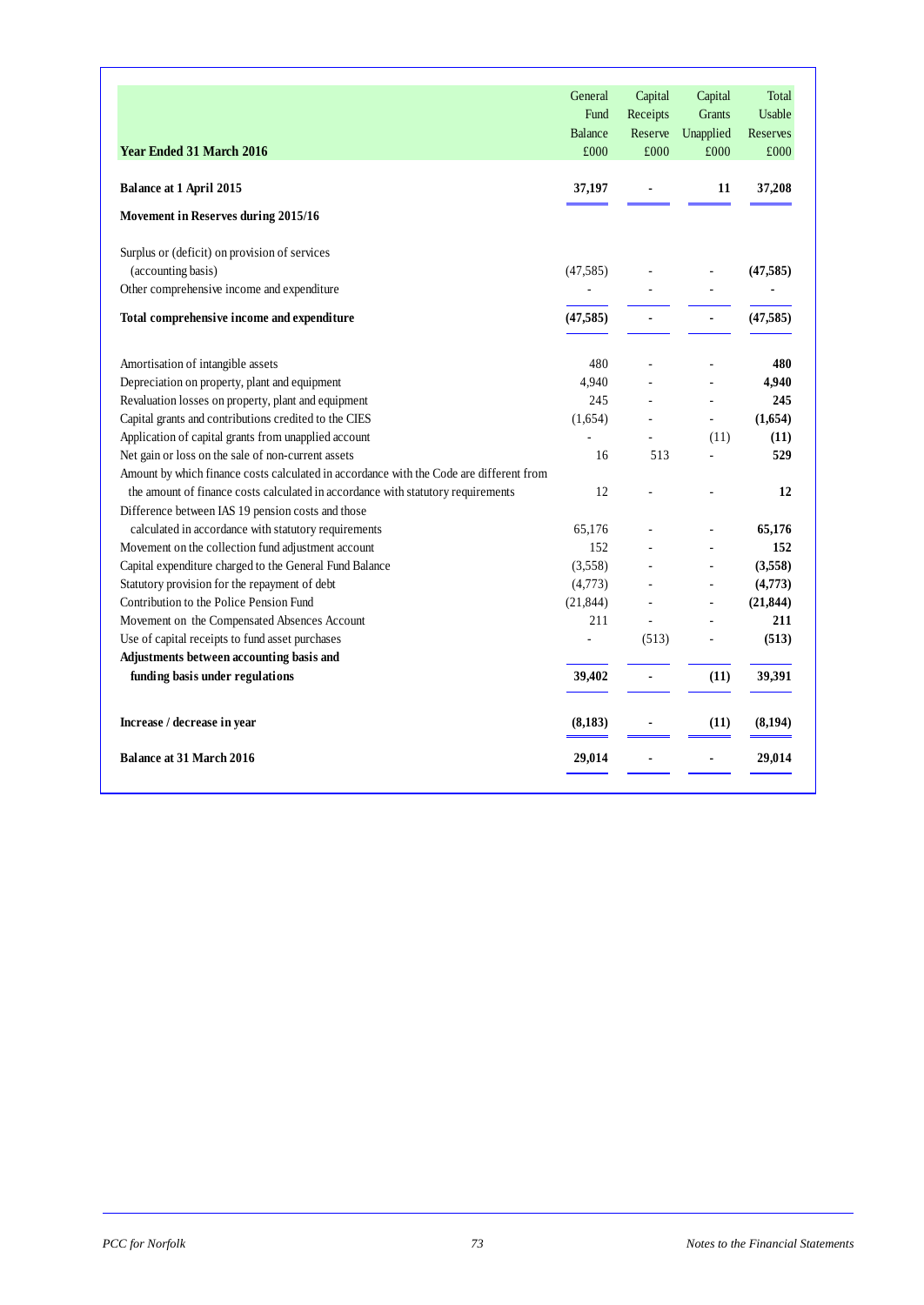|                                                                                         | General        | Capital  | Capital        | Total    |
|-----------------------------------------------------------------------------------------|----------------|----------|----------------|----------|
|                                                                                         | Fund           | Receipts | <b>Grants</b>  | Usable   |
|                                                                                         | <b>Balance</b> | Reserve  | Unapplied      | Reserves |
| <b>Year Ended 31 March 2017</b>                                                         | £000           | £000     | £000           | £000     |
| <b>Balance at 1 April 2016</b>                                                          | 29,014         | ×,       | ٠              | 29,014   |
| Movement in Reserves during 2016/17                                                     |                |          |                |          |
| Surplus or (deficit) on provision of services                                           |                |          |                |          |
| (accounting basis)                                                                      | (5, 477)       |          |                | (5, 477) |
| Other comprehensive income and expenditure                                              |                |          |                |          |
| Total comprehensive income and expenditure                                              | (5, 477)       | ä,       | $\blacksquare$ | (5, 477) |
| Amortisation of intangible assets                                                       | 643            |          |                | 643      |
| Depreciation on property, plant and equipment                                           | 5,266          |          |                | 5,266    |
| Revaluation losses on property, plant and equipment                                     | 284            |          |                | 284      |
| Capital grants and contributions credited to the CIES                                   | (1,142)        |          | 1,142          |          |
| Application of capital grants from unapplied account                                    |                |          | (647)          | (647)    |
| Net gain or loss on the sale of non-current assets                                      | 77             | 723      |                | 800      |
| Amount by which finance costs calculated in accordance with the Code are different from |                |          |                |          |
| the amount of finance costs calculated in accordance with statutory requirements        |                |          |                |          |
| Difference between IAS 19 pension costs and those                                       |                |          |                |          |
| calculated in accordance with statutory requirements                                    | 104            |          |                | 104      |
| Movement on the collection fund adjustment account                                      | 464            |          |                | 464      |
| Capital expenditure charged to the General Fund Balance                                 | (2, 435)       |          |                | (2, 435) |
| Statutory provision for the repayment of debt                                           | (1,537)        |          | $\overline{a}$ | (1,537)  |
| Use of capital receipts to fund asset purchases                                         | $\overline{a}$ | (723)    |                | (723)    |
| Adjustments between accounting basis and                                                |                |          |                |          |
| funding basis under regulations                                                         | 1,722          | ä,       | 495            | 2,217    |
| Increase / decrease in year                                                             | (3,755)        |          | 495            | (3,260)  |
| <b>Balance at 31 March 2017</b>                                                         | 25,259         |          | 495            | 25,753   |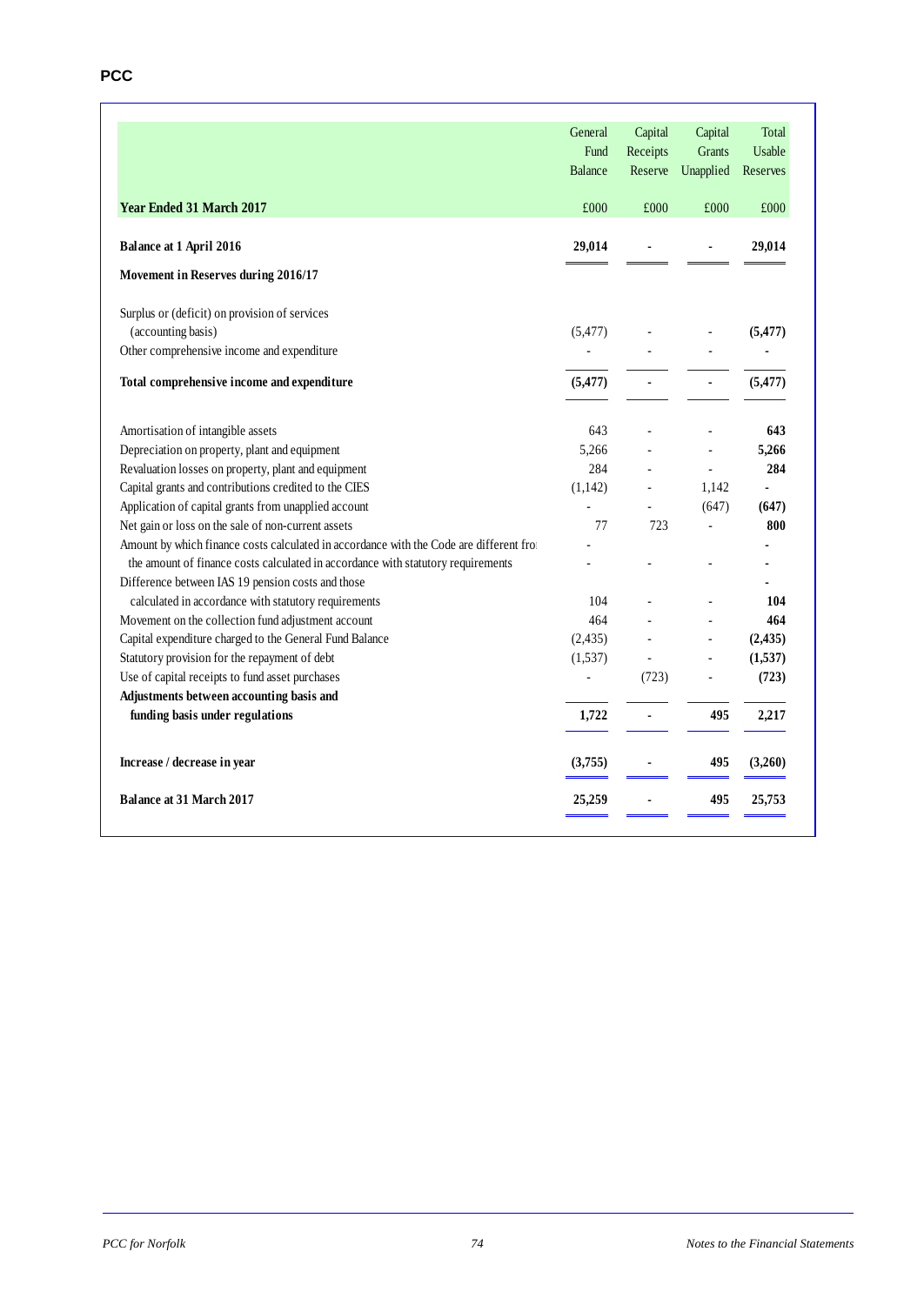|                                                                                                                                       | General<br>Fund<br><b>Balance</b> | Capital<br>Receipts<br>Reserve | Capital<br><b>Grants</b><br>Unapplied | Total<br><b>Usable</b><br>Reserves |
|---------------------------------------------------------------------------------------------------------------------------------------|-----------------------------------|--------------------------------|---------------------------------------|------------------------------------|
| <b>Year Ended 31 March 2016</b>                                                                                                       | £000                              | £000                           | £000                                  | £000                               |
| Balance at 1 April 2015                                                                                                               | 37,197                            |                                | 11                                    | 37,208                             |
| Movement in Reserves during 2015/16                                                                                                   |                                   |                                |                                       |                                    |
| Surplus or (deficit) on provision of services                                                                                         |                                   |                                |                                       |                                    |
| (accounting basis)                                                                                                                    | (4,241)                           |                                |                                       | (4,241)                            |
| Other comprehensive income and expenditure                                                                                            |                                   |                                |                                       |                                    |
| Total comprehensive income and expenditure                                                                                            | (4,241)                           |                                |                                       | (4,241)                            |
| Amortisation of intangible assets                                                                                                     | 480                               |                                |                                       | 480                                |
| Depreciation on property, plant and equipment                                                                                         | 4,940                             |                                |                                       | 4.940                              |
| Revaluation losses on property, plant and equipment                                                                                   | 245                               |                                |                                       | 245                                |
| Capital grants and contributions credited to the CIES                                                                                 | (1,654)                           |                                |                                       | (1,654)                            |
| Application of capital grants from unapplied account                                                                                  |                                   |                                | (11)                                  | (11)                               |
| Net gain or loss on the sale of non-current assets                                                                                    | 16                                | 513                            |                                       | 529                                |
| Amount by which finance costs calculated in accordance with the Code are different from                                               |                                   |                                |                                       |                                    |
| the amount of finance costs calculated in accordance with statutory requirements<br>Difference between IAS 19 pension costs and those | 12                                |                                |                                       | 12                                 |
| calculated in accordance with statutory requirements                                                                                  | 65,176                            |                                |                                       | 65,176                             |
| Movement on the collection fund adjustment account                                                                                    | 152                               |                                |                                       | 152                                |
| Capital expenditure charged to the General Fund Balance                                                                               | (3,558)                           |                                | $\overline{a}$                        | (3,558)                            |
| Statutory provision for the repayment of debt                                                                                         | (4,773)                           | L,                             | $\overline{a}$                        | (4,773)                            |
| Use of capital receipts to fund asset purchases                                                                                       | $\overline{\phantom{a}}$          | (513)                          |                                       | (513)                              |
| Adjustments between accounting basis and                                                                                              |                                   |                                |                                       |                                    |
| funding basis under regulations                                                                                                       | 61,035                            |                                | (11)                                  | 61,024                             |
| Increase / decrease in year                                                                                                           | 56,794                            |                                | (11)                                  | 56,782                             |
| <b>Balance at 31 March 2016</b>                                                                                                       | 93,991                            |                                |                                       | 93,989                             |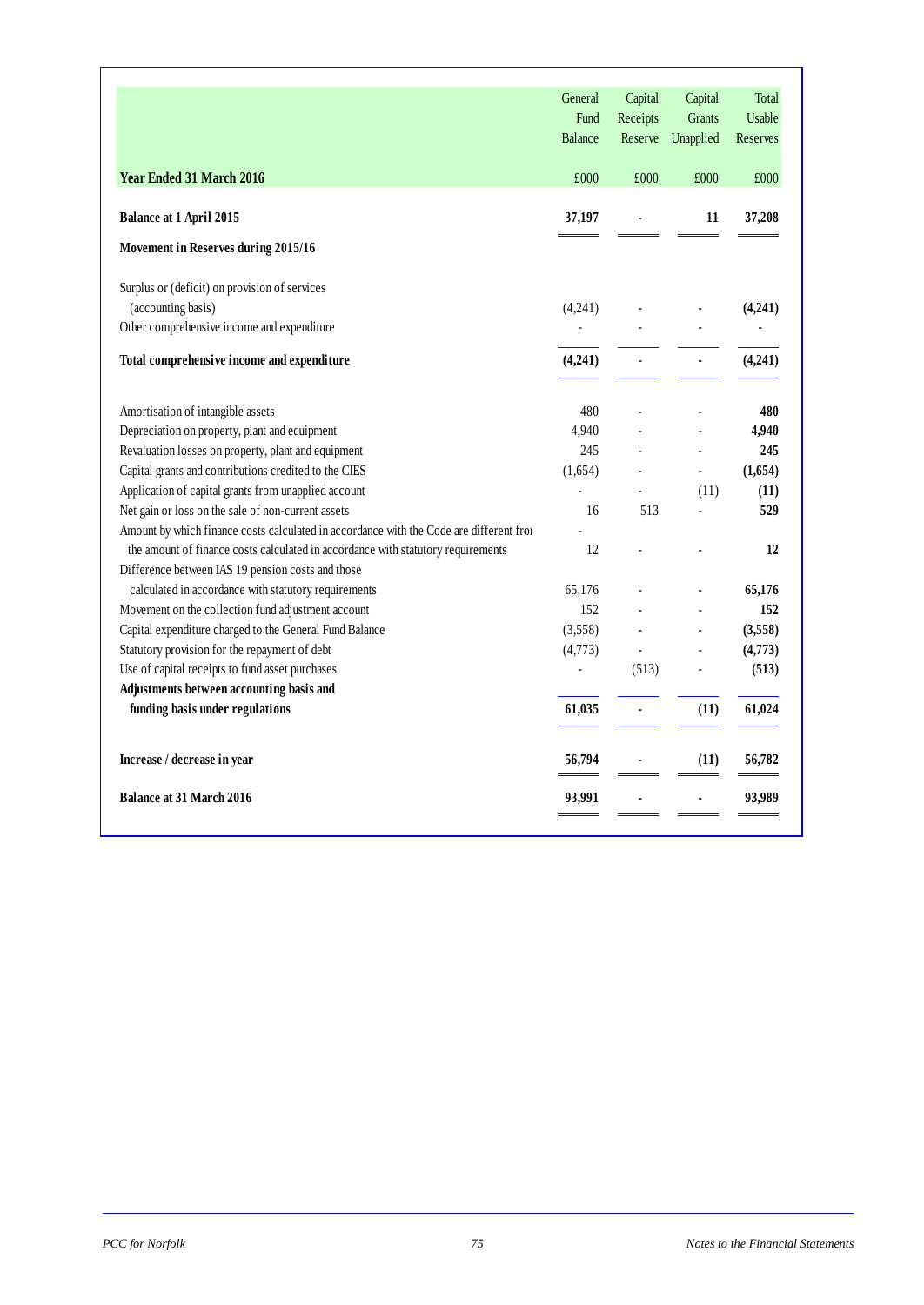# **27. Earmarked Balances within the General Fund**

The movements in earmarked balances in 2016/17 are analysed as follows:

|                               |                             | <b>Balance</b><br>1 April |                 |                            |      | <b>Balance</b><br>31 March |
|-------------------------------|-----------------------------|---------------------------|-----------------|----------------------------|------|----------------------------|
|                               |                             | 2016                      | <b>Received</b> | <b>Applied Reallocated</b> |      | 2017                       |
|                               | <b>Note</b>                 | £000                      | £000            | £000                       | £000 | £000                       |
| <b>Revenue reserves:</b>      |                             |                           |                 |                            |      |                            |
| <b>OCC Unitary Charge</b>     | (a)                         | 1,760                     |                 | (80)                       | ٠    | 1,680                      |
| <b>PIC Unitary Charge</b>     | (b)                         | 402                       |                 | (18)                       |      | 384                        |
| <b>Insurance Reserve</b>      | $\left( \mathbf{c} \right)$ | 786                       |                 |                            |      | 786                        |
| <b>Budget Support Reserve</b> | (d)                         | 7,796                     |                 | (2,078)                    |      | 5,718                      |
| <b>Invest to Save Reserve</b> | (e)                         | 1,354                     |                 | (274)                      |      | 1,080                      |
| Safety Camera Reserve         | (f)                         | 1,285                     | 636             | (709)                      |      | 1,212                      |
| <b>PCC</b> Reserve            | (g)                         | 938                       | 406             | (4)                        |      | 1,341                      |
| Capital Financing Reserve     | (h)                         | 10,218                    | 648             | (2,283)                    |      | 8,583                      |
| <b>Total</b>                  |                             | 24,539                    | 1,690           | (5, 446)                   |      | 20,783                     |

#### **(a) OCC Unitary Charge**

The net excess of specific grant over unitary charge payments in the early years of the PFI funded OCC, to be offset against a net shortfall in the later years.

## **(b) PIC Unitary Charge**

The net excess of specific grant over unitary charge payments in the first year of the PFI funded PICs, to be offset against a net shortfall in the later years.

#### **(c) Insurance Reserve**

The PCC pays the first £350,000 of every employer liability, public liability and motor claim. This reserve is held to cover large unexpected losses that may exceed the annual revenue budget.

## **(d) Budget Support Reserve**

 This reserve will be used to smooth the effects of significant budget pressures should they arise and require one-off funding support.

#### **(e) Invest to Save Reserve**

As part of the approved financial strategy this reserve is used to support one off investment on organisational change and projects that will generate future cost savings and benefits.

#### **(f) Safety Camera Reserve**

 The PCC holds this reserve on behalf of the Norfolk Safety Camera Partnership (comprising Norfolk County Council, Norfolk Constabulary and the PCC). The reserve is used to finance road safety initiaties with a view to reducing the numbers killed and seriously injured in road traffic collisions. The reserve includes an amount (£250k) for scheme closure costs should the partnership come to an end.

#### **(g) PCC Reserve**

This reserve supports the strategic spending decisions made within the Office of the Police and Crime Commissioner.

#### **(h) Capital Financing Reserve**

This reserve has been established to support the Medium-Term Financial Plan in terms of the investment in the capital programme, in particular the development of the digital strategy, and is committed to financing part of the capital programme.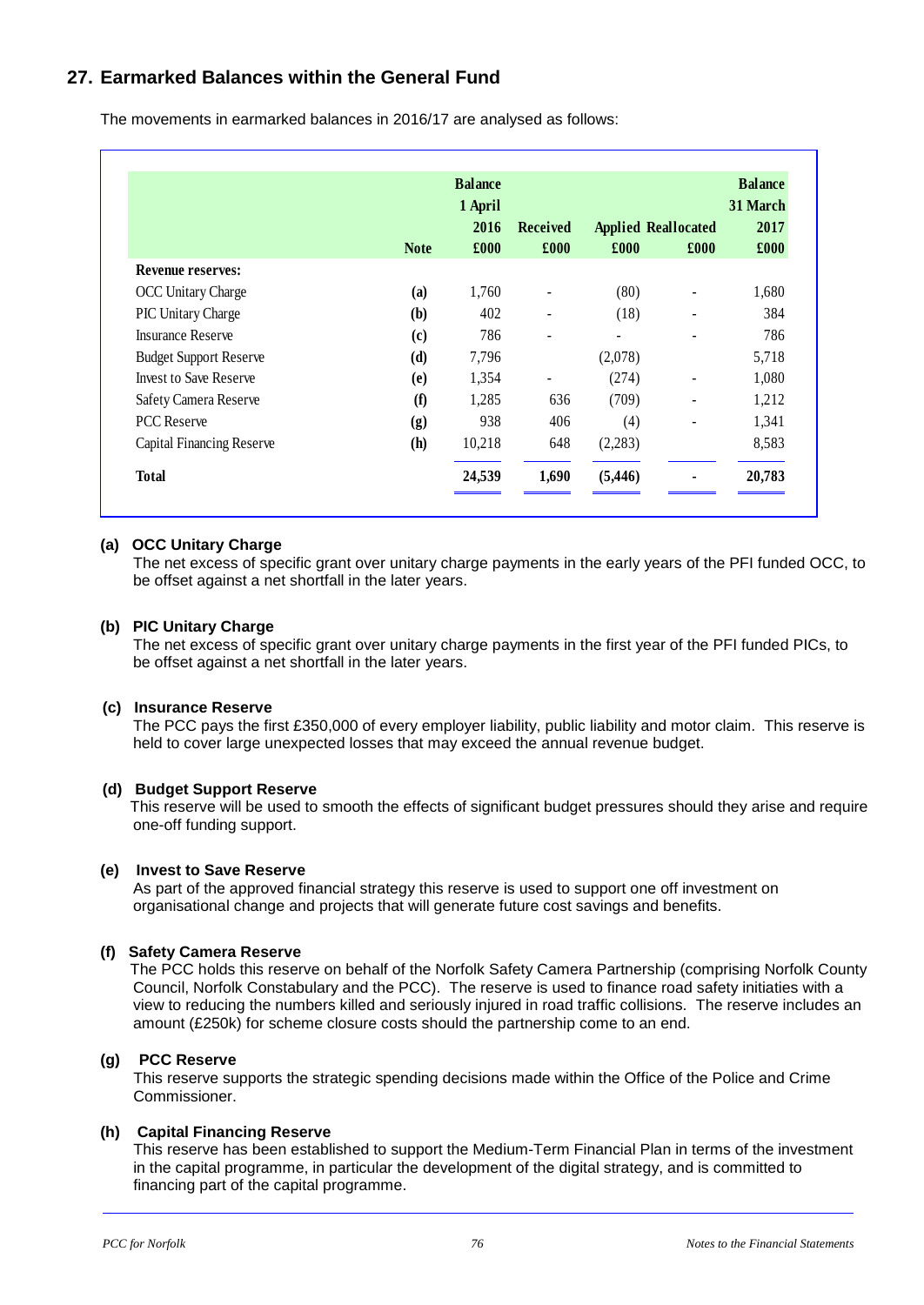## **28. Unusable Reserves**

.

The Collection Fund Adjustment Account manages the differences arising from the recognition of council tax income in the CIES as it falls due from council tax payers compared with the statutory arrangements for paying across amounts to the General Fund from the Collection Fund.

The Accumulated Absences Account absorbs the differences that would otherwise arise on the General Fund balance from accruing for compensating absences earned but not taken in the year, e.g. annual leave entitlement. Statutory arrangements require that the impact on the General Fund is neutralised by transfers to and from the account.

The Revaluation Reserve shows the net accumulated unrealised gains on non-current assets arising from increases in value, as a result of inflation or other factors. The reserve is debited to reflect: the revaluation element of the depreciation charge, revaluation losses or impairments against previous revaluation gains and when assets with accumulated revaluation gains are disposed of. Any balance remaining in the reserve, relating to an asset that has been disposed of, is removed from the reserve by way of a transfer to the Capital Adjustment Account.

The Capital Adjustment Account accumulates the resources that have been set aside to finance capital expenditure. The consumption of the historical cost by way of depreciation, impairment and disposal is removed from the account throughout the asset's useful life. The balance on this account therefore represents timing differences between financing and consumption of non-current assets.

The Financial Instruments Adjustment Account absorbs the timing differences arising from the different arrangements for accounting for income and expenses relating to certain financial instruments and for bearing losses or benefiting from gains per statutory provisions. It is also used to manage discounts received on the early redemption of loans. Discounts are credited to the CIES when they are received, but are reversed to the General Fund, this income is then posted from the General Fund in accordance with statutory arrangements for spreading the burden on council tax. Here this was 10 years from when the loan was redeemed, resulting in the balance at 31 March 2017 being recovered over the next 3 years.

The Pensions Reserve absorbs the timing differences arising from the different arrangements for accounting for post-employment benefits and for funding benefits in accordance with statutory provisions. The Group accounts for post-employment benefits in the CIES as the benefits are earned by employees accruing years of service, updating the liabilities recognised to reflect benefits earned to be financed as the Group makes employer's contributions to pension funds or eventually pay for any pensions for which it is directly responsible. The debit balance on the reserve therefore shows a substantial shortfall in the benefits earned by past and current employees and the resources set aside to meet them. The statutory arrangements will ensure that the funding will have been set aside by the time the benefits come to be paid.

Movements in unusable reserves are summarised in the Movement in Reserves Statement and are shown in detail below.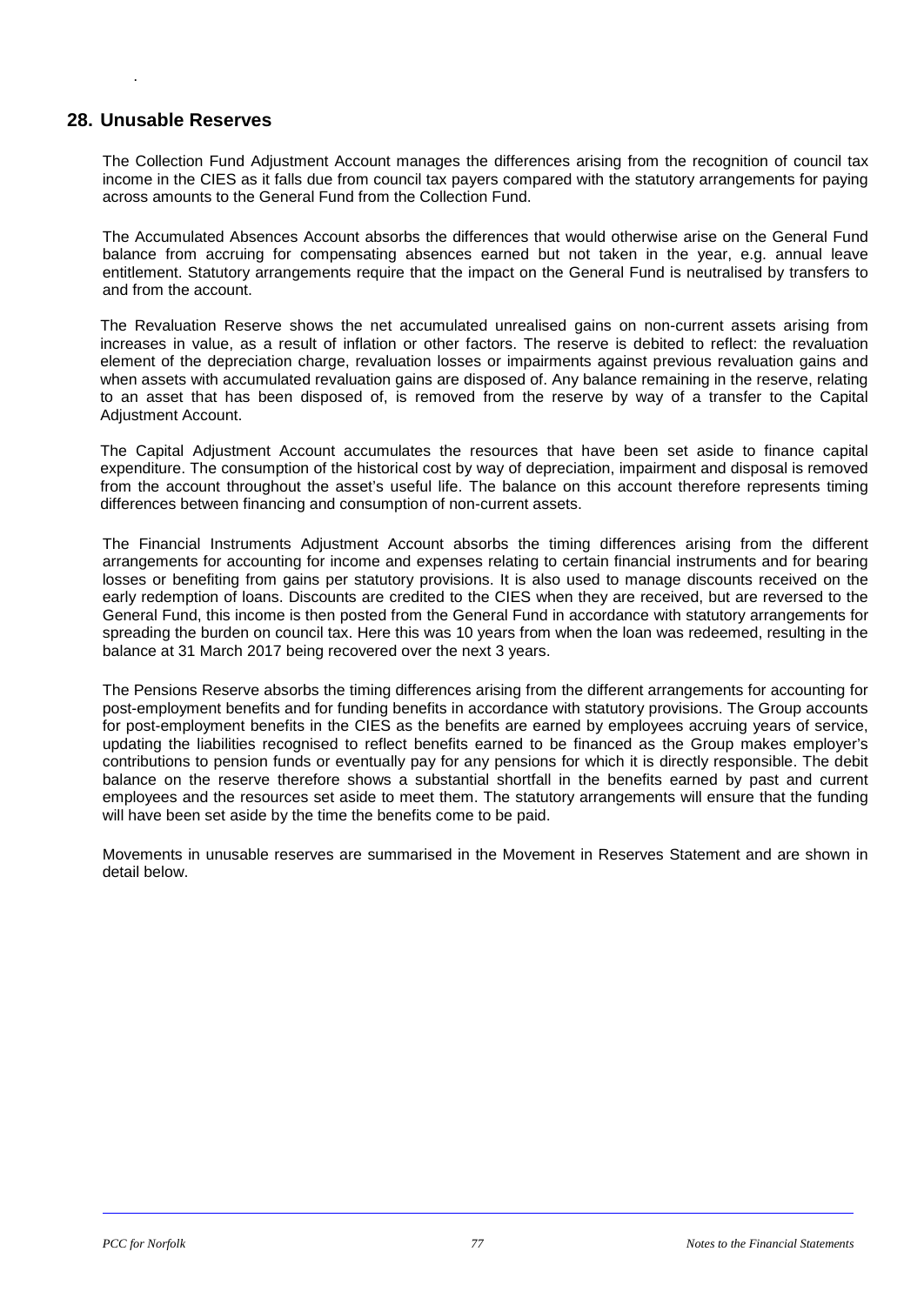Group

| <b>Year Ended 31 March 2017</b>                                                         | Pension<br>Reserves<br>£000 | Reval-<br>-uation<br>Reserve<br>£000 | Capital<br>Adj'<br>Account<br>£000 | Collection<br>Fund Adj'<br>£000 | Financial<br>Instruments<br>Account Adj' Account<br>£000 | Comp'<br>Absences<br>Account<br>£000 | <b>Total</b><br><b>Unusable</b><br><b>Reserves</b><br>£000 |
|-----------------------------------------------------------------------------------------|-----------------------------|--------------------------------------|------------------------------------|---------------------------------|----------------------------------------------------------|--------------------------------------|------------------------------------------------------------|
| <b>Balance at 1 April 2016</b>                                                          | (1,371,786)                 | 7,800                                | (14, 455)                          | 1,854                           | 39                                                       |                                      | $(691)$ $(1,377,239)$                                      |
| Surplus or (deficit) on provision of services                                           |                             |                                      |                                    |                                 |                                                          |                                      |                                                            |
| (accounting basis)                                                                      |                             |                                      |                                    |                                 |                                                          |                                      |                                                            |
| Other comprehensive income and expenditure                                              | (316, 860)                  | 4,094                                |                                    |                                 |                                                          |                                      | (312,766)                                                  |
| Total comprehensive income and expenditure                                              | (316, 860)                  | 4,094                                |                                    |                                 |                                                          |                                      | (312,766)                                                  |
|                                                                                         |                             |                                      |                                    |                                 |                                                          |                                      |                                                            |
| Amortisation of intangible assets                                                       |                             | $\overline{\phantom{a}}$             | (643)                              |                                 |                                                          |                                      | (643)                                                      |
| Depreciation on property, plant and equipment                                           |                             | (301)                                | (4,965)                            |                                 |                                                          |                                      | (5,266)                                                    |
| Revaluation losses on property, plant and equipment                                     |                             | $\overline{a}$                       | (284)                              |                                 |                                                          |                                      | (284)                                                      |
| Capital grants and contributions credited to the CIES                                   |                             |                                      |                                    |                                 |                                                          |                                      |                                                            |
| Application of capital grants from unapplied account                                    |                             | ÷                                    | 647                                |                                 |                                                          |                                      | 647                                                        |
| Net gain or loss on the sale of non-current assets                                      |                             | (269)                                | (531)                              |                                 |                                                          | $\overline{\phantom{a}}$             | (800)                                                      |
| Amount by which finance costs calculated in accordance with the Code are different from |                             |                                      |                                    |                                 |                                                          |                                      |                                                            |
| the amount of finance costs calculated in accordance with statutory requirements        |                             |                                      |                                    |                                 |                                                          |                                      | $\blacksquare$                                             |
| Difference between IAS 19 pension costs and those                                       |                             |                                      |                                    |                                 |                                                          |                                      |                                                            |
| calculated in accordance with statutory requirements                                    | (54, 445)                   |                                      |                                    |                                 |                                                          |                                      | (54, 445)                                                  |
| Movement on the collection fund adjustment account                                      |                             |                                      |                                    | (464)                           |                                                          |                                      | (464)                                                      |
| Capital expenditure charged to the General Fund Balance                                 |                             |                                      | 2,435                              |                                 |                                                          |                                      | 2,435                                                      |
| Statutory provision for the repayment of debt                                           |                             | $\overline{\phantom{a}}$             | 1,537                              |                                 |                                                          |                                      | 1,537                                                      |
| Contribution to the Police Pension Fund                                                 | 22,090                      | $\overline{\phantom{a}}$             |                                    |                                 |                                                          | $\overline{\phantom{a}}$             | 22,090                                                     |
| Movement on the Compensated Absences Account                                            | $\overline{\phantom{a}}$    | ٠                                    |                                    |                                 |                                                          | (84)                                 | (84)                                                       |
| Use of capital receipts to fund asset purchases                                         |                             |                                      | 723                                |                                 |                                                          |                                      | 723                                                        |
| Adjustments between accounting basis and                                                |                             |                                      |                                    |                                 |                                                          |                                      |                                                            |
| funding basis under regulations                                                         | (32, 356)                   | (569)                                | (1,080)                            | (464)                           |                                                          | (84)                                 | (34, 553)                                                  |
| Increase / decrease in year                                                             | (349, 216)                  | 3,524                                | (1,080)                            | (464)                           |                                                          | (84)                                 | (347,319)                                                  |
| <b>Balance at 31 March 2017</b>                                                         | (1,721,002)                 | 11,324                               | (15, 537)                          | 1,390                           | 39                                                       |                                      | $(774)$ $(1,724,560)$                                      |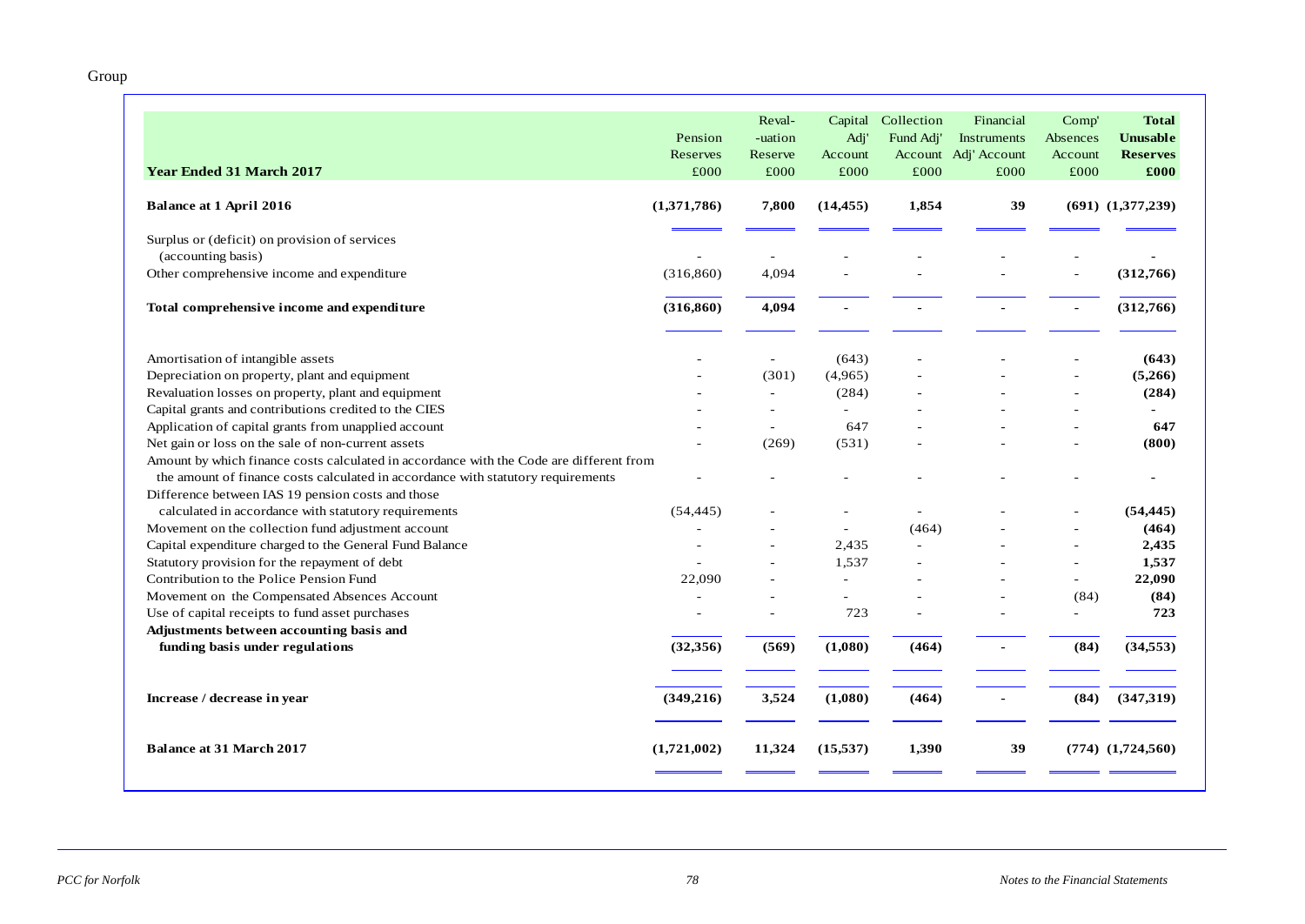| <b>Year Ended 31 March 2016</b>                                                         | Pension<br>Reserves<br>Restated<br>£000 | Reval-<br>-uation<br>Reserve<br>£000 | Capital<br>Adj'<br>Account<br>£000 | Collection<br>Fund Adj'<br>Account<br>£000 | Financial<br><b>Instruments</b><br>Adj' Account<br>£000 | Comp'<br>Absences<br>Account<br>£000 | <b>Total</b><br><b>Unusable</b><br><b>Reserves</b><br>£000 |
|-----------------------------------------------------------------------------------------|-----------------------------------------|--------------------------------------|------------------------------------|--------------------------------------------|---------------------------------------------------------|--------------------------------------|------------------------------------------------------------|
| <b>Balance at 1 April 2015</b>                                                          | (1,522,147)                             | 8,193                                | (19,358)                           | 2,006                                      | 51                                                      |                                      | $(480)$ $(1,531,735)$                                      |
| Surplus or (deficit) on provision of services                                           |                                         |                                      |                                    |                                            |                                                         |                                      |                                                            |
| (accounting basis)                                                                      |                                         |                                      |                                    |                                            |                                                         |                                      |                                                            |
| Other comprehensive income and expenditure                                              | 193,693                                 | 194                                  |                                    |                                            |                                                         |                                      | 193,887                                                    |
| Total comprehensive income and expenditure                                              | 193,693                                 | 194                                  |                                    |                                            |                                                         |                                      | 193,887                                                    |
| Amortisation of intangible assets                                                       |                                         | $\sim$                               | (480)                              |                                            |                                                         |                                      | (480)                                                      |
| Depreciation on property, plant and equipment                                           |                                         | (281)                                | (4,659)                            |                                            |                                                         |                                      | (4,940)                                                    |
| Revaluation losses on property, plant and equipment                                     |                                         |                                      | (245)                              |                                            |                                                         |                                      | (245)                                                      |
| Capital grants and contributions credited to the CIES                                   |                                         |                                      | 1,654                              |                                            |                                                         |                                      | 1,654                                                      |
| Application of capital grants from unapplied account                                    |                                         |                                      | 11                                 |                                            |                                                         |                                      | 11                                                         |
| Net gain or loss on the sale of non-current assets                                      |                                         | (306)                                | (223)                              |                                            |                                                         |                                      | (529)                                                      |
| Amount by which finance costs calculated in accordance with the Code are different from |                                         |                                      |                                    |                                            |                                                         |                                      |                                                            |
| the amount of finance costs calculated in accordance with statutory requirements        |                                         |                                      |                                    |                                            | (12)                                                    |                                      | (12)                                                       |
| Difference between IAS 19 pension costs and those                                       |                                         |                                      |                                    |                                            |                                                         |                                      |                                                            |
| calculated in accordance with statutory requirements                                    | (65, 176)                               |                                      |                                    |                                            |                                                         |                                      | (65, 176)                                                  |
| Movement on the collection fund adjustment account                                      |                                         |                                      |                                    | (152)                                      |                                                         |                                      | (152)                                                      |
| Capital expenditure charged to the General Fund Balance                                 |                                         |                                      | 3,558                              |                                            |                                                         |                                      | 3,558                                                      |
| Statutory provision for the repayment of debt                                           |                                         |                                      | 4,773                              |                                            |                                                         |                                      | 4,773                                                      |
| Contribution to the Police Pension Fund                                                 | 21,844                                  |                                      |                                    |                                            |                                                         | $\sim$                               | 21,844                                                     |
| Movement on the Compensated Absences Account                                            |                                         |                                      |                                    |                                            |                                                         | (211)                                | (211)                                                      |
| Use of capital receipts to fund asset purchases                                         | $\sim$                                  | $\overline{\phantom{a}}$             | 513                                |                                            |                                                         | $\blacksquare$                       | 513                                                        |
| Adjustments between accounting basis and                                                |                                         |                                      |                                    |                                            |                                                         |                                      |                                                            |
| funding basis under regulations                                                         | (43, 332)                               | (587)                                | 4,903                              | (152)                                      | (12)                                                    | (211)                                | (39,391)                                                   |
| Increase / decrease in year                                                             | 150,361                                 | (393)                                | 4,903                              | (152)                                      | (12)                                                    | (211)                                | 154,496                                                    |
| <b>Balance at 31 March 2016</b>                                                         | (1,371,786)                             | 7,800                                | (14, 455)                          | 1,854                                      | 39                                                      |                                      | $(691)$ $(1,377,240)$                                      |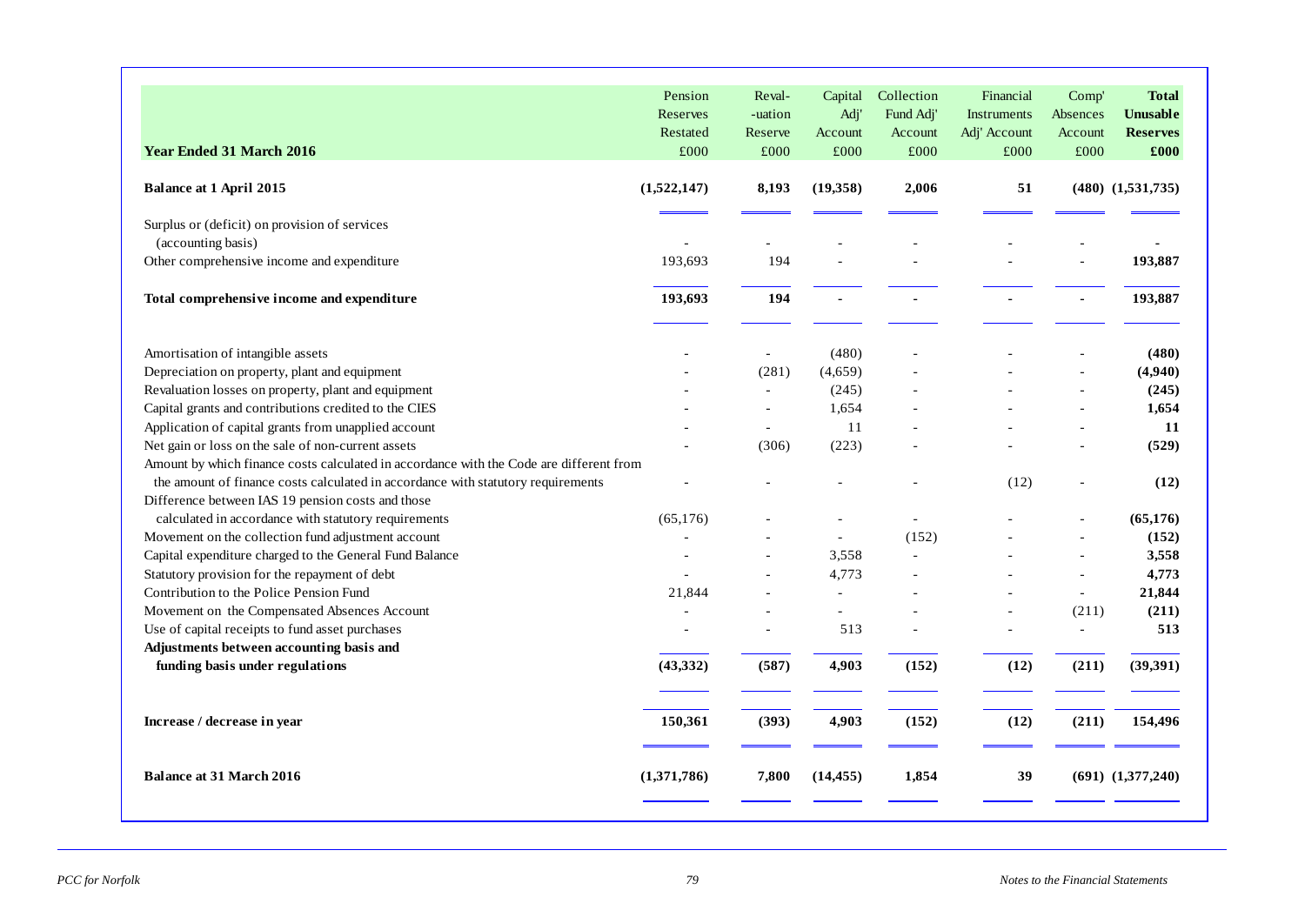PCC

| <b>Year Ended 31 March 2017</b>                                                         | Pension<br>Reserves<br>£000 | Reval-<br>-uation<br>Reserve<br>£000 | Capital<br>Adj'<br>Account<br>£000 | Collection<br>Fund Adj'<br>£000 | Financial<br>Instruments<br>Account Adj' Account<br>£000 | Comp'<br>Absences<br>Account<br>£000 | <b>Total</b><br><b>Unusable</b><br><b>Reserves</b><br>£000 |
|-----------------------------------------------------------------------------------------|-----------------------------|--------------------------------------|------------------------------------|---------------------------------|----------------------------------------------------------|--------------------------------------|------------------------------------------------------------|
| <b>Balance at 1 April 2016</b>                                                          | (471)                       | 7,799                                | (14, 455)                          | 1,854                           | 39                                                       |                                      | (5,234)                                                    |
| Other comprehensive income and expenditure                                              | (468)                       | 4,094                                |                                    |                                 |                                                          |                                      | 3,626                                                      |
| Total comprehensive income and expenditure                                              | (468)                       | 4,094                                |                                    |                                 |                                                          |                                      | 3,626                                                      |
| Amortisation of intangible assets                                                       |                             | $\overline{\phantom{a}}$             | (643)                              |                                 |                                                          |                                      | (643)                                                      |
| Depreciation on property, plant and equipment                                           |                             | (301)                                | (4,965)                            |                                 |                                                          |                                      | (5,266)                                                    |
| Revaluation losses on property, plant and equipment                                     |                             | $\overline{a}$                       | (284)                              |                                 |                                                          |                                      | (284)                                                      |
| Capital grants and contributions credited to the CIES                                   |                             | $\overline{a}$                       | $\overline{a}$                     |                                 |                                                          |                                      |                                                            |
| Application of capital grants from unapplied account                                    |                             | $\overline{a}$                       | 647                                |                                 |                                                          |                                      | 647                                                        |
| Net gain or loss on the sale of non-current assets                                      |                             | (269)                                | (531)                              |                                 |                                                          |                                      | (800)                                                      |
| Amount by which finance costs calculated in accordance with the Code are different from |                             |                                      |                                    |                                 |                                                          |                                      |                                                            |
| the amount of finance costs calculated in accordance with statutory requirements        |                             |                                      |                                    |                                 |                                                          |                                      |                                                            |
| Difference between IAS 19 pension costs and those                                       |                             |                                      |                                    |                                 |                                                          |                                      |                                                            |
| calculated in accordance with statutory requirements                                    | (104)                       |                                      |                                    |                                 |                                                          |                                      | (104)                                                      |
| Movement on the collection fund adjustment account                                      |                             |                                      |                                    | (464)                           |                                                          |                                      | (464)                                                      |
| Capital expenditure charged to the General Fund Balance                                 |                             |                                      | 2,435                              |                                 |                                                          |                                      | 2,435                                                      |
| Statutory provision for the repayment of debt                                           |                             | $\overline{a}$                       | 1,537                              |                                 |                                                          |                                      | 1,537                                                      |
| Use of capital receipts to fund asset purchases                                         |                             | $\overline{a}$                       | 723                                |                                 |                                                          |                                      | 723                                                        |
| Adjustments between accounting basis and                                                |                             |                                      |                                    |                                 |                                                          |                                      |                                                            |
| funding basis under regulations                                                         | (104)                       | (569)                                | (1,080)                            | (464)                           |                                                          |                                      | (2,217)                                                    |
| Increase / decrease in year                                                             | (572)                       | 3,524                                | (1,080)                            | (464)                           |                                                          |                                      | 1,408                                                      |
| <b>Balance at 31 March 2017</b>                                                         | (1,043)                     | 11,324                               | (15,536)                           | 1,390                           | 39                                                       |                                      | (3,826)                                                    |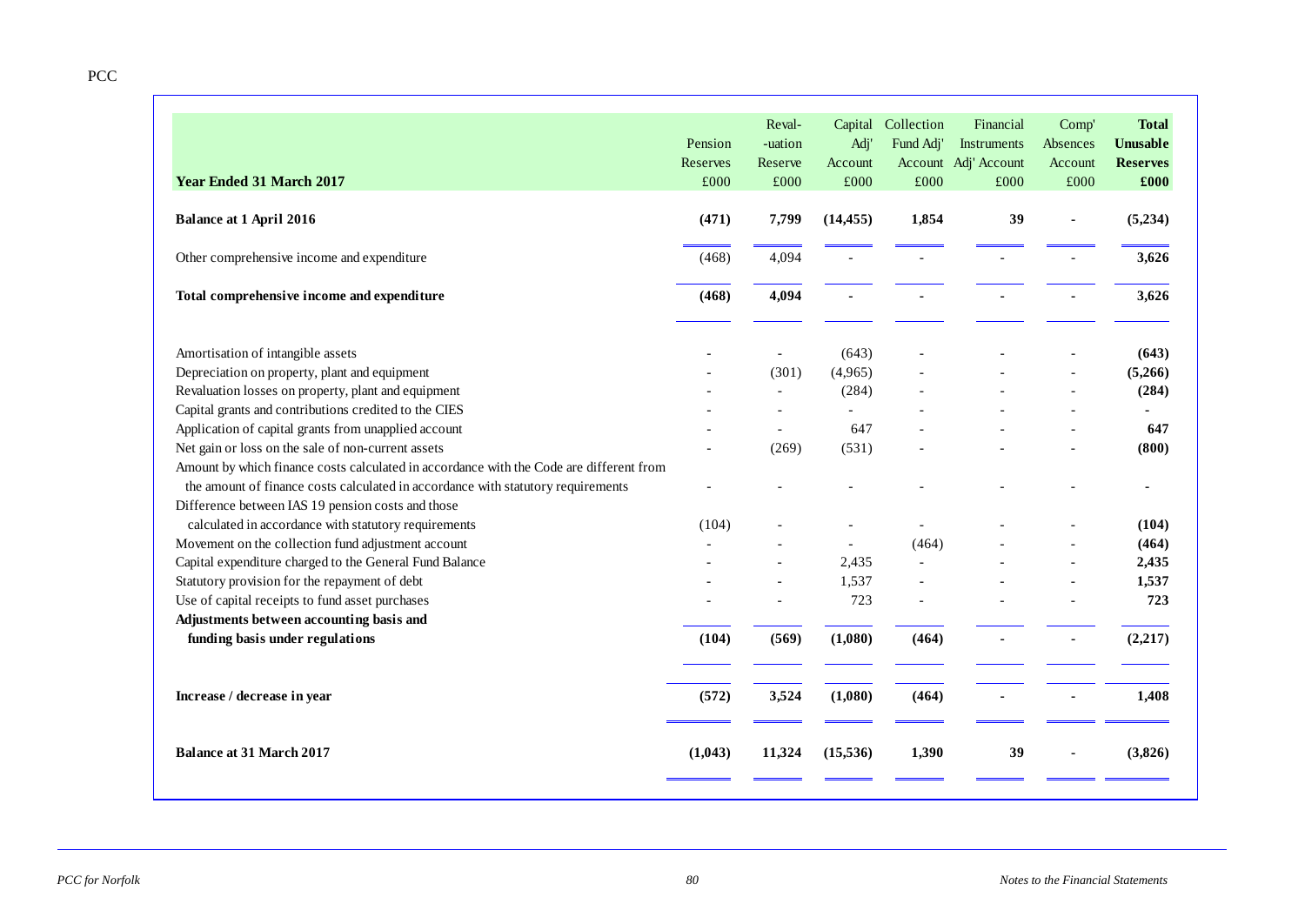| <b>Year Ended 31 March 2016</b>                                                                                                                                             | Pension<br>Reserves<br>£000 | Reval-<br>-uation<br>Reserve<br>£000 | Capital<br>Adj'<br>Account<br>£000 | Collection<br>Fund Adj'<br>Account<br>£000 | Financial<br><b>Instruments</b><br>Adj' Account<br>£000 | Comp'<br>Absences<br>Account<br>£000 | <b>Total</b><br><b>Unusable</b><br><b>Reserves</b><br>£000 |
|-----------------------------------------------------------------------------------------------------------------------------------------------------------------------------|-----------------------------|--------------------------------------|------------------------------------|--------------------------------------------|---------------------------------------------------------|--------------------------------------|------------------------------------------------------------|
| <b>Balance at 1 April 2015</b>                                                                                                                                              | (623)                       | 8,192                                | (19,358)                           | 2,006                                      | 51                                                      |                                      | (9,732)                                                    |
| Other comprehensive income and expenditure                                                                                                                                  | 351                         | 194                                  |                                    |                                            |                                                         |                                      | 545                                                        |
| Total comprehensive income and expenditure                                                                                                                                  | 351                         | 194                                  |                                    |                                            |                                                         |                                      | 545                                                        |
| Amortisation of intangible assets                                                                                                                                           |                             | $\overline{a}$                       | (480)                              |                                            |                                                         |                                      | (480)                                                      |
| Depreciation on property, plant and equipment                                                                                                                               |                             | (281)                                | (4,659)                            |                                            |                                                         |                                      | (4,940)                                                    |
| Revaluation losses on property, plant and equipment                                                                                                                         |                             | $\overline{a}$                       | (245)                              |                                            |                                                         |                                      | (245)                                                      |
| Capital grants and contributions credited to the CIES                                                                                                                       |                             |                                      | 1,654                              |                                            |                                                         |                                      | 1,654                                                      |
| Application of capital grants from unapplied account                                                                                                                        |                             |                                      | 11                                 |                                            |                                                         |                                      | 11                                                         |
| Net gain or loss on the sale of non-current assets                                                                                                                          |                             | (306)                                | (223)                              |                                            |                                                         |                                      | (529)                                                      |
| Amount by which finance costs calculated in accordance with the Code are different from<br>the amount of finance costs calculated in accordance with statutory requirements |                             |                                      |                                    |                                            | (12)                                                    |                                      | (12)                                                       |
| Difference between IAS 19 pension costs and those                                                                                                                           |                             |                                      |                                    |                                            |                                                         |                                      |                                                            |
| calculated in accordance with statutory requirements                                                                                                                        | (199)                       |                                      |                                    | ÷,                                         |                                                         |                                      | (199)                                                      |
| Movement on the collection fund adjustment account                                                                                                                          |                             |                                      |                                    | (152)                                      |                                                         |                                      | (152)                                                      |
| Capital expenditure charged to the General Fund Balance                                                                                                                     |                             |                                      | 3,558                              | $\overline{\phantom{a}}$                   |                                                         |                                      | 3,558                                                      |
| Statutory provision for the repayment of debt                                                                                                                               |                             |                                      | 4,773                              |                                            |                                                         |                                      | 4,773                                                      |
| Use of capital receipts to fund asset purchases                                                                                                                             |                             |                                      | 513                                |                                            |                                                         |                                      | 513                                                        |
| Adjustments between accounting basis and                                                                                                                                    |                             |                                      |                                    |                                            |                                                         |                                      |                                                            |
| funding basis under regulations                                                                                                                                             | (199)                       | (587)                                | 4,903                              | (152)                                      | (12)                                                    |                                      | 3,953                                                      |
| Increase / decrease in year                                                                                                                                                 | 152                         | (393)                                | 4,903                              | (152)                                      | (12)                                                    |                                      | 4,498                                                      |
| <b>Balance at 31 March 2016</b>                                                                                                                                             | (471)                       | 7,799                                | (14, 455)                          | 1,854                                      | 39                                                      |                                      | (5,234)                                                    |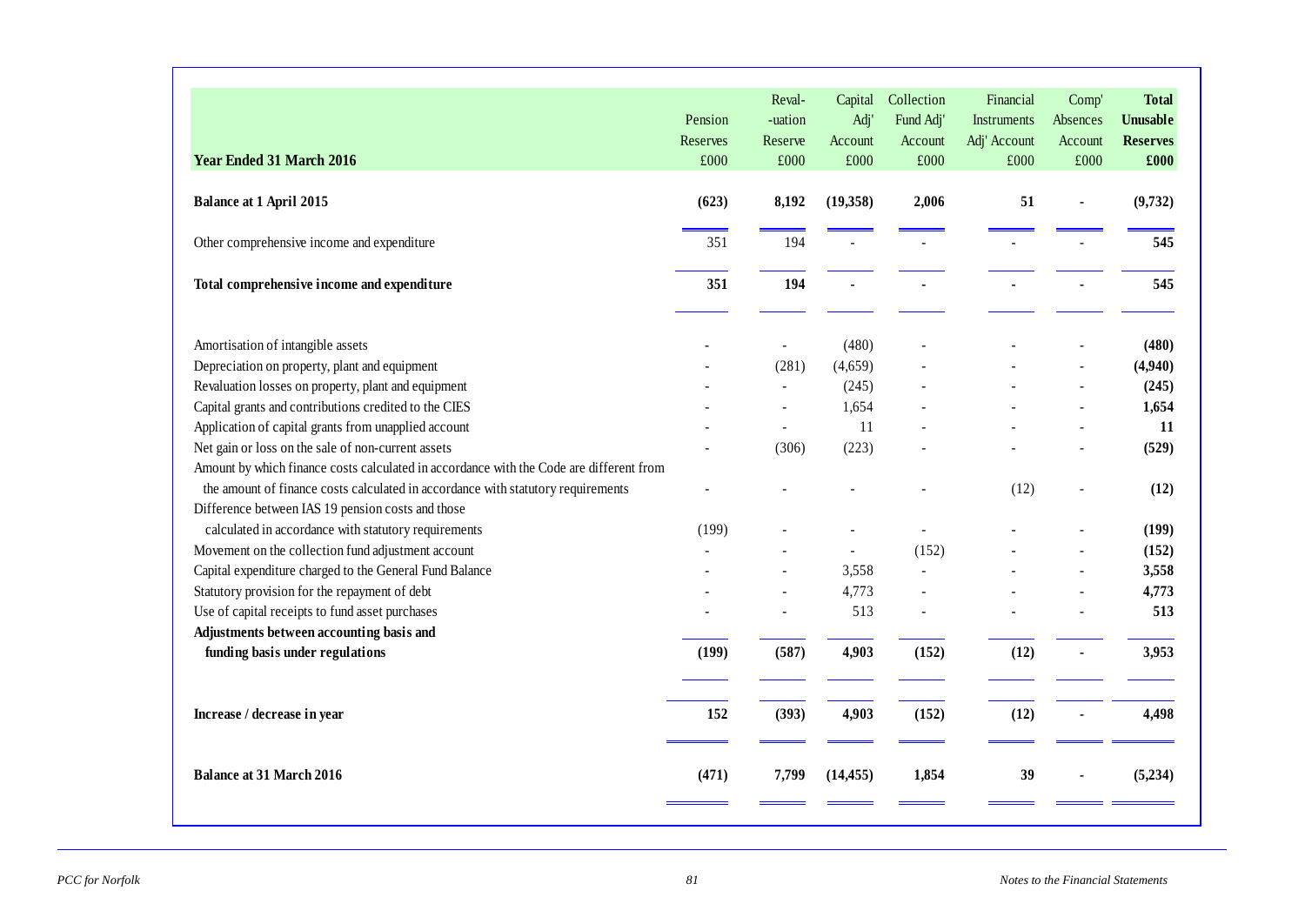| 1 April<br>2015<br>£000 | 31 March<br>2016<br>£000 |                                                    | 1 April<br>2016<br>£000 | 31 March<br>2017<br>£000 |
|-------------------------|--------------------------|----------------------------------------------------|-------------------------|--------------------------|
| 12,997                  | 8,409                    | Cash and cash equivalents                          | 8,409                   | 1,816                    |
| 12,997                  | 8,409                    | Cash inflows                                       | 8,409                   | 1,816                    |
|                         | (4,588)                  | Increase / (decrease) in cash and cash equivalents |                         | (6,593)                  |

# **30. Cash Flow Statement – Investing and Financing Activities**

| 2015/16<br>£000 |                                                                     | 2016/17<br>£000 |
|-----------------|---------------------------------------------------------------------|-----------------|
|                 | <b>Cash Flow Statement - Investing Activities</b>                   |                 |
| 6,046           | Purchase of non current assets                                      | 6,626           |
|                 | Other payments for investing activities                             |                 |
| 31,000          | Purchase of short-term or long term investments                     | 20,000          |
| (513)           | Proceeds from the sale of non currents assets                       | (723)           |
| (30,000)        | Proceeds from short-term or long-term investments                   | (21,000)        |
|                 | Other receipts from investing activities                            |                 |
| 6,533           | <b>Cash outflow</b>                                                 | 4,903           |
|                 | <b>Cash Flow Statement - Financing Activities</b>                   |                 |
| (6,000)         | Cash receipts of short and long-term borrowing                      | (7,000)         |
| (1,654)         | Other receipts from financing activities                            | (1,142)         |
|                 | Cash payments for the reduction of outstanding liabilities relating |                 |
| 1,098           | to finance leases and on balance sheet PFI contracts                | 908             |
| 1,180           | Repayments of short and long-term borrowing                         | 6,000           |
| (5,376)         | <b>Cash outflow</b>                                                 | (1,235)         |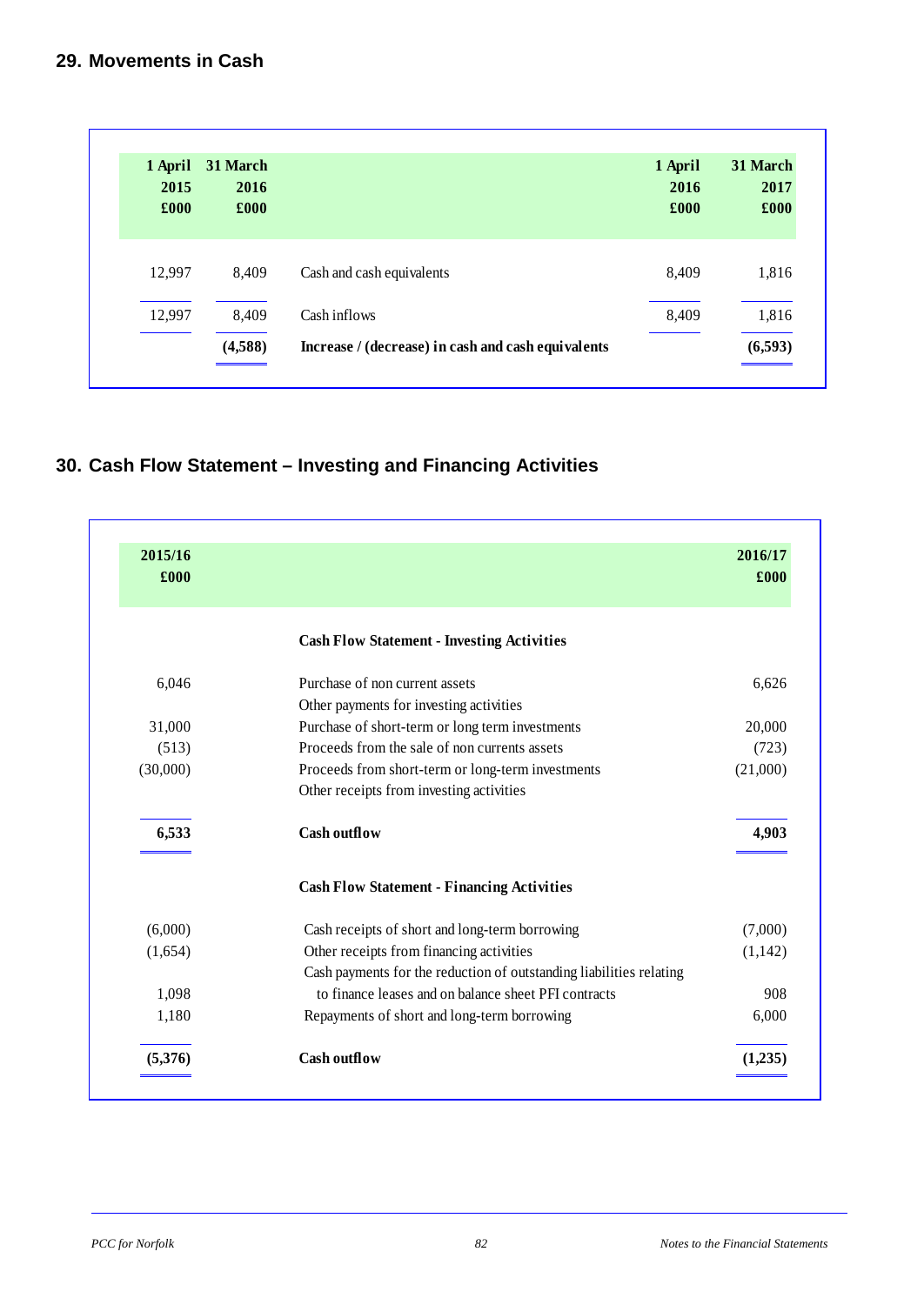# **31. Reconciliation of Revenue Cash Flow**

Group:

| 2015/16 |         |                                                   | 2016/17  |         |
|---------|---------|---------------------------------------------------|----------|---------|
| £000    | £000    |                                                   | £000     | £000    |
|         |         | Adjustment for non cash or cash equivalent items  |          |         |
|         |         | within deficit on provision of services:          |          |         |
| 5,665   |         | Depreciation and impairments                      |          | 6,192   |
| 16      |         | Profit and loss on disposal of fixed assets       |          | 77      |
|         |         | Internal capital movement met from revenue        |          |         |
| 43.332  |         | Movements on pension liability                    |          | 32,356  |
|         |         | Other                                             |          |         |
| 49,012  |         |                                                   |          | 38.625  |
|         | (154)   | Increase/(decrease) in revenue creditors          | (1, 418) |         |
|         | (3,224) | Decrease/(increase) in revenue debtors            | (825)    |         |
|         | (206)   | Decrease/(increase) in stocks                     | (15)     |         |
|         | 380     | Increase/(decrease) in revenue provisions         | (336)    |         |
|         |         | Increase/(decrease) in grants received in advance |          |         |
| (3,205) |         |                                                   |          | (2,594) |
| 45,808  |         |                                                   |          | 36,031  |
|         |         | The cash flows for operating activities include:  |          |         |
| 7,092   |         | Interest paid and similar charges                 |          | 7,095   |
| (268)   |         | Interest received                                 |          | (248)   |

## PCC**:**

| 2015/16  |         |                                                   | 2016/17 |         |
|----------|---------|---------------------------------------------------|---------|---------|
| £000     | £000    |                                                   | £000    | £000    |
|          |         | Adjustment for non cash or cash equivalent items  |         |         |
|          |         | within deficit on provision of services:          |         |         |
| 5,665    |         | Depreciation and impairments                      |         | 6.192   |
| 16       |         | Profit and loss on disposal of fixed assets       |         | 77      |
|          |         | Internal capital movement met from revenue        |         |         |
| 199      |         | Movements on pension liability                    |         | 104     |
|          |         | Other                                             |         |         |
| 5,880    |         |                                                   |         | 6,373   |
|          | (365)   | Increase/(decrease) in revenue creditors          | (1,501) |         |
|          | (3,224) | Decrease/(increase) in revenue debtors            | (825)   |         |
|          | (206)   | Decrease/(increase) in stocks                     | (15)    |         |
|          | 380     | Increase/(decrease) in revenue provisions         | (336)   |         |
|          |         | Increase/(decrease) in grants received in advance |         |         |
| (3, 416) |         |                                                   |         | (2,678) |
| 2,464    |         |                                                   |         | 3,695   |
|          |         | The cash flows for operating activities include:  |         |         |
| 7,092    |         | Interest paid and similar charges                 |         | 7,095   |
| (268)    |         | Interest received                                 |         | (248)   |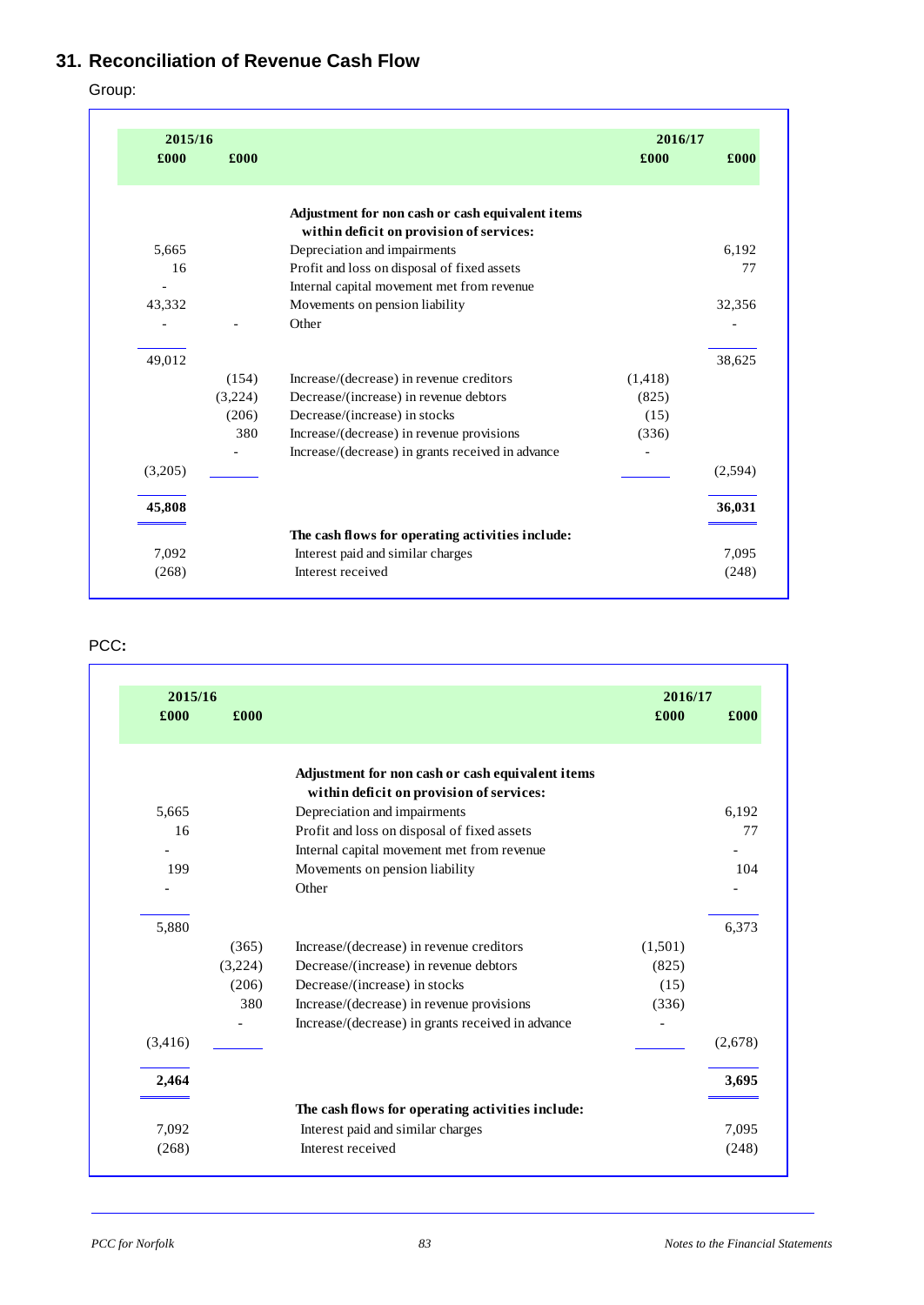# **32. Financial Instruments**

The following categories of financial instrument are carried in the Balance Sheet.

|                                                                 | <b>Current</b> |                 | <b>Long Term</b> |          |
|-----------------------------------------------------------------|----------------|-----------------|------------------|----------|
|                                                                 | 31.3.17        | 31.3.16         | 31.3.17          | 31.3.16  |
|                                                                 | £000           | £000            | £000             | £000     |
|                                                                 |                | <b>Restated</b> |                  |          |
| <b>Investments</b>                                              |                |                 |                  |          |
| Loans and receivables                                           | 22,130         | 26,121          |                  |          |
|                                                                 | 22,130         | 26,121          |                  |          |
| <b>Debtors</b>                                                  |                |                 |                  |          |
| <b>Balances per Balance Sheet</b>                               | 15,275         | 14,460          |                  |          |
| Balances relating to council tax                                | (2,632)        | (3,062)         |                  |          |
| Prepayments                                                     | (4,583)        | (2,341)         |                  |          |
| <b>VAT</b>                                                      | (1,096)        | (1,916)         |                  |          |
| Home Office pensions grant debtor                               | (2,009)        | (1,773)         |                  |          |
| Debtors classified as loans and receivables                     | 4,955          | 5,367           | $\bf{0}$         | $\bf{0}$ |
| <b>Borrowings</b>                                               |                |                 |                  |          |
| Financial borrowings at amortised cost                          | 7,000          | 6,001           | 12,840           | 12,840   |
|                                                                 | 7,000          | 6,001           | 12,840           | 12,840   |
| Other long term liabilities                                     |                |                 |                  |          |
| PFI and finance lease liabilities                               | 990            | 908             | 61,375           | 62,365   |
|                                                                 | 990            | 908             | 61,375           | 62,365   |
| <b>Creditors</b>                                                |                |                 |                  |          |
| <b>Balances per Balance Sheet</b>                               | 14,752         | 16,434          |                  |          |
| Balances relating to council tax                                | (1,241)        | (1,208)         |                  |          |
| Balances relating to compensated absences                       | (774)          | (691)           |                  |          |
| Third party funds                                               | (793)          | (595)           |                  |          |
| Balances relating to HMRC                                       | (2,770)        | (2,687)         |                  |          |
| Receipts in advance                                             | (177)          | (120)           |                  |          |
| PIC deferred service credit                                     | (641)          | (667)           |                  |          |
| Creditors classified as financial liabilities at amortised cost | 8,355          | 10,466          |                  |          |

Included within short term borrowing is an amount of £7m which was borrowed at the end of the year for cashflow purposes due to the maturity profile of short-term investments.

The gains and losses recognised in the CIES are show in the table below: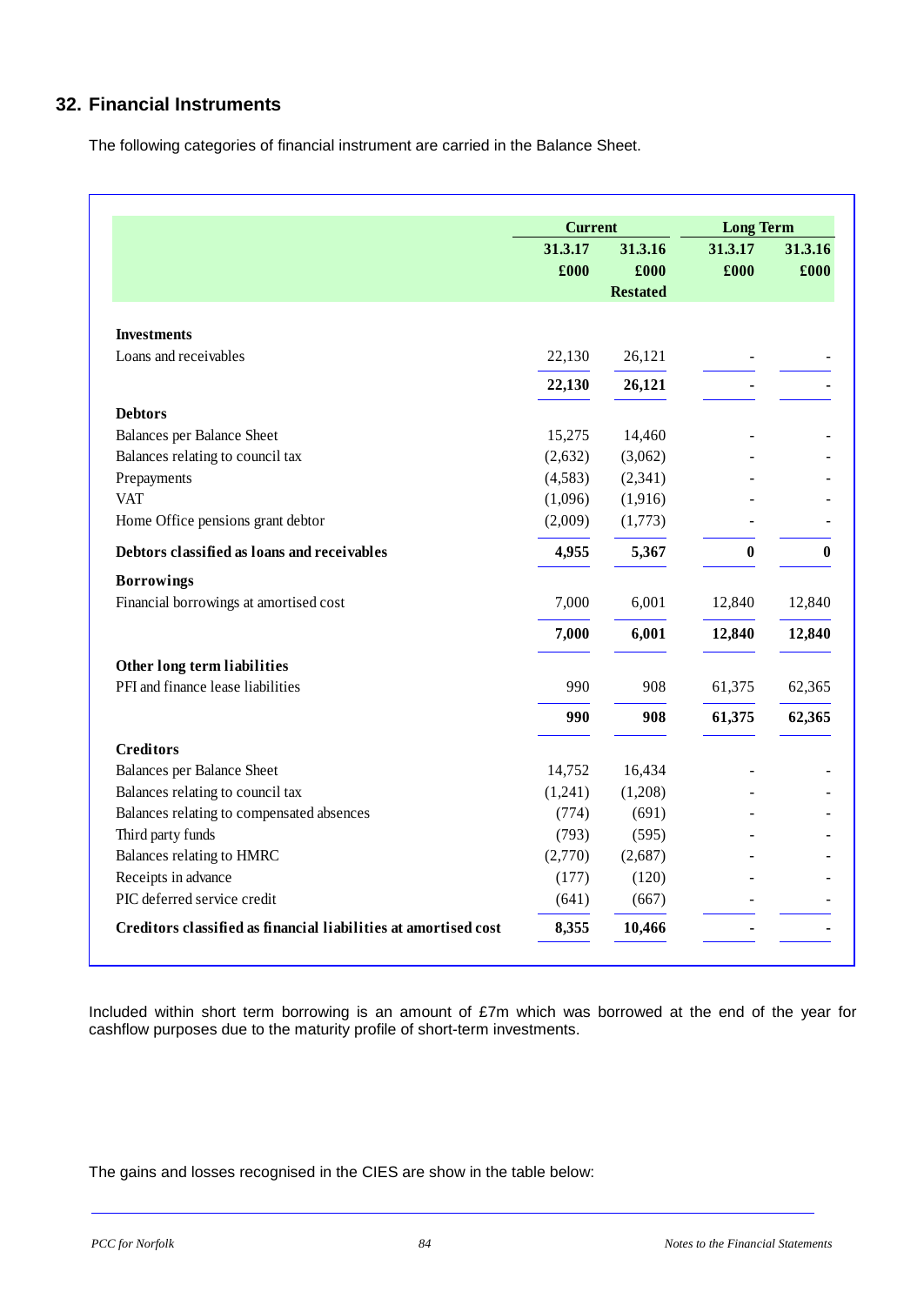|                                                                    | Financial<br>Liabilities at Loans and<br>amortised cost receivables | 2016/17                  |       | Financial<br>Liabilities at Loans and<br>Total amortised cost receivables | 2015/16                  | <b>Total</b>       |
|--------------------------------------------------------------------|---------------------------------------------------------------------|--------------------------|-------|---------------------------------------------------------------------------|--------------------------|--------------------|
|                                                                    | £000                                                                | £000                     | £000  | £000                                                                      | £000                     | $\pmb{\pounds}000$ |
| <b>Expense</b>                                                     |                                                                     |                          |       |                                                                           |                          |                    |
| Interest expense                                                   | 6,495                                                               |                          | 6,495 | 6,595                                                                     |                          | 6,595              |
| Contingent rent on PFI                                             | 600                                                                 |                          | 600   | 577                                                                       |                          | 577                |
| <b>Total in Surplus or Deficit on</b>                              |                                                                     |                          |       |                                                                           |                          |                    |
| the Provision of Services                                          | 7,095                                                               | $\overline{\phantom{a}}$ | 7,095 | 7,172                                                                     | $\overline{\phantom{a}}$ | 7,172              |
| <b>Income</b>                                                      |                                                                     |                          |       |                                                                           |                          |                    |
| Interest income                                                    | -                                                                   | (254)                    | (254) | $\overline{\phantom{a}}$                                                  | (265)                    | (265)              |
| <b>Total in Surplus or Deficit on</b><br>the Provision of Services | 7,095                                                               | (254)                    | 6,841 | 7,172                                                                     | (265)                    | 6,907              |

Financial liabilities, financial assets represented by loans and receivables and long term debtors and creditors are carried in the balance sheet at amortised cost. Their fair value can be assessed by calculating the present value of the cash flows that will take place over the remaining term of the instruments, using the following assumptions.

- For PWLB loans, the cash flows are discounted using the premature repayment rates applicable at the year-end for equivalent loans.
- No early repayment or impairment is recognised
- Where an instrument will mature in the next 12 months, the carrying amount is assumed to approximate to fair value
- The fair value of trade and other receivables is taken to be the invoiced or billed amount.

The fair values of financial instruments that differ from the carrying amount are summarised below:

| 31 March 2017                     |                              | 31 March 2016                     |                              |
|-----------------------------------|------------------------------|-----------------------------------|------------------------------|
| Carrying<br><b>Amount</b><br>£000 | Fair<br><b>Value</b><br>£000 | Carrying<br><b>Amount</b><br>£000 | Fair<br><b>Value</b><br>£000 |
| 12,840                            | 21,337                       | 12,840                            | 20,164                       |
| 12,840                            | 21,337                       | 12,840                            | 20,164                       |

The fair value of the liabilities in 2016/17 is higher than the carrying amount because the rates payable for the PWLB loans are higher than the prevailing rate at the balance sheet date.

The PCC's activities expose it to a variety of financial risks:

- Credit risk the possibility that other parties might fail to pay amounts due to the PCC
- Liquidity risk the possibility that the PCC might not have funds available to meet its commitments to make payments
- Refinancing and Maturity risk the possibility that the PCC might be requiring to renew a financial instrument on maturity at disadvantageous interest rates or terms
- Market risk the possibility that financial loss might arise for the PCC as a result of changes in such measures as interest rates and stock market movements.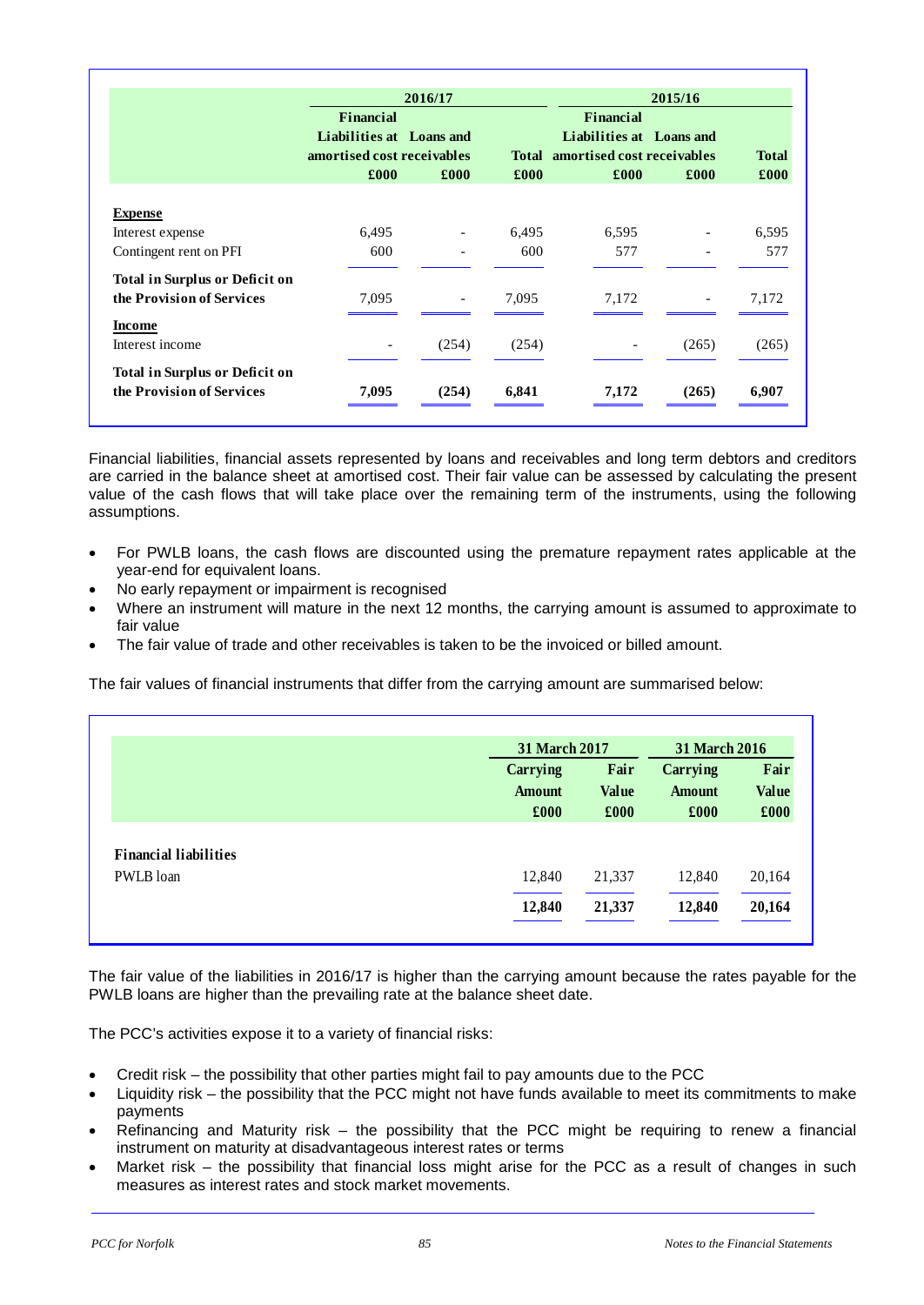The PCC's overall risk management programme focuses on the unpredictability of financial markets and seeks to minimise potential adverse effects on the resources available to fund services. Risk management is carried out by a central treasury team, under policies approved by the PCC in the annual Investment and Treasury Strategy. The PCC provides written principles for overall risk management, as well as written policies covering specific areas, such as credit risk and the investment of surplus cash.

## **Credit risk**

Credit risk arises from deposits with banks and financial institutions, as well as credit exposures to the PCC's customers. Deposits are not made with banks, financial institutions and other local authorities unless they meet the minimum criteria specified in the Annual Investment and Treasury Strategy, which requires that counterparties meet identified minimum credit criteria, in accordance with the Fitch, Moody's and Standard & Poor's Credit Ratings Services. In 2016/17, the PCC has a policy not to lend any more than £10m to any individual financial institution, authority or banking group.

The PCC uses the creditworthiness service provided by Capita Asset Services. This service uses a sophisticated modelling approach with credit ratings from all three rating agencies forming the core element. However, it does not rely solely on the current credit ratings of counterparties but also uses the following as overlays:

- credit watches and credit outlooks from credit rating agencies
- CDS spreads to give early warning of likely changes in credit ratings
- sovereign ratings to select counterparties from only the most creditworthy countries

The PCC's maximum exposure to credit risk in relation to its investments in banks and building societies cannot be assessed generally as the risk of any institution failing to make interest payments or repay the principal sum will be specific to each individual institution. Recent experience has shown that it is rare for such entities to be unable to meet their commitments. A risk of irrecoverability applies to all of the PCC's deposits, but there was no evidence at the 31 March 2017 that this was likely to crystallise.

The following analysis summarises the PCC's potential maximum exposure to credit risk on other financial assets, based on experience of default and uncollectible debts over the past five financial years, adjusted to reflect current market conditions. The historical experience of default percentages for bonds are the average 1 year default rates published by the three main rating agencies relating to 2015 figures, they do not relate to the PCC's experience of default.

|                     |        | <b>Amount at Historical</b><br>31.3.17 experience<br>of default | for market<br>conditions | <b>Adjusted Estimated</b><br>exposure<br>to default |
|---------------------|--------|-----------------------------------------------------------------|--------------------------|-----------------------------------------------------|
|                     | £000   | $\frac{0}{0}$                                                   | $\frac{0}{0}$            | £000                                                |
| <b>Bonds rated:</b> |        |                                                                 |                          |                                                     |
|                     | 4,000  | 0.01%                                                           | 0.03%                    |                                                     |
|                     | 18,000 | 0.07%                                                           | 0.08%                    | 14                                                  |
|                     | 1,616  | 0.08%                                                           | 0.08%                    |                                                     |
|                     | 23,616 |                                                                 |                          | 16                                                  |

No credit limits were exceeded during the reporting period and the PCC does not expect any losses from nonperformance by any of its counterparties in relation to deposits and bonds.

Of the £1,616k outstanding from customers £593k is past its due date for payment at the year-end. The past due amount can be analysed by age as follows: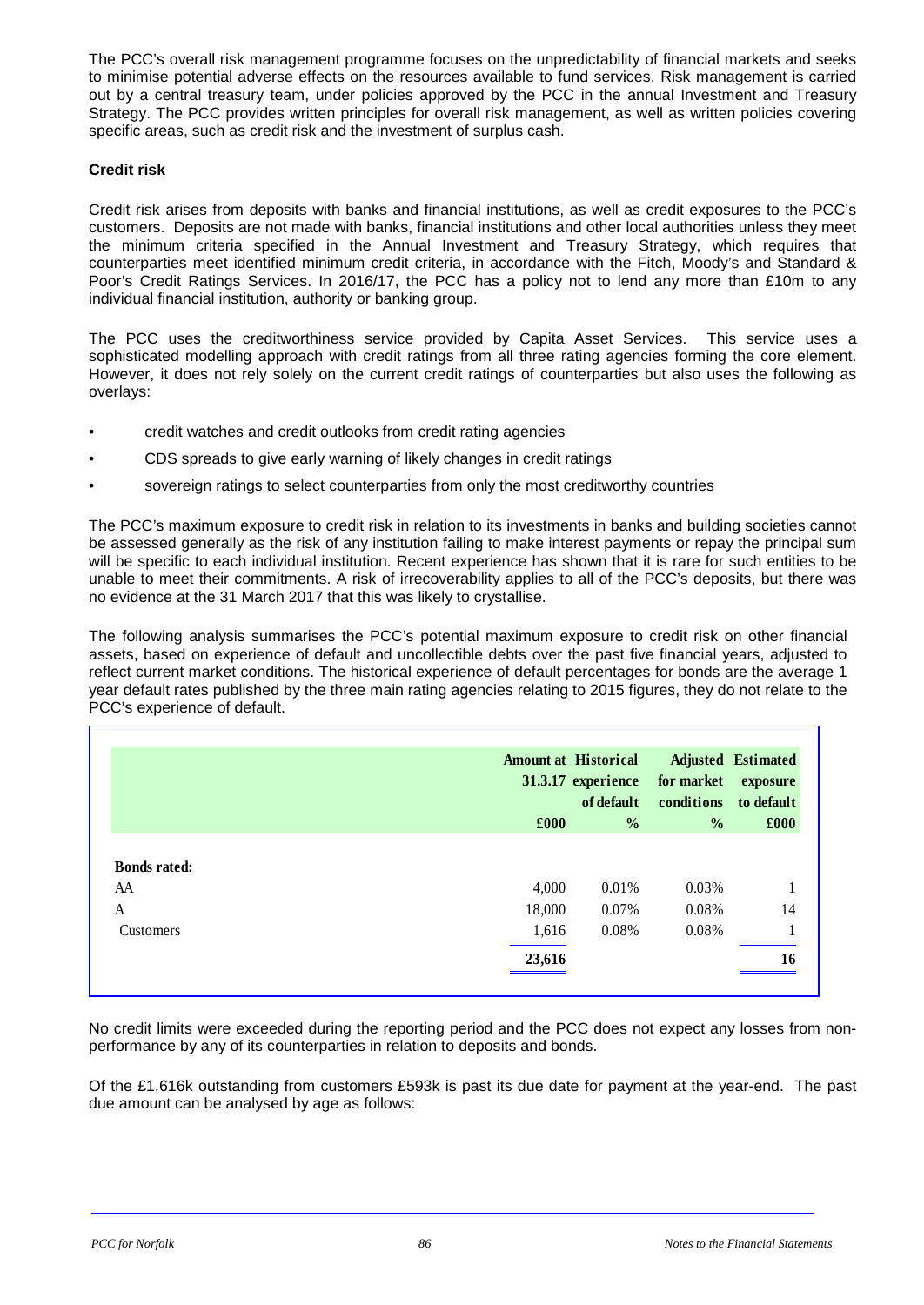|                        | <b>Amount</b><br><b>Due</b><br>31.3.17<br>£000 | <b>Amount</b><br><b>Due</b><br>31.3.16<br>£000 |
|------------------------|------------------------------------------------|------------------------------------------------|
| Less than three months | 432                                            | 408                                            |
| Three to six months    | 45                                             | 20                                             |
| Six months to one year | 17                                             | 50                                             |
| More than one year     | 99                                             |                                                |
|                        | 593                                            | 478                                            |

## **Liquidity risk**

The PCC manages its liquidity position through the risk management procedures set out in the Annual Investment and Treasury Strategy, and the approval of weekly treasury monitoring reports, as well as through a comprehensive cash flow management system, as required by the CIPFA Code of Practice. This seeks to ensure that cash is available when needed.

If unexpected movements happen the PCC has ready access to borrowings from the money markets and the Public Works Loans Board (PWLB). The PCC is also required to provide a balanced budget through the Local Government Finance Act 1992, which ensures sufficient monies are raised to cover annual expenditure. There is therefore no significant risk that it will be unable to raise finance to meet its commitments under financial instruments. The PCC has 20 loans with the PWLB that are repayable on maturity. The loans are due to mature between 6 and 41 years. All trade and other payables are due to be paid in less than one year.

#### **Refinancing and Maturity risk**

The PCC maintains its debt and investment portfolio in line with the Annual Investment and Treasury Strategy. Whilst the cash flow procedures above are considered against the refinancing risk procedures, longer-term risk to the PCC relates to managing the exposure to replacing financial instruments as they mature. This risk relates to both the maturing of longer term financial liabilities and longer term financial assets.

The approved treasury indicator limits for the maturity structure of debt and the limits placed on investments placed for greater than one year in duration are the key parameters used to address this risk. The PCC approved Annual Investment and Treasury Strategy addresses the main risks and the treasury management function addresses the operational risks within the approved parameters.

The PCC's financial assets held on the balance sheet all mature within one year.

#### **Market risk – interest risk**

The PCC has no significant exposure to market risk from investments. Investments are normally by way of term deposits placed at a fixed rate for a fixed period, therefore there is a risk that the market rate can change, which would lead to an impact on the fair value of the investment. However investments are mostly placed for periods not exceeding three months, therefore the exposure to market risk is regarded as negligible.

The PCC has mitigated its exposure to market risk in regards to interest expense by fixing the interest rate payable for the duration of its loans. The risk is therefore shifted to the risk on the movement of fair value that would arise when prevailing rates differ from the contract rate payable. However borrowings are not carried at fair value, so nominal gains or losses on fixed rate borrowings do not impact on the CIES.

A 1% increase in interest rates would only have a material effect on the fair value of borrowings. It would reduce the liability by £2,732k.

#### **Market risk – price risk**

The PCC does not invest in equity shares and therefore has no exposure to price risk.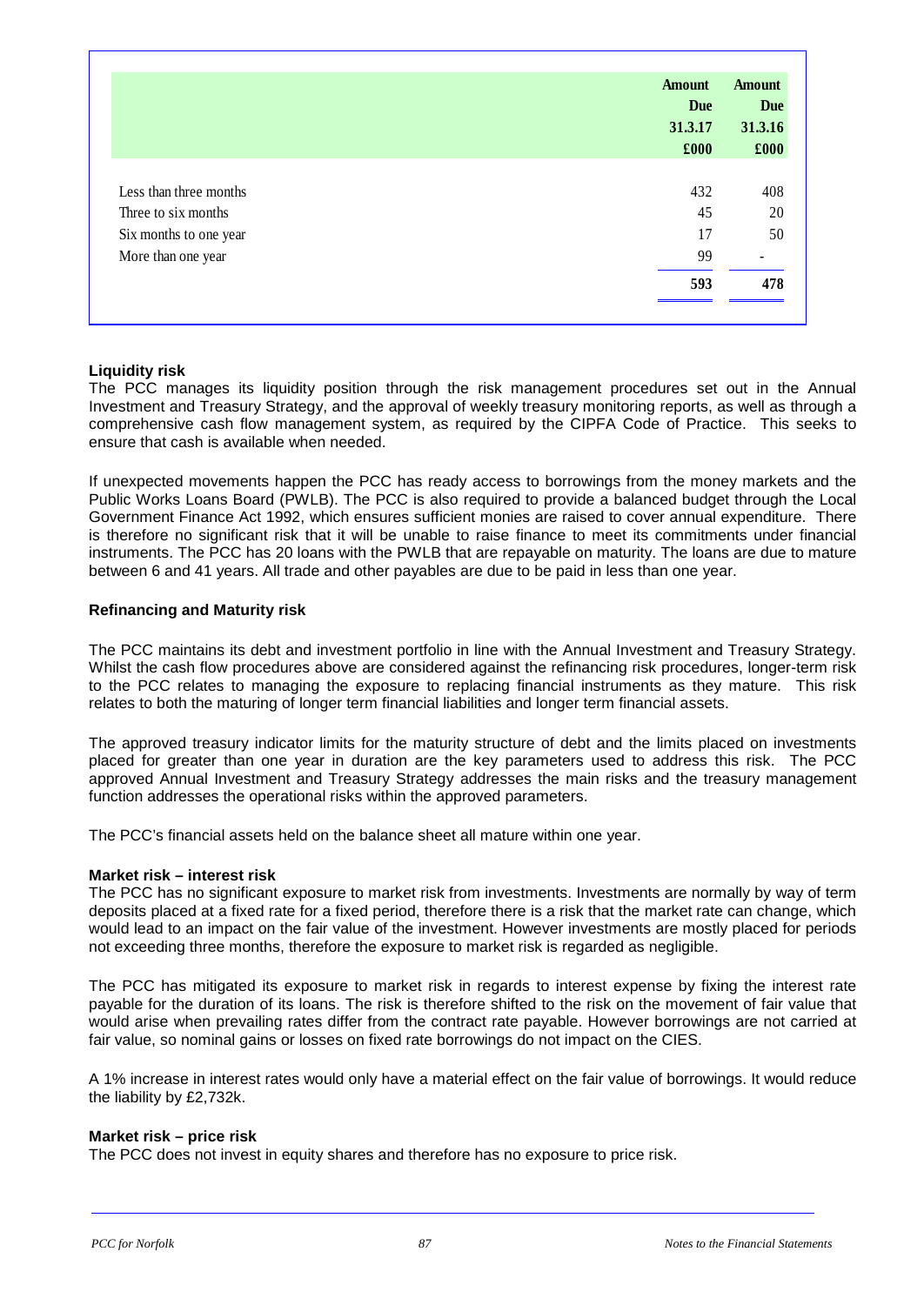#### **Market risk – exchange risk**

The PCC has no financial assets or liabilities denominated in foreign currencies and thus has no exposure to loss arising from movements in exchange rates.

## **33. Collaborative Arrangements**

Norfolk and Suffolk Constabularies have implemented and are developing ways in which both forces can work together to improve performance and to make financial savings. Currently, from a collaborative point of view, the forces are focusing on Protective Services, Justice Services, Business Support, and from April 2015, elements of County Policing. At 31 March 2017 significant progress towards fully collaborated units had been made, with many units working as joint departments, with operational cost sharing, while other units currently only share common management costs. Although both forces control their own financial arrangements in respect of these units, an agreement was drawn up to enable certain costs to be shared on an agreed ratio. The PCC regards these units as Jointly Controlled Operations. The agreed shared costs of fully collaborated units that arose during the year was as follows:

|                                   | <b>Business</b><br><b>Support</b><br>£000 | <b>Services</b><br>£000 | <b>Justice Protective</b><br><b>Services</b><br>£000 | County<br>Policing<br>£000 | <b>Total</b><br>£000 |
|-----------------------------------|-------------------------------------------|-------------------------|------------------------------------------------------|----------------------------|----------------------|
| 2016/17                           |                                           |                         |                                                      |                            |                      |
| Suffolk PCC                       | 16,816                                    | 8,955                   | 15,396                                               | 1,023                      | 42,190               |
| Norfolk PCC                       | 22,110                                    | 11,774                  | 20,242                                               | 1,345                      | 55,472               |
| <b>Total shared running costs</b> | 38,926                                    | 20,729                  | 35,638                                               | 2,368                      | 97,662               |
| 2015/16                           |                                           |                         |                                                      |                            |                      |
| Suffolk PCC                       | 16,676                                    | 9,015                   | 14,946                                               | 709                        | 41,346               |
| Norfolk PCC                       | 21,659                                    | 11,709                  | 19,413                                               | 921                        | 53,702               |
| <b>Total shared running costs</b> | 38,335                                    | 20,724                  | 34,359                                               | 1,630                      | 95,048               |

On 1 April 2010, police forces within the Eastern Region entered into a collaborative agreement called the Eastern Region Specialist Operations Unit (ERSOU); Bedfordshire act as the lead PCC. The net expenditure incurred by each force is as follows:

|                                          | <b>Total</b><br>2016/17<br>£000 | <b>Total</b><br>2015/16<br>£000 |
|------------------------------------------|---------------------------------|---------------------------------|
| Operating costs                          | 16,089                          | 14,458                          |
| Specific Home Office grant               | (2,676)                         | (2,597)                         |
| Other income                             |                                 |                                 |
| Total Deficit/ (Surplus) for the year    | 13,414                          | 11,861                          |
| Contributions from forces:               |                                 |                                 |
| <b>Bedfordshire</b>                      | (1,828)                         | (1,715)                         |
| Cambridgeshire                           | (2,357)                         | (2,160)                         |
| Essex                                    | (916)                           | (576)                           |
| Hertfordshire                            | (3,301)                         | (3,095)                         |
| Kent                                     | (406)                           |                                 |
| Norfolk                                  | (2,671)                         | (2,441)                         |
| Suffolk                                  | (2,040)                         | (1, 874)                        |
| Deficit/ (Surplus) for the year          | (106)                           |                                 |
| Norfolk underspend held in Balance Sheet | 1                               |                                 |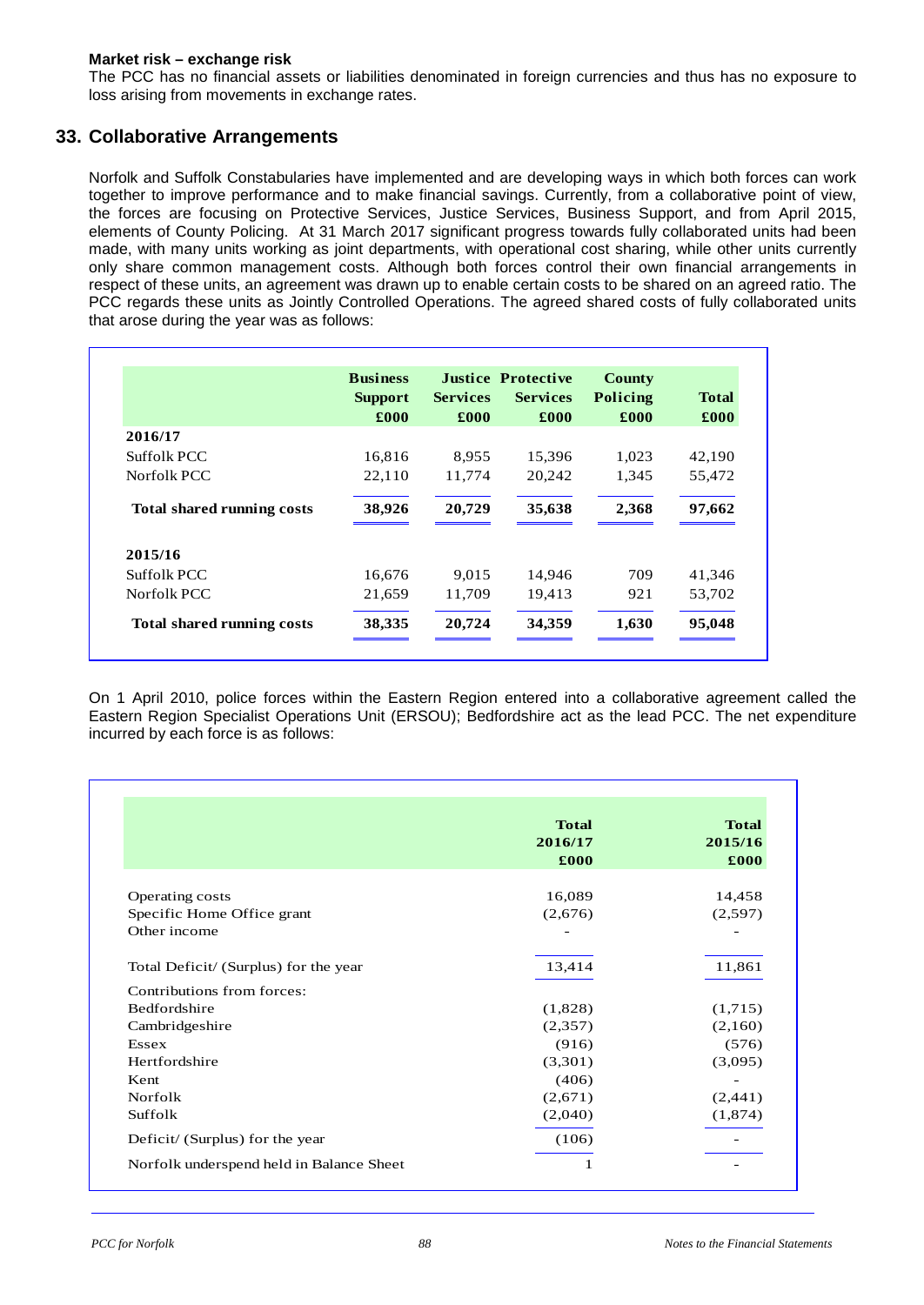# **34. Post Balance Sheet Events**

Post balance sheet events have been considered for the period from the year-end to the date the accounts were authorised for issue on 7<sup>th</sup> September 2017. No adjusting events have occurred that require restatement of the Statement of Accounts.

# **35. Capital Commitments**

Significant commitments under capital contracts as at 31 March 2017 are analysed as follows:

| 2016/17<br>£000 |                                      | 2015/16<br>£000 |
|-----------------|--------------------------------------|-----------------|
|                 |                                      | <b>Restated</b> |
|                 | Towed Welfare Units                  | 27              |
|                 | Speed Cameras                        | 106             |
| 2,572           | Estates strategy                     | 2,310           |
| 139             | ICT replacements & equipment refresh |                 |
| 102             | Athena                               |                 |
| 56              | Vehicles                             |                 |
| 57              | Other                                |                 |
| 2,926           | <b>Total committed</b>               | 2,443           |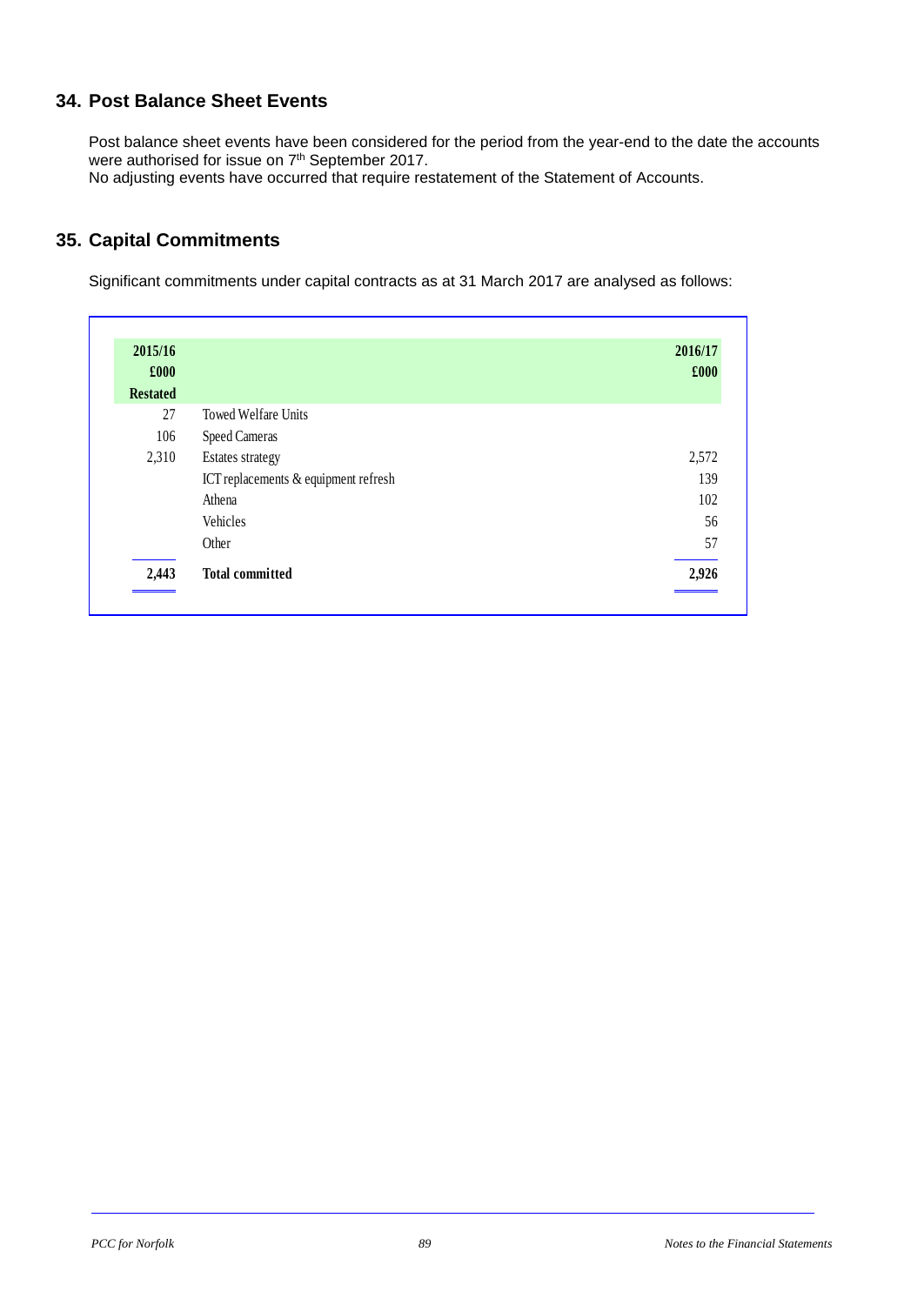# **36.Prior Period Adjustments, Changes in Accounting Policies and Estimates and Errors**

Due to the "Telling the Story" changes, the objective basis for presentation within the CIES as specified by SeRCoP (Service Reporting Code of Practice) has changed to that used for segmental reporting. Reportable segments are those used for internal management reporting. Although the net expenditure position is unchanged within the CIES, there is a £1.6m movement between Gross Income and Expenditure which relates to the changes in the allocation of the net Norfolk/Suffolk collaboration recharges between the objective headings.

#### **Comprehensive Income and Expenditure Statement – Group**

|                                    |                                                | <b>Audited Statements</b>        |                                                     | <b>Change</b>                                  |                                  |                                                     | <b>Restated comparators</b>                           |                                  |                                                     |
|------------------------------------|------------------------------------------------|----------------------------------|-----------------------------------------------------|------------------------------------------------|----------------------------------|-----------------------------------------------------|-------------------------------------------------------|----------------------------------|-----------------------------------------------------|
|                                    | Gross<br><b>Expenditure</b><br>2015/16<br>£000 | <b>Income</b><br>2015/16<br>£000 | <b>Net</b><br><b>Expenditure</b><br>2015/16<br>£000 | Gross<br><b>Expenditure</b><br>2015/16<br>£000 | <b>Income</b><br>2015/16<br>£000 | <b>Net</b><br><b>Expenditure</b><br>2015/16<br>£000 | <b>Gross</b><br><b>Expenditure</b><br>2015/16<br>£000 | <b>Income</b><br>2015/16<br>£000 | <b>Net</b><br><b>Expenditure</b><br>2015/16<br>£000 |
| <b>Division of Service:</b>        |                                                |                                  |                                                     |                                                |                                  |                                                     |                                                       |                                  |                                                     |
| Local Policing                     | 77,528                                         | (2,718)                          | 74,810                                              | (77,528)                                       | 2,718                            | (74, 810)                                           |                                                       |                                  |                                                     |
| Dealing with the Public            | 12,591                                         | (477)                            | 12,114                                              | (12,591)                                       | 477                              | (12,114)                                            |                                                       |                                  |                                                     |
| Criminal Justice Arrangements      | 18,034                                         | (5,607)                          | 12,427                                              | (18,034)                                       | 5,607                            | (12, 427)                                           |                                                       |                                  | ۰                                                   |
| Road Policing                      | 5,862                                          | (1,777)                          | 4,086                                               | (5,862)                                        | 1,777                            | (4,086)                                             |                                                       |                                  | ۰                                                   |
| <b>Specialist Operations</b>       | 8,480                                          | (565)                            | 7,915                                               | (8,480)                                        | 565                              | (7,915)                                             |                                                       |                                  | ۰                                                   |
| Intelligence                       | 8,866                                          | (289)                            | 8,577                                               | (8, 866)                                       | 289                              | (8,577)                                             |                                                       |                                  | ۰                                                   |
| Investigations                     | 34,733                                         | (1,776)                          | 32,957                                              | (34, 733)                                      | 1,776                            | (32,957)                                            |                                                       |                                  | -                                                   |
| <b>Investigative Support</b>       | 4,753                                          | (247)                            | 4,506                                               | (4,753)                                        | 247                              | (4,506)                                             |                                                       |                                  | -                                                   |
| National Policing                  | 14,154                                         | (13,561)                         | 593                                                 | (14, 154)                                      | 13,561                           | (593)                                               |                                                       |                                  | -                                                   |
| Non-distributed costs              | 523                                            |                                  | 523                                                 | (523)                                          |                                  | (523)                                               |                                                       |                                  |                                                     |
| Corporate and democratic core      | 1,384                                          | (45)                             | 1,339                                               | (1, 384)                                       | 45                               | (1,339)                                             |                                                       |                                  | ۰                                                   |
| <b>Chief Constable</b>             | $\blacksquare$                                 |                                  | $\blacksquare$                                      | 171,296                                        | (13,586)                         | 157,710                                             | 171,296                                               | (13,586)                         | 157,710                                             |
| PCC's Office                       |                                                |                                  | $\sim$                                              | 13,919                                         | (11,785)                         | 2,133                                               | 13,919                                                | (11,785)                         | 2,133                                               |
| PCC Commissioning                  | 1,795                                          | (981)                            | 813                                                 | $\overline{2}$                                 |                                  | 2                                                   | 1,796                                                 | (981)                            | 815                                                 |
| <b>Net Cost of Police Services</b> | 188,701                                        | (28, 042)                        | 160,659                                             | (1,690)                                        | 1,690                            | $\blacksquare$                                      | 187,011                                               | (26, 352)                        | 160,659                                             |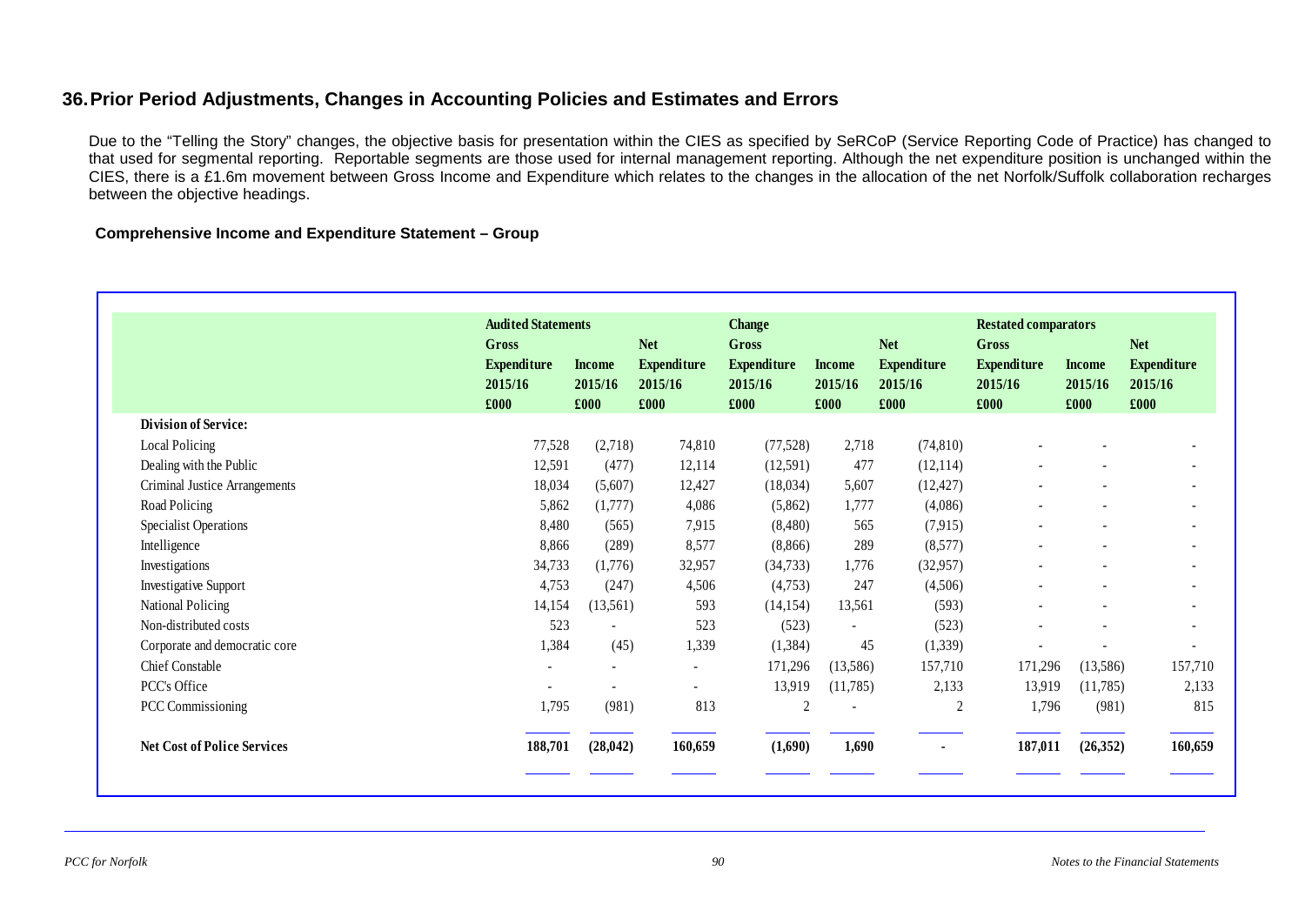|                                                  | <b>Audited Statements</b>     |                          |                               | <b>Change</b>                 |                          |                               | <b>Restated comparators</b>   |                          |                               |
|--------------------------------------------------|-------------------------------|--------------------------|-------------------------------|-------------------------------|--------------------------|-------------------------------|-------------------------------|--------------------------|-------------------------------|
|                                                  | Gross                         |                          | <b>Net</b>                    | Gross                         |                          | <b>Net</b>                    | <b>Gross</b>                  |                          | <b>Net</b>                    |
|                                                  | <b>Expenditure</b><br>2015/16 | <b>Income</b><br>2015/16 | <b>Expenditure</b><br>2015/16 | <b>Expenditure</b><br>2015/16 | <b>Income</b><br>2015/16 | <b>Expenditure</b><br>2015/16 | <b>Expenditure</b><br>2015/16 | <b>Income</b><br>2015/16 | <b>Expenditure</b><br>2015/16 |
|                                                  | £000                          | £000                     | £000                          | £000                          | £000                     | £000                          | £000                          | £000                     | £000                          |
| Local Policing                                   | 3,795                         | (1,626)                  | 2,169                         | (3,795)                       | 1,626                    | (2,169)                       |                               |                          |                               |
| Dealing with the Public                          | 612                           | (301)                    | 311                           | (612)                         | 301                      | (311)                         |                               |                          |                               |
| Criminal Justice Arrangements                    | 881                           | (3,815)                  | (2,934)                       | (881)                         | 3,815                    | 2,934                         |                               |                          |                               |
| Road Policing                                    | 267                           | (86)                     | 181                           | (267)                         | 86                       | (181)                         |                               |                          | $\overline{\phantom{a}}$      |
| <b>Specialist Operations</b>                     | 305                           | (133)                    | 172                           | (305)                         | 133                      | (172)                         |                               |                          |                               |
| Intelligence                                     | 313                           | (143)                    | 170                           | (313)                         | 143                      | (170)                         |                               |                          | $\overline{\phantom{a}}$      |
| Investigations                                   | 1,451                         | (678)                    | 774                           | (1,451)                       | 678                      | (774)                         |                               |                          |                               |
| <b>Investigative Support</b>                     | 179                           | (81)                     | 98                            | (179)                         | 81                       | (98)                          |                               |                          |                               |
| <b>National Policing</b>                         | 5,014                         | (4,876)                  | 138                           | (5,014)                       | 4,876                    | (138)                         |                               |                          | $\overline{\phantom{a}}$      |
| Non-distributed costs                            |                               |                          |                               |                               |                          |                               |                               |                          |                               |
| Corporate and democratic core                    | 1,384                         | (45)                     | 1,339                         | (1,384)                       | 45                       | (1, 339)                      |                               |                          | $\overline{\phantom{a}}$      |
| PCC's Office                                     |                               |                          |                               | 13,919                        | (11,785)                 | 2,133                         | 13,919                        | (11,785)                 | 2,133                         |
| PCC Commissioning                                | 1,795                         | (981)                    | 813                           | $\overline{2}$                |                          | $\overline{2}$                | 1,796                         | (981)                    | 815                           |
| Net Cost of Police Services before group funding | 15,997                        | (12,767)                 | 3,230                         | (282)                         | $\blacksquare$           | (282)                         | 15,715                        | (12,767)                 | 2,949                         |
| Intra-group funding                              | 164,173                       |                          | 164,173                       | 281                           |                          | 281                           | 164,454                       | $\overline{\phantom{a}}$ | 164,454                       |
| <b>Net Cost of Policing Services</b>             | 180,170                       | (12,767)                 | 167,403                       | $\theta$                      |                          | $\theta$                      | 180,169                       | (12,767)                 | 167,403                       |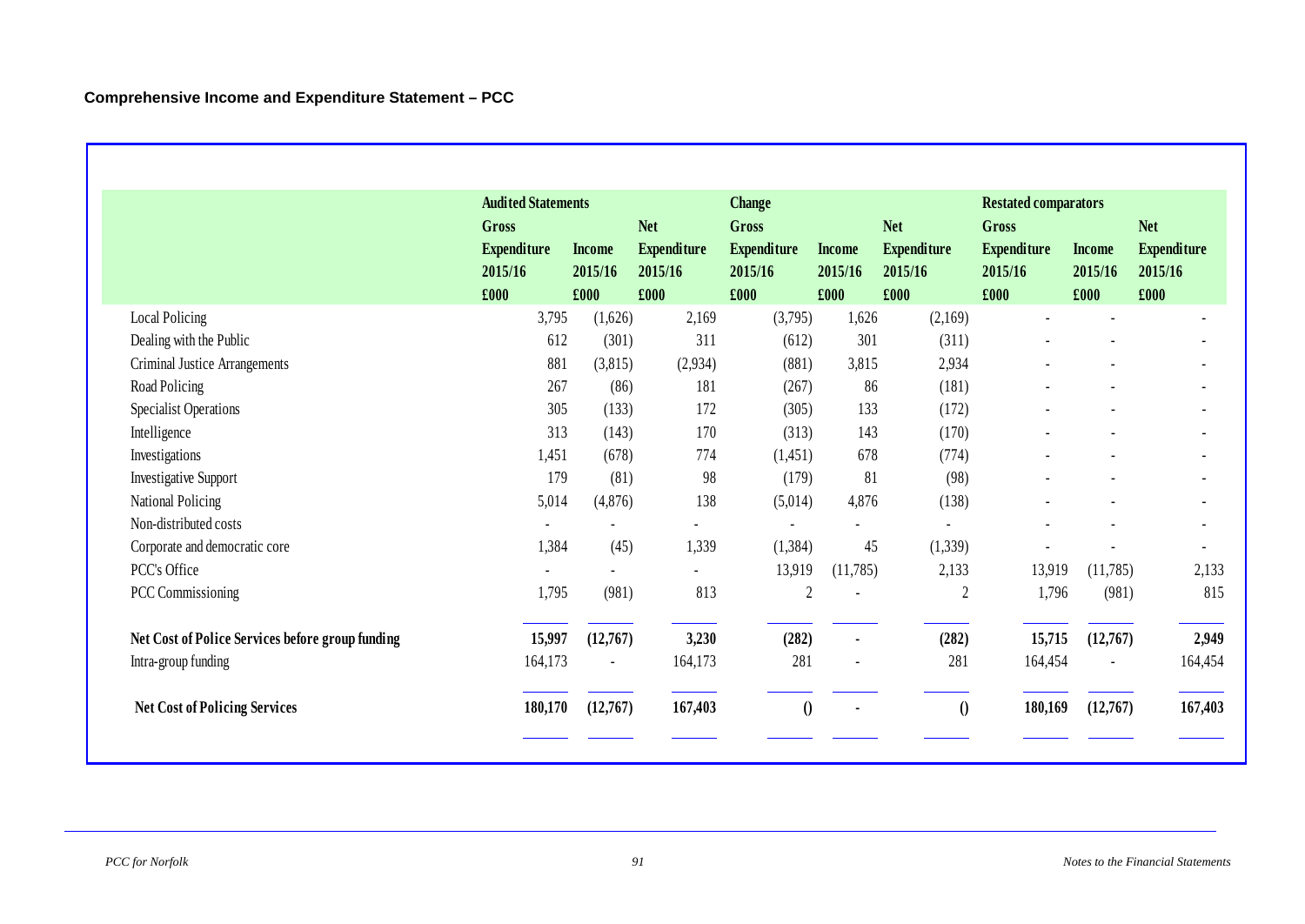# **Police Pension Fund Accounting Statements**

# **Fund Account**

| 2015/16   |           |                                                                                        | 2016/17   |           |
|-----------|-----------|----------------------------------------------------------------------------------------|-----------|-----------|
| £000      | £000      |                                                                                        | £000      | £000      |
|           |           | <b>Contributions receivable</b>                                                        |           |           |
|           |           | Employer                                                                               |           |           |
|           | 11,710    | Normal                                                                                 | 11,421    |           |
|           | 620       | Early retirements                                                                      | 1,108     |           |
| 12,329    |           |                                                                                        |           | 12,529    |
|           |           | Members                                                                                |           |           |
|           | 7,540     | Normal                                                                                 | 7,313     |           |
| 7,540     |           |                                                                                        |           | 7,313     |
|           |           | <b>Transfers in</b>                                                                    |           |           |
|           | 731       | Individual transfers in from other schemes                                             | 514       |           |
| 731       |           |                                                                                        |           | 514       |
|           |           | <b>Benefits</b> payable                                                                |           |           |
|           | (32,087)  | Pensions                                                                               | (33, 238) |           |
|           | (11, 553) | Commutations and lump sum retirement benefits                                          | (10, 739) |           |
| (43, 640) |           |                                                                                        |           | (43,977)  |
|           |           | Payments to and on account of leavers                                                  |           |           |
|           |           | (13) Refunds on contributions                                                          | (21)      |           |
|           |           | (386) Individual transfers out to other schemes                                        |           |           |
| (399)     |           |                                                                                        |           | (21)      |
| (23, 438) |           | Net amount receivable for the year before<br>contribution from the Police General Fund |           | (23, 643) |
| 21,844    |           | <b>Contribution from the Police General Fund</b>                                       |           | 22,088    |
| 1,594     |           | Additional funding payable by the local policing body                                  |           | 1,555     |
|           |           | Net balance receivable for the year                                                    |           |           |

The actuarial valuation has set the employer contribution rate for all three police pension schemes from 1 April 2016 at 21.3% of pensionable pay. The difference between the old employer contribution rate of 24.2% and the new rate will be retained by the Exchequer by means of a reduction in the pensions top-up grant from the Home Office, therefore the actual cost to the Constabulary of the employer's contribution is still 24.2%.

# **Net Assets and Liabilities**

|                                                     | 2015/16 | 2016/17                  |
|-----------------------------------------------------|---------|--------------------------|
|                                                     | £000    | £000                     |
| Net current assets                                  |         |                          |
| Net balance receivable from the Police General Fund | -       | $\overline{\phantom{a}}$ |
|                                                     |         | -                        |
|                                                     |         |                          |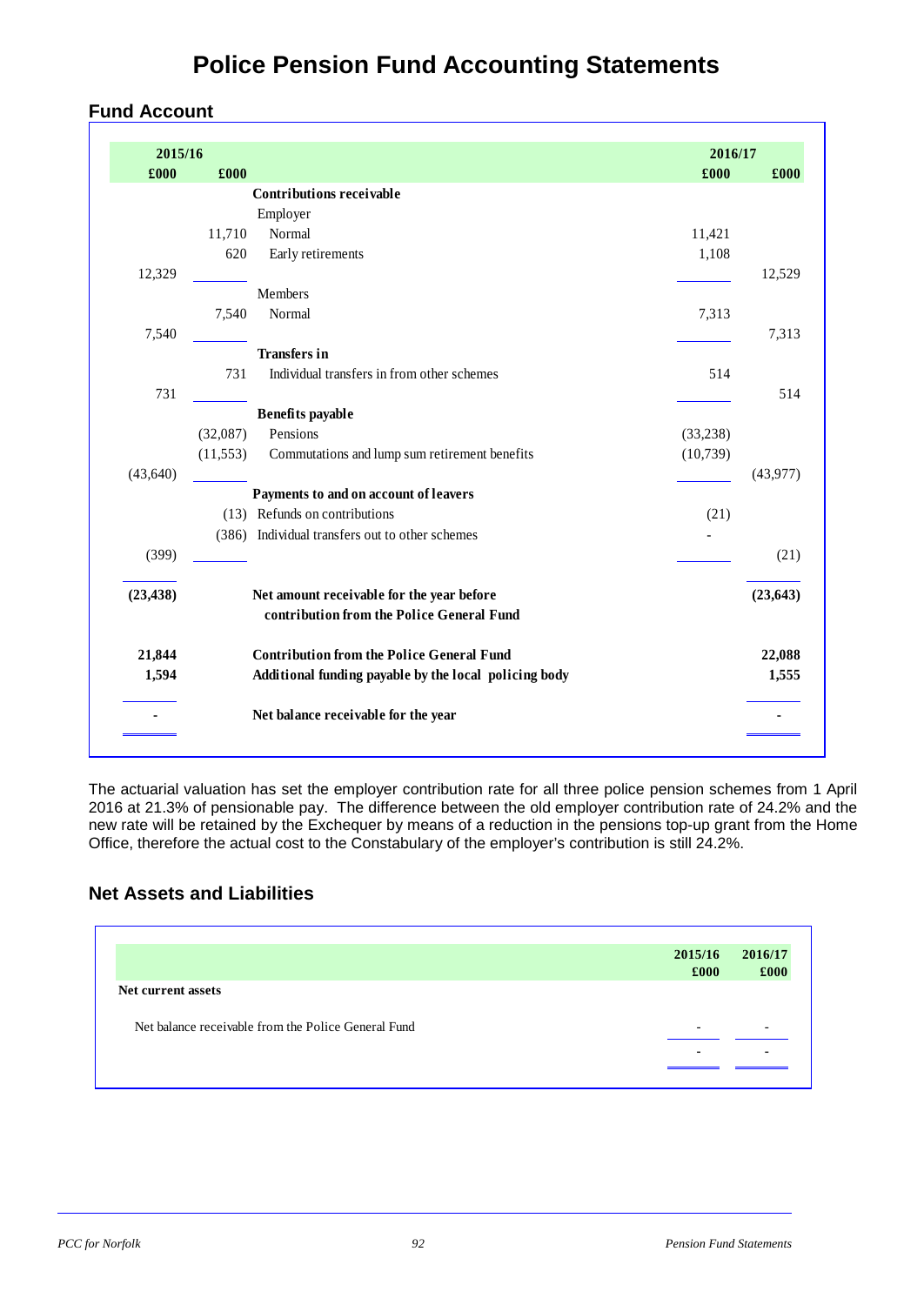# **Glossary of terms**

For the purposes of the statement of accounts the following definitions have been adopted:

#### **Accruals basis**

The concept that income and expenditure are recognised as they are earned or incurred, not as money is received or paid.

#### **Actual return on plan assets**

The difference between the fair value of plan assets at the end of the period and the fair value at the beginning of the period, adjusted for contributions and payments of benefits.

#### **Actuarial gains and losses**

For a defined benefit pension scheme, the changes in actuarial deficits or surpluses that arise because:

- a) events have not coincided with the actuarial assumptions made for the last valuation (experience gains and losses) or
- b) the actuarial assumptions have changed.

#### **Capital expenditure**

Expenditure on the acquisition of a non-current asset; or expenditure which adds to – rather than merely maintains – the value of an existing non-current asset.

#### **Capital Receipt**

Income derived from the sale or disposal of a non-current asset.

#### **CIPFA**

The Chartered Institute of Public Finance and Accountancy.

#### **Contingent liability**

A contingent liability is either:

- (a) a possible obligation arising from past events; it may be confirmed only if particular events happen in the future that are not wholly within the local authority's control; or
- (b) a present obligation arising from past events, where economic transactions are unlikely to be involved or the amount of the obligation cannot be measured with sufficient reliability.

#### **Current Service Costs**

The increase in pension liabilities as a result of years of service earned this year.

#### **Defined benefit scheme**

A pension or other retirement benefit scheme other than a defined contribution scheme. Usually, the scheme rules define the benefits independently of the contributions payable, and the benefits are not directly related to the investments of the scheme. The scheme may be funded or unfunded (including notionally funded).

#### **Depreciation**

The measure of the wearing out, consumption, or other reduction in the useful economic life of a non-current asset, whether arising from use, passage of time or obsolescence through technological or other changes.

#### **Emoluments**

All sums paid to or receivable by an employee; sums due as expenses allowances (as far as these are subject to UK income tax); and the money value of any other benefits received other than in cash. An employee's pension contributions are deducted from emoluments.

#### **Government grants**

Part of the cost of service is paid for by central government from its own tax income. Specific grants are paid by the Home Office to the Group towards both revenue and capital expenditure.

#### **Group**

The term Group refers to the Police and Crime Commissioner (PCC) for Norfolk and the Chief Constable (CC) for Norfolk.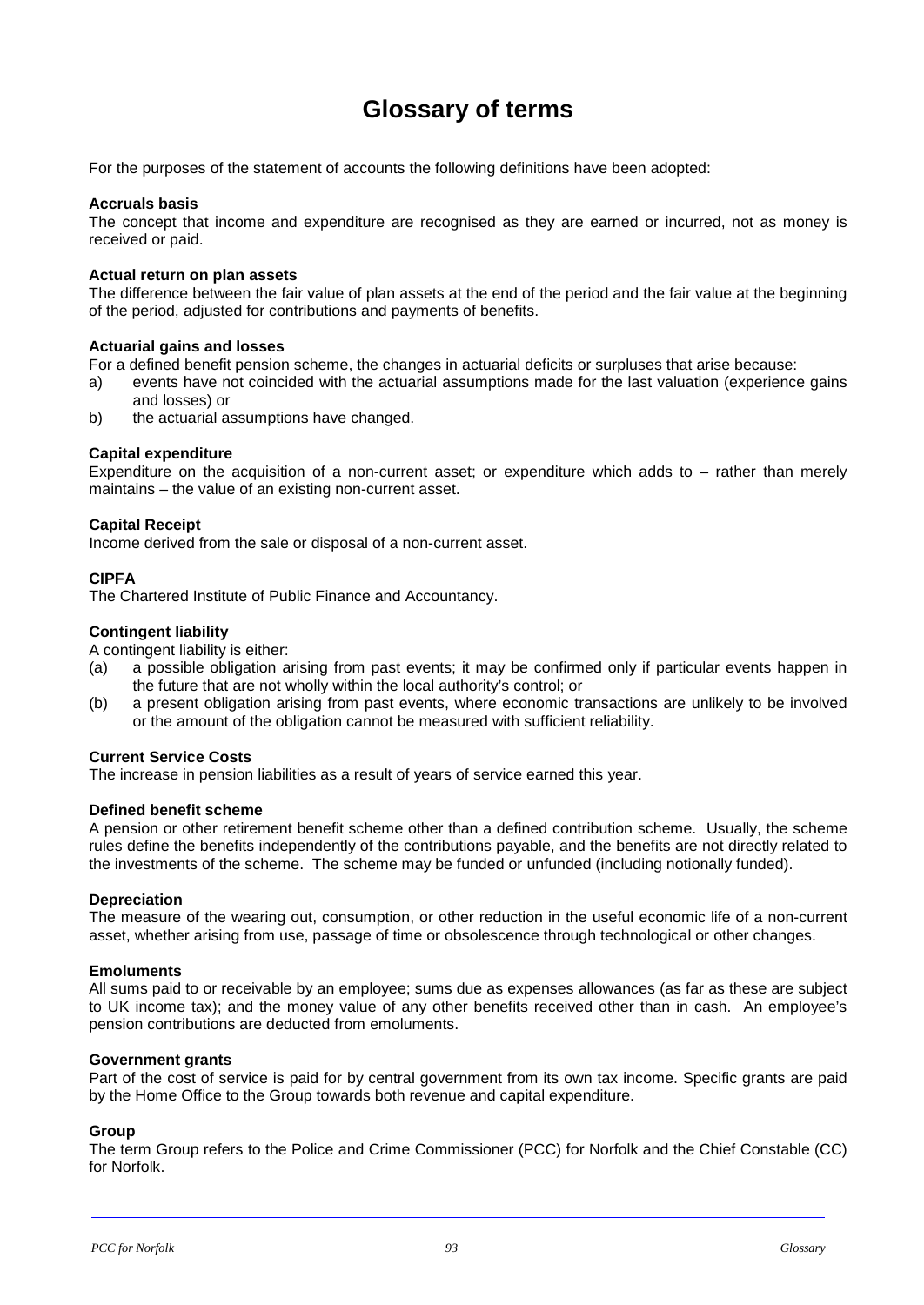#### **Impairment**

A reduction in the value of a non-current asset below its carrying amount on the balance sheet.

#### **Intangible non-current assets**

Intangible assets are non-financial non-current assets that do not have physical substance, but are identifiable and are controlled by the PCC through custody or legal rights.

#### **Net book value**

The amount at which non-current assets are included in the balance sheet, meaning their historical cost or current value less the cumulative amounts allowed for depreciation.

#### **Net realisable value**

The open-market value of the asset in its existing use (or open-market value in the case of non-operational assets), less the expenses to be incurred in realising the asset.

#### **Non-Current assets**

Tangible and intangible assets that yield benefits to the PCC and the services it provides for more than one year.

#### **Outturn**

The actual amount spent in the financial year.

#### **Operational assets**

Non-current assets held and occupied, used or consumed by the PCC in the direct delivery of services for which it has a statutory or discretionary responsibility.

#### **Past Service Costs**

The increase in pension liabilities as a result of a scheme amendment or curtailment whose effect relates to years of service earned in earlier years.

#### **PCC**

Reference to PCC within these Financial Statements relate to the entity of the Police and Crime Commissioner for Norfolk unless otherwise stated.

#### **Projected Unit Credit Method**

An accrued benefits valuation method in which the scheme liabilities make allowance for projected earnings.

An accrued benefits valuation method is a valuation method in which the scheme liabilities at the valuation date relate to:

- a) the benefits for pensioners and deferred pensioners (i.e. individuals who have ceased to be active members but are entitled to benefits payable at a later date) and their dependants, allowing where appropriate for future increases, and
- b) the accrued benefits for members in service on the valuation date.

The accrued benefits are the benefits for service up to a given point in time, whether vested rights or not. Guidance on the projected unit method is given in the Guidance Note GN26 issued by the Faculty and Institute of Actuaries.

#### **Precept**

The proportion of the budget raised from council tax.

#### **Provision**

Amount set aside to provide for a liability which is likely to be incurred, but the exact amount and the date on which it will arise is uncertain.

#### **PWLB**

The Public Works Loan Board **(PWLB)** is a statutory body operating within the United Kingdom Debt Management Office, an Executive Agency of HM Treasury. PWLB's function is to lend money from the National Loans Fund to local authorities and other prescribed bodies, and to collect the repayments.